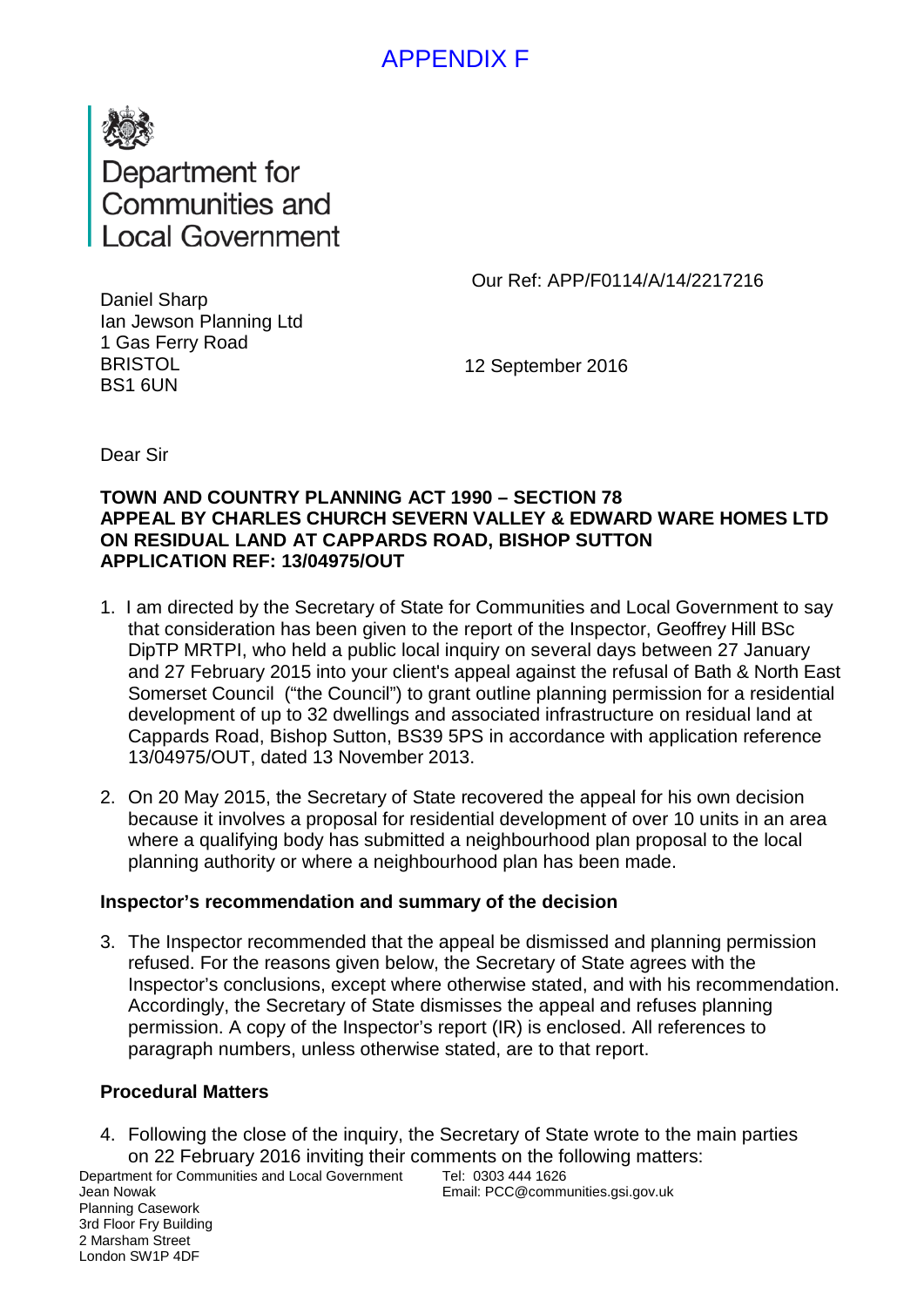- whether the Judgment of Mr Justice Holgate, which was handed down in the High Court on 27 January 2016 in the case of *Edward Ware Homes Ltd v Secretary of State for Communities and Local Government and Bath and North East Somerset Council* (Claim No. CO/3058/2015), concerning two other appeal cases that were considered at the same appeal Inquiry as this case, had any implications for this case; and
- the fact that, since the appeal Inquiry, the Stowey Sutton Neighbourhood Plan (NP) had been made by Bath and North East Somerset Council on 11 September 2015; and the relevance of any policies therein to this case.
- 5. On 12 May 2016, the Secretary of State again wrote to the main parties to this appeal inviting their comments on the following matters:
	- the implications, if any, of the Court of Appeal judgment in the cases of *Suffolk District Council v Hopkins Homes Ltd & Secretary of State for Communities and Local Government;* and *Richborough Estates Partnership LLP v Cheshire East Borough Council & Secretary of State for Communities and Local Government*  [2016] EWCA Civ 168;
	- the Council's *Housing Land Supply Findings Report* dated April 2016 in which, at page 60, there is a summary of the Council's position on housing land supply; and
	- the Council's *Housing Trajectory 2011 – 2029.*
- 6. The representations received by the Secretary of State in response to the correspondence referred to at paragraph 4 above were recirculated to the main parties on 5 April 2016 and those received in response to that at paragraph 5 above were similarly recirculated on 31 May 2016. All the representations received are listed in the schedule at Annex A to this letter and copies may be obtained from the address at the foot of the first page above. However, the Secretary of State is satisfied that the issues raised do not affect the Secretary of State's decision and no other new issues were raised in this correspondence to warrant further investigation or necessitate additional referrals back to the parties.
- 7. An application for a partial award of costs was submitted by your client against the Council and an application for a full award of costs was made by the Council against your client (IR1.4). These applications are the subjects of separate decision letters.

#### **Policy and statutory considerations**

- 8. In deciding this appeal, the Secretary of State has had regard to section 38(6) of the Planning and Compulsory Purchase Act 2004 which requires that proposals be determined in accordance with the development plan unless material considerations indicate otherwise. In this case, the development plan comprises the Bath & North East Somerset Core Strategy (CS), adopted in July 2014, the saved policies of the Bath and North East Somerset Local Plan (BANESLP), adopted in October 2007, and the Stowey Sutton Neighbourhood Plan (NP) which was 'made' in September 2015 and which includes Bishop Sutton.
- 9. The Secretary of State agrees that the development plan policies of most relevance to this appeal are those identified by the Inspector at IR11.5 - 11.7 and 11.11, and that the primary development plan document in this appeal is the CS, in which Policy DW1 (IR11.7 *et seq*) sets out the basic structural objectives for the plan. Policy DW1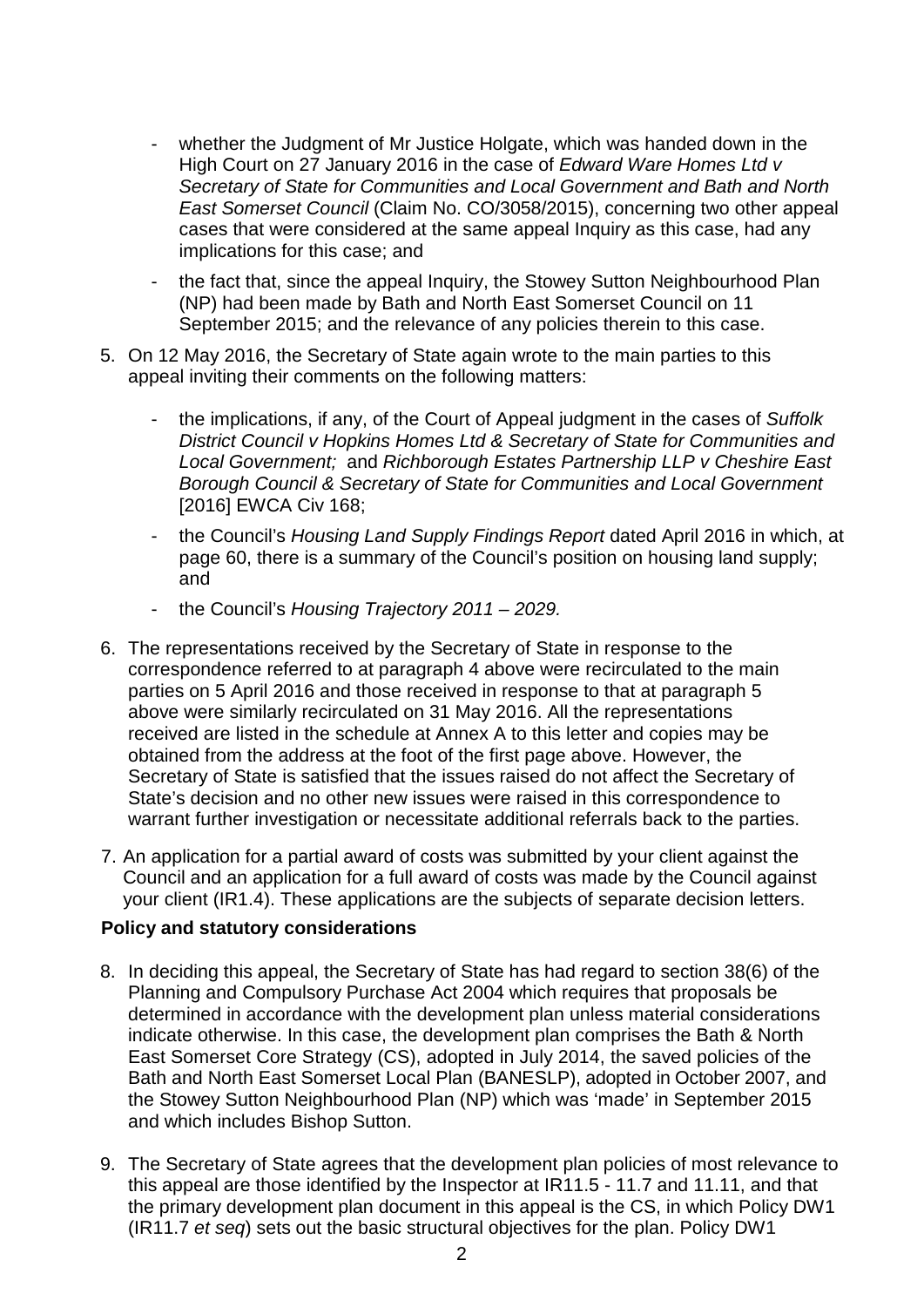provides for Bath to be seen as the primary focus for economic development; for development in the rural areas to be located at settlements with a good range of local facilities and good access to public transport; and for an overall net increase in the supply of housing land of around 13,000 homes.

- 10.The CS includes the opportunity for further development in the villages identified in policy RA1 (which include Bishop Sutton) on sites adjacent to the Housing Development Boundary (HDB), but only where this has been promoted through a Neighbourhood Plan. However, the appeal site lies outside the HDB for Bishop Sutton as shown on the BANESLP Proposals Map. Similarly, policy SSHP01 of the Stowey Sutton NP indicates that the appeal site lies outside, although immediately adjacent to, the HDB boundary as indicated on the NP. Overall, therefore, the Secretary of State considers that the proposal is contrary to the development plan.
- 11.Other material considerations which the Secretary of State has taken into account include the *National Planning Policy Framework* March 2012 (the Framework) and the planning practice guidance first published in March 2014 (the guidance).

#### **Main issues**

12.The Secretary of State agrees that the main issues in this case are those identified by the Inspector at IR11.1.

#### *5-year housing land supply*

- 13.In coming to a view on the Council's housing land supply position, the Secretary of State has given careful consideration both to the Inspector's analysis of the position at IR11.8-11.30 and to the representations made by the main parties in response to his letter of 12 May 2016 (see paragraph 5 above). He has taken into account the Council's claim that they now have 5.4 years' housing land supply at District Level against your client's view that it is no more than 3.8 years; and that the main parties do not dispute that a 5 year supply of housing land can be demonstrated in the Rural Areas Policy Area, which covers the village of Bishop Sutton. Overall, the Secretary of State agrees with the Inspector (IR11.31) that it would be reasonable to accept that, while the Council cannot convincingly demonstrate a five year supply of deliverable sites across the District as a whole, there is more than a 5-year supply of housing land in all the Policy Areas except Bath.
- 14.However, the Secretary of State has gone on to carefully consider the Inspector's interpretation of paragraphs 14 and 49 of the Framework at IR11.61-11.65 as well as the representations received in response to his letters to the parties. He disagrees with the Inspector's interpretation at IR11.65 that the CS should not be considered out-of-date, and notes that the Council have not sought to argue in their later representations that the policy should be implemented in this way. Taking account of the uncertainty as to whether there is a 5-year supply of housing land across all the policy areas, the Inspector's comments at IR11.63 – 11.64 and representations made in response to his letter of 12 May 2016 in relation to the Court of Appeal judgment, the Secretary of State concludes that the relevant policies for the supply of housing are out-of-date and paragraph 14 of the Framework is engaged. Hence, in line with recent case law, the Secretary of State has gone on to consider whether the proposed scheme can be shown to be sustainable development and, if so, to determine whether the material considerations identified in this case are sufficient to outweigh the fact that the scheme is contrary to the Development Plan.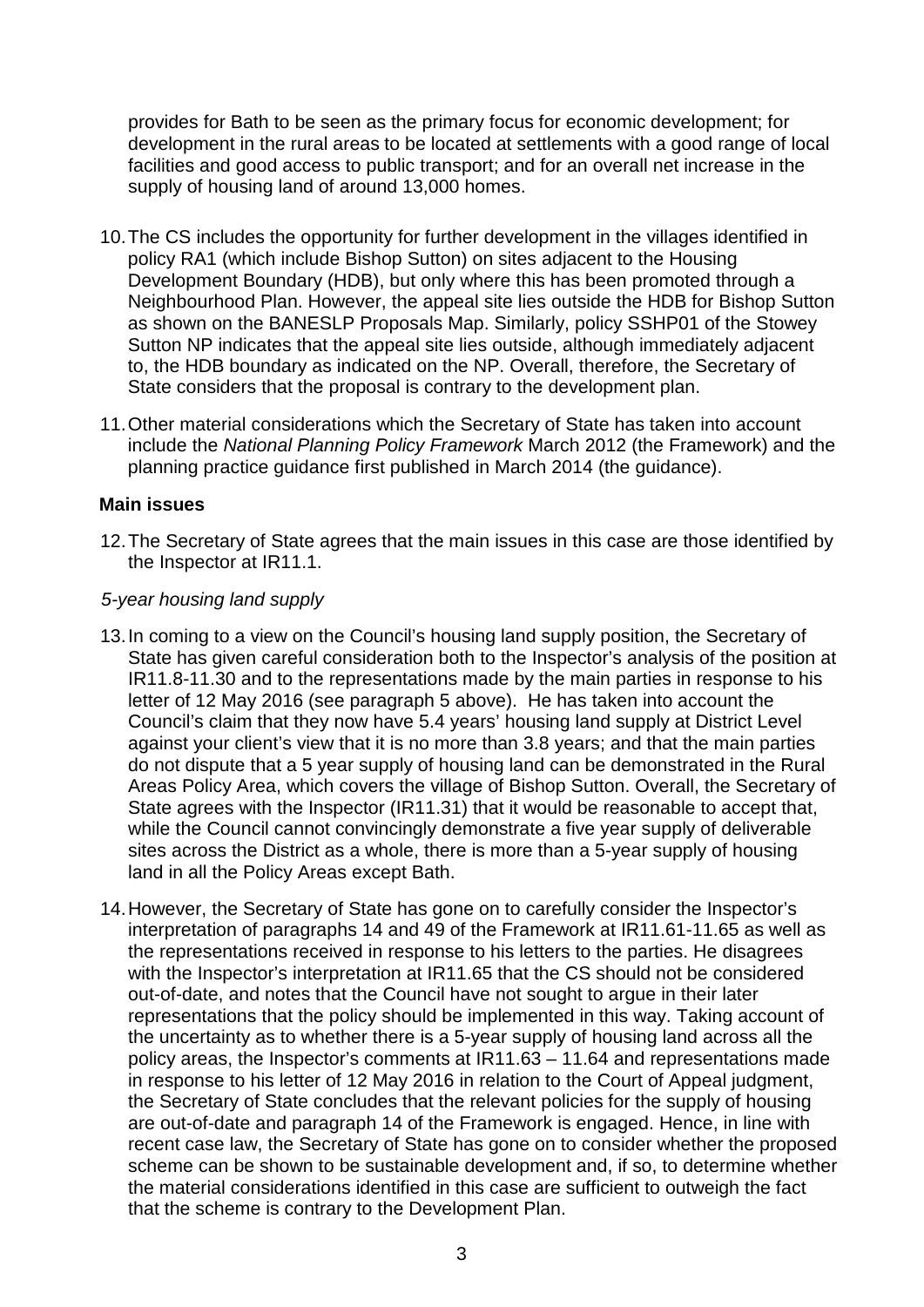#### *Potential prejudice to the implementation of the Core Strategy*

- 15.For the reasons given at IR11.32–11.51, the Secretary of State agrees with the Inspector that the corollary of allowing a greater proportion of housing development in the Rural Areas solely to make up the possible overall shortfall across the District would be to undermine the CS strategy of directing the main initiatives for growth to Bath (IR11.37). He agrees that some degree of limitation or restraint outside Bath would be appropriate for reasons of achieving a balanced, sustainable growth strategy but that permitting significant growth in excess of the current land supply situation in the Policy Areas outside Bath would undermine the principles of sustainable development set out in the CS, thereby significantly undermining the confidence of developers and residents in the plan-making process (IR11.40 and IR11.69).
- 16.Furthermore, the Secretary of State agrees with the Inspector (IR11.42 and IR11.69) that no evidence was put forward at the inquiry to show that new employment opportunities have been established in the village to match the amount of committed and proposed housing development. The proposed scheme would therefore go against the underlying strategic objective of the CS to direct growth to locations which can be seen to be sustainable in terms of a reasonable match between jobs and dwellings so as to minimise commuting for work purposes, and especially by car.
- 17.Against these arguments, the Secretary of State agrees with the Inspector (IR11.54- 11.55) that, as one of the larger villages in the Rural Areas Policy Area, Bishop Sutton may not be an inappropriate place in which to provide a home needed by households living in the wider rural hinterland (IR11.54). He notes that the Unilateral Undertaking offers 35% affordable housing (11 units) of mixed sizes (IR11.55) and, while he agrees with the Inspector that 11 units may be more than the number needed to meet the local connections criteria, he accepts that it would not be in conflict with the relevant CS policy or unduly skew the housing mix on the proposed development (IR11.55).
- 18.Furthermore, the Secretary of State agrees with the Inspector at IR11.56 that there seems to be no reason why Bishop Sutton could not accommodate additional population in terms of the capacity of facilities and services; and he also notes (IR11.57) that none of the relevant agencies responsible for safeguarding nature conservation and landscape interests have expressed an objection to the proposed scheme.
- 19.Overall, therefore, the Secretary of State considers that, while there would be some benefits arising from the proposed scheme, it would not fulfil the social and economic criteria of sustainable development as set out in the Framework; and he agrees with the Inspector's conclusion at IR11.52 that granting planning permission for the proposed development would unacceptably prejudice the implementation of the CS and would be contrary to the objectives of the BANESLP. He therefore shares the Inspector's view that the circumstances in this appeal do not represent material considerations which justify making a decision other than in accordance with the development plan.

#### **Planning conditions**

20.The Secretary of State has considered the Inspector's assessment of the conditions at IR10.1- 10.6 and the suggested conditions at the Appendix to the IR. He is satisfied that the proposed conditions are reasonable and necessary and would meet the tests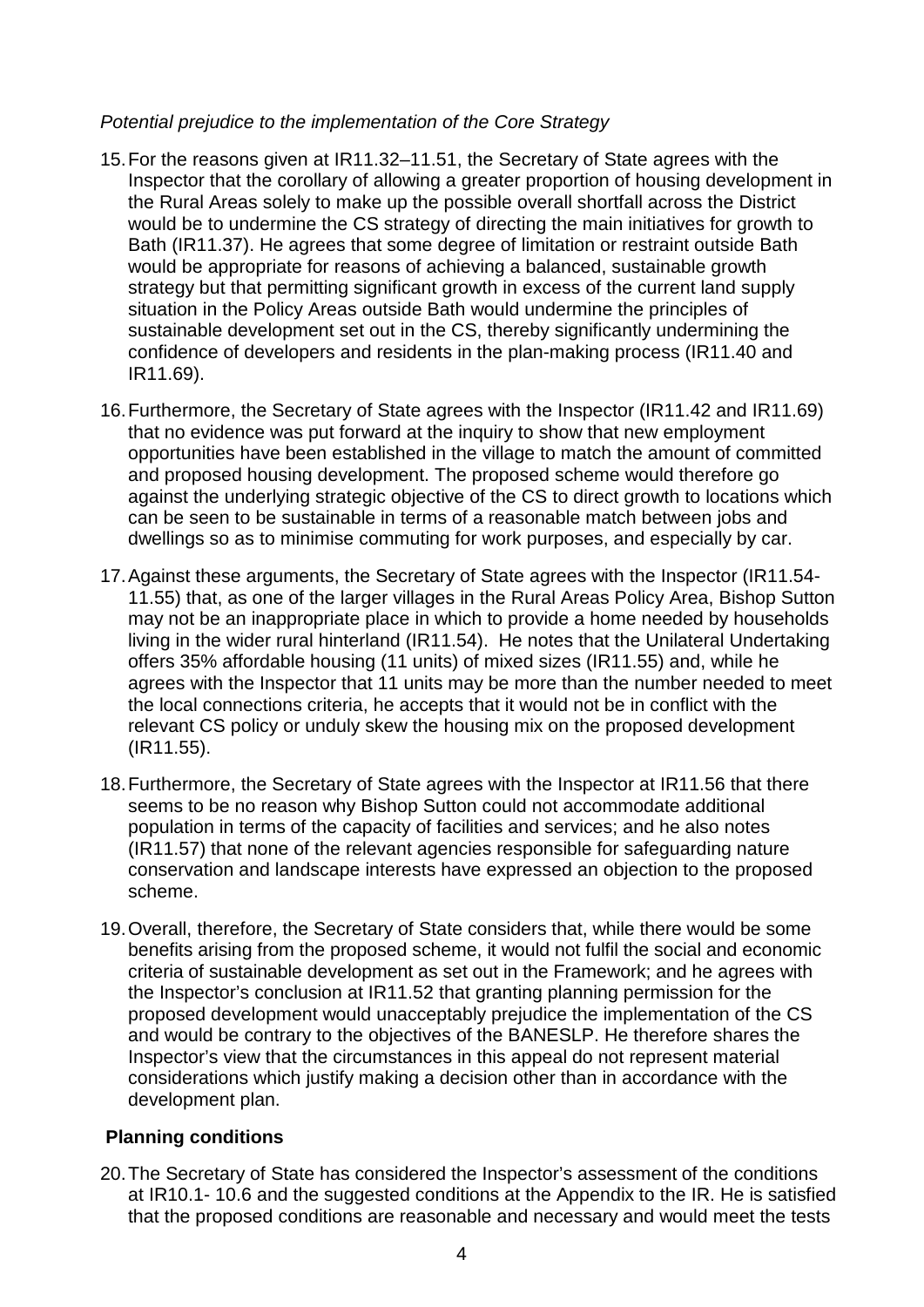of paragraph 206 of the Framework. However, he does not consider that the imposition of these conditions would overcome his reasons for refusing this appeal.

#### **Planning obligations**

21.The Secretary of State has taken account of the submitted Unilateral Undertaking (IR10.7) and the Inspector's comments on it at IR10.8-10.11. He has noted that several of the items included are now covered by the Council's CIL Schedule and so deleted from the obligation (IR10.8), and he is satisfied that the remainder accord with the provisions of paragraph 204 of the Framework and meet the statutory tests in Regulation 122 of the CIL Regulations as amended. However, he does not consider that these provisions are sufficient to overcome the concerns he has identified in this decision letter with regard to this appeal proposal.

#### **Planning balance and conclusion**

- 22.For the reasons given above, the Secretary of State considers that the appeal scheme is not in accordance with BANESLP policies HG4 and HG10 and NP policy SSHP01 and so not in accordance with the development plan overall. He has therefore gone on to consider whether there are material considerations which indicate that the proposal should be determined other than in accordance with the development plan.
- 23.The Secretary of State is not satisfied that the Council can convincingly demonstrate a five year housing land supply across the District as a whole. Accordingly, he considers that the policies for the supply of housing are out-of-date and paragraph 14 of the Framework is engaged. He has therefore considered whether the proposed development is sustainable in terms of the principles set out in the Framework and, if so, whether the adverse impacts of granting planning permission would significantly and demonstrably outweigh the benefits when assessed against the terms of the Framework as a whole. However, whilst attaching significant weight to the positive benefit that the contribution of housing, including affordable housing, would make to the District and to the fact that the village has capacity in terms of facilities and services, the Secretary of State considers that this is outweighed by the fact that granting planning permission for the proposed development would go against the objective of providing a reasonable match between jobs and dwellings, thereby calling into question its overall sustainability. The Secretary of State does not therefore consider that the circumstances in this appeal represent material considerations of sufficient weight to justify a decision otherwise than in accordance with the development plan.

#### **Formal Decision**

24.Accordingly, for the reasons given above, the Secretary of State agrees with the Inspector's recommendation. He hereby dismisses your client's appeal and refuses planning permission for a residential development of up to 32 dwellings and associated infrastructure on residual land at Cappards Road, Bishop Sutton. BS39 5PS in accordance with application reference 13/04975/OUT, dated 13 November 2013.

#### **Right to challenge the decision**

25.A separate note is attached setting out the circumstances in which the validity of the Secretary of State's decision may be challenged. This must be done by making an application to the High Court within six weeks from the day after the date of this letter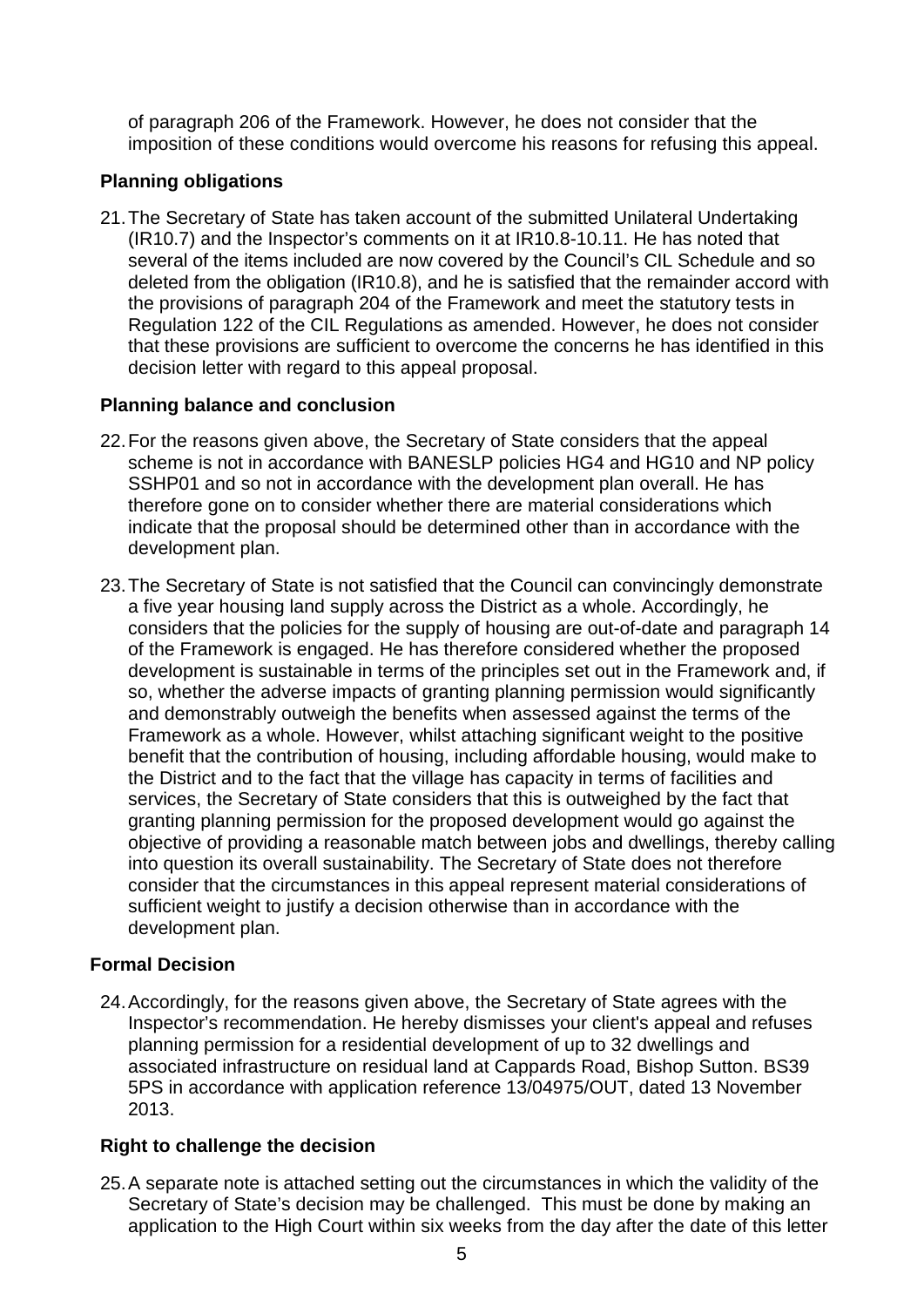for leave to bring a statutory review under section 288 of the Town and Country Planning Act 1990.

26.A copy of this letter has been sent to Bath and North East Somerset Council, with notifications sent to all other parties who asked to be informed of the decision.

Yours faithfully

## *Jean Nowak*

Authorised by Secretary of State to sign in that behalf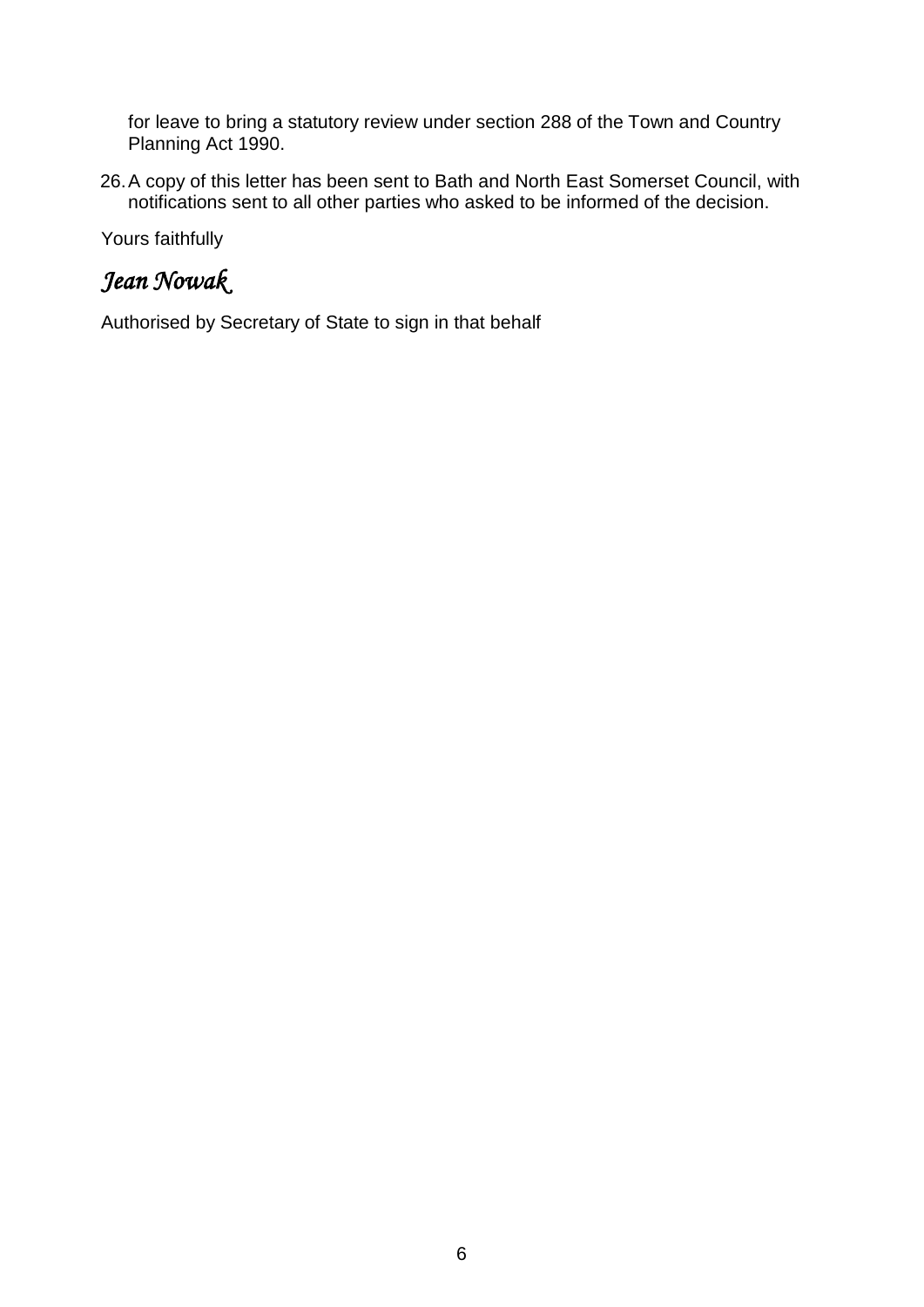#### **Annex A**

### **Schedule of representations**

| <b>DATE</b>   | <b>CORRESPONDENT</b>                                                                         |                                                    |
|---------------|----------------------------------------------------------------------------------------------|----------------------------------------------------|
| 4 April 2016  | Ms Rachel Tadman, Senior<br>Planning Officer, Bath and<br><b>North East Somerset Council</b> | Response to ref back of 22<br>February 2016.       |
| 27 May 2016   | Mr Ian Jewson,                                                                               | Response to ref back of 22<br>February 2016.       |
| 3 April 2016  | Mr Keith Betton<br>Chairman, Stowey Sutton<br><b>Parish Council</b>                          | Response to ref back of 22<br>February 2016.       |
| 4 April 2016  | Mr Daniel Sharp,<br>Principal Planner,<br>Ian Jewson Planning Ltd                            | Response to ref back of 22<br>February 2016        |
| 13 April 2016 | Ms Rachel Tadman, Senior<br>Planning Officer, Bath and<br><b>North East Somerset Council</b> | Response to recirculation<br>email of 5 April 2016 |
| 15 April 2016 | Mr Daniel Sharp<br><b>Principal Planner</b><br>Ian Jewson Ltd                                | Response to recirculation<br>email of 5 April 2016 |
| 15 April 2016 | Mr Keith Betton<br>Chairman, Stowey Sutton<br><b>Parish Council</b>                          | Response to recirculation<br>email of 5 April 2016 |
| 27 May 2016   | <b>Keith Betton</b><br>Chairman, Stowey Sutton<br><b>Parish Council</b>                      | Response to letter of 12 May<br>2016               |
| 27 May 2016   | Richard Walker, Bath and<br><b>North East Somerset Council</b>                               | Response to letter of 12 May<br>2016               |
| 27 May 2016   | Ian Jewson, Director, Ian<br><b>Jewson Ltd</b>                                               | Response to letter of 12 May<br>2016               |
| 10 June 2016  | Ian Jewson, Director, Ian<br>Jewson Ltd                                                      | Response to recirculation<br>email of 31 May 2016  |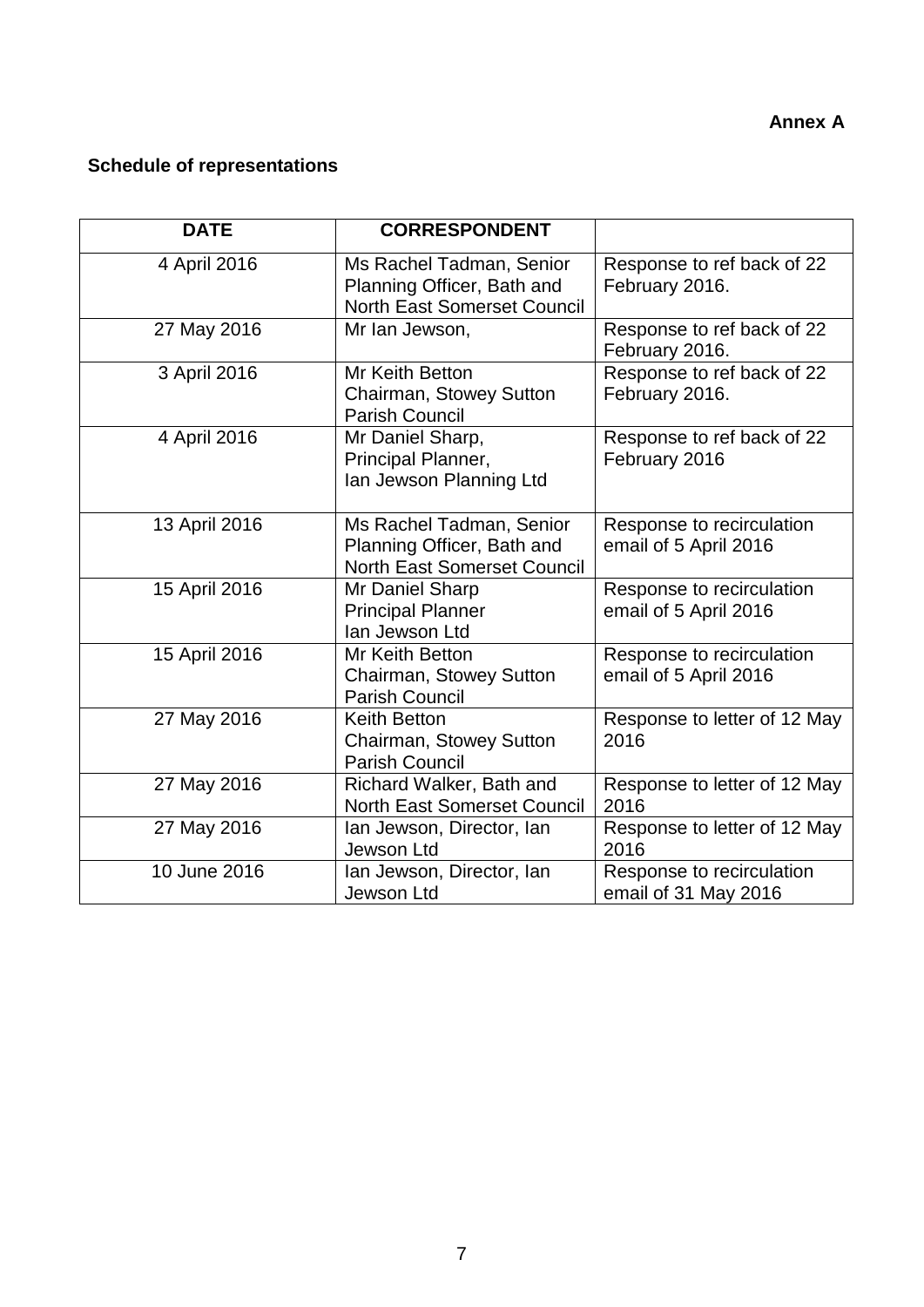

## **Report to the Secretary of State for Communities and Local Government**

**by Geoffrey Hill BSc DipTP MRTPI**

**an Inspector appointed by the Secretary of State for Communities and Local Government**

**Date: 3 September 2015**

#### **TOWN AND COUNTRY PLANNING ACT 1990**

#### **BATH & NORTH EAST SOMERSET COUNCIL**

#### **APPEAL BY**

#### **CHARLES CHURCH SEVERN VALLEY & EDWARD WARE HOMES LTD.**

Inquiry held 27-31 January, 3-6 February and 25-27 February 2015 Residual land at Cappards Road, Bishop Sutton, BS39 5PS File Ref: APP/F0114/A/14/2217216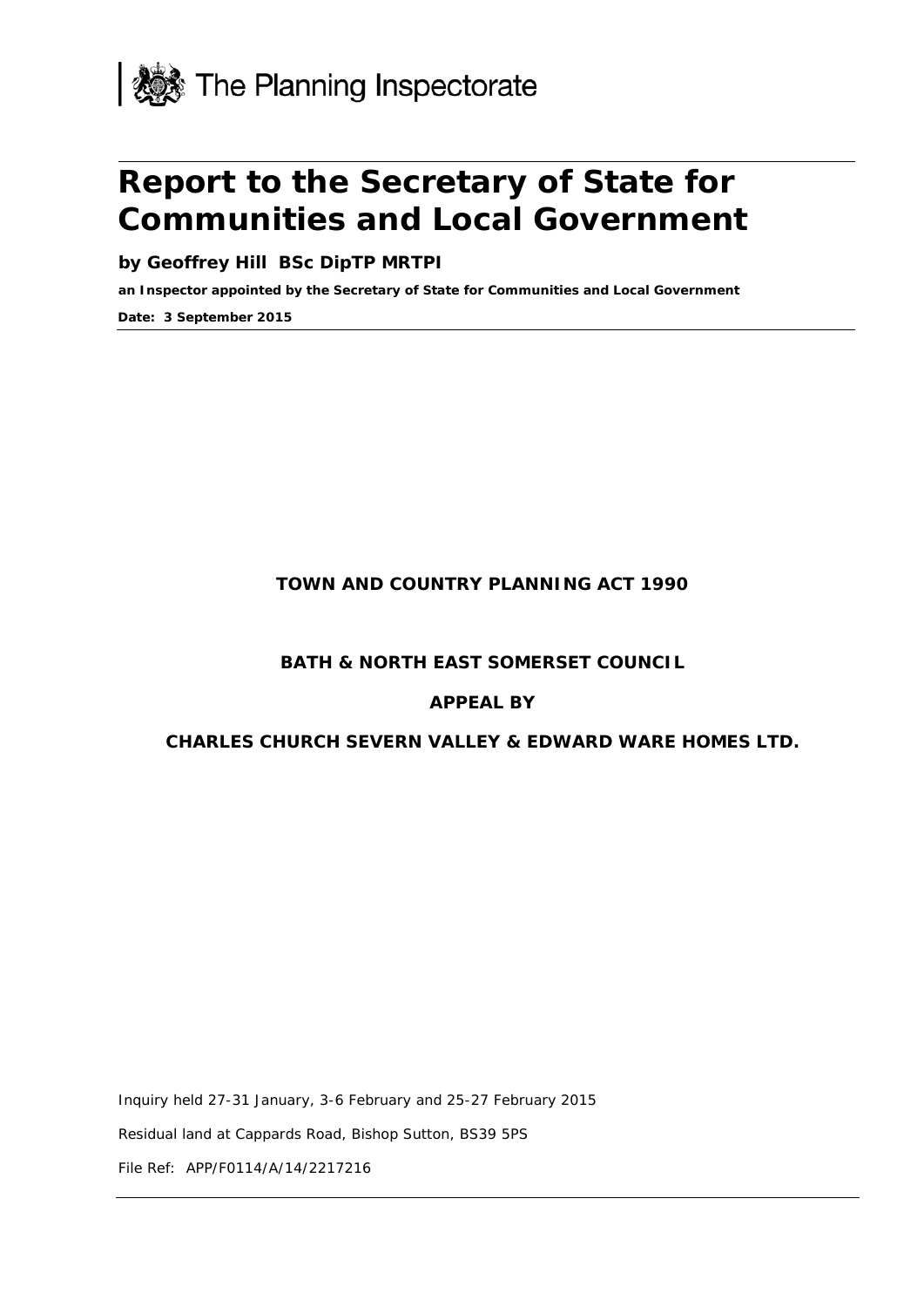#### **CONTENTS**

|                                                               |                                                                          | Page |
|---------------------------------------------------------------|--------------------------------------------------------------------------|------|
| Glossary of Abbreviations and Acronyms used in this<br>Report |                                                                          |      |
| Case Details and Summary of Recommendation                    |                                                                          |      |
| 1                                                             | <b>Procedural Matters</b>                                                | 3    |
| 2                                                             | Site and Surroundings                                                    | 3    |
| 3                                                             | <b>Planning Policy</b>                                                   | 4    |
| 4                                                             | The Appeal Proposals and Reason for Refusal                              | 4    |
| 5                                                             | <b>Other Agreed Facts</b>                                                | 5    |
| 6                                                             | The Case for Bath & North East Somerset<br>Council                       | 5    |
| 7                                                             | The Case for Charles Church Severn Valley and<br>Edward Ware Homes Ltd., | 15   |
| 8                                                             | Points Raised by Interested Persons at the<br>inquiry                    | 69   |
| 9                                                             | <b>Written Representations</b>                                           | 70   |
| 10                                                            | <b>Conditions and Obligations</b>                                        | 71   |
| 11                                                            | Conclusions                                                              | 74   |
| 12                                                            | Recommendation                                                           | 88   |
|                                                               |                                                                          |      |
|                                                               | List of Appearances                                                      | 89   |
| <b>List of Documents</b>                                      |                                                                          | 89   |
| List of Plans                                                 |                                                                          | 96   |
|                                                               |                                                                          |      |
| Appendix: Planning conditions<br>98                           |                                                                          |      |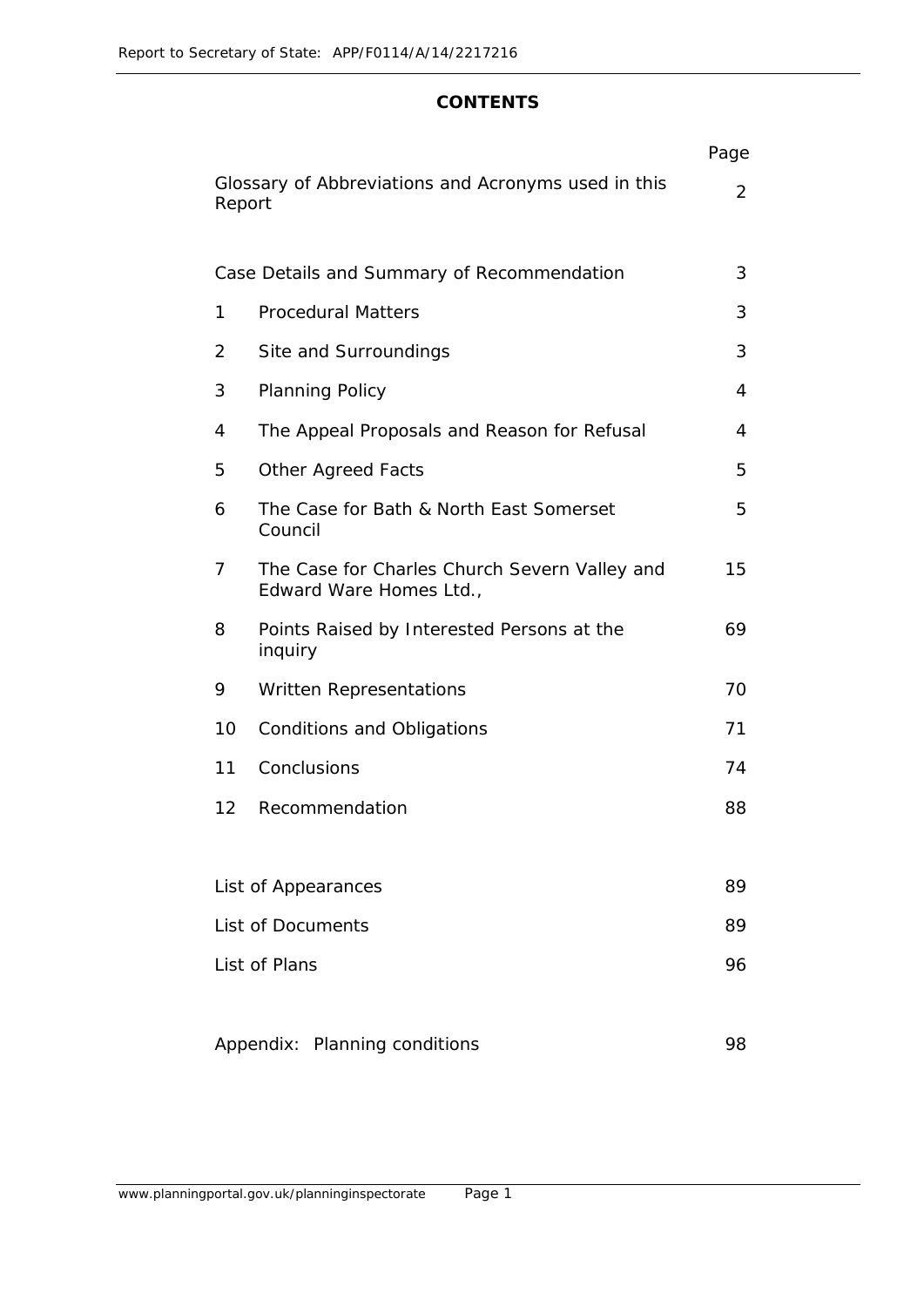#### **GLOSSARY OF ACRONYMS AND ABBREVIATIONS USED IN THIS REPORT**

| <b>AONB</b>      | Area of Outstanding Natural Beauty                                     |
|------------------|------------------------------------------------------------------------|
| BANES (or B&NES) | Bath and North East Somerset Council (the local planning<br>authority) |
| <b>BANESLP</b>   | Bath and North East Somerset Local Plan 2007                           |
| CIL              | Community Infrastructure Levy                                          |
| <b>CS</b>        | Bath and North East Somerset Core Strategy 2014                        |
| <b>HDB</b>       | Housing Development Boundary                                           |
| <b>MOD</b>       | Ministry of Defence                                                    |
| <b>NPPF</b>      | National Planning Policy Framework                                     |
| <b>PPG</b>       | <b>Planning Practice Guidance</b>                                      |
| <b>SHLAA</b>     | Strategic Housing Land Availability Assessment                         |
| <b>SSNP</b>      | Stowey Sutton Neighbourhood Plan                                       |
| dpa              | dwellings per annum                                                    |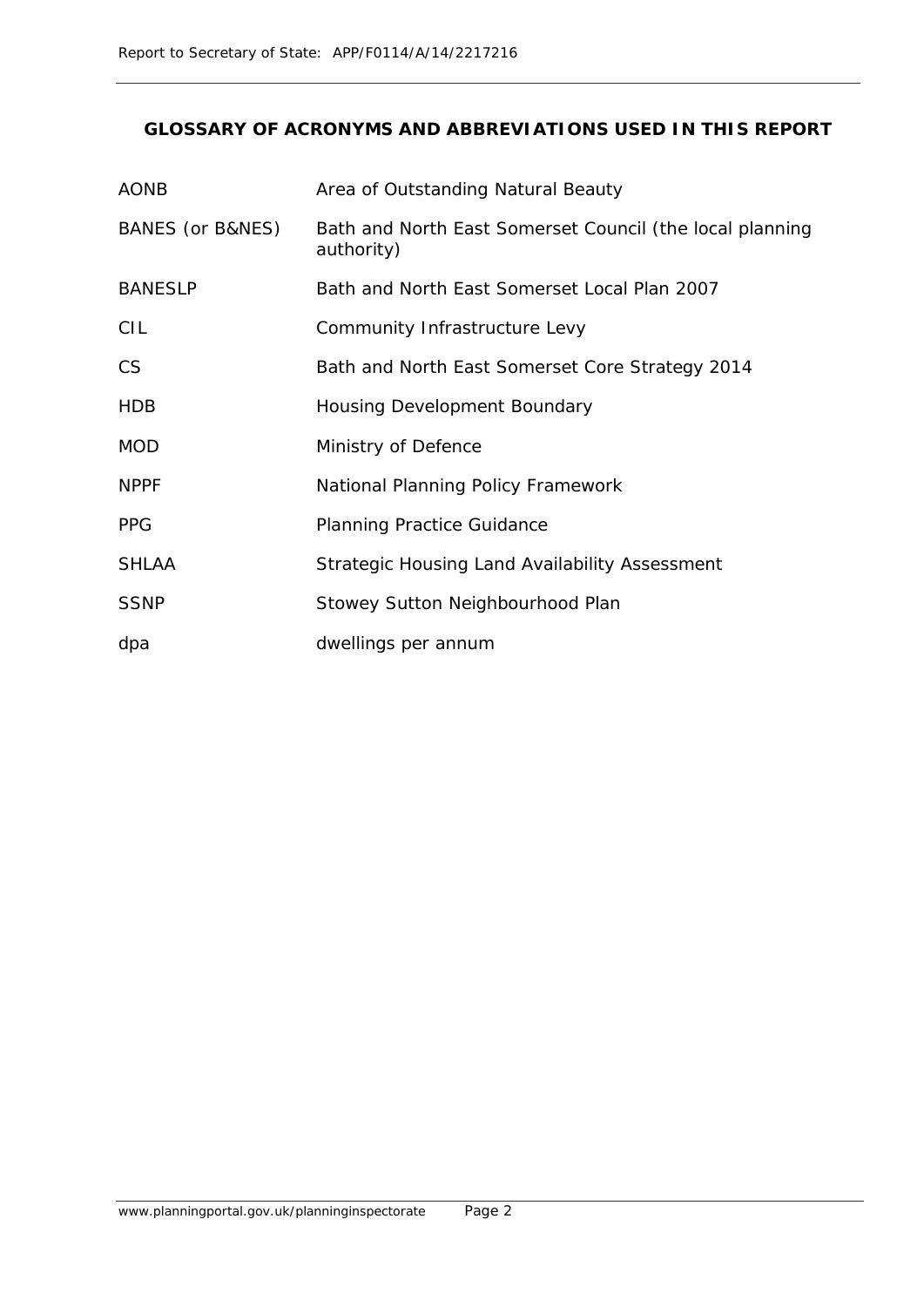#### **File Ref: APP/F0114/A/14/2217216 Residual land at Cappards Road, Bishop Sutton, BS39 5PS**

- The appeal is made under section 78 of the Town and Country Planning Act 1990 against a refusal to grant outline planning permission.
- The appeal is made by Charles Church Severn Valley & Edward Ware Homes Ltd., against the decision of Bath & North East Somerset Council.
- The application Ref. 13/04975/OUT, dated 13 November 2013, was refused by notice dated 14 March 2014.
- The development proposed is described as "outline planning application for a residential development of up to 32 dwellings and associated infrastructure".

#### **Summary of Recommendation: The appeal be dismissed.**

#### **1 PROCEDURAL MATTERS**

- 1.1. The appeal which is the subject of this Report was considered at an inquiry held 27-31 January, 3-6 February and 25-27 February 2015 at the Guildhall, Bath. The inquiry considered appeals against the refusal of three applications for planning permission made to Bath & North East Somerset Council, relating to three geographically separate sites across the District – Bishop Sutton (the subject of this Report), a site at Paulton (appeal Ref. APP/F0144/A/14/2214596) and a site at Boxbury Hill, Midsomer Norton (appeal Ref. APP/F0144/A/14/2215930).
- 1.2. The arguments put before the inquiry relating to housing land supply in Bath & North East Somerset were common to all three appeals. Arguments were also heard in respect of the Council's reasons for refusing the individual applications on site–specific grounds. The Appeal Decisions (and associated Costs Decisions) for the other two appeals were issued by The Planning Inspectorate on 20 May 2015.
- 1.3. On 20 May 2015 the Secretary of State issued a direction that the appeal which is the subject of this Report be determined by himself. The reason for this direction is because "the appeal involves a proposal for residential development of over 10 units in areas where a qualifying body has submitted a neighbourhood plan proposal to the local planning authority: or where a neighbourhood plan has been made".
- 1.4. At the inquiry applications for awards of Costs were made by Charles Church Severn Valley & Edward Ware Homes Ltd., against Bath & North East Somerset Council, and by Bath & North East Somerset Council against Charles Church Severn Valley & Edward Ware Homes Ltd. These applications are the subject of separate Reports.

#### **2 THE SITE AND SURROUNDINGS**

- 2.1. Bishop Sutton is a small village about 10 miles to the south of Bristol. The appeal site is an area of agricultural land (currently unused) accessed off Cappards Road (the site is shown edged in red on Plan A.1). Immediately to the east of the appeal site is a parcel of land being developed for housing (shown on Plan A.1 and highlighted in yellow stipple on plan A.5).
- 2.2. The site is approximately 175 metres from the junction of Cappards Road with Wick Road – the main road through the village - which is part of the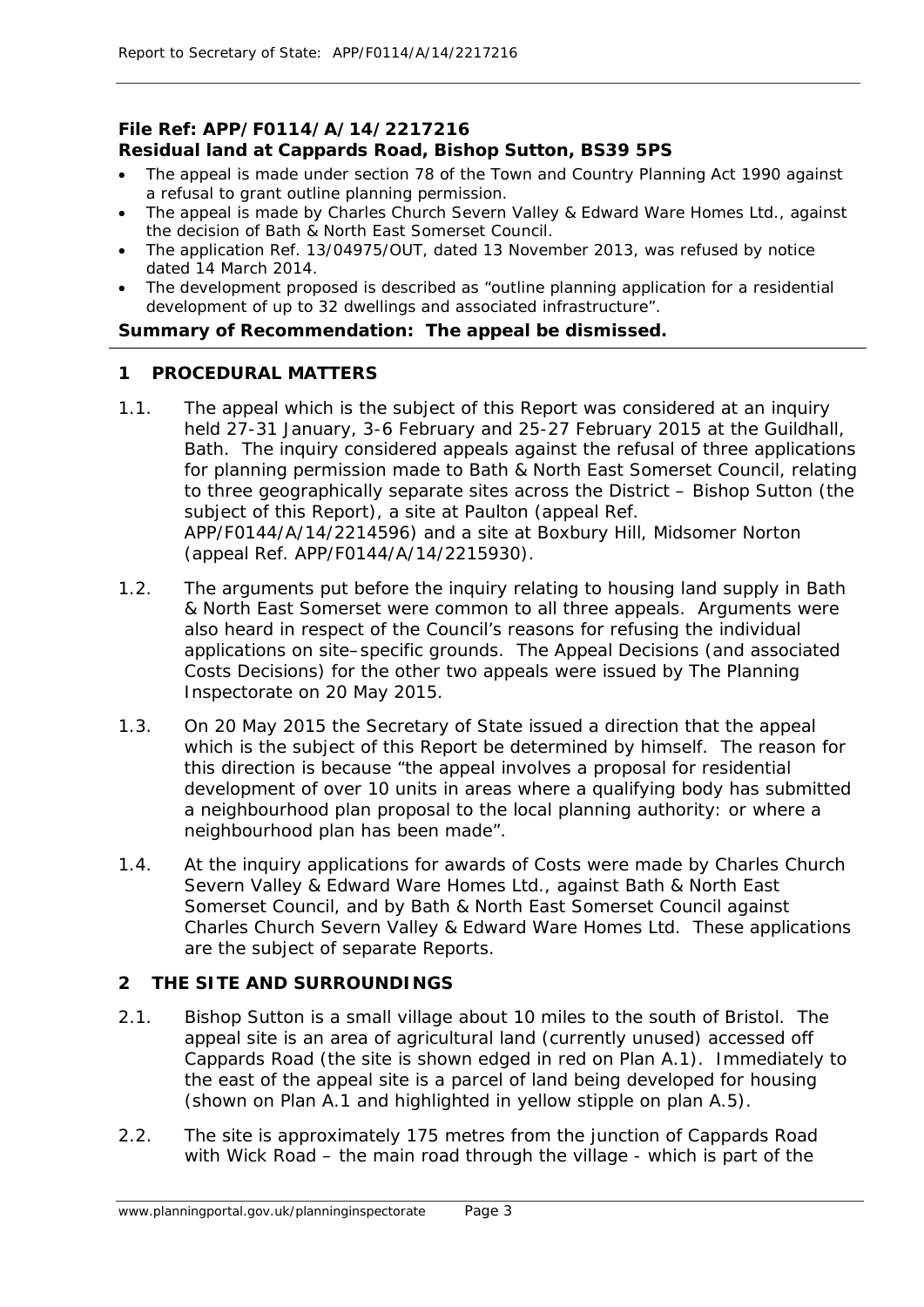A368. Along Wick Road are the village school, church, village hall, the local shop, a pub, a restaurant and a garage. There is a regular bus service to Bristol, with a weekly service to Bath.

2.3. The village is surrounded by agricultural land which, to the west of the appeal site, is within the Mendip Hills Area of Outstanding Natural Beauty (AONB). About 450m to the north-west of the appeal site is Chew Valley Lake, a reservoir and site of nature conservation interest.

#### **3 PLANNING POLICY**

- 3.1. The development plan for the area comprises the Bath & North East Somerset Core Strategy (CD 03), together with saved policies of the Bath & North East Somerset Local Plan (CD 05).
- 3.2. At the time the planning application was determined by the local planning authority the Core Strategy had not been adopted, but was at an advanced stage of preparation, it being the subject of an examination by an appointed Planning Inspector. In June 2014 the Core Strategy was found sound by the Inspector, and adopted by the Council in July 2015.
- 3.3. A neighbourhood plan is under preparation for Stowey Sutton parish (Stowey Sutton Neighbourhood Plan - SSNP). The plan covers the village of Bishop Sutton, including the appeal site. The Neighbourhood Plan was examined during April/May 2015, with the examination being considered through written representations. The Examiner asked for modifications to be made to the Plan to meet the basic conditions. With the recommended modifications the Examiner concluded that the Stowey Sutton Neighbourhood Plan:
	- has regard to national policies and advice contained in guidance issued by the Secretary of State;
	- contributes to the achievement of sustainable development;
	- is in general conformity with the strategic policies contained in the Development Plan for the area;
	- and will not breach, and is otherwise compatible with, EU obligations and human rights requirements.
- 3.4. The Examiner recommended that the SSNP with modifications should proceed to a Referendum.
- 3.5. A Referendum was held on Friday 7 August 2015. If the Plan receives a majority vote (51% or more of the votes), it will be subject to a single member decision of Bath & North East Somerset Council in August/early September 2015 and brought into force and *'*made' by Bath & North East Somerset Council.

#### **4 THE APPEAL PROPOSALS AND REASON FOR REFUSAL**

- 4.1. The appeal scheme is an outline application for residential development of up to 32 houses. All matters are reserved for subsequent consideration.
- 4.2. The scheme is described as Phase 3 of development taking access off Cappards Road. The illustrative plan supporting the application shows a small estate development (Plan A.7), which would be a continuation of the housing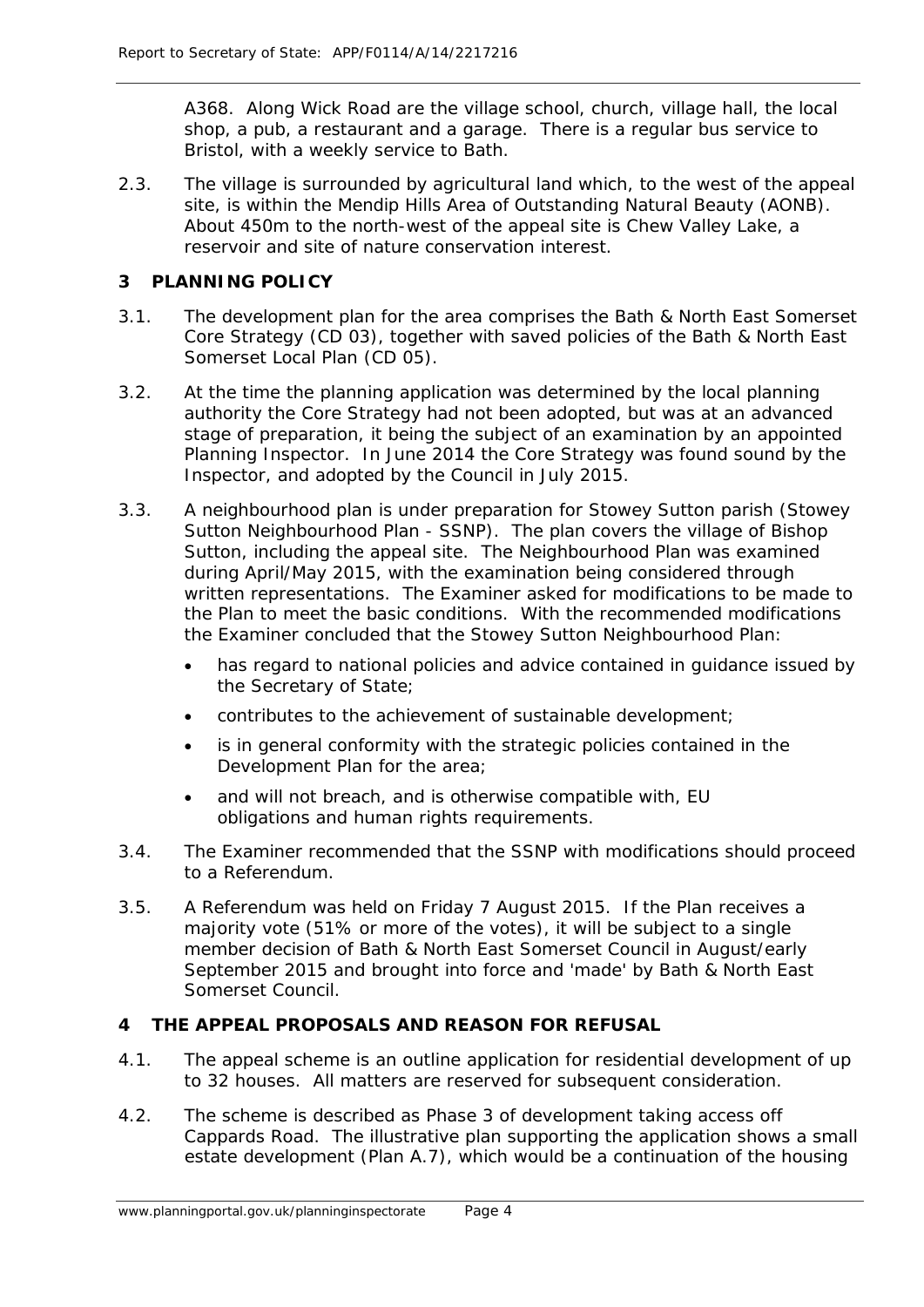development presently under construction immediately to the east of the appeal site (noted as Phase 2 on Plan A.7). The scheme would include a proportion (35%) of affordable housing. Landscape planting is indicated around the western and southern boundaries of the site on Plan A.7.

4.3. A single reason for refusal was given by the Council, which is set out on the Decision Notice dated 14 March 2014. This says – in essence – that the site of the proposed scheme is outside the Housing Development Boundary for the village and to allow additional development here would prejudice the scale, location and phasing of new development in the emerging Core Strategy.

#### **5 OTHER AGREED FACTS**

5.1. A Statement of Common Ground, dated December 2014 sets out the planning history of the site and the chronology of the current application.

#### **6 THE CASE FOR BATH & NORTH EAST SOMERSET COUNCIL**

- 6.1. Sometimes planning appeals turn on matters of detail. Differences in calculations can be significant, even determinative. This was often the case with retail inquiries where issues of qualitative and quantitative impact, need, footfall and the like could take centre stage in the debate. Even so, in the final analysis, the decision on whether or not to grant planning permission depends not on matters of detail but on matters of planning judgment.
- 6.2. However many appeals do not involve such issues of detail. They involve issues of principle requiring the decision maker to take a step back and to examine the wider picture, and to consider the implications of the respective cases advanced in support of, and against, the development. Some might say that these appeals are little more than an opportunistic attempt by a developer to undermine a process in which it chose not to participate. Rather than challenge the issue of housing land supply by engaging in the examination process and producing evidence to support its contentions, or by launching a statutory challenge under section 113 of the Planning and Compulsory Purchase Act 2004 to the soundness of the plan, it has chosen the route of section 78 appeals, and so soon after adoption of the Core Strategy.
- 6.3. The appeal is an example of this. It falls to be considered against the backdrop of a recently adopted Core Strategy, one that – at the time of the inquiry - was not even eight months old. The appeal site lies outside the existing housing development boundary (HDB) for Bishop Sutton (Appendix 4 to Mr Stone's proof of evidence shows the HDB for Bishop Sutton, annotated with the appeal site, and the site of recent planning applications for housing in and around the HDB). It does not involve a site identified for possible allocation or permission. However the fundamental theme is a flawed argument that the recently adopted Core Strategy's policies for housing delivery are somehow out of date.
- 6.4. The appeal represents a significant, if not existential, challenge to the integrity and operation of the development plan-led system. If allowed it would render the efforts and expense of this local planning authority (and by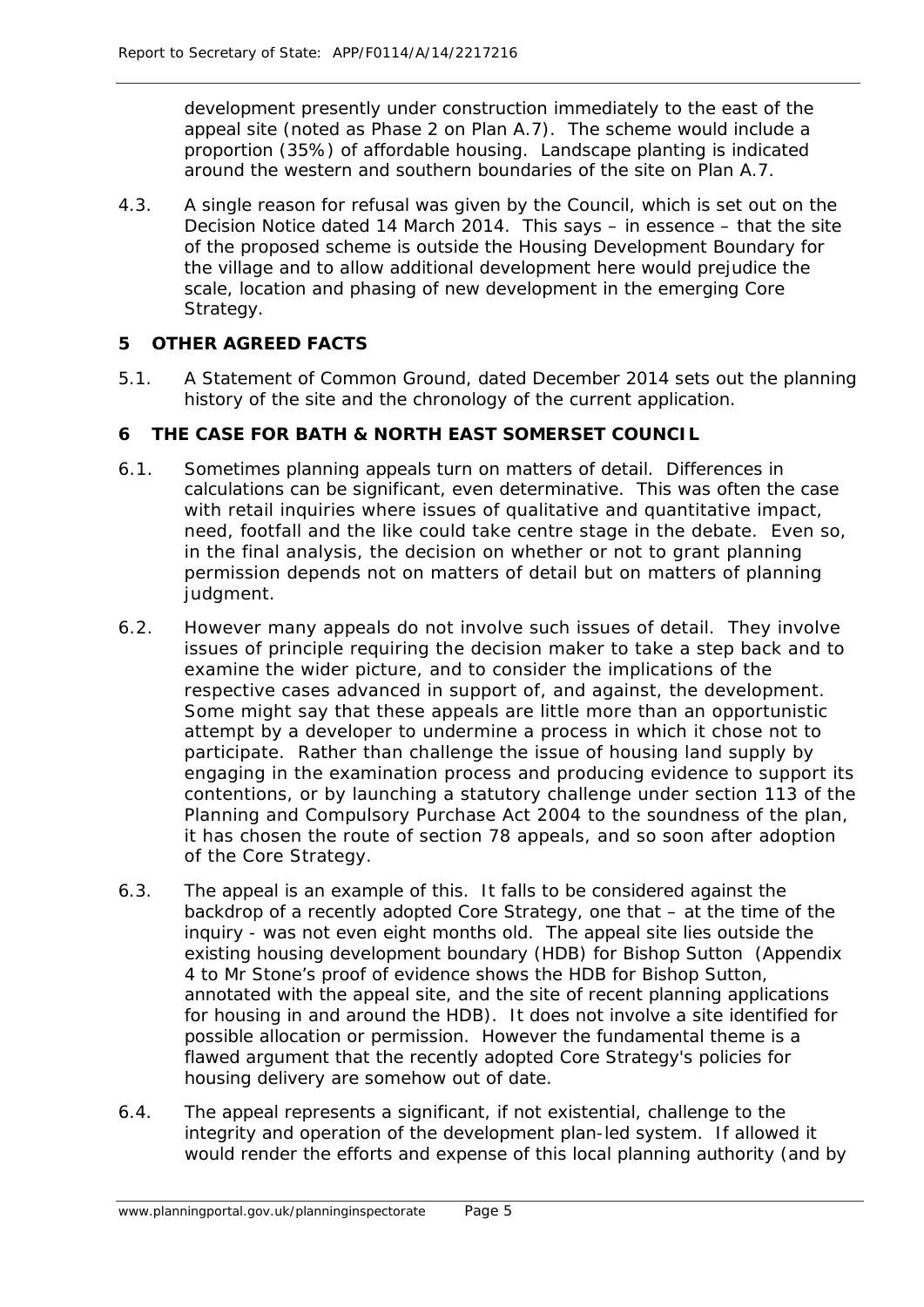extension every other local planning authority) to meet the policy imperative set by central government to put in place up to date development plans to ensure that there is a significant boost to the supply of land for new housing. Put bluntly, local planning authorities might say: "why should we bother preparing core strategies if they can be so lightly tossed aside?" Similarly other developers who did take part, and the wider public at large, might also question why they should take part in the development plan preparation process. What is more, these appeals also threaten the integrity and operation of the National Planning Policy Framework (NPPF), which provides clear policies that require development plans to be kept up to date to ensure a continuing supply of housing land. Therefore the appeal raises vital issues of principle that are of central importance to the planning system and risk stripping the development plan-led system of any real meaning. It would, in truth, result in a development free for all.

- 6.5. As this authority has so recently demonstrated, through the adoption of its Core Strategy, it has a 5 year housing land supply (and 20% buffer). It is not the Council's intention to engage to any real extent with the Appellant's undesirable and unnecessary attempt to somehow cast doubt upon the deliverability of the Core Strategy's housing land supply. It does not need to do so and some might say that it is undesirable, unnecessary and unsatisfactory for the Appellant to be allowed to effectively re-argue points discussed (by others) less than a year ago in the Core Strategy examination. Furthermore such an approach is also contrary to the policy set out in the NPPF and the Planning Practice Guidance (PPG).
- 6.6. In the Inspector's pre-inquiry note of 19 December 2014 two main issues were identified for this appeal. The first related to the fundamental theme. The issue was: whether there is a five year housing land supply available in the Housing Market Area, and how that may bear upon the relevance of development plan policies affecting the direction for growth and the release of housing sites.
- 6.7. This issue raises two particular questions. The starting point must be the Core Strategy and the local planning authority's assertion that it does have a five year housing land supply. If it does then, on any reading of the NPPF, the issue is at an end and these appeals must be dismissed. Therefore these submissions concentrate on the following two questions:
	- (a) Whether, as a matter of principle, it is appropriate in the context of a section 78 appeal to challenge a recently adopted Core Strategy's five year housing land supply?
	- (b) If yes, then whether, in the circumstances relating to this Core Strategy, it is appropriate to do so in this appeal?
- 6.8. If the answer to either of those questions is "no" then these appeals must be dismissed.
- *(a) Whether, as a matter of principle, it is appropriate in the context of a section 78 appeal to challenge a recently adopted Core Strategy's five year housing land supply?*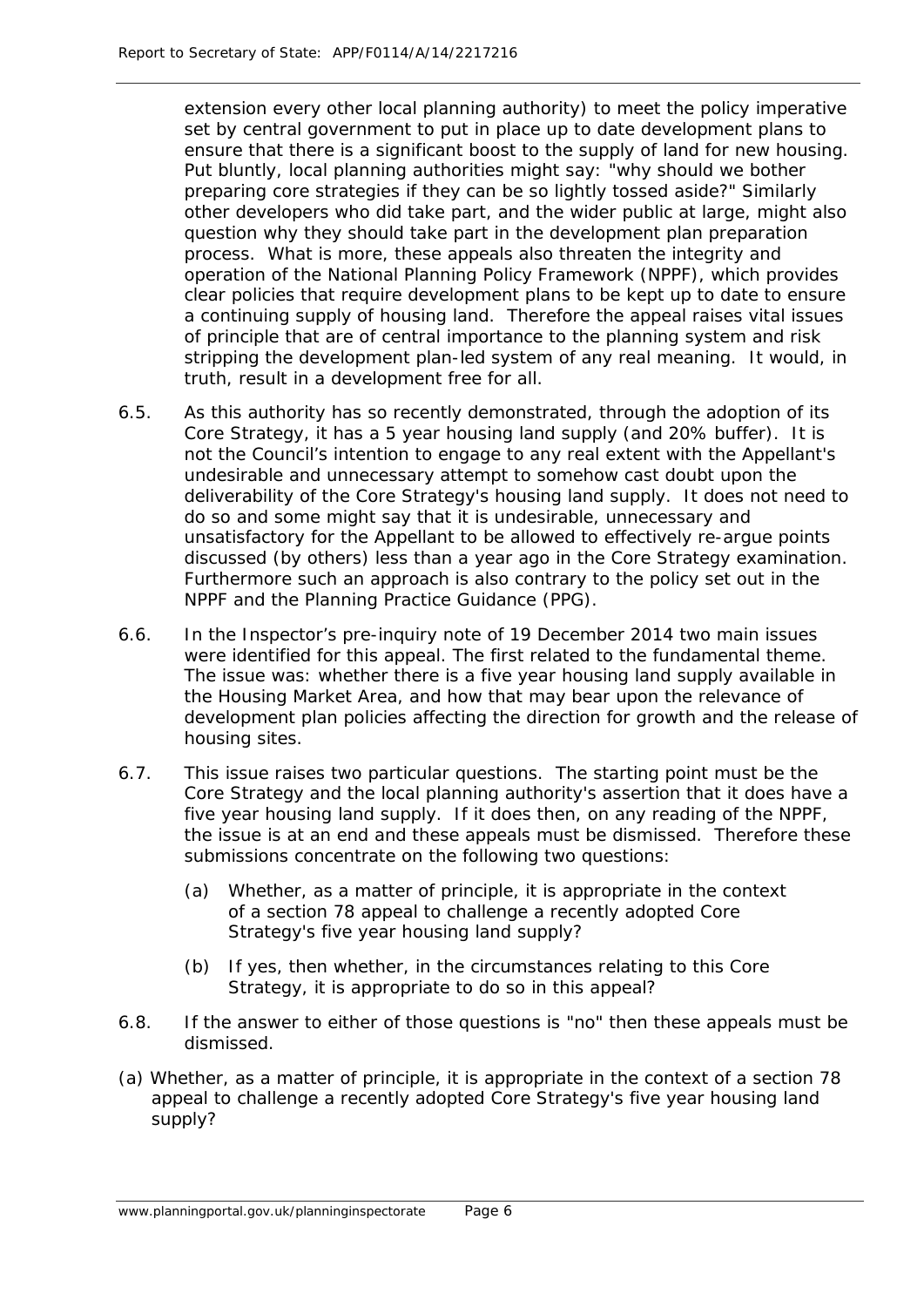- 6.9. It is accepted by all parties that the starting point for determining this appeal is section 38(6) of the Planning and Compulsory Purchase Act 2004. As paragraph 12 of the NPPF makes plain, the NPPF cannot displace the statutory status of the development plan and proposed development that conflicts with the provisions of an up to date Local Plan should be refused unless other material considerations indicate otherwise.
- 6.10. In this appeal, the Bath & North East Somerset Core Strategy, which is Part 1 of the Local Plan, was only adopted on 10 July 2014. The Core Strategy inspector's report was dated 24 June 2014 and the examination hearings concluded on 10 April 2014. The document had been submitted for examination on 3 May 2011. A long, arduous path was followed before it was eventually found sound. Thus, at the time of this inquiry, the Core Strategy was only 7 months old since its adoption and 8 months since the inspector reported. It was less than a year since the examination hearings concluded.
- 6.11. In paragraph 88 of his report, Mr Emerson (the Inspector conducting the examination into the Core Strategy) stated: "Accordingly, the Government's overall intention of boosting housing delivery is best achieved by the adoption of this plan as soon as possible. The Council's most recent approach to calculating five year supply is sound." It is clear that this authority lost no time in following Mr Emerson's lead and adopted the Core Strategy as soon as was possible. When looking at the Strategic Housing Land Availability Assessment (SHLAA) sites and delivery he concluded at paragraph 90 that: "The credibility of the SHLAA is now much greater than at the beginning of the Examination and there is a much closer alignment between the delivery assumptions made in the SHLAA and the landowner/developer intentions for many individual sites. The SHLAA rightly takes a more cautious approach to capacity in most cases where there is a dispute or uncertainty. Delivery on strategic allocations generally reflects the position in the Statements of Common Ground for each allocation between the Council and landowners/promoters. Even if delivery on a couple of these sites were to be delayed by a further year, it would result in only a small reduction in the overall five year supply." It is worth reflecting on this comment when considering the evidence of Mr Harbottle and Mr Jewson, neither of whom played any part in the Core Strategy preparation and examination process. Furthermore, Mr Harbottle was only instructed in November 2014 so one questions the reliability of his overall assessments, especially where his view is that Mr Walker is wrong to rely on the delivery timetable for Bath Riverside that Mr Walker got from the developer. It appears that Mr Harbottle knows better than the developer - one of the country's most experienced and highly regarded housing developers.
- 6.12. Finally, at paragraph 99 Mr Emerson concluded: "Taking account of my conclusions under Issue four that four out of the five proposed strategic allocations are sound, the SHLAA provides robust evidence that the adoption of the Core Strategy would ensure that there is a five year (plus 20%) supply of housing on an ongoing basis. Provision over the whole of the plan period is tight with no flexibility to accommodate changed circumstances. But this would only become a significant issue for delivery towards the end of the plan period and the need for further provision can be re-assessed at the planned five year reviews."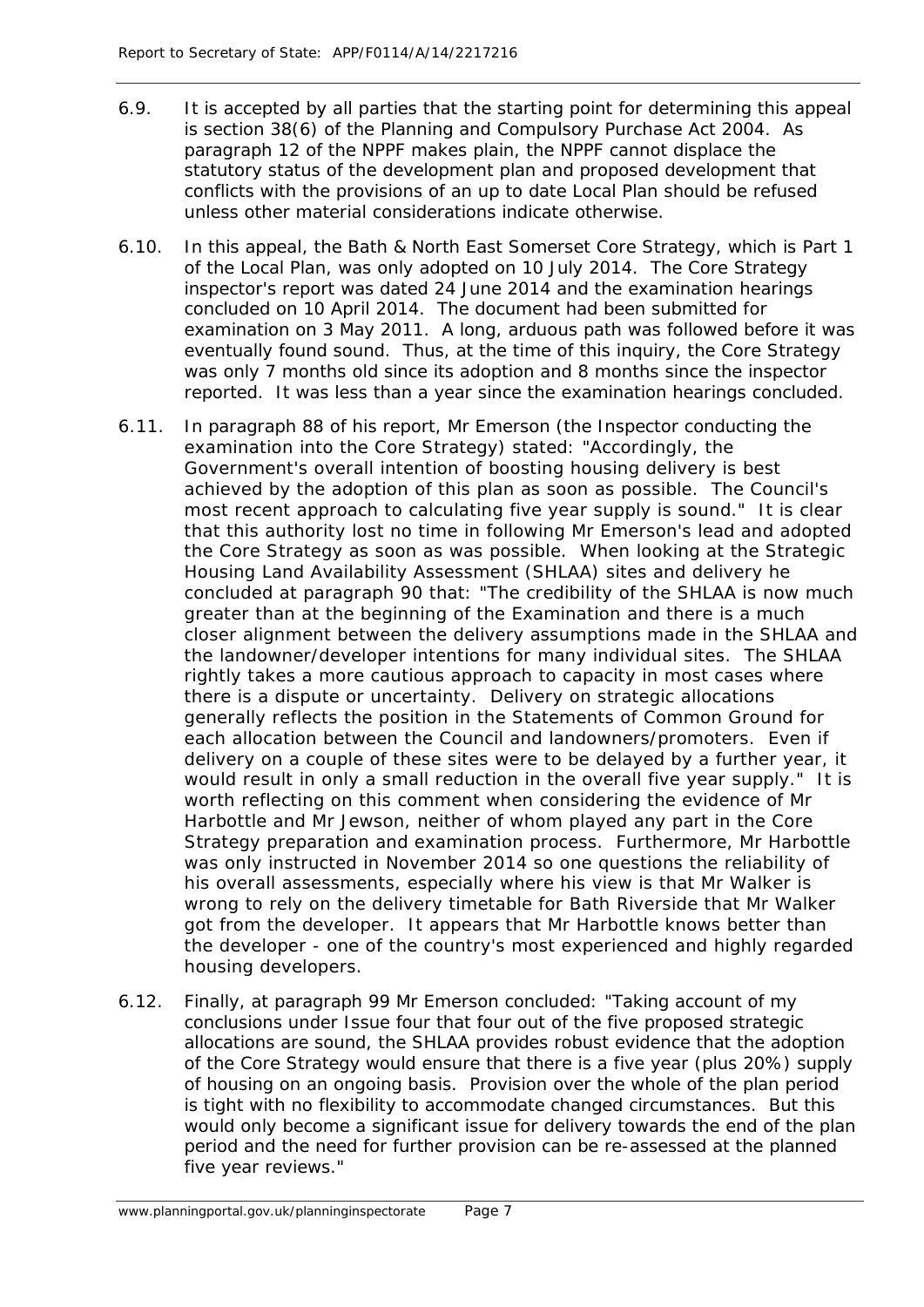- 6.13. Therefore, as at 10 July 2014 there was robust evidence that this authority could demonstrate that there is a five year (plus 20%) supply of housing. (Diagram 3b in the Core Strategy sets out the housing trajectory for the entire plan period on an annual basis commencing with the date of adoption.) On this basis is it right that in February 2015 the Appellants should be allowed to question this conclusion? The Inspector in the Stafford appeal<sup>[1](#page-15-0)</sup> clearly thought not. That appeal involved a similar issue - there the development plan was adopted on 19 June 2014 a few weeks before the section 78 appeal inquiry opened. That decision contains some useful pointers of relevance to these appeals and to other similar situations where collateral challenges are mounted to recently adopted development plans. The following points need to be taken into account:
	- (1) The NPPF, despite its emphasis on housing delivery, promotes an explicitly plan-led system and the B&NES Core Strategy has just been adopted following a thorough and lengthy independent examination (which it is to be noted no party has sought to challenge in the courts);
	- (2) The fact that the Core Strategy is but just Part 1 of the eventual completed development plan does not diminish its importance or relevance - see Bloor Homes East Midlands Limited v Secretary of State for Communities and Local Government [2014] EWHC 754 paras 42-64;
	- (3) Housing land availability for the purpose of applying national policy is frequently portrayed by participants in appeal proceedings as an absolute i.e. simply a matter of fact. In the Stafford inspector's experience it is not - it necessarily involves informed judgments about the prospects for a multiplicity of sites - in this appeal neither Mr Harbottle nor Mr Jewson questioned this. Mr Harbottle's evidence (to which Mr Jewson played a subservient role) was almost entirely based on his own professional judgment based on his experience and the information that he had gathered in the limited time between his instruction and his proof being completed. As will be seen later, some of his conclusions have been overtaken by events which amply justifies the Stafford inspector's comment;
	- (4) The first footnote to paragraph 47 of the NPPF which defines deliverability for the purposes of five year supply and the PPG regarding the examination of land supply are especially pertinent. In Stafford, as here, the examination inspector concluded that he was confident that there would be a robust five year supply of deliverable housing sites. Consequently he held that: "in the absence of truly compelling evidence to the contrary, it would not be for me to take an alternative view";
	- (5) In any event, the content and the tenor of the PPG advice [3-033] that five year housing land supply deliverability will have been thoroughly examined prior to adoption in a way that cannot be replicated in the course of determining individual applications and appeals means that

<span id="page-15-0"></span><sup>1</sup> Appeal Ref: APP/Y3245/A/14/2217578 – Document BANES 04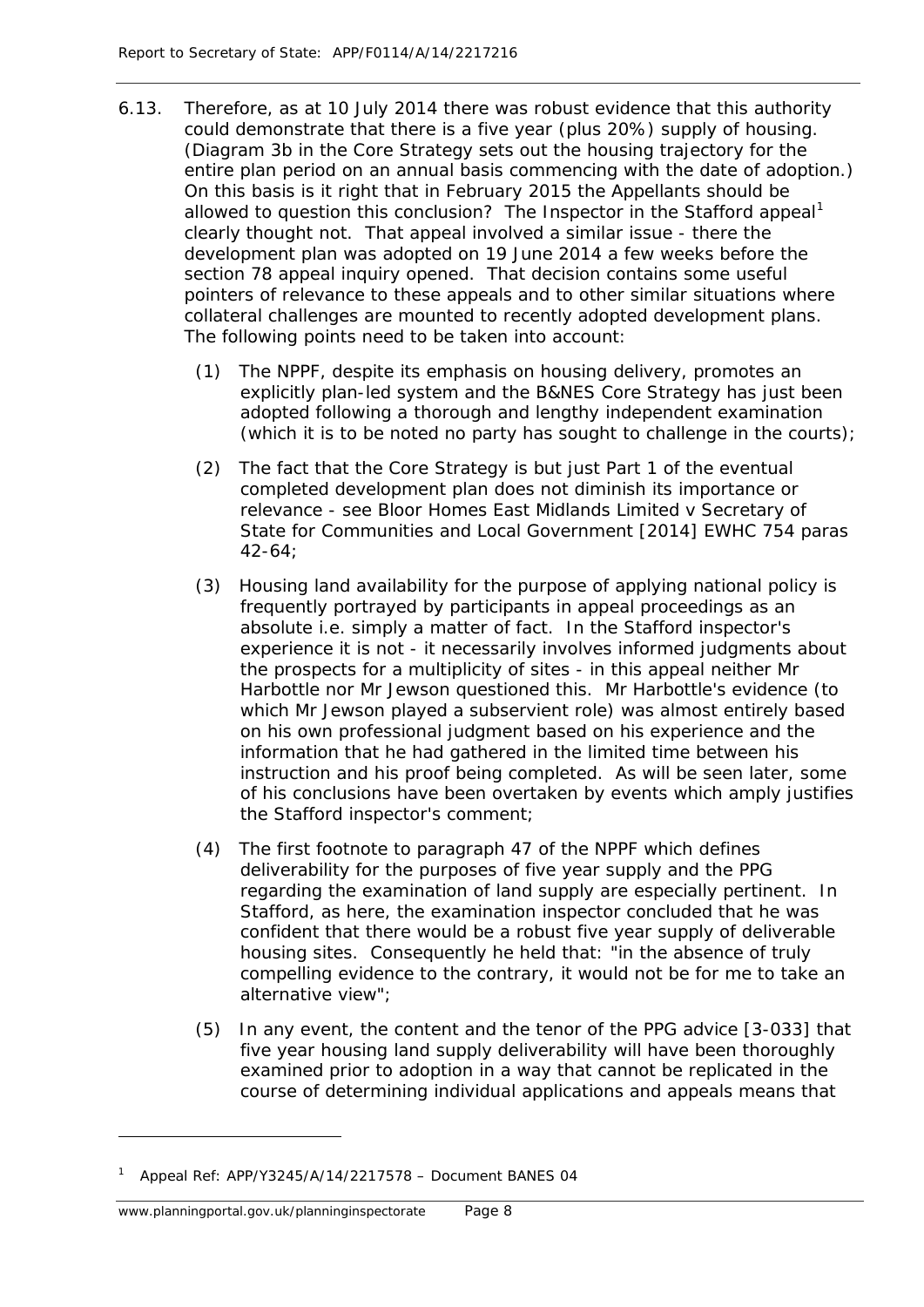the PPG discourages the constant questioning of such findings in appeal proceedings;

- (6) Paragraph 47 of the NPPF clearly and unequivocally states that local planning authorities should "identify and update annually a supply of deliverable sites...." In this appeal it is beyond debate that the anniversary or the time for the first annual updating of the supply of deliverable sites is some months off. It is therefore simply untenable for the Appellant to suggest that the local planning authority should be able to demonstrate today that it has a five year housing land supply. In reality what it is suggesting is that every local planning authority should be able to demonstrate on a daily basis, each and every day of each and every year that it has a five year housing land supply. This is as untenable as it is unreasonable but that is what it is actually suggesting; and
- (7) As PPG 3-033 advocates "...local planning authorities should consider both the delivery of sites against the forecast trajectory and also the deliverability of all the sites in the five year supply. By taking a thorough approach on an annual basis, local planning authorities will be in a strong position to demonstrate a robust five year supply of sites."
- 6.14. Thus the relevant wording of both the national policy as set out in paragraph 47 of the NPPF and the guidance set out in PPG 3-033 is clear and unequivocal - local planning authorities need to examine and update their five year housing land supply on an annual basis. It is, in essence, no different from a company's annual balance sheet analysis. Policy and guidance therefore requires local planning authorities to prepare a five year housing land supply "balance sheet" on an annual basis only and from which it will be able to determine whether or not the housing trajectory (similar to a cashflow forecast) is still being met and whether or not "assets" outweigh "liabilities" i.e. whether enough new homes have been delivered in that year to ensure that there will continue to be a five year housing supply. If the trajectory falls short then there may have to be an injection of new capital in the form of new identified sites.
- 6.15. The alternative, as promoted by the Appellants, is that set out above i.e. that local planning authorities must be able to demonstrate on a continuing daily basis that there remains in place a five year housing land supply. This approach relies on interpreting paragraph 14 in such a way that the key date for determining the issue of whether or not a five year housing supply exists is the date of the determination of any particular planning application. Such an approach is absurd. For a start it interprets one passage from one paragraph of the NPPF out of context. As the Supreme Court made clear in Tesco Stores v Dundee City Council [2012] UKSC 13 the proper interpretation of policy (whether in the development plan or in national policy) ultimately is a matter for the court. But it is clear from that decision that such policies have to be viewed in their context. Therefore paragraph 14 can only be interpreted alongside paragraph 47 and also alongside the PPG. Paragraph 14 itself advises that decision taking must be assessed against the "policies in this Framework taken as a whole" and paragraph 6 similarly mandates this approach. Therefore paragraph 14 can only be interpreted alongside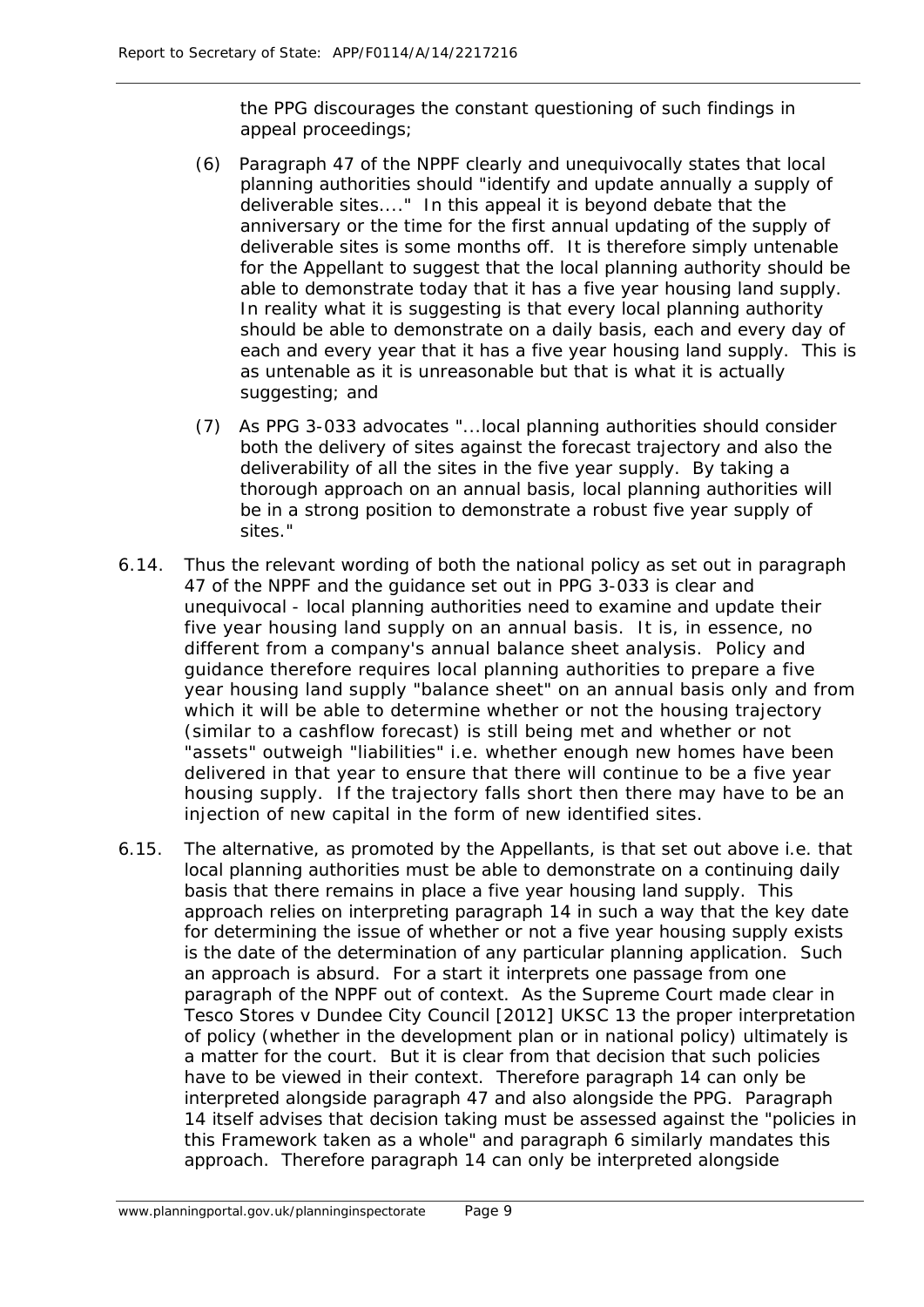paragraph 47 which requires annual updates. It accords with the guidance in the PPG and with common sense. An interpretation of one part of paragraph 14 in isolation would mean that a local planning authority that received many applications for planning permission for new housing on an almost daily basis would have to go through the type of exercise suggested by these Appellants each and every time one of those applications came forward for determination. Such an approach is absurd, unreasonable and unsupported by policy. It is plainly wrong.

- 6.16. The Appellants' approach is also confused and inherently contradictory. In paragraph 1 of the Appellants' Opening Submissions on the five year housing supply it was clearly stated that: "This Council is required to identify and update annually a supply of specific deliverable sites sufficient to provide five years worth of housing with an additional buffer when assessed against its housing requirements." Yet a few sentences later it asserts "The requirement to demonstrate a robust supply of housing sites in this way is an ongoing one." The only way of reconciling these two apparently contradictory statements is to say that the on-going basis described means that for each and every year of the plan's life the local planning authority must identify and update annually (i.e. on its anniversary) its housing land supply. If it fails to do so then it may be penalised on appeals. In reality the Appellants' submissions are little more than an artificial device to try to re-open a debate (in which it declined to participate) on the five year housing land supply only a matter of months after the Core Strategy inspector found there to be a sufficient supply.
- 6.17. It follows that, as a matter of principle, a challenge to an adopted Core Strategy that is less than a year old on the basis that on any given day in that first year when a particular planning application falls for determination the local planning authority had not demonstrated that it still has, on that day, a five year housing land supply is wholly unacceptable. This situation would also apply in subsequent years if the local planning authority had undertaken its annual "balance sheet" exercise. So, if in year three of a Core Strategy there had been produced two "balance sheets" (with any necessary tweaking or injection of new sites) that showed that at the beginning of the third year there remains a robust five year housing land supply then the local planning authority would be able to rely on the current balance sheet analysis and not need to constantly update, on a daily basis, the five year housing land supply calculation. Conversely, of course, if a local planning authority, failed to produce an annual "balance sheet" then it may not be able to demonstrate that it has a five year housing land supply in which case it might engage paragraph 14 on the basis that its policies were then out of date. That is what paragraph 14 and 47 properly mean.
- 6.18. For this reason alone the appeal should be rejected.
- *(b) Whether, in the circumstances relating to this Core Strategy, it is appropriate to do so in this appeal?*
- 6.19. It may be that there is no need to consider the other question that is posed above. However to fully address the first main issue it is necessary to consider whether in the circumstances it is appropriate to challenge this particular Core Strategy.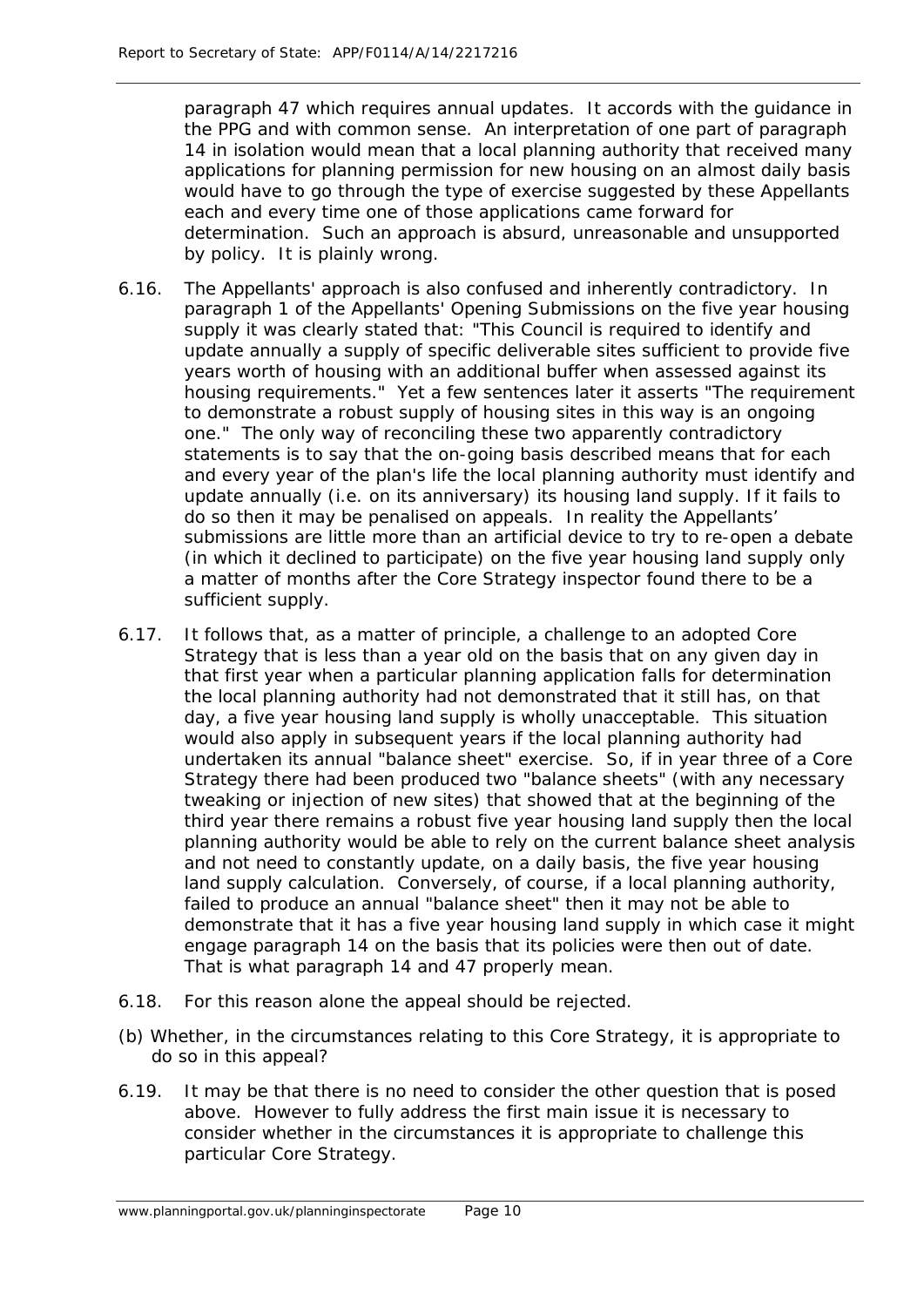- 6.20. Plainly is not. The reasons for this are advanced below.
	- (1) The Appellants have gate-crashed the party. They have made no real attempt to engage with the Core Strategy preparation process let alone appear at the relevant examination hearing. Mr Jewson confirmed as much in cross examination. In cross examination he appeared to accept that, as at the date of the inspector's report, there was in the inspector's view a robust five year housing land supply. However he also appeared to suggest that his evidence (which he seemed reluctant to elaborate on) showed that at the date of adoption there was not, in fact, a five year housing land supply. However, what this "evidence" comprised was vague. Moreover it was neither produced to this inquiry nor to the Core Strategy examination. We are therefore expected to believe that as at the date of adoption Mr Jewson held, on behalf of his clients, evidence that, in effect, called into question the soundness of the Core Strategy. Such an assertion is as untenable as it is unreasonable. Yet we are expected to believe that this should now form the basis for casting aside the Core Strategy policies less than a year into their adoption.
	- (2) On a similar theme, it is important to record that, despite apparently being in possession of this evidence at the date of adoption that suggested that the Core Strategy was not sound, Mr Jewson confirmed in cross examination that the Appellants chose not to challenge the adoption of the Core Strategy in the courts via a section 113 statutory challenge but instead chose to challenge the Core Strategy by appeal. In the Council's submission this was a flawed, if not abusive, approach. The 2004 Act contains a clear statutory route of challenge that could and should have been adopted. No doubt had they done so the Appellants would have had to produce to the court their "evidence" to support the assertion that there was no five year housing supply. They would also have had to explain to the court why they did not submit this evidence to the Core Strategy for the inspector and the other parties, including all those other landowners and developers who did participate, so that they could all comment on the reliability of this "evidence". However, if this appeal is dismissed as it must be, then were the Appellants to be so unwise as to attempt to challenge the decision by way of a section 288 (of the 1990 Act) application, this local planning authority will raise this issue with the court. In other words, the Appellants cannot duck addressing this issue for much longer.
	- (3) In the Appellants' Opening Submissions it was asserted without any authority that the burden of demonstrating that there is a robust five year supply rests firmly on the Council. That is not correct. Whilst the general burden of doing so rests with the local planning authority during the Core Strategy preparation and adoption process, and on an annual basis thereafter, in a situation where the Core Strategy is less than one year old or where regularly annual updates have been produced, then the correct approach is that advocated by Inspector Jessica Graham in the Radstock DL of 18 July 2014 (APP/F0114/A/13/2203361) at paragraph 28 that it would require "clear and convincing evidence that his conclusion was wrong". This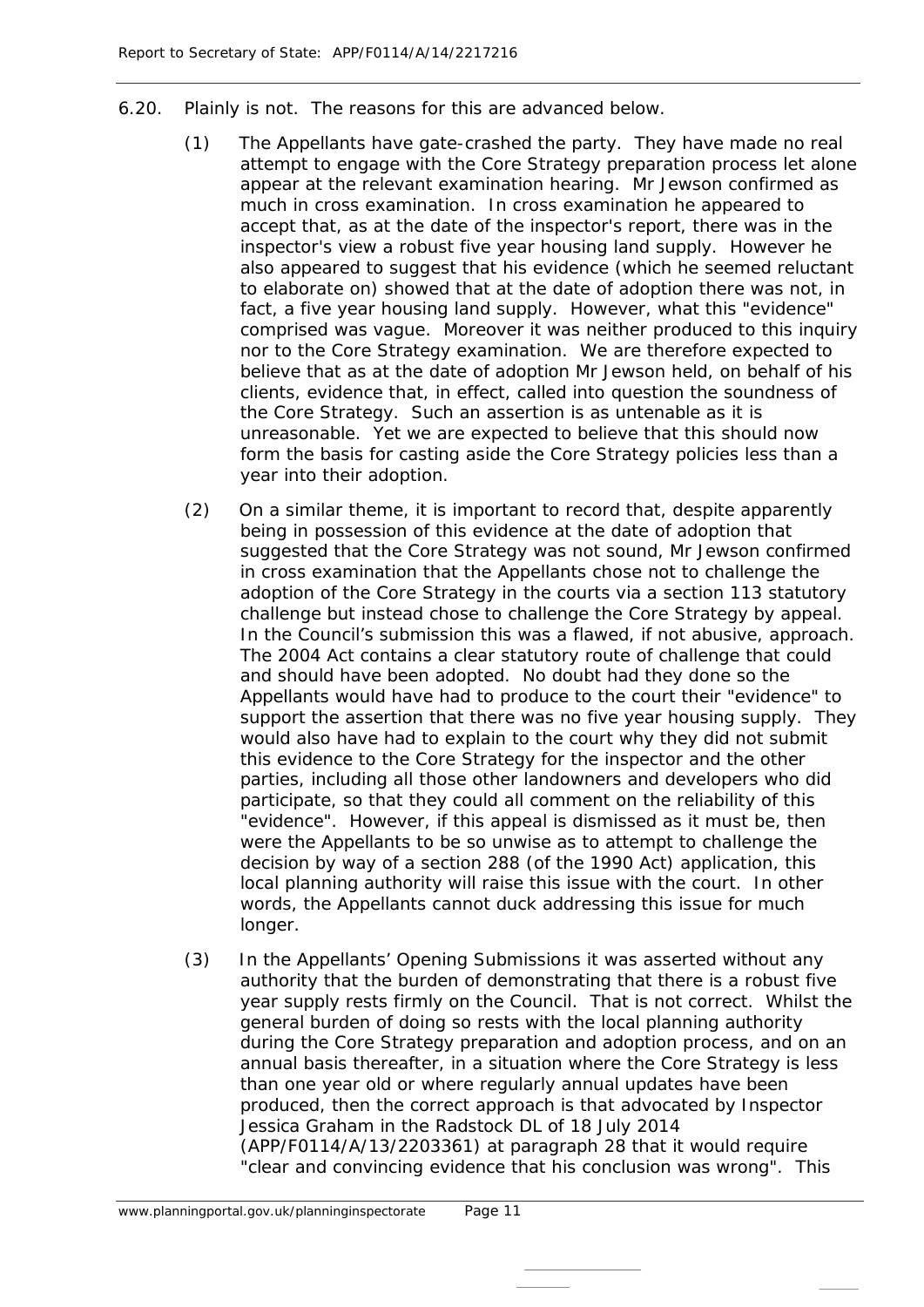can only come from the Appellant. A similar approach was taken by the Inspector at Stafford.

- (4) What "evidence" they did produce came from Mr Harbottle. Mr Jewson's evidence in relation to all three appeals heard at this inquiry piggy backed on Mr Harbottle's evidence. It is strange therefore that, given the points raised in the two preceding subparagraphs that Mr Jewson did not rely on his own pre-existing "evidence". It is also regrettable that Mr Harbottle's evidence (he was only instructed at the beginning of November 2014) in effect questions the findings of the Core Strategy inspector but, having produced his evidence to this inquiry only, it has not been subjected to critical scrutiny by those who did participate in the examination.
- (5) Neither Mr Jewson nor Mr Harbottle had any relevant experience of Core Strategy preparation nor had they participated to any real extent in examination hearings. Mr Harbottle is not by training a planner. He is a general practice surveyor with an emphasis on development. The limit of his experience is highly relevant to his evidence because, in reality, his evidence was little more than subjective judgment based on limited information. His proof of evidence is liberally sprinkled with caveats, qualifications and reservations such as "my own assumptions" (5.1.2.ii), "I have reflected on the nature of the residential market" (5.2.5), "in line with my own experience and knowledge of each site" and "in my view" (5.2.5.ii), "I have made an appropriate allowance in my bespoke development programme" (5.4.5) and "Based on my own experience" (5.5.9). In reality his evidence was little more than highly subjective assessment of development sites that he had only begun to examine at the beginning of November. It was woefully short on actual hard evidence. It is also alarming that in paragraph 4.2.1 he sets out what he considered to be the underlying principles regarding the assessment of a five year housing land supply derived from two High Court cases and two appeal decisions, none of which he admitted in cross examination he had actually read. Just how sound can his subjective assumptions be when based on this superficial assessment of what he calls the "underlying principles"? Indeed his knowledge of the planning process and its timeline was similarly sketchy. He admitted in cross examination that the key stages identified in paragraph 5.3.7 were given to him by Mr Jewson. It was not based on his own professional knowledge or experience. These major failings call into question the reliability of his evidence. Similarly his table 11 on page 25 was also flawed to the extent that it was meaningless. For a start it only became clear in cross examination that the table covered a 10 year period so that, at its highest, design issues featured on average less than four times a year as a reason for delay. Also, it gave no details as to the substance of these reasons whether the design issue involved was a major or minor issue. Furthermore it could not identify whether or not there was any double counting so that it is possible that one development may have been delayed for a combination of reasons so that it featured under different headings thus skewing the figures. This table is one example of the wholly unsatisfactory nature of Mr Harbottle's analysis. He also then sought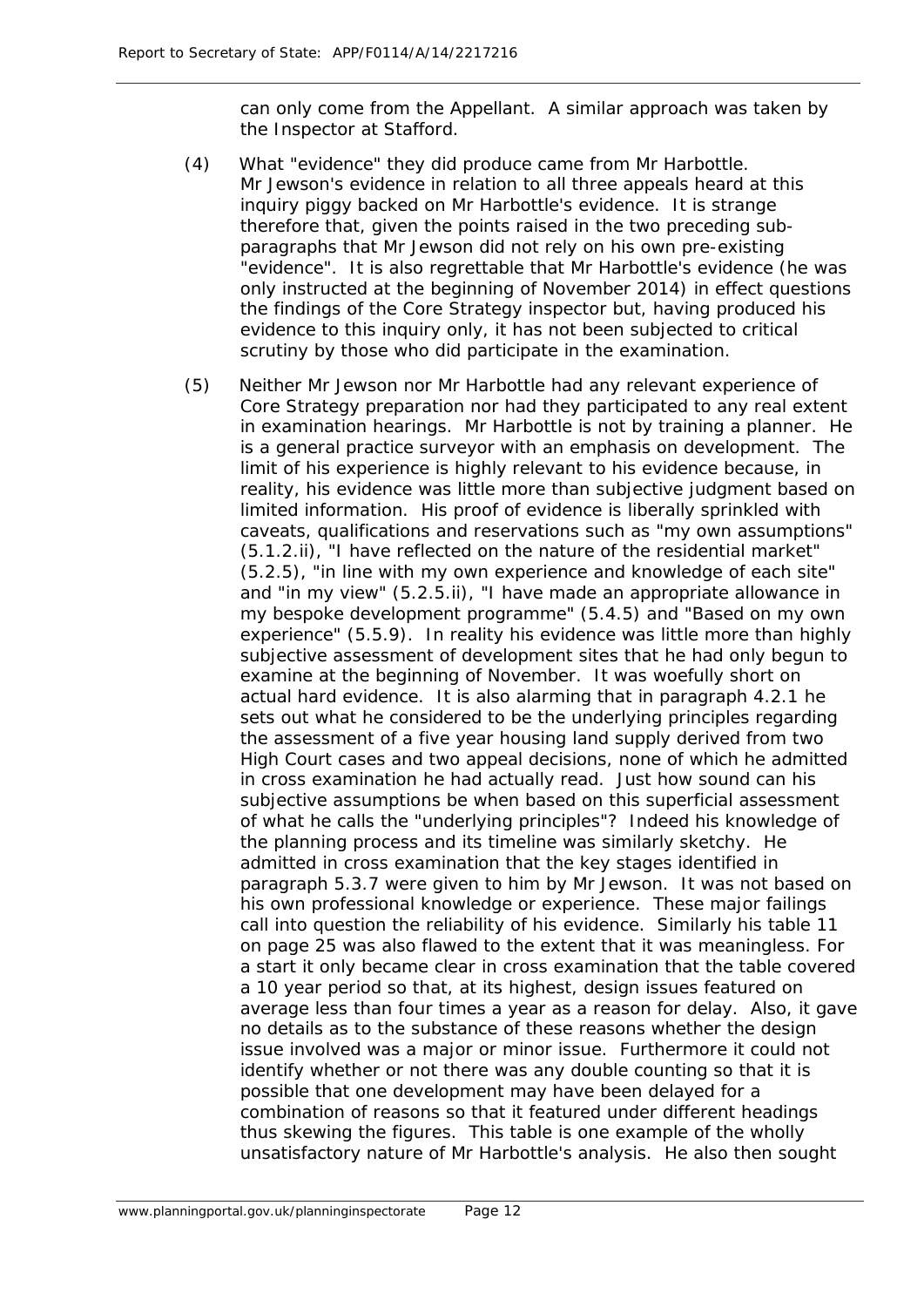assistance from a report prepared for Gladman Developments - see paragraphs 5.8.1 - 5.8.7 which was prepared for some reason in connection with major urban extension sites of 500+ dwellings. It was, in truth, of no relevance to this appeal other than to somehow lend "credibility" to his judgments especially when the Gladman supporting evidence did not include any evidence from this local planning authority.

- (6) The crux of Mr Harbottle's contribution can be seen from his paragraph 6.1.6 where he contends that his view is based on "a combination of new evidence, events moving on since the Core Strategy EiP, and my own detailed site analysis on an individual basis" which led him to conclude that the latest SHLAA housing trajectory will not be developed in line with the timescales assumed by the local planning authority. Of course the starting point for the analysis of his evidence is Mr Harbottle's inevitable concession at paragraph 3.3.1 that he does not challenge the Core Strategy housing requirement of 13,000 dwellings between 2011 and 2029 nor did he challenge the five year housing requirement as being 1,012 dwellings per annum producing a total five year figure of 5,062 - see paragraph 3.2.4. It is also important to mention that Mr Harbottle appears to have misrepresented the position with regard to the November 2014 iteration of the SHLAA. This was a draft document produced for him by Mr Walker to enable Mr Harbottle to prepare his evidence. It was a draft released to him for his benefit and assistance. The only iteration that is relevant is the final version published in December 2014. It is also important to repeat that at paragraph 4.3.5 Mr Harbottle effectively questions the reliability of the findings of the Core Strategy inspector with his swipe "if indeed it ever did have a five year housing land supply". Such an approach means that Mr Harbottle's evidence should be treated with due caution and appropriate scepticism, particularly given his lack of experience in forward planning, the lateness of his instruction and his client's total disengagement with the Core Strategy process.
- (7) We are asked to accept Mr Harbottle's analysis and conclude that the true five year housing land supply figure is 4,589 against a figure of 5,062. Mr Walker's original evidence was that 5,945 dwellings would come forward. Mr Walker was ready to acknowledge that he would concede some figures. According to a document produced by the Appellants on Wednesday 25 February 2015 the Appellants argue that these concessions reduce Mr Walker's figure from 5,945 down to 5,407. Even if this interpretation of Mr Walker's concessions is correct that is well above the required figure. However this document cannot be accepted without comment. Mr Walker did not accept a reduction of 100 for Bath Western Riverside - he preferred to accept the figure of 696 given to him by the developer not Mr Harbottle's lower figure. In cross examination Mr Walker commented being "Frankly our analysis and Savills - we are not a million miles away so I will go with Crest". Mr Walker also said that MOD Foxhill could go down to 200 down from 277 to allow for delays. However there have been no delays since the PPA was signed and it is now a matter of record that the recent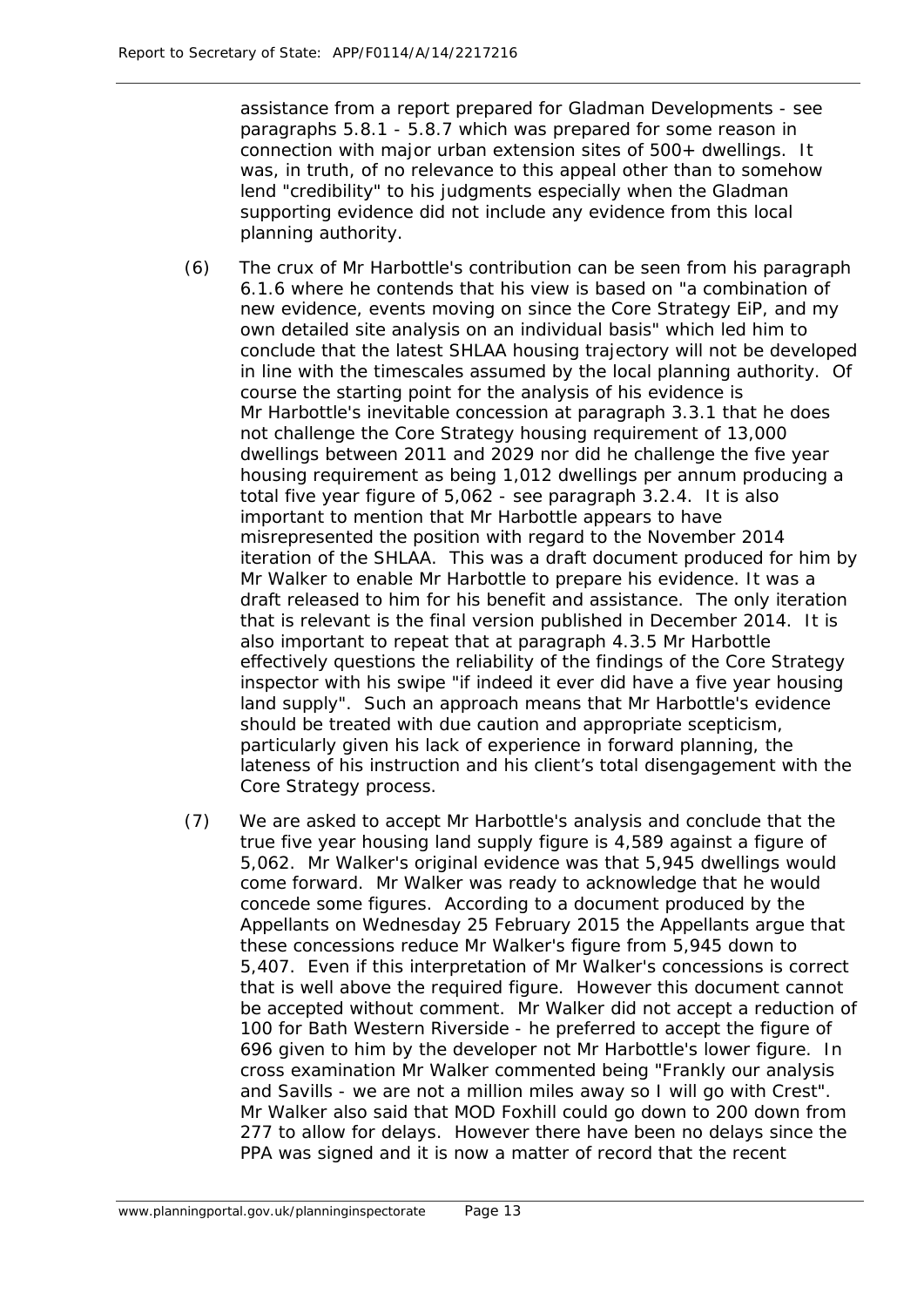application for outline planning permission for up to 700 dwellings on a residential-led mixed use development was recently approved in line with officers' recommendation. Thus Mr Harbottle's observation at paragraph 6.2.29 that: "As it currently stands, I assume that the LPA is not in a position to grant a valid consent beyond the target decision date as there appears to be no clear timeframe for planning committee..." needs to be seen in that light. Similarly Mr Harbottle made an identical assumption about the MOD Warminster Road site see paragraph 6.2.40 - yet that site also received a resolution to grant at the same committee meeting. Thus these two significant examples show the inherent difficulties in Mr Harbottle's exercise and they inevitably lead to an increase in the figure that the Appellants attribute to Mr Walker of 5,407. To borrow from his own evidence, Mr Harbottle's assessment has been undermined by a combination of new evidence and events moving on since his proof was prepared. It also highlights the wisdom underpinning the notion of annual updates and the difficulties in an ad hoc daily snapshot approach advocated by the Appellants.

- 6.21. It follows that it would be inappropriate to allow this Core Strategy to be challenged in the manner advocated by the Appellants. It produces an uncertain outcome and one that can be rapidly overtaken by events. The answer to the main issue is clear: there is a five year housing land supply and more. In any event it is not appropriate to challenge it in this manner and so soon after the Core Strategy was adopted. Furthermore the Appellants' attempt, as undertaken by Mr Harbottle, is utterly futile and prone to inherent insurmountable difficulties. It is not a simple mathematical exercise. In fact it would be an insult to the science of mathematics to call it so. It relies heavily on personal subjective opinions - which sites to factor in and which to omit - and personal judgment - will this application come before committee and when - as to make it, at its highest, an art form? It is certainly not a science, it is not even alchemy.
- 6.22. Turning now to the individual appeal. This is dealt with briefly as the objections to it are primarily (but not exclusively) policy based. The site is outside the HDB, in the Rural Areas. It is subject to strong policy objections but there are certain features that are still worth briefly highlighting.
- 6.23. The Cappards Road application seeks permission for up to 32 houses. Consideration of this site must take into account the recent two dismissals of appeals (each for 9 homes) for residential development on sites similarly located outside the HDB. These were identified by Mr Stone at paragraph 8.13 of his proof (APP/F0114/A/14/2218780 and 2217941) although at that stage the determination of these appeals was still unknown. However during the course of this inquiry the Appeal Decisions were received. Consistency in decision making is important and there was no evidence to suggest that there are any features of this site that distinguishes it from the two sites that were refused permission on appeal. These two dismissed appeals are therefore highly material considerations for the purposes of this appeal. Furthermore Mr Stone explained the rationale behind the decision to approve the Temple Cloud development outside the HDB and how the circumstances there were different to the appeal site. No comfort can be drawn by the Appellants from that decision. Thus it is clear that this appeal proposal is contrary to policies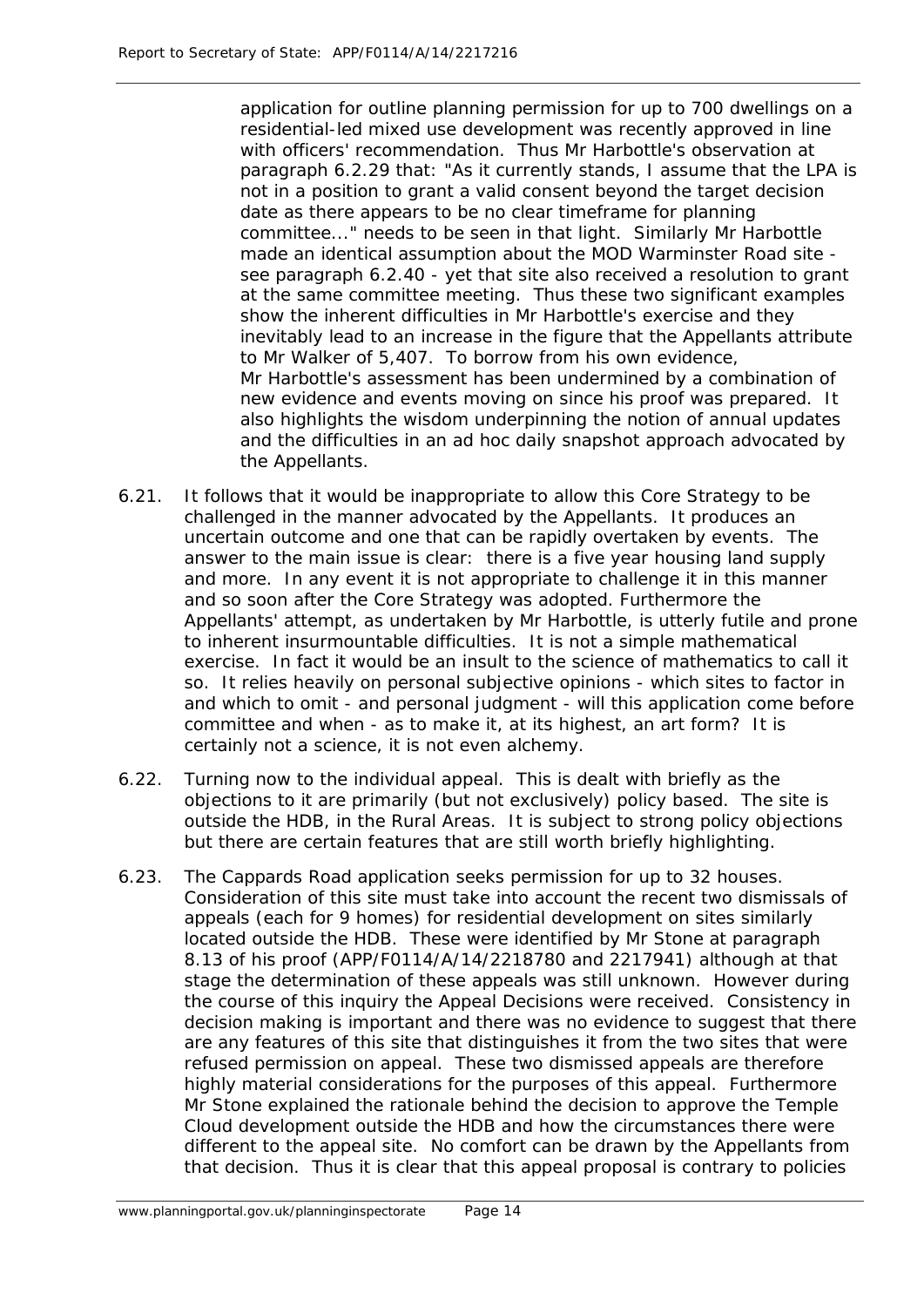DW1 and RA1 of the adopted Core Strategy and lie outside the adopted HDB. It is not needed to contribute to the five year housing land supply. Bishop Sutton has already seen a level half as much again as policy RA1 allocates. This appeal is, therefore, wholly without merit and should be dismissed.

- 6.24. The Council notes that the Stowey-Sutton Neighbourhood Plan does not identify site allocations, but does recognise there will be some new residential development within the village. However, the Plan states that this development should be in accordance with the most recent Housing Needs Survey and should be limited to 'in-fill development' within the HDB boundary or a rural exception site. The focus of much of the Plan is about creating a high quality built environment and protecting and enhancing the rural setting of the village whist encouraging limited sustainable growth. As such the Neighbourhood Plan does not contain policies or allocations that support the proposed development which is the subject of this appeal. The Neighbourhood Plan has been developed through extensive evidence and consultation which aligns to the adopted B&NES Core Strategy.
- 6.25. In the view of the local planning authority, what these Appellants and this appeal mean is that, for the sake of the potential provision of 32 new homes by the end of the first five year period the integrity and efficacy of the entire development plan led system should be sacrificed. The appeal must be dismissed.

#### **7 THE CASE FOR CHARLES CHURCH SEVERN VALLEY AND EDWARD WARE HOMES LTD.,**

#### *The Issues*

- 7.1. Prior to the start of the inquiry the Inspector identified that the main issues in this appeal are:
	- *1. Whether there is a 5-year housing land supply available in the Housing Market Area, and how that may bear upon the relevance of development plan policies affecting the directions for growth and the release of housing sites.*
	- *2. Whether granting planning permission for the proposed development would unacceptably prejudice the implementation of the Core Strategy, having regard to the scale and distribution of development.*
- 7.2. These submissions address these issues in turn.

#### *Whether there is a 5-year housing land supply available in the Housing Market Area, and how that may bear upon the relevance of development plan policies affecting the directions for growth and the release of housing sites.*

The components of the five year supply – the requirement and the supply

#### The requirement

7.3. In determining whether there is a five year supply there are two components that need to be considered. Firstly, the requirement for the relevant period, taking into account the baseline housing requirement, historic shortfall and buffer, and secondly, the available supply as against that requirement. In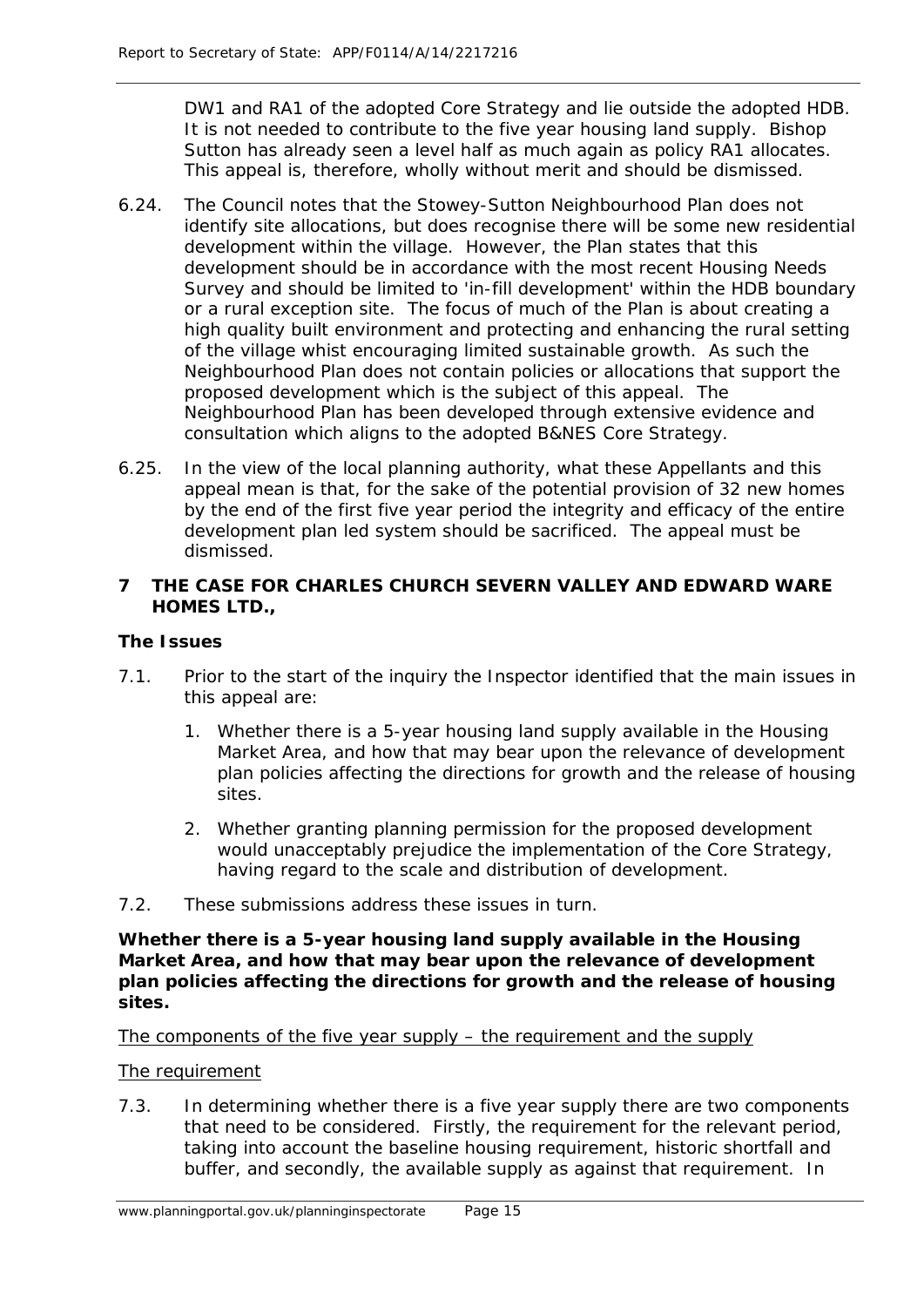respect of the first component, namely the five year requirement it is agreed that:

- a. the relevant five year period is 2014/15 to 2018/19;
- b. the relevant five year requirement for that period is 5,062 houses or 1,012 dwellings per annum;
- c. it is therefore against the agreed figure of 5,062 houses that the available supply needs to be considered.

The available supply against which the requirement is to be measured is however disputed and it is to this matter that these submissions now turn.

#### The supply

- 7.4. The National Planning Policy Framework (NPPF) provides guidance on how available supply should be assessed. It requires that the Council should ensure that its Local Plan, which in this case is the Core Strategy, meets its full objectively assessed needs for market and affordable housing in the housing market area and should identify and update annually a supply of specific deliverable sites sufficient to provide five years' worth of housing against their housing requirements. The footnote<sup>[2](#page-23-0)</sup> to paragraph 47 states that to be considered deliverable, sites should be available now, offer a suitable location for development now, and be achievable, with a realistic prospect that housing will be delivered on the site within five years, and in particular that development of a site is viable. Sites with planning permission should be considered deliverable until permission expires unless there is clear evidence that the schemes will not be implemented within five years.
- 7.5. It is submitted that the approach to sites with planning permission in paragraph 47 needs to be read with common sense in respect of large sites that may take many years to build out. In those cases an assessment needs to be carried out, not just whether they have permission, but also whether they will deliver as projected over the five year period. This approach is consistent with the Planning Practice Guidance (PPG), referred to below, which provides guidance that the size of a site is an important factor in considering its deliverability within five years. This of course is in contrast to a small site which has planning permission which clearly should be capable of being built out over a five year period unless there is evidence to demonstrate that it will not be implemented.
- 7.6. Further guidance on how supply should be assessed is contained in the PPG. This guidance provides that:
	- a. This Council should have an identified five year housing supply "at all points during the plan period" $3$ ;
	- b. Deliverable sites for housing could include those that are allocated for housing in the development plan and sites with planning permission

<span id="page-23-0"></span><sup>2</sup> Footnote 11

<span id="page-23-1"></span><sup>3</sup> PPG ID 03-30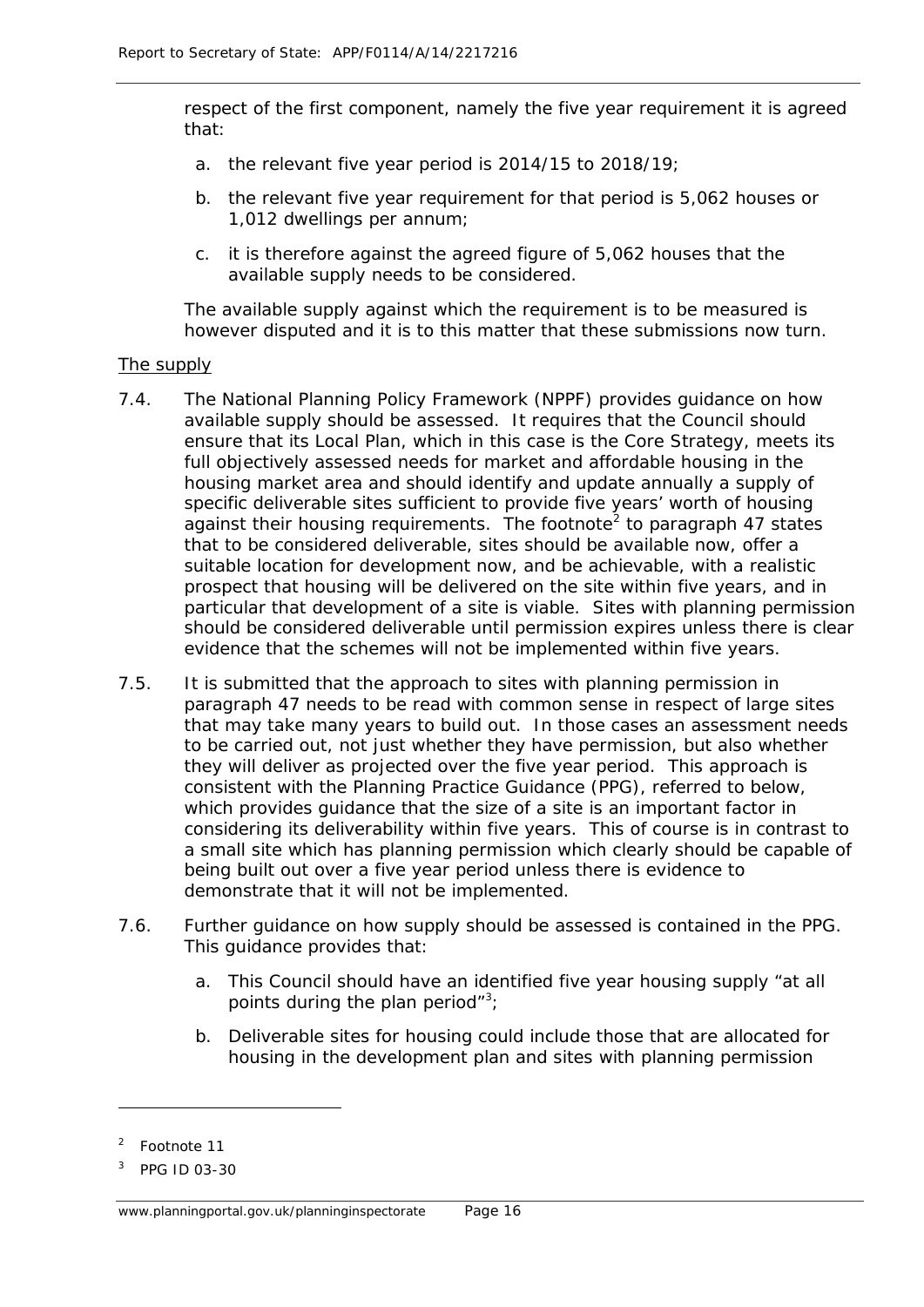(outline or full that have not been implemented) unless there is clear evidence that schemes will not be implemented within five years<sup>[4](#page-24-0)</sup>;

- c. Planning permission or allocation is not a pre-requisite for a site being deliverable:  $5$
- d. The Council "will need to provide robust, up to date evidence to support the deliverability of sites, ensuring that their judgments on deliverability are clearly and transparently set out";
- e. If there are no significant constraints sites not allocated or without permission can be considered capable of being delivered within a five year time frame;
- f. The size of the sites "will also be an important factor in identifying whether a housing site is deliverable within the first five years"; in such cases the time taken to commence development on site and build out rates need to be considered to ensure a robust five year supply<sup>[6](#page-24-2)</sup>.
- g. The deliverability of sites to meet a five year supply will have been thoroughly considered and examined prior to adoption in a way that cannot be replicated in a section [7](#page-24-3)8 appeal<sup>7</sup>;
- h. As part of the requirement to identify and update annually a supply of specific deliverable sites sufficient to provide five years' worth of housing the Council should consider both the delivery of sites against the forecast trajectory and also the deliverability of all the sites in the five year supply<sup>[8](#page-24-4)</sup>;
- i. The Council should take "a through approach on an annual basis" and if it does it will be "in a strong position to demonstrate a five year supply of sites" $9$ ;
- j. Demonstration of a five year supply "is a key material consideration when determining housing applications and appeals"<sup>[10](#page-24-6)</sup>;
- k. It is also "central" to demonstrating that relevant policies for the supply of housing are up to date in applying the presumption in favour of sustainable development.
- 7.7. It is submitted that the above policy and guidance makes it clear that in reaching decisions on proposals for housing the need for the Council to be able to demonstrate a five year supply is central to that decision making process. Moreover the Council cannot merely assert a five year supply they must demonstrably have one. In short, the requirement within paragraph 47

1

<span id="page-24-0"></span><sup>4</sup> PPG ID 03- 31

<span id="page-24-1"></span><sup>5</sup> *Ibid*

<span id="page-24-2"></span><sup>6</sup> *Ibid*

<span id="page-24-3"></span><sup>7</sup> PPG ID03-33

<span id="page-24-4"></span><sup>8</sup> *Ibid*

<span id="page-24-5"></span><sup>9</sup> *Ibid*

<span id="page-24-6"></span><sup>10</sup> *Ibid*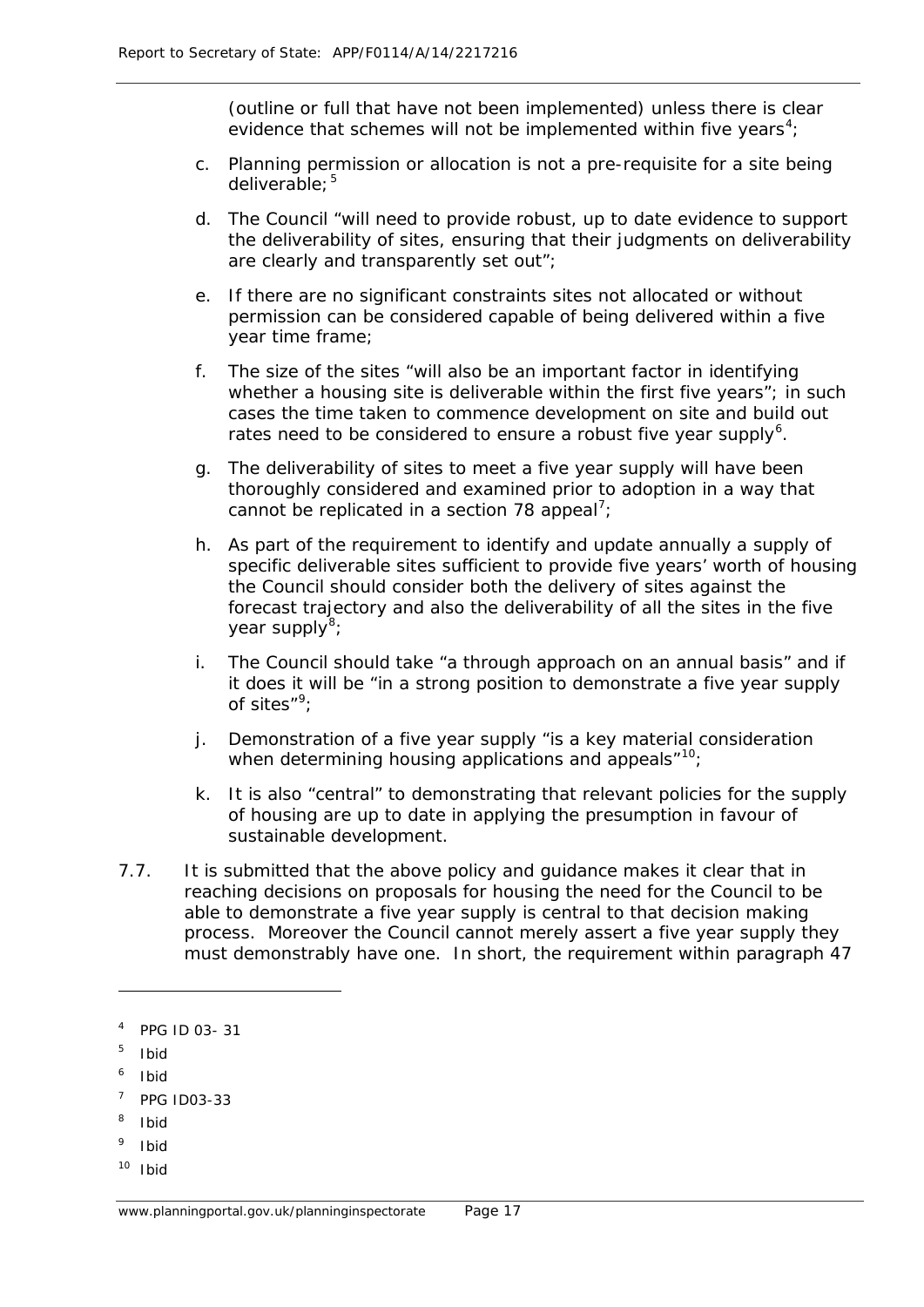of the NPPF, as expanded upon within the PPG, is for this Council to provide robust, up to date evidence to support the deliverability of sites relied upon for its five year supply.

- 7.8. The need for a Council to demonstrate a five year supply has been the subject of judicial consideration<sup>[11](#page-25-0)</sup>. This recognises that the calculation of housing supply is not an exact science but requires a series of assumption and judgments to be made and exercised. It is in essence a planning judgment reached at the time on the evidence available. However, as explained by Mr Justice Lindblom<sup>[12](#page-25-1)</sup> "since the question has considerable *significance for the application of government policy in the NPPF a robust calculation is essential. And in cases such as this, where the local planning authority's ability to show a five year supply depends on several variables, any one of which could make a decisive difference to the outcome if an assumption or judgment contrary to the authority's were accepted the need for clarity and precision will be vital".*
- 7.9. It can be seen from the above that the High Court has made it clear that a "robust" calculation is not merely desirable but "essential" and the need for clarity and precision not merely an aspiration but "vital". As a result the Council is required to demonstrate that the supply element of its five year requirement constitutes a robust calculation undertaken with clarity and precision.

#### The Core Strategy Inspector's report

- 7.10. On any proper consideration, it is submitted that the Council's assessment of its five year supply does not satisfy this requirement. The reasons for this are set out in detail below.
- 7.11. The Council largely, if not solely, rely for the purposes of demonstrating a five year supply of sites upon the Core Strategy Inspector's conclusion contained in his report, dated June 2014, that " the SHLAA provides robust evidence that the adoption of the Core Strategy would ensure that there is a five year (plus 20%) supply<sup> $n=13$  $n=13$ </sup>. This in part is based on his previous conclusion that "if the assumptions underpinning the SHLAA are reasonable then it demonstrates a robust basis for delivery in the short and medium term but only a just adequate supply over the whole plan period"<sup>[14](#page-25-3)</sup>.
- 7.12. It is submitted that this reliance is misplaced for the following reasons.
- 7.13. Firstly, it should be noted that the Core Strategy Inspector appears to reach a conditional, not definitive, conclusion which is predicated on the potential of the assumptions in the SHLAA being reasonable. For reasons set out below in these submissions it can be seen that some of the assumptions in the SHLAA are not, as it turns out, reasonable in respect of some of the sites.

1

<span id="page-25-0"></span><sup>&</sup>lt;sup>11</sup> Bloor Homes-v-SSCLG [2014] EWHC 754 (Admin) per Mr J Lindblom paragraph 104; CD43

<span id="page-25-2"></span><span id="page-25-1"></span><sup>&</sup>lt;sup>12</sup> Bloor Homes supra para 105; CD43<br><sup>13</sup> CD4 para 44

<span id="page-25-3"></span><sup>14</sup> Walker App 7 para 89; CD4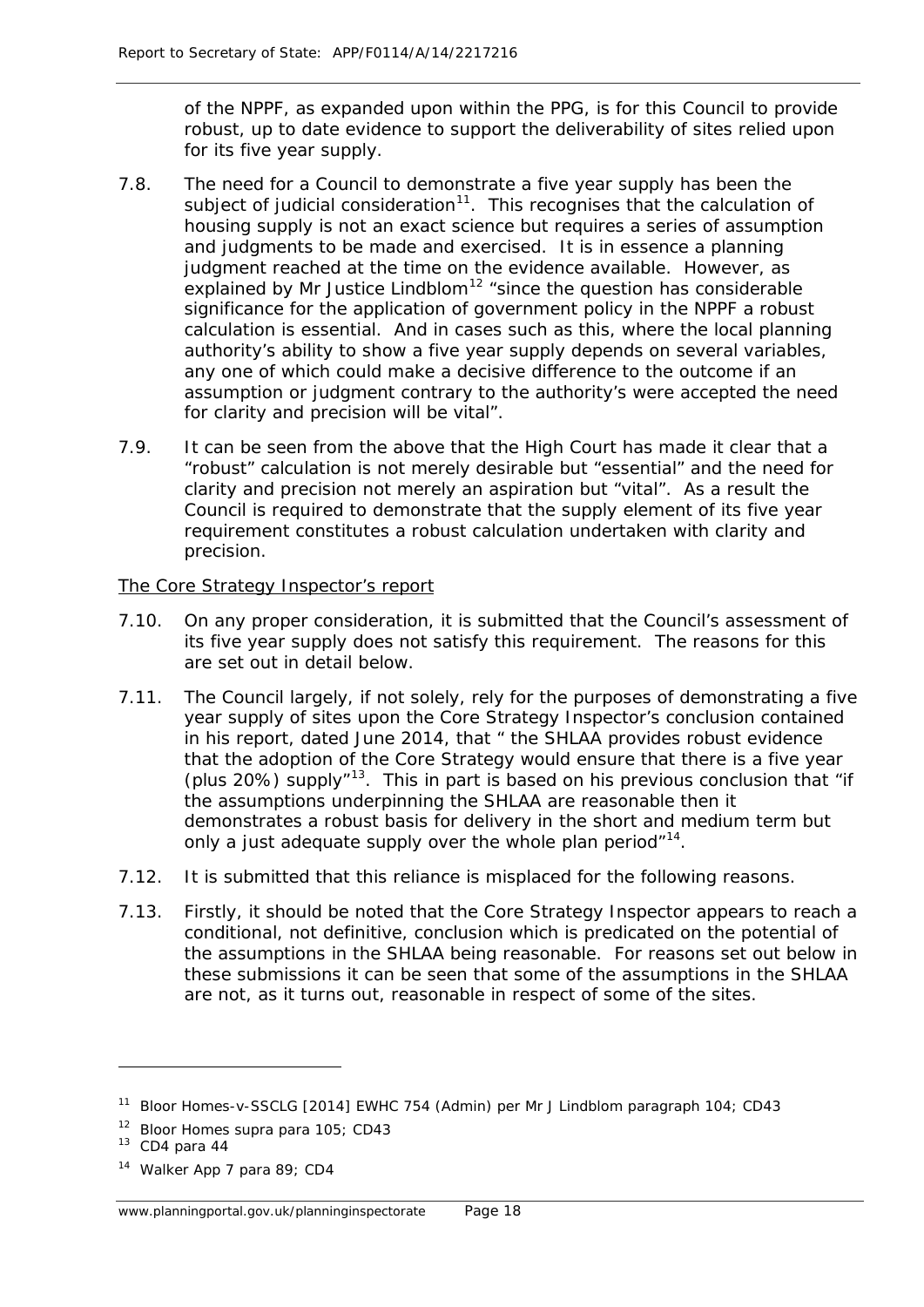- 7.14. Secondly, and in any event, the existence of a five year supply is his planning judgment of a snapshot of the five year supply based on his assessment of the position at that time in light of the evidence presented to him. It was agreed that this evidence comprised the November 2013 SHLAA $<sup>15</sup>$ , the brief</sup> March 2014 update<sup>[16](#page-26-1)</sup> and the Statements of Common Ground provided by promoters in relation to the small number of strategic allocations<sup>[17](#page-26-2)</sup>. It was also agreed (and in any event can be seen from the Core Strategy Inspector's report) that he addressed the issue of the five year supply in a few short paragraphs in his report<sup>[18](#page-26-3)</sup> based on that evidence. In these paragraphs he refers to the three MOD sites in general terms and more specifically to one, namely, the MOD Ensleigh site<sup>19</sup>. He considers the infrastructure issues relating to Bath Western Riverside but not the rate of achievable delivery on that site. No other sites in Bath are referred to in the housing supply section of his report. He refers to two sites in Keynsham, the Somerdale site and the K2 West site. It was agreed that nowhere in the report does he refer to the deliverability of the two Green Belt release sites to the east and south west of Keynsham over the next five year period. These sites are addressed in detail in another section of the report<sup>[20](#page-26-5)</sup> but this is confined to considerations of the soundness of their release from the green belt not their deliverability over the next five years. The Somer Valley is considered in very general terms<sup>[21](#page-26-6)</sup> and the contribution from windfalls is also considered<sup>22</sup>. Therefore it can be seen that other than the MOD sites, which are considered in very general terms, the other sites disputed by the Appellants are not considered at all in the report in terms of their deliverability as shown in the March 2014.
- 7.15. Mr Walker confirmed that no independent assessment of the viability of the sites in the March 2014 trajectory was provided to the Core Strategy examination, save that produced by BNP Paribas,<sup>[23](#page-26-8)</sup> in relation to the Green Belt release sites.
- 7.16. Furthermore no independent market assessment was produced relating to how many units could realistically be provided in respect of the sites relied on per annum, nor any independent assessment of the lead in times to demonstrate that these sites would in fact be able to deliver as projected. No Gantt charts were provided by any stakeholders in respect of these sites setting out the time estimates for the planning process or for site preparation and construction or, where applicable, for marketing and sale of sites. Moreover the inquiry is told that no strong case<sup>[24](#page-26-9)</sup> was made against the projections of supply put forward by the Council to the examination and it

l

<span id="page-26-7"></span> $22$  CD4 paras 97 and 98

<span id="page-26-0"></span><sup>15</sup> CD19

<span id="page-26-1"></span><sup>16</sup> CD20/21

<span id="page-26-2"></span> $17$  CD4 para 90

<span id="page-26-3"></span><sup>18</sup> CD4 paras 89-99

<span id="page-26-4"></span><sup>19</sup> CD4 paras 91/92

<span id="page-26-5"></span> $20$  CD4 Issue 4

<span id="page-26-6"></span> $21$  CD4 para 97

<span id="page-26-8"></span><sup>23</sup> J Harbottle App 3

<span id="page-26-9"></span><sup>&</sup>lt;sup>24</sup> Ian Jewson proof re Paulton App 2 page 8 para 4.1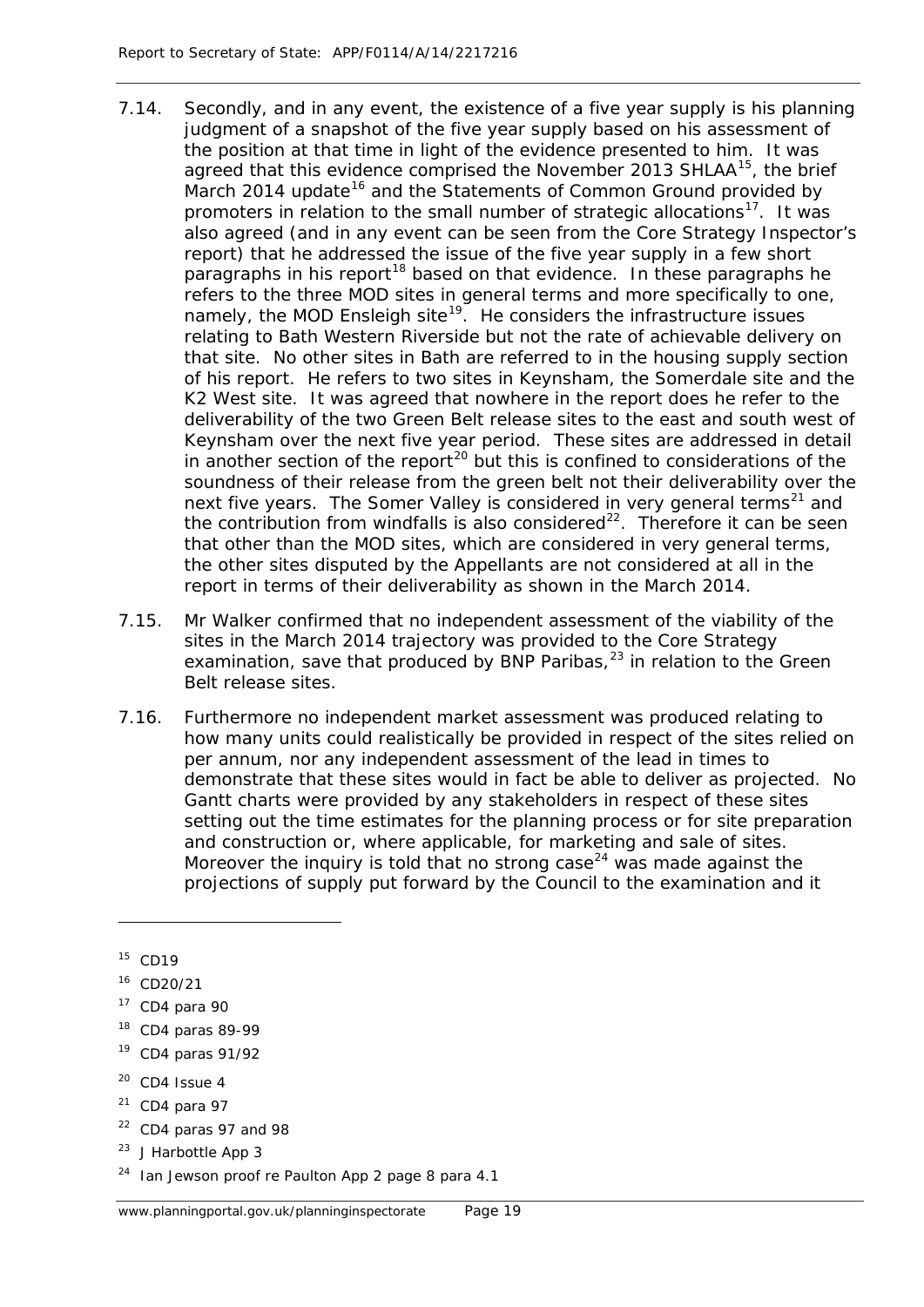would therefore appear that there was little testing of the supply evidence which was heard in half a day of examination time in contrast to the entire process which from submission to report took just over three years.

- 7.17. The March 2014 trajectory before the Core Strategy inspector showed a continued under-delivery of only 577 units as against the required five year average of 1,012 dpa in the first year (2014/15) of the five year supply. The average is projected as being met with 1,023 units in 2015/16 which was projected to increase to 1,597 units in 2016/17; reducing to 1,449 units in 2017/18 and to 1,287 in 2018/19. In all, the March 2014 trajectory shows a total of 5,933 units over the five year period from 2014/15 to 2018/19 and this is the figure referred to in the Core Strategy Inspector's report.
- 7.18. Therefore, at that time, based on the largely unchallenged evidence provided to him, the Core Strategy Inspector concluded that there was a five year supply of 5,933 units as against a requirement of 5,062 and a supply over the whole plan period of  $13,160$  units<sup>[25](#page-27-0)</sup> as against a requirement of  $13,000$ units.

#### The subsequent trajectories

- 7.19. As required by the NPPF and the PPG, and as explained above, this trajectory was required to be robust, up to date, and transparent so that the Council is in a strong position to defend it, not least at this appeal. However nothing could be further from the actual position. When faced with this inquiry the Council produced two further trajectories, dated November 2014 and December 2014 respectively. The December 2014 trajectory was produced as part of the Council's evidence four weeks prior to the inquiry.
- 7.20. It is obvious that this is a materially different trajectory to that presented to the Core Strategy Inspector and represents structural changes to housing delivery over the same five year period to that placed before him.<sup>[26](#page-27-1)</sup>
- 7.21. In particular the revised trajectory now shows under-delivery for the first two years, as opposed to the first year only, with housing delivery increasing to a figure of 1,701 units in the fourth year, a figure higher than that presented to the Core Strategy Inspector, but in respect of the same sites. This revised trajectory shows that by the third year there will now be 409 fewer dwellings to that presented to the Core Strategy Inspector with the delivery all "coming good" in the last two years of the five year period. The revised December 2014 trajectory now shows an annual level of delivery from the same sites materially over and above that presented to the Core Strategy Inspector.
- 7.22. These material revisions to the trajectory represent the continued back loading of delivery that has been a feature of this Council's five year supply where ever lower levels of housing are delivered in the first years of the five year supply with ever higher peaks of housing delivered at ever later years over the same period.

<sup>25</sup> CD4 para 89 (CD12/21b is the March 2014 update contained in CD20/21

<span id="page-27-1"></span><span id="page-27-0"></span><sup>26</sup> J Harbottle proof Table 4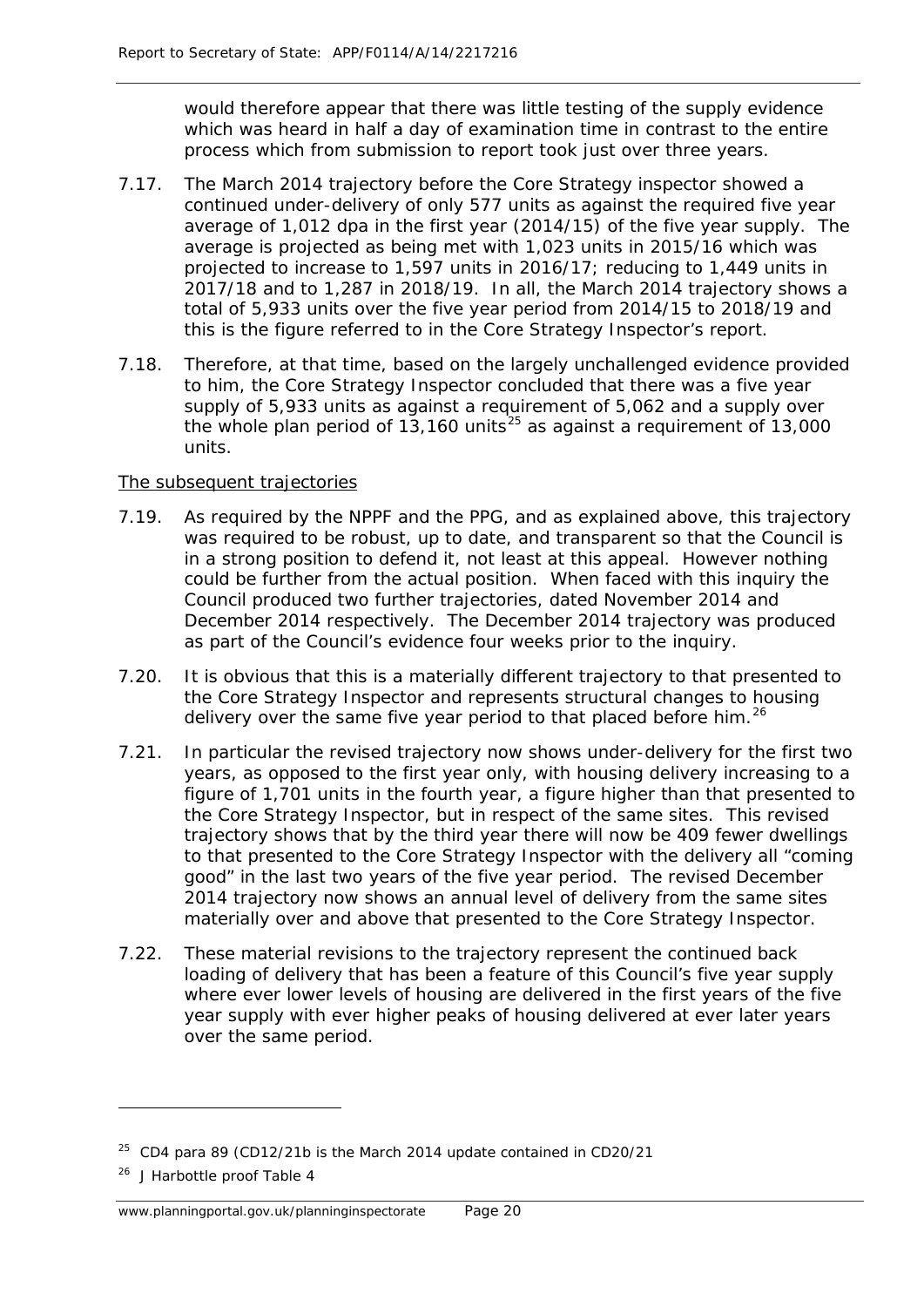- 7.23. In essence the Council now rely on a materially different trajectory to that presented to the Core Strategy Inspector less than 9 months ago for the same period. Mr Walker accepted that these differences are "important to note". This is of course correct as it demonstrates that either the information presented to the Core Strategy was not robust or that there have been material changes that have occurred since that time. It is submitted that the reasons for this radical change in the trajectory over such a short period probably matter less than ensuring that the issue of the five year supply is properly scrutinised at this inquiry and on the basis of the evidence now available and in accordance with the policy and guidance set out in the NPPF and NPPG.
- 7.24. However the matter does not end with a materially altered trajectory. On the first day of the inquiry the Council conceded that three sites, Longacre, Brougham Hayes and Hartwells Garage, (amounting to 138 units) upon which they had relied four weeks earlier should no longer be contained in its five year supply. These sites were also in the March 2014 trajectory before the Core Strategy Inspector. Moreover, the matter did not end there either. During Mr Walker's cross-examination he was singularly unable to provide any reasoned defence of the revised trajectory and continued to make concessions in respect of other sites relied upon by the Council.
- 7.25. The Council's concessions, their implications and the evidence of Mr Harbottle are addressed in detail below. However before those detailed matters are turned to it is submitted that it is appropriate to make the following general points.
- 7.26. The Council's evidence on the five year supply is based on the December 2014 trajectory<sup>[27](#page-28-0)</sup> and an update to the November 2013 SHLAA Findings Report<sup>[28](#page-28-1)</sup>. It is submitted that how the one is derived from the other is vague at best, and generally, wholly unsupported by any concrete evidence. The Council's justification for its five year supply cannot be described in any way as meeting the requirements set out in the NPPF and PPG, set out above and which are characterised in judicial authority as being both essential and vital to ensuring a robust supply. In particular:
	- a. Mr Walker accepted that no independent assessment had been undertaken in relation to viability or deliverability of any sites within the December 2014 trajectory.
	- b. Mr Walker also accepted that the Council did not present any evidence and had undertaken no analysis in relation to planning permission lead in times in respect of any of these sites. Instead, the Council's evidence in relation to times taken to achieve permissions was either wholly absent or, rather surprisingly, based upon vague ex post facto emails from developers.
	- c. Mr Walker also accepted that the Council did not present any evidence and had undertaken no analysis in relation to site preparation, construction periods or, where appropriate, marketing of sites for sale

<span id="page-28-0"></span>Mr Walker App 1

<span id="page-28-1"></span><sup>&</sup>lt;sup>28</sup> Mr Walker App 2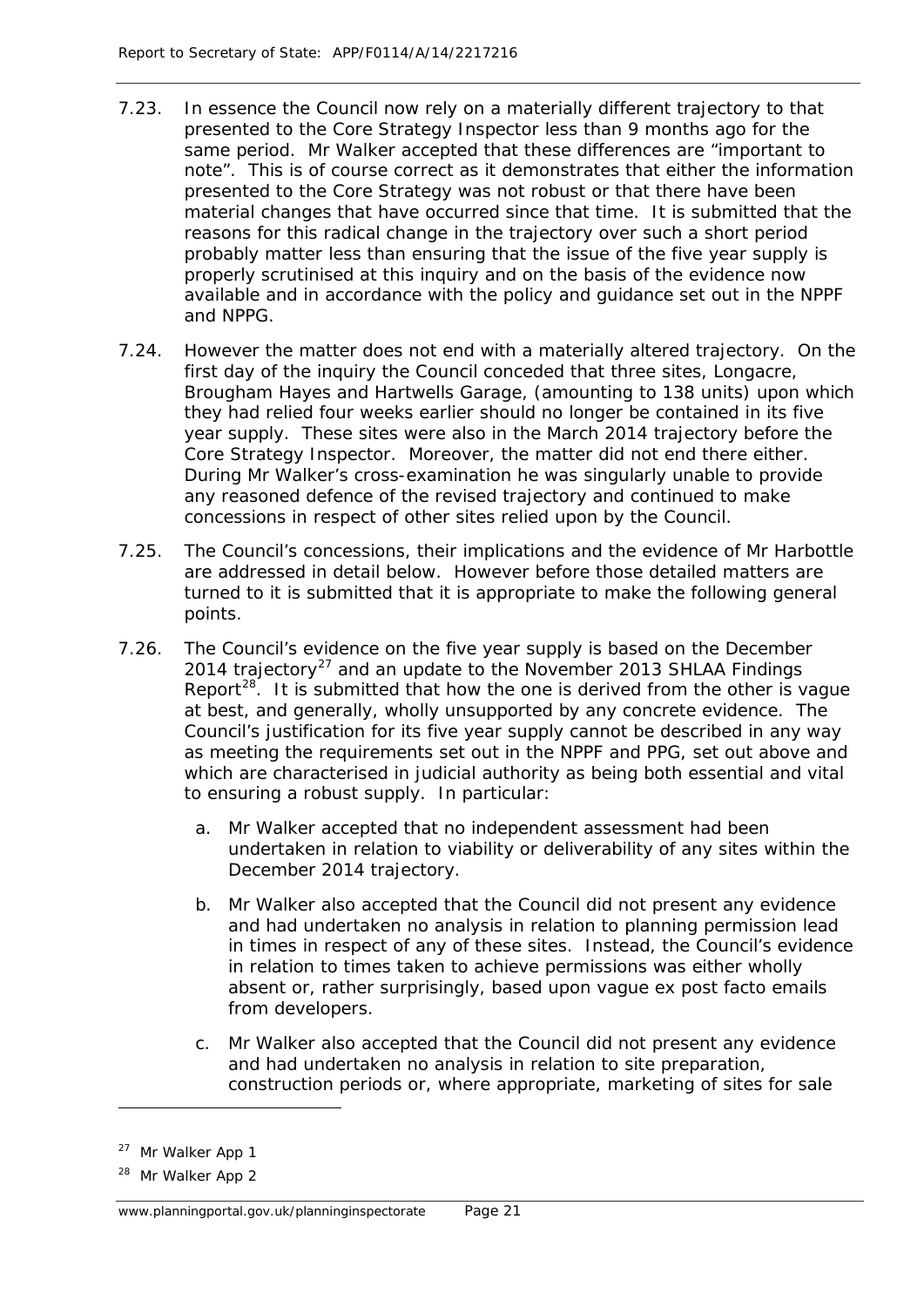- d. Mr Walker's cross-examination demonstrated that the delivery of units over the five year period has been guessed at by Mr Walker and then retrospective justification sought for these guesses in emails from some of the developers of some of the sites which post-date the production of the December 2014 trajectory, on 18 December 2014, which had not been produced in evidence and which Mr Walker sought to read out for the first time in cross-examination; moreover it is clear, if it was not before, from the Engine Common decision<sup>[29](#page-29-0)</sup> that estimates based on the say-so of developers, should be approached with a degree of circumspection. The Council has not done so with its revised trajectory and this became patently clear during Mr Walker's evidence.
- 7.27. The testing of Mr Walker's evidence revealed that the December 2014 housing trajectory is not based upon any systematic, thorough, robust or clear analysis of how and when each site is likely to come forward in terms of either the relevant planning process, site marketing where appropriate, site preparation and construction periods or the rate of delivery in the market place. Instead, the Council has made a number of general assumptions without any attempt to consider the realities of bringing forward the particular sites in the time frame contained in the December 2014 trajectory. The trajectory is a document without any proper justification, let alone robust justification, and the attempts by the Council to retrospectively justify the figures in cross-examination by reference to post-dated information seeking developers' approval of the council's figures was wholly unconvincing and contrary to both the spirit and letter of the relevant guidance.
- 7.28. On no proper consideration can the Council's trajectory be considered as either robust or calculated with clarity and precision. Moreover the approach taken by the Council, or lack of it, is in stark contrast to the careful, robust, fully evidenced, and transparent assessment undertaken by Mr Harbottle. He has substantial experience of the housing market in the South West and in this area in particular. He gave his evidence with authority and was able to justify the judgments he had made using evidence which was clear and transparent or his expertise which was fully explained. He made no concessions during the testing of his evidence as it was not necessary for him to do so, his evidence withstood proper scrutiny. The same cannot be said of Mr Walker. It is submitted that where there is a disagreement between Mr Walker and Mr Harbottle, it is clear that Mr Harbottle's evidence is to be preferred.

#### Recent decisions on five year supply and recent adoption of a Local Plan

7.29. Whilst much has been made of this by the Council it is irrelevant what role the Appellant did or did not play at the Examination into the Core Strategy in determining what is the correct approach to the five year supply at these s.78 appeals. Moreover for the reasons already explained above it is not open to the Council to merely point to the conclusion of the Core Strategy Inspector in order to claim a five year supply. It must be acceptable to challenge a 5 year land supply assessment at any time: when else might this be challenged? Each Inspector needs to reach and make his or her own

1

<span id="page-29-0"></span><sup>29</sup> CD 44 para 24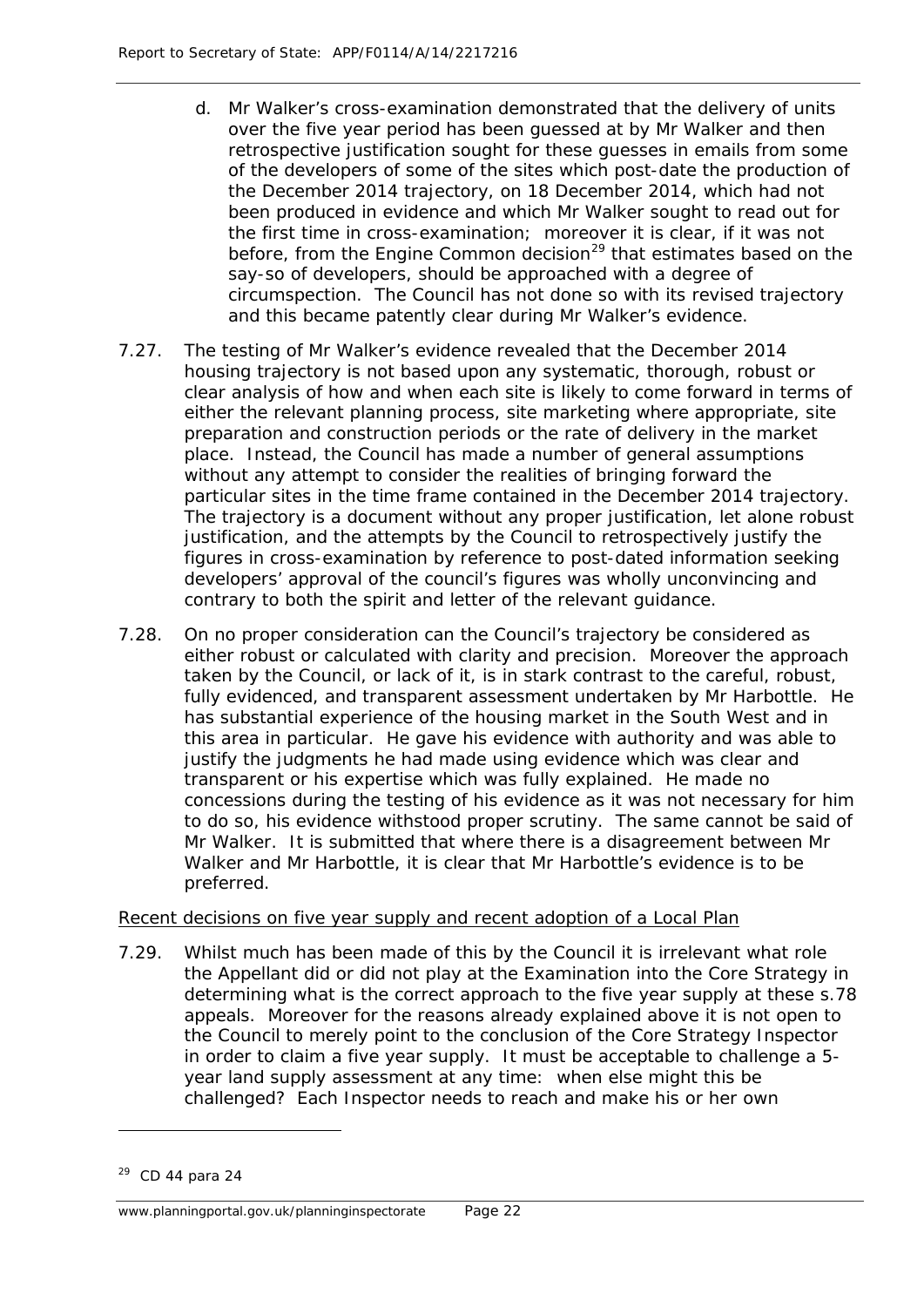judgment based on the evidence presented to them. This is wholly in line with the approach taken by Inspector Downes in the Lympne<sup>[30](#page-30-0)</sup> decision. In that decision, whilst there was a recently adopted Core Strategy, she nevertheless considered both the requirement and supply components of the five year supply in order to assess whether the Council in that case did in fact have one, concluding that, despite recent adoption, it did not. Whilst this decision is the subject of a legal challenge $31$  that does not seek to challenge her approach to assessing the five year supply in the light of a recent adopted Core Strategy, merely her finding that the requirement was 350dpa rather than 400dpa $32$  and an issue related to which policies were relevant for the supply of housing and therefore out of date. It is therefore a challenge to her assessment of the evidence and interpretation of the Core Strategy policies not her approach to assessing the five year supply.

- 7.30. Further, the approach taken in Lympne accords with the Inspectorate's own approach to the determination of these appeals. In particular, the Inspectorate stated in its letter dated 13 August 2014 in agreeing to the conjoining of these appeals and in respect of the five year supply issue, *that "it is a central principle of the appeal process (and the law that underpins it) that each appeal is considered on its own circumstances and merits and on the basis of the evidence presented to the Inspector by the parties*."
- 7.31. A similar approach was taken by Inspector Graham in Fosseway Gardens<sup>[33](#page-30-3)</sup> which is a decision within the Council's area. In that case, the hearing took place before, but the decision was issued a week after, the adoption of the Council's Core Strategy. In that decision the Inspector concluded that there was no requirement for her to follow the Core Strategy Inspector's conclusion that there was a five year supply but that she would need clear and convincing evidence not to do so. No such evidence was provided to her by the Appellants in that case who merely re-issued their rather scant assessment of some of the sites relied upon by the Council which had already been provided to the Core Strategy Inspector<sup>[34](#page-30-4)</sup>. Therefore in the Fosseway Gardens case the Appellants argued immediately after the production of the Core Strategy Inspector's report before Inspector Graham that the Core Strategy Inspector's conclusion on the five year supply was wrong on the basis of the same limited evidence presented to the Core Strategy Inspector. In those circumstances it is wholly unsurprising that Inspector Graham accepted the Core Strategy Inspector's conclusion.
- 7.32. The Council produced two recent appeal decisions by Inspector Grindey which relate to two sites in Bishop Sutton, at Milford Head<sup>[35](#page-30-5)</sup> and Ham Lane<sup>36</sup>, in which the conclusions reached are substantially the same. Whilst the approach taken by Inspector Grindey to the application of policy RA1 is relevant to the determination of these appeals, which we consider in further

1

- <span id="page-30-5"></span><sup>35</sup> APP/F0114/A/14/2218780
- <span id="page-30-6"></span><sup>36</sup> APP/F0114/A/14/2217941

<span id="page-30-0"></span><sup>&</sup>lt;sup>30</sup> CD 45 paragraphs 8-29.

<span id="page-30-1"></span><sup>&</sup>lt;sup>31</sup> Under section 288 of the Town and Country Planning Act 1990

<span id="page-30-2"></span> $32$  CD45 para 10

<span id="page-30-3"></span> $33$  CD51 para 28

<span id="page-30-4"></span><sup>&</sup>lt;sup>34</sup> Walker App 6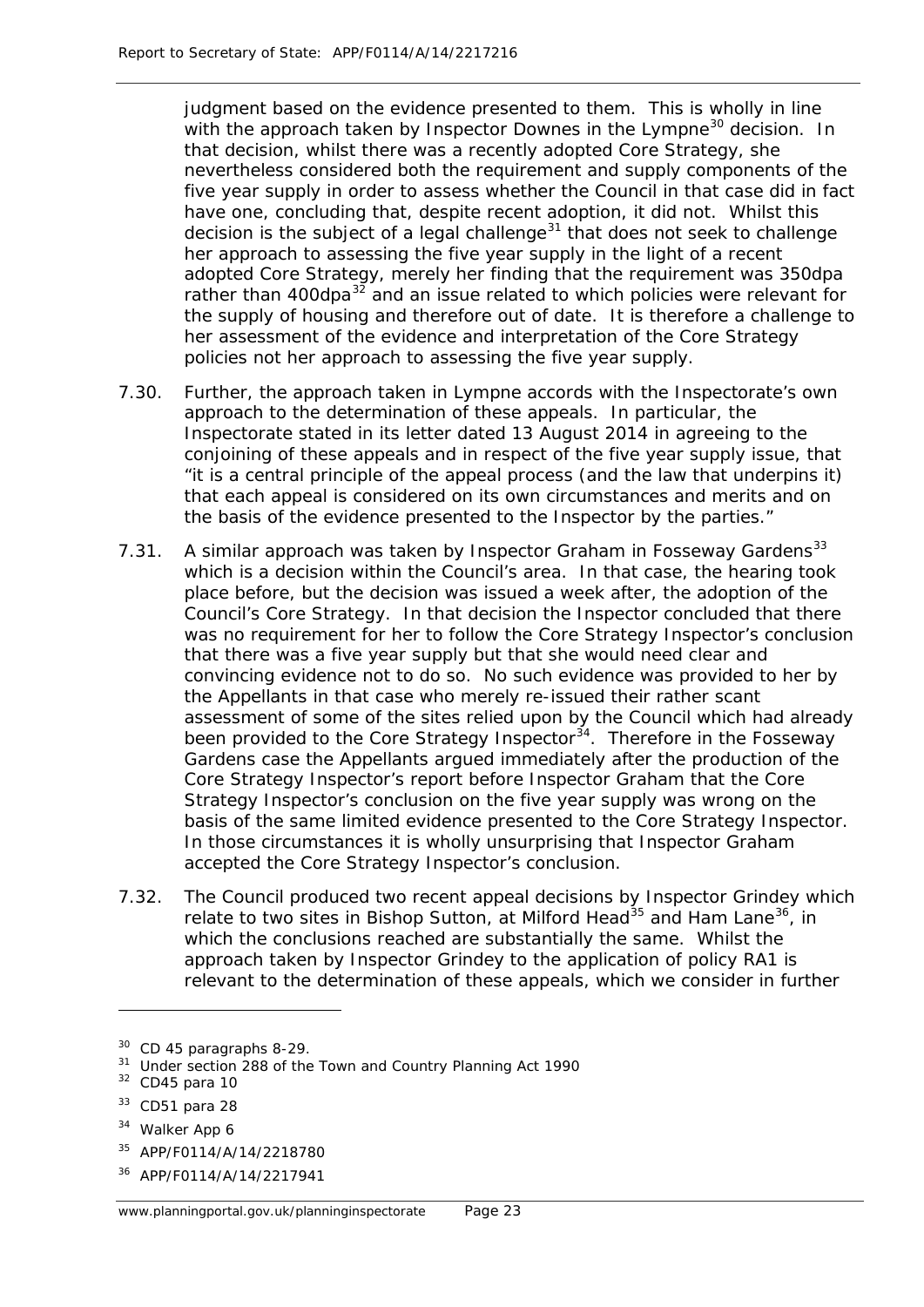detail below, the Inspector's approach that there is a five year supply of housing land must be seen in the context that it was determined pursuant to the written representations procedure, that it is difficult to determine precisely what evidence the Inspector was presented with, but it would seem<sup>[37](#page-31-0)</sup> that the Appellant did not challenge the Council's assertion that it had a five year supply, but instead relied on an assertion that the Core Strategy "made no difference" $38$  to the five year supply position. On this basis, it is submitted that no weight can be attached to the Inspector's finding that the Council had a five year supply of housing land.

- 7.33. The situation before this inquiry is entirely different to Fosseway Gardens, Milford Head and Ham Lane. At these appeals, substantial evidence has been produced to show that there is not a five year supply. Irrespective of whether the Core Strategy Inspector was right in concluding that there was a five year supply, (and Mr Harbottle considered that he was probably wrong), due to the effluxion of time, the now abandonment by the Council of the March 2014 trajectory before the Core Strategy Inspector, its replacement with a materially different trajectory, subsequent changes made by the Council even to that trajectory, the further concessions made by Mr Walker in evidence and the substantial, detailed and robust evidence provided by this Appellant clearly demonstrate that there is not now, if there ever was, a five year supply.
- 7.34. The Council has drawn attention to the Stafford Town<sup>[39](#page-31-2)</sup> decision. It is submitted that this decision should be treated with caution as it is the subject of a legal challenge. In contrast to the Lympne decision referred to above, this does include a challenge to the approach taken by Inspector Manning to assessing the five year supply in the event of a recent adoption of a Local Plan and the interpretation he places upon the NPPF and NPPG on that matter<sup>[40](#page-31-3)</sup>.
- 7.35. In Stafford Town Inspector Manning concluded that following the recent adoption of the Local Plan where the examining inspector had found a five year supply that "in the absence of truly compelling evidence to the contrary, it would not be for me to take an alternative view". It is submitted that the approach in Lympne is to be preferred to that taken in Stafford Town. Whilst of course there must be cognisance of the Core Strategy Inspector's conclusion as a material consideration of some weight an assessment on the basis of the evidence that exists now, still needs to be undertaken and ultimately is what informs a decision on the five year supply. It is submitted that the test contained in that decision of truly compelling evidence sets the bar too high and is not justified by the PPG. However, fortunately for the Appellants in this case it matters not which test is applied, irrespective of the

<span id="page-31-0"></span><sup>&</sup>lt;sup>37</sup> Milford Head decision para 6

<span id="page-31-1"></span><sup>38</sup> APP/F0114/A/14/2218780 at para 6

<span id="page-31-2"></span><sup>39</sup> Appeal Ref: APP/Y3245/A/14/2217578 paras 61-98

<span id="page-31-3"></span><sup>40</sup> Ground 2 paragraphs 50-55.5 provide the Claimant's explanation for why, if the Inspector's view was that an annual assessment should form some sort of presumption that the supply endured for the remainder of the year, this view is flawed.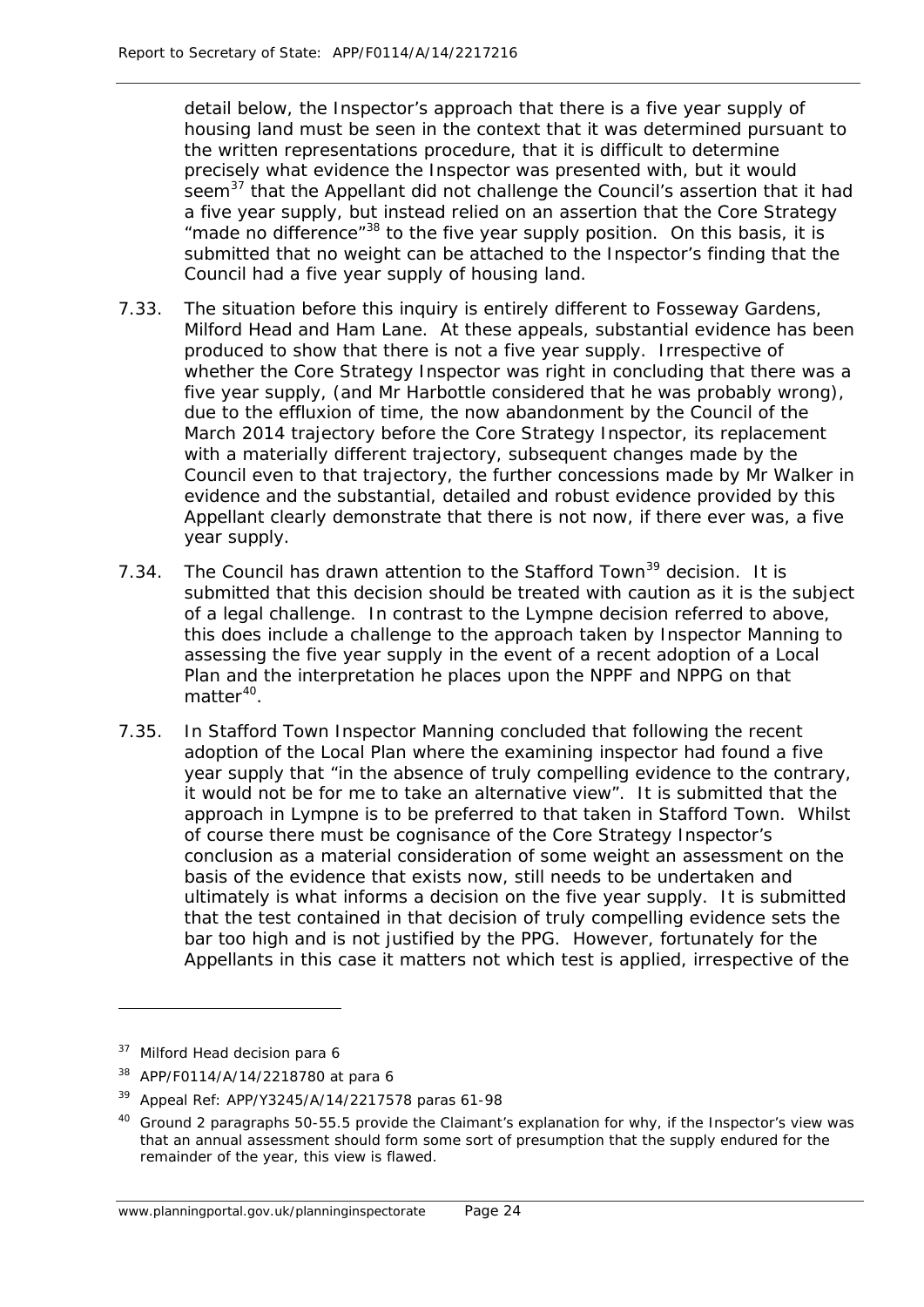position before the Core Strategy Inspector, there is now truly compelling evidence that justifies an alternative view to be taken.

- 7.36. It is contended that Inspector Manning's other conclusions in Stafford Town also need to be treated with caution. In particular, that it was "too early" to assess with any reliable degree of precision whether or not the Council was failing in its endeavour to maintain a five year supply by reference to the need for a "settling in period" and that "ad hoc reappraisals, by any party, outside the regular annual monitoring promoted by the Framework in the context of a plan-led system are not in my view encouraged or endorsed by PPG insofar as it continually emphasises annual monitoring in the context of plan-led supply". Furthermore his conclusions that following adoption of a Core Strategy that there is some sort of presumption that at any point in the forthcoming year pending review there will in reality be a five year supply should also be treated with some care. In particular his conclusion that "In short, in the period between adoption and the first annual post-adoption review of housing land availability in Stafford, at least, there can only sensibly be a working assumption that (unless something radical has happened to frustrate the planned-for delivery of housing, or there is compelling empirical evidence that, for example, it is unreasonable to expect the large sites relied upon to deliver at broadly the assumed rates in the circumstances of the relevant region or housing market are, over the relevant period) the anticipated trajectory holds good".
- 7.37. It is submitted, if Inspector Manning is suggesting that either it is not open to a decision maker to revisit the five year supply in the first year following adoption of a local plan or that there is a presumption that a five year supply exists for the first year following adoption of a Local Plan then that this is incorrect. Whilst of course the NPPF and the PPG states that the planning system is intended to be plan led, provides for annual monitoring of supply, and recognises that supply will be thoroughly considered at an examination that does not abrogate a Local Planning Authority from the need to have a five year supply at all times including when decisions on proposals are taken between annual assessments and that the need to have one is central to decision making. If the supply is robust they will have no difficulty in demonstrating that. If, as here, it is not, they will be unable to do so. They should not benefit from any sort of presumption. Moreover, even if there is some sort of presumption it has clearly been rebutted for the reasons set out in these submissions above and below. However, if in reality Inspector Manning is merely saying that the finding of a Core Strategy Inspector that there is a five year supply is a material consideration of weight, but if, (as is the case here), there is clear evidence, for whatever reason, that the previous conclusion can no longer hold good then the decision is not in fact any different from Lympne and Fosseway Gardens.
- 7.38. Moreover it is to be noted that in the Stafford Town decision Inspector Manning did carry out an assessment of the five year supply on the evidence presented to him and did reach a conclusion that there was less supply available than found by the examining inspector although he concluded that a five year supply still existed. Furthermore it is submitted that even if Inspector Manning is applying some different approach to that taken in the earlier decisions, (of which he appeared to be unaware), it is clear that in this particular case and applying his own words, that "something radical has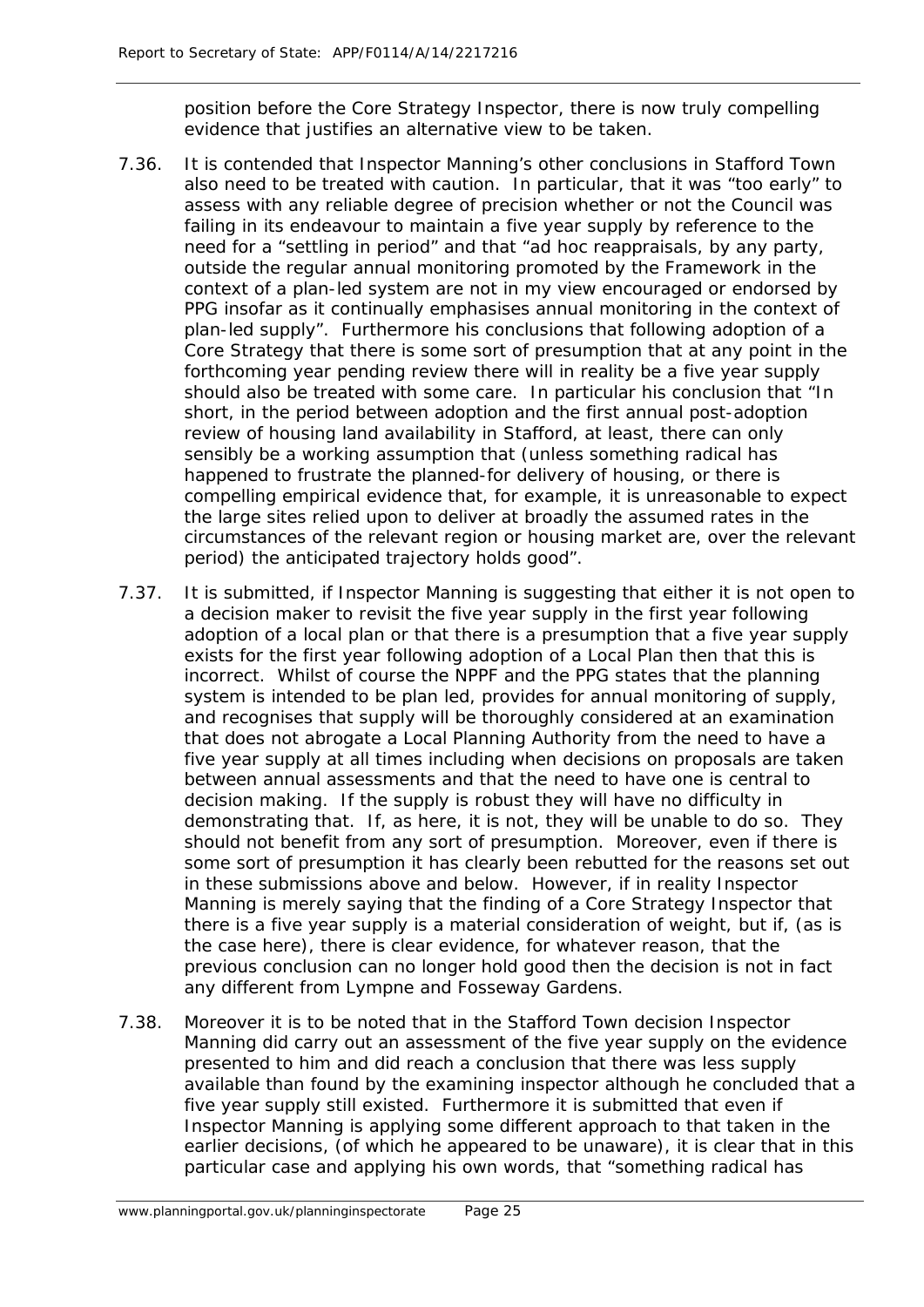happened to frustrate the planned for delivery" and there is "compelling empirical evidence" that sites will not deliver as planned.

7.39. Overall it is submitted that in respect of these three decisions that when properly analysed and in striving to interpret them in a way that is consistent that they are merely saying that at a section 78 appeal where the five year supply is in dispute an assessment needs to be undertaken taking into account all the available evidence which of course would include, but not be limited to, a previous finding of an examining inspector that one existed, that this finding carries weight but if there is clear evidence to demonstrate that the conclusion no longer holds good for whatever reason then the decision maker can find (an indeed must find) that there is not a five year supply.

#### The Council's December 2014 trajectory

- 7.40. These submissions now turn to consideration of the revised trajectory now relied upon by the Council. However before that is done it is submitted that it is important to note that Mr Walker accepted the following:
	- a. The Council is a 20% authority as it has a record of persistent underdelivery of housing. This is demonstrated by the fact that the Council only met the 2007 Local Plan target between 2003 to the end of the plan period in 2011, once, and had failed to achieve its Local Plan's target by 15% or 1,062 houses by the end of the plan period in 2011[41.](#page-33-0)
	- b. This failure to deliver on its targets has continued since commencement of the Core Strategy plan period in 2011 to the present and even on the Council's own case the Council is projected to continue to fail to do so until 2016/17.
	- c. Therefore over the last 14 years this Council has met its housing target only once.
	- d. In order to meet the Core Strategy housing requirements dynamic and structural changes are necessary to the way the Council delivers its housing supply.
- 7.41. Mr Walker also accepted that the stages that it was necessary to go through in order to deliver dwellings upon a site fell into two component parts. Firstly, the planning process stage, the various different steps for which are set out in Mr Harbottle's evidence<sup>[42](#page-33-1)</sup> and applied by Mr Harbottle to each site, a process Mr Walker agreed was appropriate but which he had not undertaken. Secondly, the site preparation and construction stage, the various steps for which are set out in Mr Harbottle's evidence<sup>[43](#page-33-2)</sup>, and applied by Mr Harbottle to each site, a process which Mr Walker also agreed was appropriate but which he had not undertaken.
- 7.42. It is submitted that it became very difficult for the Appellant to test in crossexamination the process undertaken by Mr Walker in order to arrive at his

<span id="page-33-0"></span><sup>&</sup>lt;sup>41</sup> Mr Harbottle evidence Fig 2 page 14 and Table 3 page 13

<span id="page-33-1"></span><sup>42</sup> See para 5.3.7 page 22

<span id="page-33-2"></span><sup>43</sup> See para 5.4.1 page 27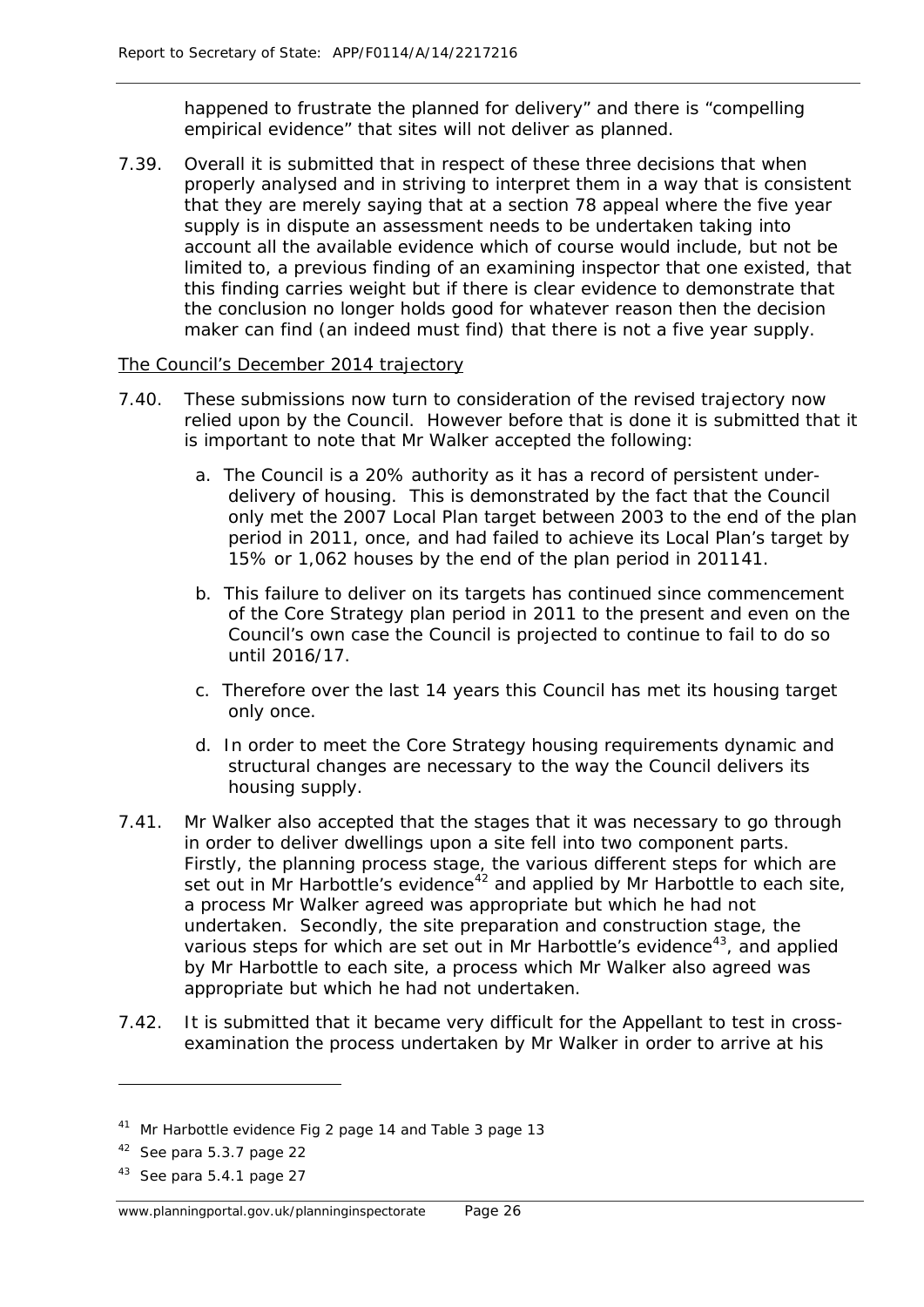revised December 2014 trajectory because in reality no systematic process applying the various steps and stages, which Mr Walker agreed were necessary in order to carry out such an assessment, had in fact been undertaken. In short there was nothing to test because no systematic assessment had been carried out in order to arrive at the trajectory relied upon. The testing merely reveals that absence. This is important as it can reasonably be concluded that there is no real basis at all for the trajectory relied upon.

- 7.43. Mr Walker agreed with the periods of time taken previously by the Council to consider planning applications produced by Mr Harbottle<sup>[44](#page-34-0)</sup>. His analysis shows significant time being taken to determine applications which are well below the national targets and averages and demonstrates a poor past performance by the Council in the time taken to make decisions. This past poor performance needs to be taken into account in considering the likely time taken in the planning process component of lead in times for the delivery of complex sites.
- 7.44. Mr Harbottle also explained that he has sought to ascertain and understand whether any additional resources or recruitment had been engaged by the Council to facilitate the structural changes needed to deliver its projected housing supply but the Council were unable to assist on this matter<sup>45</sup>. There can therefore be no confidence that the time taken to consider applications will reduce or that any measures have been put in place to improve poor past performance. The only response from the Council on this matter was that it had been invited to Downing Street due to the fact that it had one of the highest application rates for planning permission in the Country. However this does not address the serious points raised by Mr Harbottle. If anything it underlines them.
- 7.45. Mr Walker also agreed as appropriate starting points, the site preparation, construction periods and the timing of, and time taken for, marketing and sale of sites set out in Mr Harbottle's evidence<sup>[46](#page-34-2)</sup> and also agreed with Mr Harbottle's evidence on open market sales rates of between 3-4 units per month plus the affordable housing element<sup>[47](#page-34-3)</sup> for one site with one outlet.
- 7.46. Furthermore the above concessions and agreements, and the lack of any systematic, or indeed any, assessment to support its trajectory inevitably led Mr Walker to make a number of concessions when asked to consider Mr Harbottle's careful fully justified, site by site analysis. Indeed it is to be noted that Mr Harbottle's detailed assessment of each site was not challenged to any degree, if at all, in cross-examination. No real attempt was made in the Council's closing speech to defend the position taken by Mr Walker.
- 7.47. At the time of exchange of evidence the agreed five year housing requirement was and still remains 5,062 units. The differential on the level of supply as against that figure between the Council and the Appellant was at

<span id="page-34-0"></span><sup>44</sup> Table 10 page 24 paras 5.3.11-5.3.13

<span id="page-34-1"></span><sup>45</sup> Mr Harbottle 4.6.4-4.6.6

<span id="page-34-2"></span><sup>46</sup> Table 12 page 28; para 5.5.2; 5.5.6-5.5.12

<span id="page-34-3"></span><sup>47</sup> Para 5.7.3-5.7.5 page 33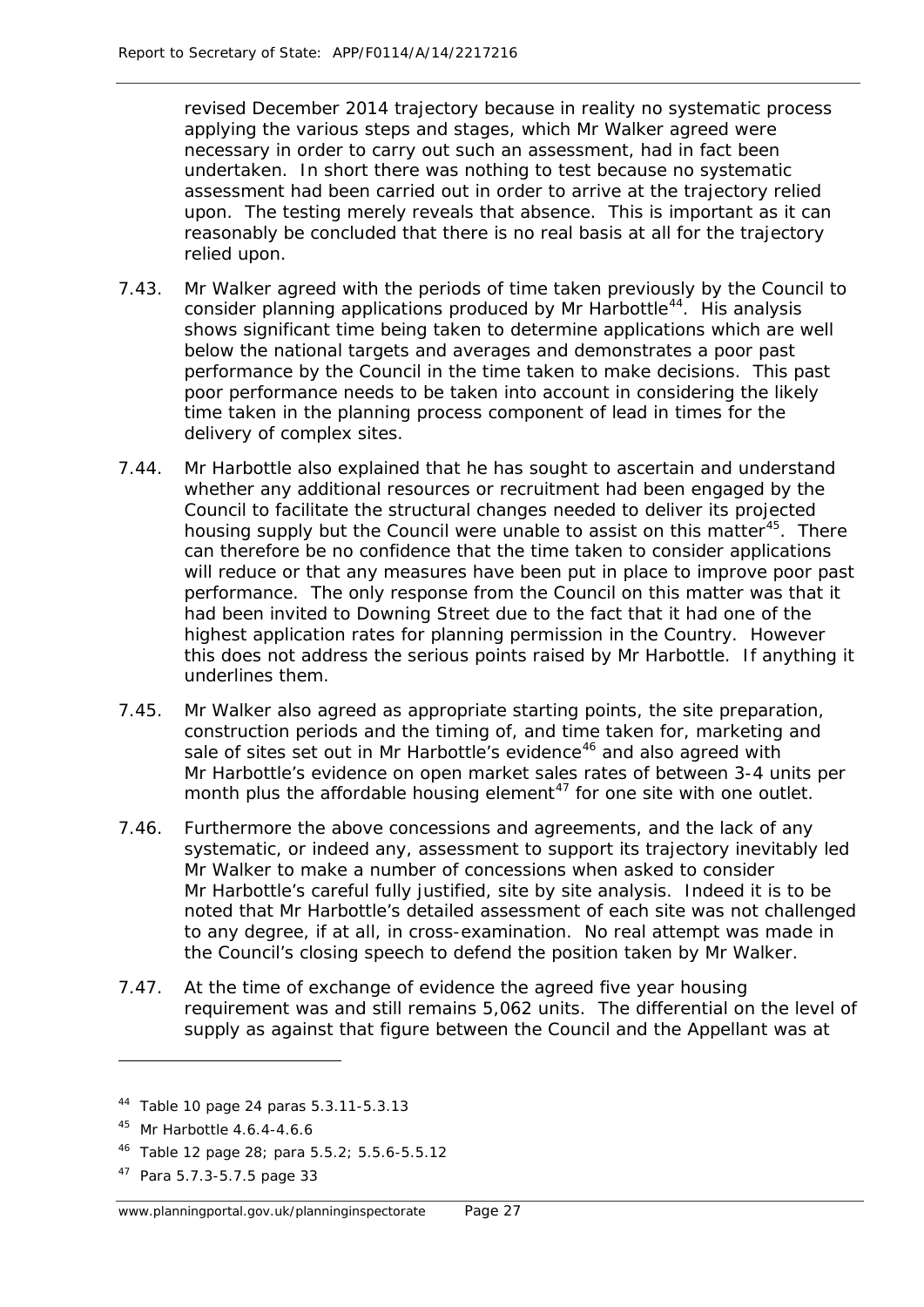that time 5,945 units and 4,589 units respectively. However as already explained at the outset of the inquiry the Council changed its position on its supply figure and this change together with consideration of the disputed sites are considered below.

#### The Conceded Sites

- 7.48. At the outset, Mr Walker conceded that three sites would no longer be contested by the Council. These sites are 2 Longacre, Brougham Hayes and Hartwells Garage. Combined, they amount to a total of 138 units, which it is submitted, is a material change to occur in four weeks. Therefore at the outset of the inquiry the Council's supply figure had reduced from 5,945 to 5,807 units as against the Appellants figure which has remained at 4,589 units.
- 7.49. It is submitted that it is telling that sites contained in the March 2014 trajectory placed before the Core Strategy Inspector as sites that would contribute to the five year supply are now accepted as not being able to make such a contribution. Whilst it is arguable that the situation in relation to Brougham Hayes has changed since that time as it is now proposed for student accommodation as opposed to residential, the situation in relation to the other two has not. It seems that the Core Strategy Inspector was misinformed about these two sites and they were never properly challenged or scrutinised.
- 7.50. This ties in with the submissions already made that in reality the focus at the examination in relation to supply, which for the reasons already explained was fairly limited in scope, only related to the three MOD sites and the green belt releases. The remainder of the sites relied upon do not feature at all in the Core Strategy Inspector's report and there is no evidence that these sites were meaningfully scrutinised. This also ties in with the comment made the by the Council that there was no robust challenge to the supply relied on by the Council. This is important, it demonstrates that many of the sites which Mr Harbottle considers will not come forward were not previously tested in any significant way before the Core Strategy Inspector and this is the first time that this exercise has been undertaken.

#### THE BATH SITES

#### Bath Western Riverside<sup>[48](#page-35-0)</sup>

- 7.51. The evidence demonstrates that it took four years from the time of the application in 2006 to the grant of outline permission in 2010. Despite this very long period the site is now being developed by Crest and Mr Harbottle's view that Crest alone would develop this site was unchallenged.
- 7.52. Mr Harbottle has carried out a detailed assessment as to why he considers that this site will deliver 114 units less than shown in Mr Walker's December 2014 trajectory. Mr Walker was fairly cavalier about this difference saying that he considered that there was "not much difference really" between the 600 units projected to be completed by Mr Harbottle and the 700 projected

1

<span id="page-35-0"></span><sup>48</sup> JH App 9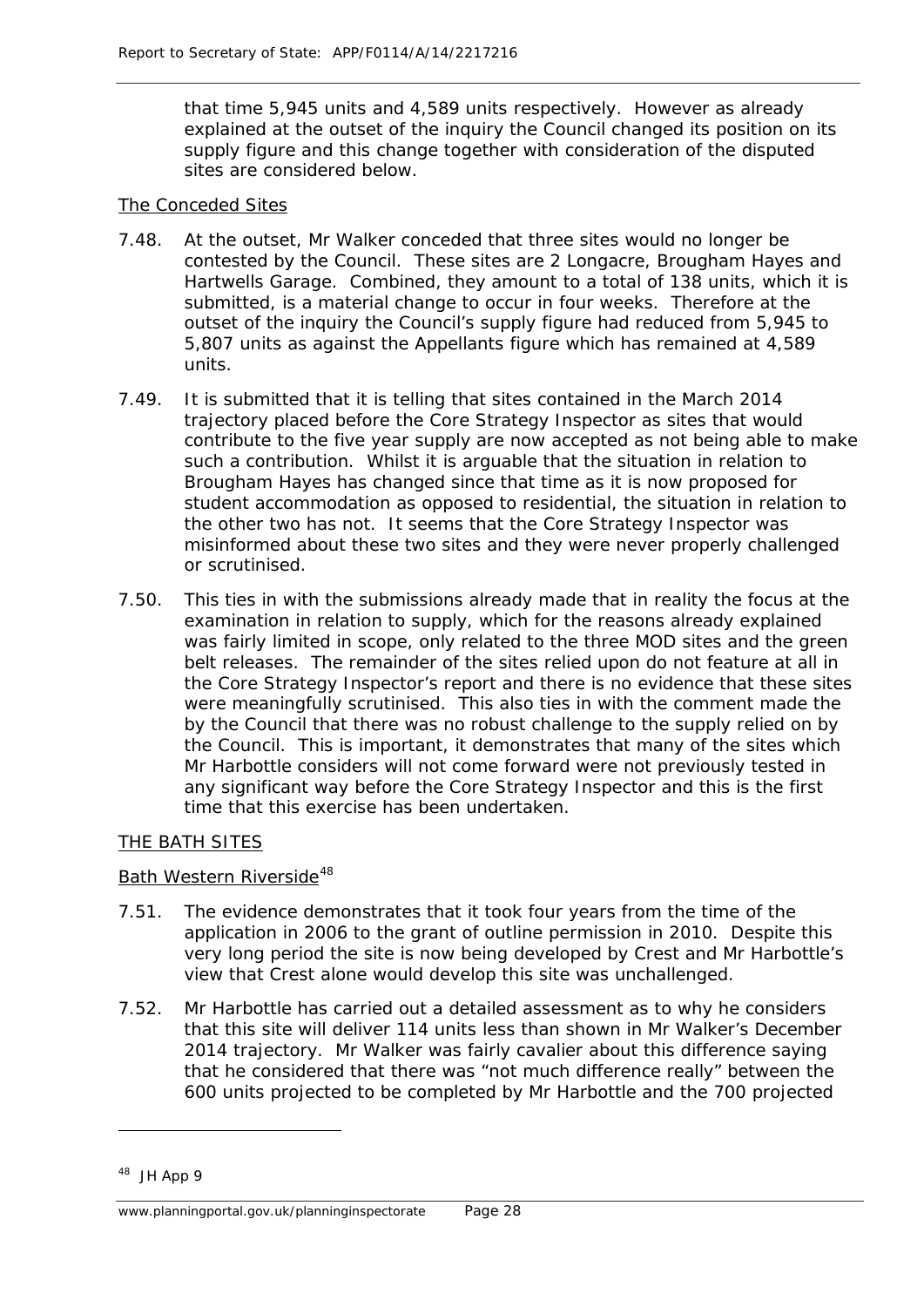by BANES which only amounted to a 100 units difference overall. (The difference is in fact 114 dwellings when 582 is compared to 696). Moreover, Mr Walker's tacit acceptance that Mr Harbottle's projections were reasonable did not grapple at all with why Mr Harbottle considered a lower figure to be appropriate. Mr Walker had merely picked a figure without any justification, whereas Mr Harbottle had demonstrated that Mr Walker's figure was unsustainable when properly analysed. Clearly Mr Harbottle's figure is to be preferred and the reasons for this are set out below.

- 7.53. Mr Harbottle explained, and Mr Walker agreed, that the December 2014 trajectory<sup>[49](#page-36-0)</sup> for this site shows that the maximum number of open market dwellings achieved on this site to date in a year is 95 units<sup>50</sup>. This represents 8 dwellings per month. When compared to the figure of 550 units which was the total number of houses achieved in that year in the whole of  $BANES^{51}$  $BANES^{51}$  $BANES^{51}$  it can be seen that the 95 units represented 17% of that market. Mr Harbottle explained, and Mr Walker agreed that he was not in a position to dispute the view that these units were sold in a market vacuum and that the units on this site represented premium values at the top end of the Bath market. The sale of 8 units per month is well in excess of the 3-4 units which it is agreed represents a normal completion figure for a site being developed, as here, by a single developer. The December 2014 trajectory and Mr Harbottle's table<sup>[52](#page-36-3)</sup> shows that for the years 2017/2018 and 2018/2019, that once the affordable housing element is removed from the Council's projected delivery, that open market completions of 176 units (14 dpm) and 146 units (12 dpm) respectively are projected to be achieved. This is substantially in excess of the level of units achieved previously on the same site in a marketing vacuum.
- 7.54. No objective evidential basis for the projection of such sales, which have never before been achieved from a site in Bath, the wider BANES area or indeed any of the other adjoining authorities, even at the height of a housing boon, is produced by the Council to justify these levels of delivery. Mr Harbottle explained that these rates of sales from one site with one developer were unprecedented and in his view undeliverable. He explained that Crest, would track demand, and that even when developing apartment blocks these would be designed to be built in phased blocks to limit the amount of unsold units at any given time given the massive financial implications to a developer of holding unsold stock. He explained the values of these units in the region of £700,000 rising to over £1.3m and it was unthinkable that Crest would build such stock at the projected levels. Mr Walker accepted that he was not in a position to dispute Mr Harbottle's view.
- 7.55. Against Mr Harbottle's detailed analysis backed up with his own professional expertise, is one highly generalised email, dated 19 December 2014, from Crest which post-dates the production of the December 2014 trajectory by the Council on 18 December 2014 and which vaguely endorses it. The email

<span id="page-36-0"></span><sup>&</sup>lt;sup>49</sup> Mr Walker's App 1

<span id="page-36-1"></span> $50$  Year 12/13 147-52 = 95

<span id="page-36-2"></span><sup>&</sup>lt;sup>51</sup> J Harbottle proof page 15 Table 4

<span id="page-36-3"></span><sup>52</sup> JH9 Table 1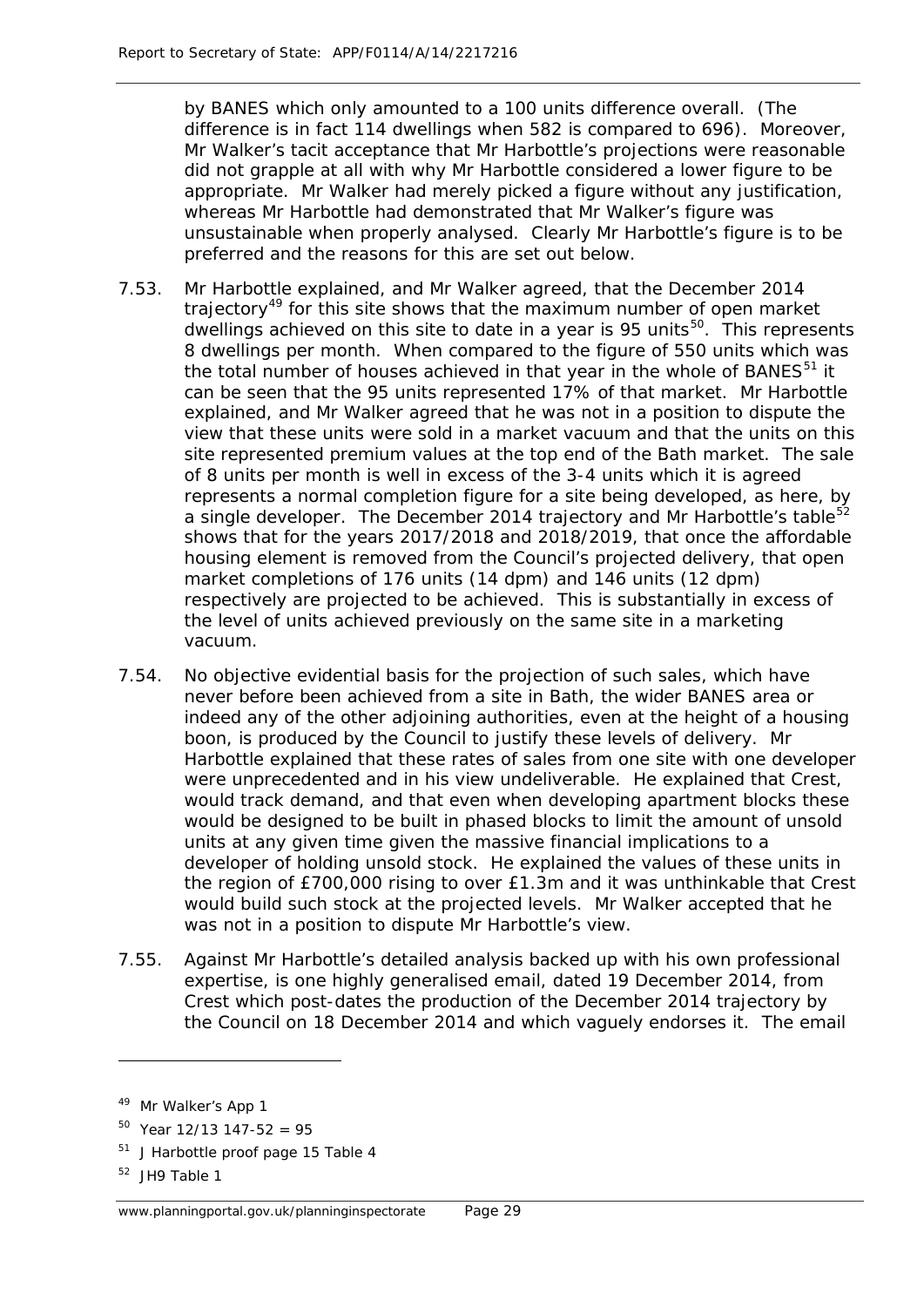does not address the points raised by Mr Harbottle as to how in reality the market it going to withstand such an unprecedented level of delivery from one site by one developer in a premium value location.

- 7.56. Moreover, there has now been plenty of time for the Council to rebut the evidence of Mr Harbottle in respect of the ability to achieve this unprecedented level of completed units on this site either through evidence from Crest or others but it has not done so. Given that the Council has not been shy in producing information very late in the day the only logical conclusion is that it has not done so because it cannot.
- 7.57. It is therefore submitted that when the delivery of this site is properly analysed there is clear evidence that 114 units should be removed from the Council's trajectory in respect of it. As a result the Council's overall supply figure should be further reduced from 5,807 to 5,693 units.

### MOD Foxhill<sup>[53](#page-37-0)</sup>

- 7.58. It was Mr Harbottle's view<sup>[54](#page-37-1)</sup> that this site is likely to deliver 20 units in January 2018, the last quarter of 2017/18, and would then deliver 80 units in the fifth year, giving rise to a total delivery of 100 units over the five year period. Mr Walker's December 2014 trajectory shows 71 units being delivered in the year 2016/17 increasing to 103 units for the following two years, giving rise to a total of 277 units for the same period. There is therefore a differential of 177 units between the two witnesses.
- 7.59. It is important to note that the Council's December 2014 trajectory shows a higher rate of delivery per annum than the March 2014 trajectory presented to the Core Strategy Inspector (71 as against 60 units for the first year and 103 as against 80 units for the last two years respectively)<sup>[55](#page-37-2)</sup>. It is unclear what the evidential basis is for this increase. Mr Harbottle agreed that once this site is up and running, it is likely to deliver 80 units per year (including affordable housing) which was the rate of delivery presented to the Core Strategy Inspector<sup>[56](#page-37-3)</sup> and is in accordance with the rates of delivery of 3-4 units per month from one outlet, agreed as appropriate by Mr Walker in cross-examination, once an allowance for affordable housing is made. The Council's new projection is in excess of these agreed figures and there is no, and certainly no adequate, explanation or evidence provided to justify the increase from 80-103 dwellings. It is submitted that the Council's original maximum level of 80 units per annum for this site is therefore to be preferred. For this reason alone it is appropriate to make a deduction of  $46^{57}$  $46^{57}$  $46^{57}$ units from the Council's trajectory for this site.
- 7.60. However the matter does not end there. The Council's trajectory (both the March and December versions) show this site delivering a substantial level of dwellings in the year 2016/17, in just over a year's time. Mr Harbottle's

<span id="page-37-2"></span><sup>55</sup> JH *ibid*

- <span id="page-37-3"></span><sup>56</sup> JH App 11 paras 3.3.4-3.3.5
- <span id="page-37-4"></span> $57$  (103 – 80) x 2 = 43 dwellings

<span id="page-37-0"></span> $53$  JH App 11

<span id="page-37-1"></span><sup>54</sup> JH App 11 Table 1 page 1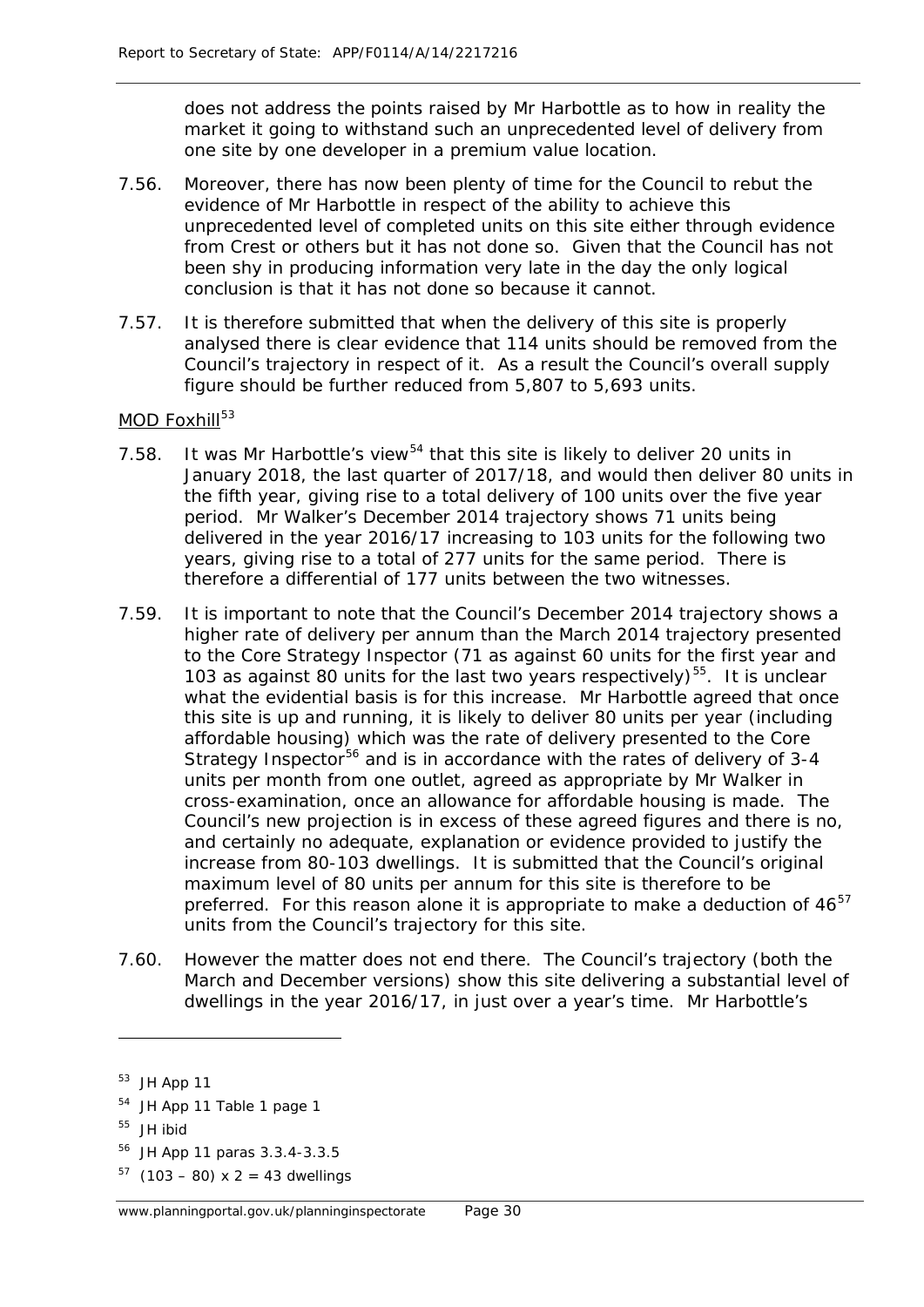evidence to the inquiry was that the Council's trajectory for this site was "not deliverable". This must be right. Once an allowance is made for 6 months site preparation followed by a 6 months construction period until the first unit is delivered it would mean that the development of this site would need to start in April 2015, namely, in a month's time (at the time of the inquiry). Clearly this is not achievable. The Council's projection is particularly absurd when it is considered that there is no grant of outline planning permission, no signed section 106 agreement and no approval of reserved matters for this site. The support by the developers, Curo, for the trajectory for this site, in their email to the Council, (which is one of the few emails to pre date the production of the December 2014 trajectory), needs to be seen in this light. Agreement by Curo for ever increasing rates of delivery must be treated with circumspection particularly when on proper analysis such rates are absurd. As Mr Harbottle explained, Curo are new to this type of development having recently established an open market arm of its affordable housing business and presently lack experience. In Mr Harbottle's view, Curo has substantially under-estimated the extent of the task it faces in terms of achieving an implementable consent and then delivering houses on this site. Indeed he considered that its lack experience would if anything increase rather than reduce the time likely to be taken. In any event the delivery trajectory supported by Curo cannot on any rational analysis be achieved.

- 7.61. Moreover whilst there is now a resolution to grant outline planning permission for the currently proposed mixed use scheme, despite acknowledged harm to the World Heritage Site (WHS) and English Heritage remaining very concerned in respect of the impact of the scheme from some of the most iconic viewpoints within the WHS, there is still some way to go before an implementable consent is achieved. The scheme, given the impact on the WHS, may be called in by the Secretary of State and an inquiry held into its merits. Even if it is not, a section 106 agreement still needs to be both agreed and signed before an outline permission can be granted and then a reserved matters application worked up and considered by the Council. Given the sensitivities of this site within the WHS the reserved matters stage is likely to be controversial and complex. It is unsurprising therefore that Mr Harbottle concluded that "for that reason alone" the site will not deliver in 2016/17.
- 7.62. In light of the above it is submitted that it is unarguable that an implementable consent will be in place to allow site preparation to commence in two months' time. Mr Walker conceded that his projections "could go down to 200 to allow for delays". No evidence was given as to why the delivery figure would reduce to 200 units rather than the 100 units contained in Mr Harbottle's analysis. It is submitted that this is again merely an unsubstantiated guess by Mr Walker having rightly recognised that an allowance needs to be made for the planning process to runs its course. What it does reveal though is that Mr Walker conceded, as indeed he had to, that a material reduction to the 277 units relied upon by the Council in its December 2014 trajectory for this site should be made.
- 7.63. However Mr Walker's conceded reduction of 77 units to enable the planning process to deliver an implementable consent to enable a start on site, does not make any allowance for the fact that the level of delivery once the site gets going is also inflated for the unchallenged reasons given by Mr Harbottle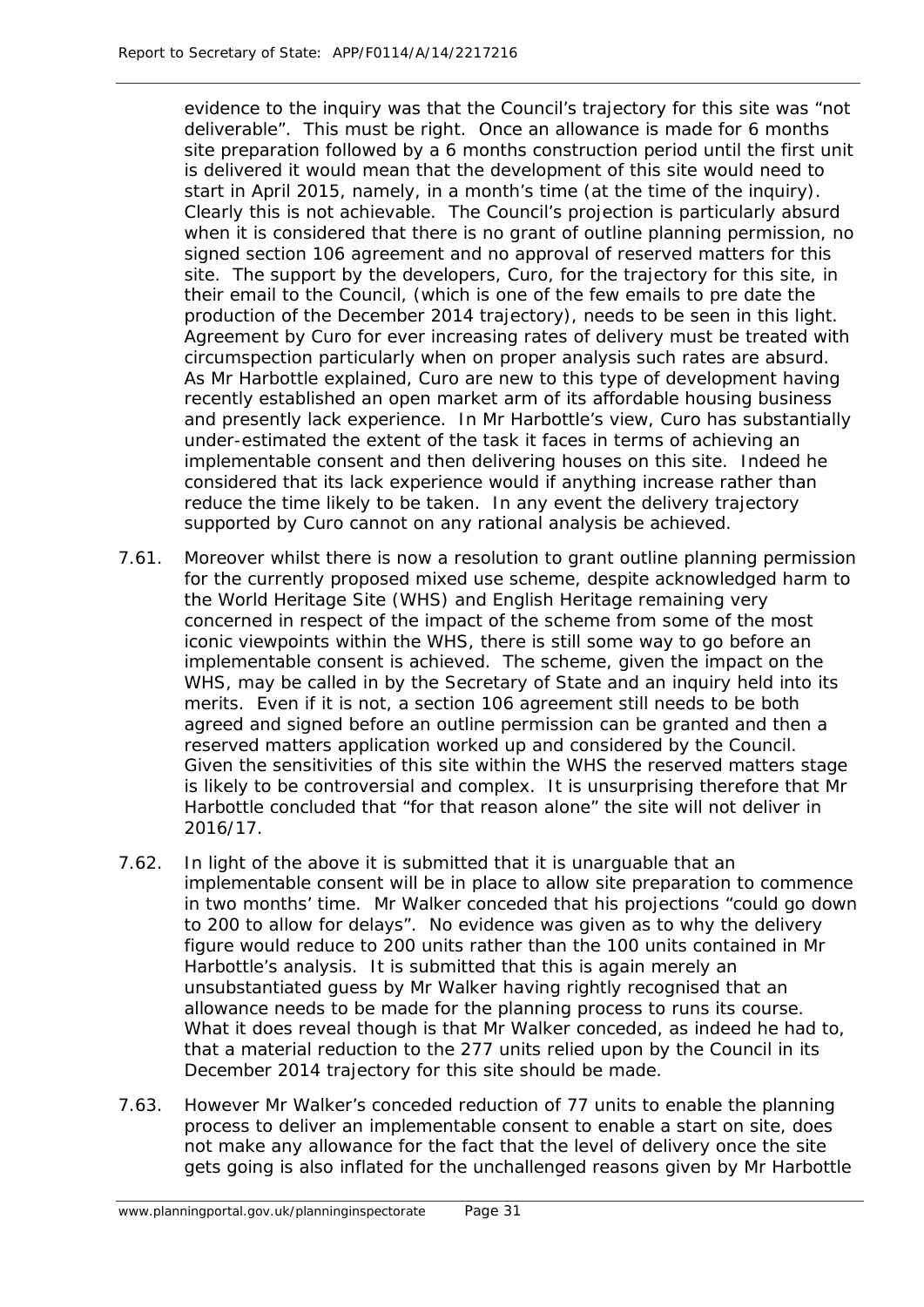and which are explained above. Therefore it is also appropriate to make a further reduction of at least 43 units to take account of that inflation. When a reduction of 77 units and 43 units are combined the actual differential between Mr Walker and Mr Harbottle in respect of this site is in fact 157 and 100 units respectively. Given that Mr Walker's reduction of 77 units is not, unlike Mr Harbottle's figure, based on any systematic assessment but merely represents a guess it is suggested that Mr Harbottle's figure should be preferred.

7.64. Either way, the total supply figure relied upon by the Council should be further reduced by somewhere between 120 or 177 units. This reduces the Council's total supply figure from 5,693 to between 5,573 or 5,516 units for the five year period.

### MOD Warminster<sup>[58](#page-39-0)</sup>

- 7.65. The background to the consideration of this site by the Council is of some concern. The concept statement for this site was produced in September 2012 after which pre-application discussions took place in 2013 with an application eventually being made in June 2014. It therefore took 2 years to get to the submission of an application stage for this site.
- 7.66. At the time of exchange of evidence the officer's report to committee, dated December 2014, contained six reasons why the application was recommended for refusal. English Heritage and the Bath Preservation Trust objected to this scheme. The recommendation was on the basis that the proposal:
	- a. Would neither preserve or enhance the Bath Conservation Area and would compromise the Outstanding Universal Values and authenticity of the WHS;
	- b. Would unacceptably intrude into the wider undeveloped land and the setting of the canal corridor causing unacceptable landscape harm and harm views within and into the Conservation Area and the setting of the WHS;
	- c. Would result in unacceptable tree loss and provided inadequate tree replacement;
	- d. Provided inadequate details re drainage;
	- e. Would have an unacceptable impact on the amenity of existing residents;
	- f. Would make inadequate provision for affordable housing.
- 7.67. However since the officer's report was first prepared, just over a month later, a further report has been produced recommending that permission should in fact be granted. The Appellant is unable to question the officer who wrote this revised report as he has now left the Council<sup>[59](#page-39-1)</sup>. This is an extraordinary

<span id="page-39-0"></span><sup>58</sup> JH App 12

<span id="page-39-1"></span><sup>59</sup> Mr Daniel Stone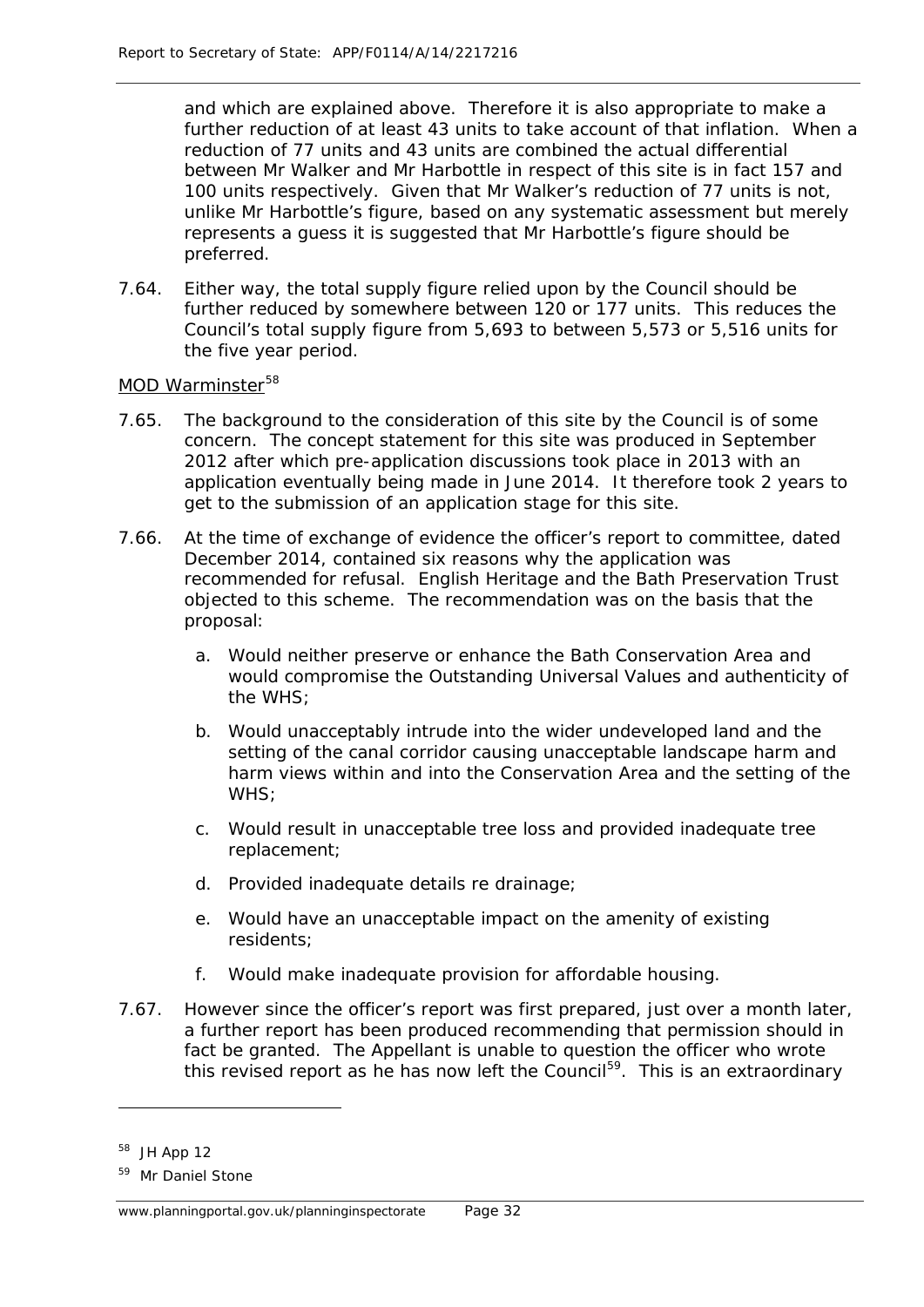change in position given that whilst the issues relating to affordable housing and flooding have been resolved and despite some amendments to the scheme the Council's conservation, design, landscape and arboricultural officers retain their objections to the scheme as do English Heritage and the Bath Preservation Trust and that the impact of the scheme on residential amenity is not resolved. A resolution to grant permission for this site has now been made. It is submitted that this *volte face* is largely to do with the Council's concerns over its five year supply references which loom large in the revised report. This of course is not surprising given the position the Council is in concerning the five year supply when it is properly analysed.

- 7.68. It is submitted that there is every likelihood that this application will be called in by the Secretary of State given the continuing objections from English Heritage, the Bath Preservation Trust and the Council's own conservation officers and the *volte face* made in respect of the acceptability of this proposal by planning officers. Be that as it may it is submitted that even if it is not, there is still a long way to go before an implementable consent is achieved which includes the need for a signed section 106 agreement, grant of outline planning permission and approval of reserved matters which is likely to prove controversial to say the least. Moreover, as Mr Harbottle explained, the promoters of this site, Square Bay, are not developers and time needs to be factored in to sell the site to a developer. It is submitted that in this case this is likely to be sequential to the approval of reserved matters which, given the conservation controversy the site has generated, will need to be resolved prior to such a sale.
- 7.69. Therefore irrespective of the present resolution to grant an outline planning permission this site can at best perform no better in terms of delivery than the MOD Foxhill site which is in a similar position. Indeed given the need to sell this site, which is not the case with MOD Foxhill, it is likely to perform worse in terms of its delivery.
- 7.70. In light of the above it can be seen that the March 2014 trajectory placed before the Core Strategy examining Inspector was always wholly unrealistic<sup>60</sup>. This provides that delivery of units would start to occur in October 2015. Taking into account the need to make an allowance for 12 months for site preparation and construction of units an implementable consent would need to have been in place by October 2014, four months ago, to allow this to happen. This of course makes no allowance for the time needed to sell the site to a developer, which Mr Harbottle explained, and which Mr Walker was not in a position to dispute, takes at least 6 months. To date there is no grant of outline permission, no approval of reserved matters and no sale of the site. All this is yet to be achieved.
- 7.71. Therefore given the fact that the situation on this site is similar to the situation with MOD Foxhill, and even on the assumption that there is no call in of this application, (which it is submitted in this particular instance is a big one), similar delivery rates should be applied to this site as was applied to the MOD Foxhill, but with an additional allowance for the sale of the site which does not apply to MOD Foxhill. When Mr Harbottle's two tables for the

<span id="page-40-0"></span><sup>60</sup> JH App 12 Table 1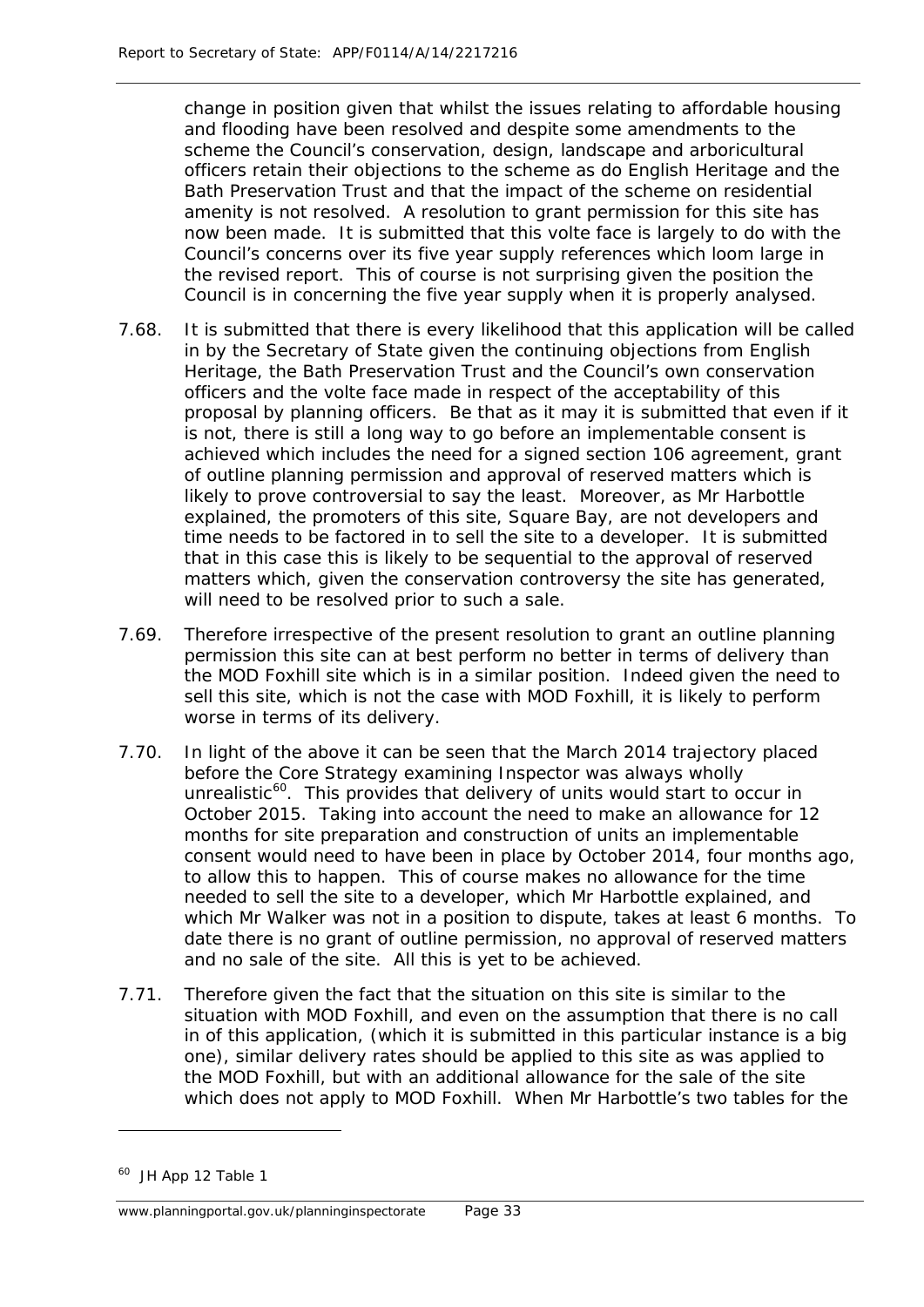delivery of these sites are compared<sup>[61](#page-41-0)</sup> it is submitted that the reality is that MOD Warminster is unlikely to deliver more than the 48 units suggested by Mr Harbottle.

7.72. In any event, on proper analysis, it is clear that the Council's December 2014 trajectory is far closer to what in reality is likely to occur than the March 2014 trajectory presented to the Core Strategy Inspector. The December 2014 trajectory shows that the differential between Mr Walker and Mr Harbottle in respect of the likely supply from this site is 75 and 48 units respectively – a differential of 27 units<sup>62</sup>. It is submitted that Mr Harbottle's assessment is to be preferred, the Council's total supply should further reduce by 27 units from between 5,573 and 5,516 to between 5,546 and 5,489.

# Englishcombe Lane<sup>[63](#page-41-2)</sup>

7.73. The December 2014 trajectory shows this site as delivering 40 units in the five period. It is Mr Harbottle's view that no units should be counted from this site. This site was allocated in the 2007 Local Plan to deliver 45 units but despite its allocation has failed to deliver any housing over the last seven years. No application for planning permission for residential development has ever been made in respect of it. The majority of the land is owned by the Council and therefore there is a legal requirement on the Council to achieve best value for it. Furthermore there is a particular difficulty with this site in that third party land is required to achieve means of access to it and therefore a potential ransom exists over the land which will inevitably affect its value and negotiations relating to it. Whilst Mr Walker suggested that there was an agreement between the proposed developer and the third party concerning access to the site he agreed that the outstanding negotiations for the sale of this site by the Council to the developer were "not resolved". Indeed Mr Harbottle explained that he had been told by the developer involved in these negotiations that they were a "nightmare". Moreover, there is no timetable in respect of the completion of these negotiations and no indication from those involved in the negotiations on either side that they will in fact ever be completed. The email from the Developers merely states that they are awaiting a decision from the Council and had been told "informally that the offer is looking favourable". It is submitted that none of this inspires confidence that a deal will actually be done on this land. It is clear that currently the site is not "available now" as required under footnote 11 to paragraph 47 of the NPPF. As the site cannot be considered "available now" it is not deliverable and should not be included within the five year trajectory. Therefore the 40 units should be removed from the projected supply. This further reduces the Council's supply from between 5,546 and 5,489 to between 5,506 and 5,449.

<span id="page-41-0"></span><sup>&</sup>lt;sup>61</sup> JH App 11 Table 1 & JH App 12 table 1

<span id="page-41-1"></span><sup>62</sup> *Ibid* Table 1

<span id="page-41-2"></span><sup>63</sup> JH App 13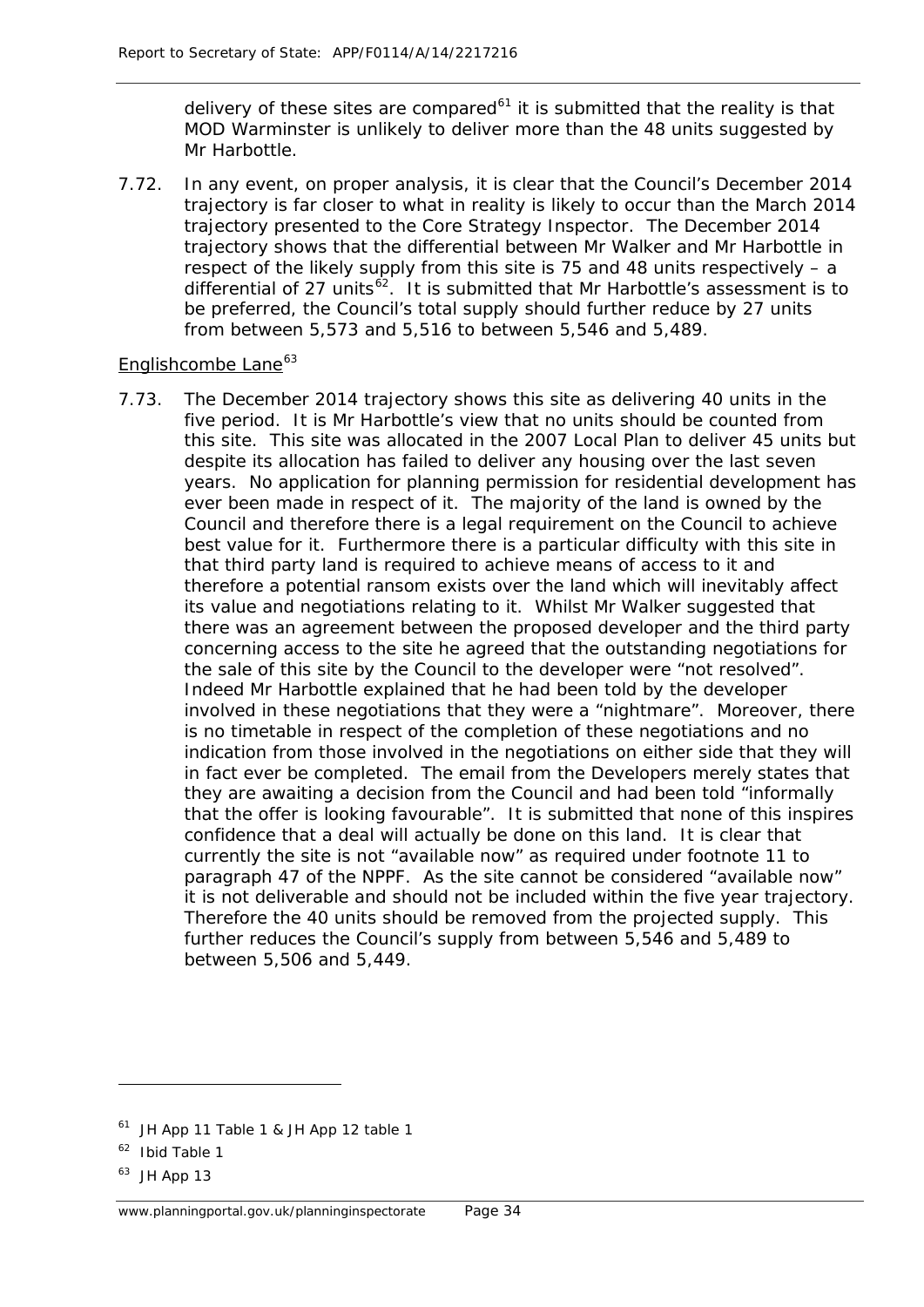### King George's Road<sup>[64](#page-42-0)</sup>

- 7.74. This site is shown in the December 2014 trajectory as delivering 21 units within the five year period. Mr Harbottle considers the site should be discounted. This comprises vacant land last used as allotments. There is a deficit of 1.9h in allotment provision in this part of Bath and a deficit of 2.6h if the surrounding wards are also considered<sup>65</sup>. This will worsen when more housing is delivered in Bath. As vacant land last used for allotments the site is protected under saved policy CF8. This prevents development of this site for an alternative use unless replacement allotment provision is made. There is presently no replacement provision. Indeed the Council has recently refused permission to develop this site for housing which was upheld on appeal in part due to the allotment issue.
- 7.75. The email from the potential developer of this site to Mr Walker<sup>[66](#page-42-2)</sup> in response to his question concerning the possibility of securing replacement allotment land and whether the developer will "wash its hand of the site" states unsurprisingly "We are looking for allotment sites in collaboration with Property Services and Parks – it is not, as you might imagine an easy task! That's all I can offer you at present". It is submitted that no comfort can be gained from this email that replacement land is likely to be found to enable the release of this site or that the developer will not indeed wash its hands of the site.
- 7.76. In short it can be seen that this site is not available now due to the policy protection in place for the land as allotment land. It should not therefore be in the five year trajectory. Mr Walker stated that he would "take it out [of the trajectory] as not being deliverable if we are still here next year". This is an untenable position. If the need to protect the site as allotment land makes the site undeliverable next year, there can be no proper basis for finding that the site is a deliverable one this year. The site is presently neither available or suitable. Clearly it should be removed from the Council's trajectory. In fact it should never have been in it. This further reduces the Council's five year supply from between 5,506 and 5,449 units to between 5,485 to 5,428 units.

# Roseberry Place<sup>[67](#page-42-3)</sup>

7.77. The Council's March 2014 trajectory for this site before the Core Strategy Inspector showed it delivering 60 units in 2016/17 and therefore housing completions commencing in April 2016, giving rise to a total figure of 170 units by the end of the five year period. By December 2014 the projected 60 units had already slipped to 45 units with completions having slipped from April to July 2016. A reduction from 170 to 150 units within the five year period.

<span id="page-42-0"></span><sup>64</sup> JH App 15

<span id="page-42-1"></span> $65$  JH15 App 1 page 2

See email dated 8 January 2015

<span id="page-42-3"></span><span id="page-42-2"></span><sup>67</sup> JH App 17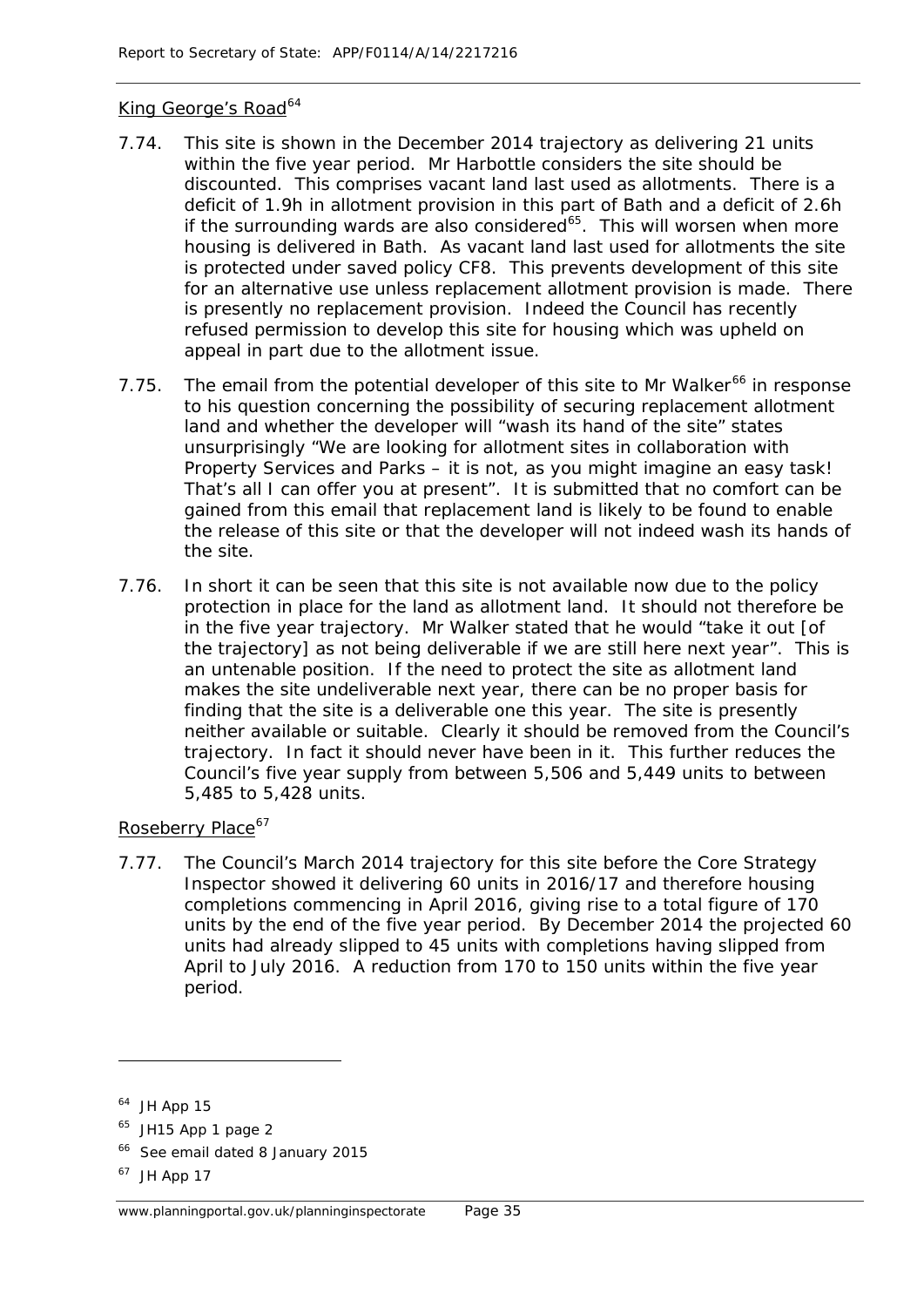- 7.78. However as Mr Harbottle explained neither of these projections are realistic. In his view this site is only likely to deliver about 45 units in the last year of the five year supply when the planning process, marketing of the site and site preparation and construction periods are properly considered. This represents a difference between Mr Walker and Mr Harbottle of 105 units. Indeed for housing delivery to commence in July 2016, as now suggested by Mr Walker, taking into account a 12 month allowance for site preparation and construction an implementable consent would need to be in place by July 2015, in five months' time (at the time of the inquiry). Clearly this is wholly unrealistic. The as yet unsigned planning performance agreement for this site shows the target date for the grant of an outline planning permission as being in the middle of August 2015, a month after site preparation would need to commence following an implementable consent. Even if this target for outline permission were to be achieved, and the Council's track record of granting outline permission would suggest it is unlikely to be, further time needs to be allowed for marketing and sale of the site to a residential developer, application for, and approval of, reserved matters, site preparation and construction. All these essential component stages have been ignored by the Council and further demonstrate the lack of credibility of its December 2014 trajectory for this site.
- 7.79. Moreover the email from the planning agent involved with this site, which post-dates the December 2014 trajectory, is vague and unclear but significantly does not endorse the Council's December 2014 trajectory for the site. Moreover its assumption of an implementable consent in September 2015 given that an outline permission is not anticipated even by the Council until August 2015, a month earlier, is untenable.
- 7.80. As the site is not owned by residential developers 6 months needs to be factored in to the overall process for its marketing and sale. As Mr Walker has not undertaken any systematic analysis of the time likely to be needed for the planning process, the sale of the site and for site preparation and construction of units it was perhaps unsurprising that in cross-examination he stated that he was "not too sure where to place the site precisely within the 5 years" but that the development will "happen somehow in the next 4 years". These vague and extraordinary comments are in stark contrast to Mr Harbottle's clear and reasoned evidence as to why the site is likely to deliver some dwellings within the period but not before 2018/19. It is submitted that when faced in cross-examination with the need to factor in appropriate lead in times for the planning, site marketing and sale and site preparation and construction, Mr Walker was wholly unable to justify his trajectory hence his unhelpful and vague answers. It is also submitted that it is absolutely clear that Mr Harbottle's considered trajectory should be preferred. As a result the Council's total supply figure should be further reduced by 105 units from between 5,485 to 5,428 units to between 5,380 to 5,323 units.

# Bath Press<sup>[68](#page-43-0)</sup>

7.81. Mr Walker's December 2014 trajectory shows this site delivering 100 units over the last two years of the five year period whereas Mr Harbottle considers

<span id="page-43-0"></span><sup>68</sup> JH App 18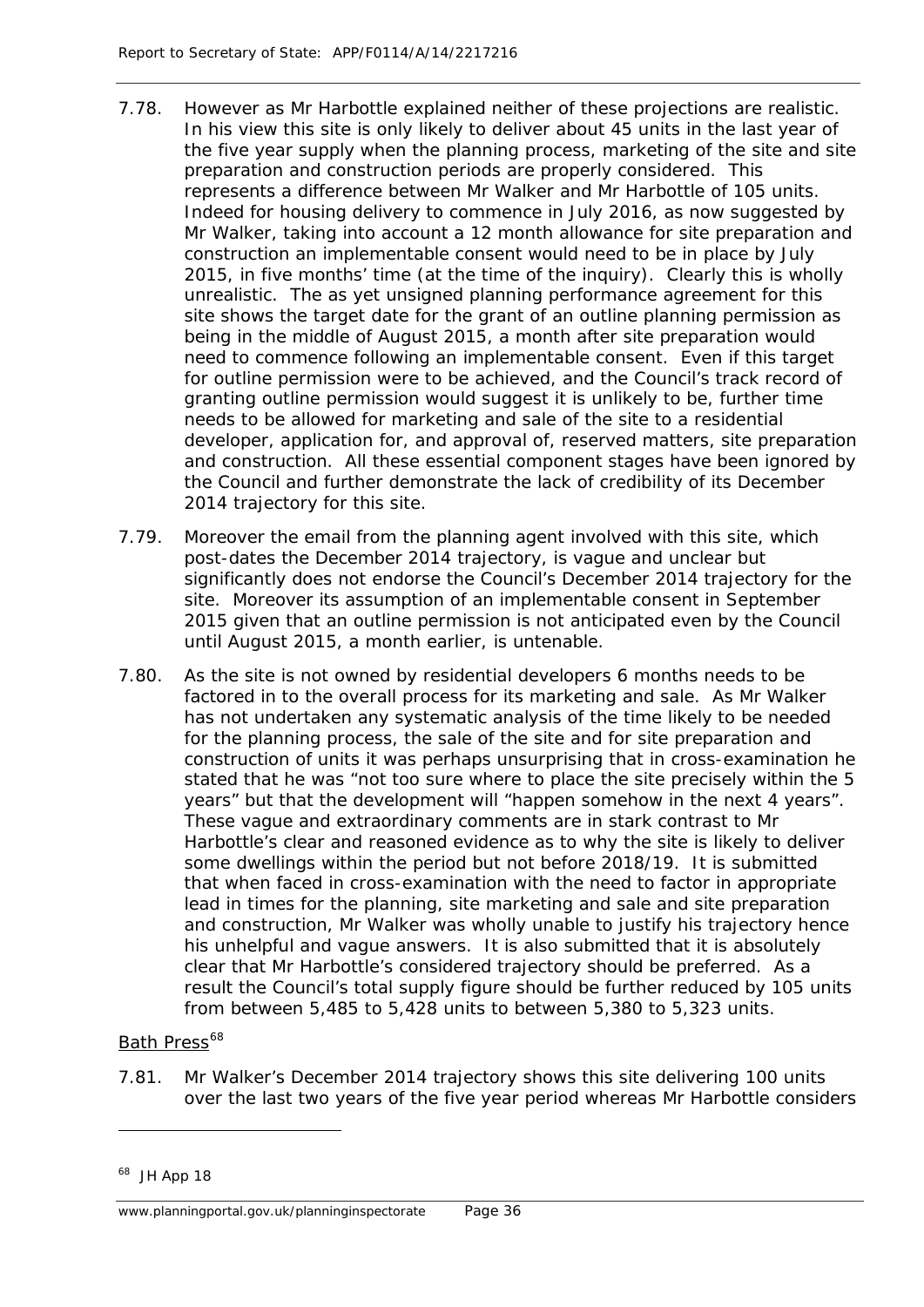that this site should not be included at all<sup>[69](#page-44-0)</sup>. Whilst this site is in the November 2013 SHLAA, its inclusion in the December 2014 trajectory is in stark contrast to its absence from the March 2014 trajectory, as it was not relied upon by the Council before the Core Strategy Inspector due to 'uncertainty'<sup>70</sup>, a position confirmed by Mr Walker<sup>71</sup>. It is submitted that this was and remains the correct assessment of this site. The situation has not materially altered in relation to this site since March 2014 when the Council considered it to be too uncertain to be properly considered as deliverable. The site is a disused former print works. Mr Harbottle explained that it is a complex site that gives rise, at the very least, to contamination and heritage issues. The most recent application for the site for a food-led development was refused on appeal.<sup>72</sup> Moreover, Mr Harbottle explained that presently the site is controlled by Tesco which is considering the future strategy for the site and it is not being actively marketed. There is neither an extant residential permission for the site nor any current application for residential use upon it. Since the dismissal of the food led development on appeal the Council has had pre-application discussions and received an EIA scoping request which makes reference to a mixed use development. However, this is plainly insufficient to remove the significant uncertainty surrounding this site so as to allow it to form part of the five year supply and is wholly insufficient to make what the Council recognised in March 2014 as an uncertain site, certain. As a result the Council's total supply figure should be further reduced by 100 units between 5,380 to 5,323 units to 5,280 to 5,223 units.

### Land at Odd Down<sup>[73](#page-44-4)</sup>

- 7.82. This is one of the green belt release sites, which is due to deliver a total of 300 units within the Core Strategy period and is allocated under policy BS4 of that plan. Mr Walker's trajectory shows this site delivering a total of 130 units within the five year period with 20 units between October 2016 and April 2017, and a delivery rate of 55 units for the fourth and fifth year. This is a change to the March 2014 trajectory in which the Core Strategy Inspector was told that 150 units, 20 more units, would be delivered from this site in the next five years based at a rate no higher than 50 units per year i.e. 5 units less than presently shown. Therefore whilst the Council's overall numbers for this site have gone down their delivery rate has gone up. There is no evidence produced to explain that change. In any event Mr Harbottle considers that both projections are incorrect and that only 36 units will be delivered from this site in the last year of the five year period<sup>[74](#page-44-5)</sup>: a difference of 94 units.
- 7.83. One of the issues with this site is that the Core Strategy policy allocating this site requires that a Master Plan and Landscape and Ecological Mitigation Strategy must be agreed by the Council before an application can be made.

<span id="page-44-0"></span><sup>&</sup>lt;sup>69</sup> JH App 18 Table 1 page 1

<span id="page-44-1"></span> $70$  JH App 18 flag 3 page 74

<span id="page-44-2"></span> $71$  See JH App 18 para 1.5.1

<span id="page-44-3"></span><sup>72</sup> 12/01999/EFUL appeal dismissed December 2013 (See JH App 18 para 1.4.1)

<span id="page-44-4"></span><sup>73</sup> JH App 19

<span id="page-44-5"></span><sup>74</sup> JH App 19 Table 1 page 1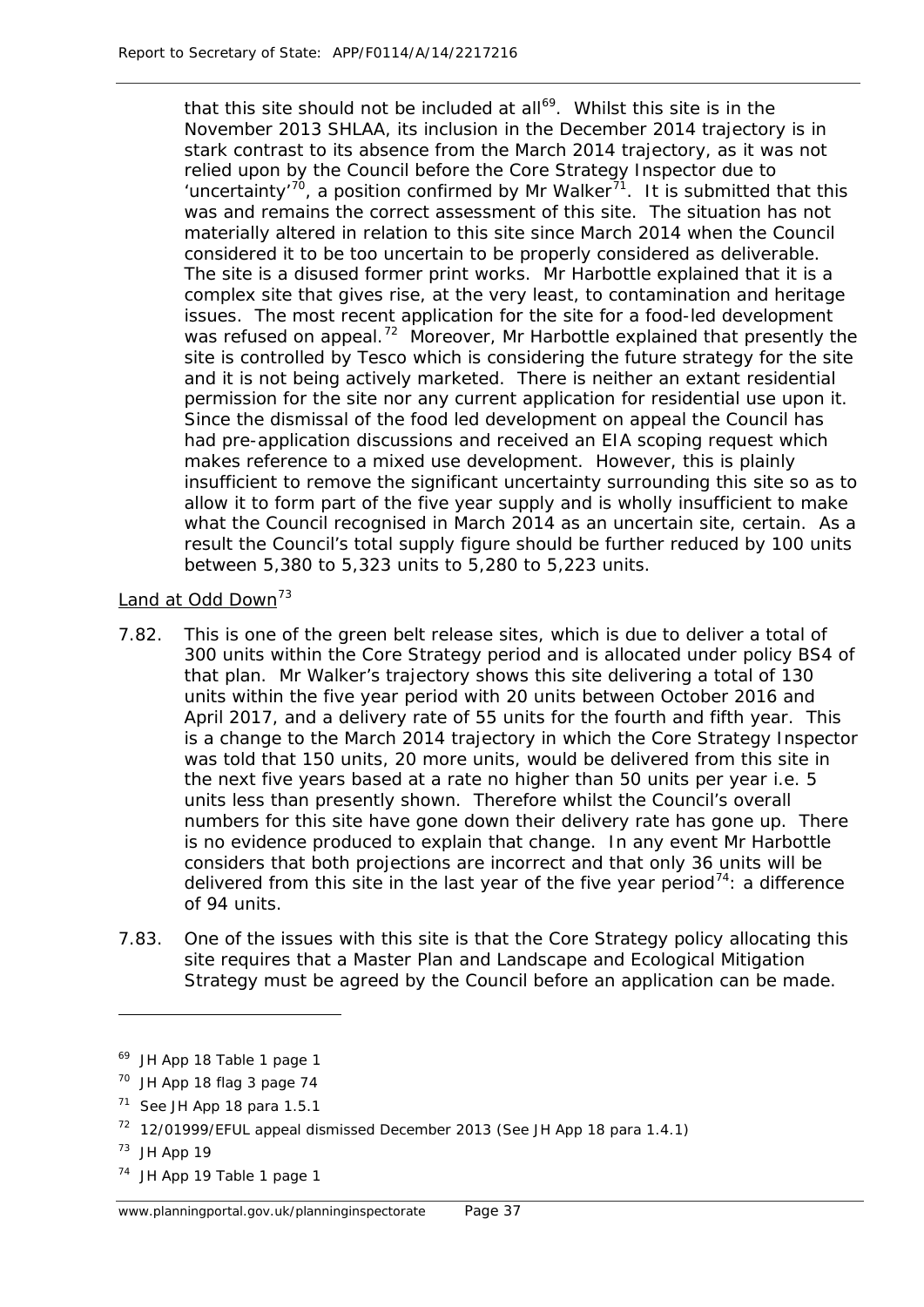Presently the Master Plan is anticipated to be submitted to the Council in March  $2015^{75}$  $2015^{75}$  $2015^{75}$ . It will then have to go through a process of approval before an application can be submitted. It is wholly unsurprising that the email dated 22 January 2015 from Bloor Homes, the promoters of this site, which post-dates the production of the December 2014 trajectory, states that *"the requirement for a comprehensive master plan developed through public consultation prior to the submission of a planning application has added considerably to the timescales of the planning process. We are currently engaged in community workshops which are part of this comprehensive master planning process*".

- 7.84. In the Statement of Common Ground<sup>[76](#page-45-1)</sup> before the Core Strategy Inspector it is noted that an application for outline permission would be made for this site in June 2014 and an implementable consent would be in place by November 2014. As of now, in February 2015, no master plan is agreed, no planning application has been made and one is not now anticipated until Q2 2015 (July to September 2015).
- 7.85. At least the landowners, despite their wildly inaccurate assumptions in the Statement of Common Ground in respect of the planning process had anticipated that there would need to be an 18 month period from the time an implementable consent was obtained to the time of delivery of the first units. This at least appears reasonable and is in accordance with Mr Harbottle's own evidence on the time taken for that part of the lead in process.
- 7.86. Given that the Core Strategy Inspector was told that an implementable consent would be in place for this site in November 2014 the evidence clearly demonstrates that he was either significantly misinformed about the likely progress of this site or that it has been substantially delayed since he considered the matter. Either way the situation in respect of this site is now very different to what the Core Strategy Inspector was told.
- 7.87. The Council's present trajectory for this site means that delivery of units would need to start in October 2016. Given that the promoters of this site have stated that an 18 month site preparation and construction period is appropriate and seems reasonable, an implementable consent would need to be in place by May 2015, in three months' time. Clearly that is wholly unachievable as a master plan is not agreed and an application for outline permission, let alone for approval of reserved matters, is not expected until July 2015 at the earliest. Clearly the Council's projection is absurd in light of the above.
- 7.88. Mr Walker admitted that "some further calming might be necessary" for this site and agreed that he "would now say, take 12 months rather than 6 months of delivery out of the trajectory, 130 down to 100", thus reducing the number of available dwellings within the 5 year period by a further 30 dwellings. There is therefore a clear acceptance by him that the December 2014 trajectory is wrong which inevitably also means that the March 2014 trajectory was wrong. Moreover it can be seen from the above analysis that

<span id="page-45-0"></span>Walker App 2 page 19

<span id="page-45-1"></span> $76$  JH App 19 flag 2 para 3.2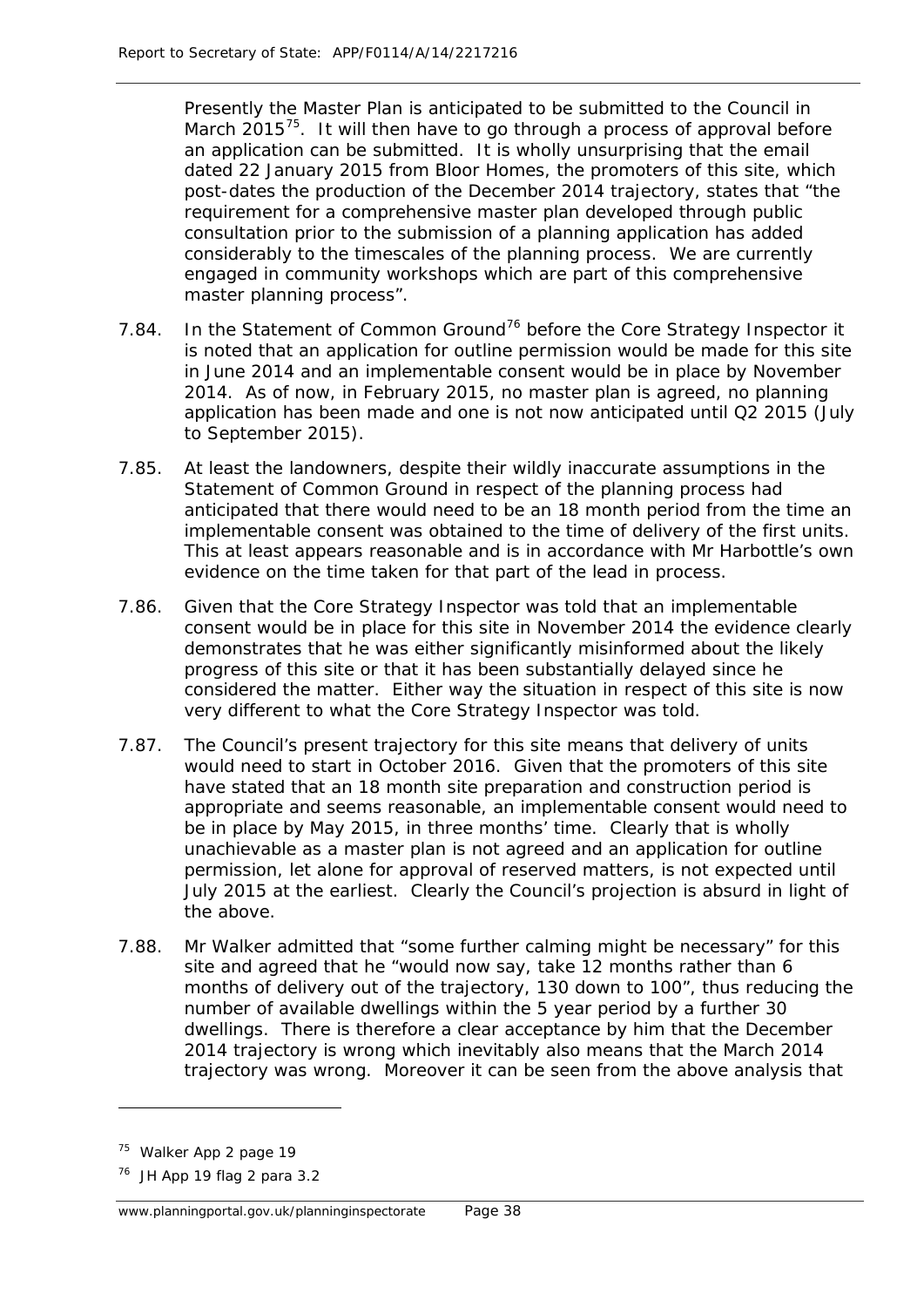his "further calming" does not go anywhere near far enough to reflect the true position. Once a reasonable period of time has been allowed to agreed the master plan; to obtain an implementable consent and to allow for site preparation and construction it is clear that Mr Harbottle's trajectory is wholly reasonable and to be preferred.

7.89. The Council's December 2014 trajectory does not withstand scrutiny as it is not based on any sensible, reasonable or systematic analysis. It is no more than a very bad guess. As a result the Council's total supply figure should be further reduced by 94 units from between 5,280 to 5,223 units to 5,186 to 5,129 units.

### KEYNSHAM SITES

### Fire Station and Riverside<sup>[77](#page-46-0)</sup>

- 7.90. The Council's December 2014 trajectory shows this site as delivering 90 units over the five year period. Mr Harbottle considers that this site should not be included in the trajectory as it is not 'available now'. It is a five storey 1970s complex<sup>[78](#page-46-1)</sup> containing office space, retail units, a leisure centre and fire station. It has a number of existing tenancies and uses. At the first set of hearings before the Core Strategy Inspector in 2012 the Council did not rely on this site for the five year supply because negotiations with the long leaseholder, Topland, were ongoing and stated that there would be an update when the negotiations were complete<sup>79</sup>.
- 7.91. The site was included in the November 2013 trajectory<sup>[80](#page-46-3)</sup> and the March and December 2014 trajectories $^{81}$ . In the November 2013 SHLAA the site is described as owned by BANES and there is no mention of any other interests.
- 7.92. The Core Strategy Inspector could therefore be forgiven for concluding that given the omission of any reference to other interests and the inclusion of the site within the trajectory, the negotiations with the long leaseholder referred to in 2012 had been successfully concluded.
- 7.93. However that is not the case. Indeed the position in respect of the long leaseholder has not changed other than Topland has now gone into liquidation and Mr Harbottle said that it was now in the hands of administrators KPMG. There is no mention of this site in the updated Findings Report<sup>[82](#page-46-5)</sup> produced by the Council to the inquiry. Mr Walker seemed to be confused as to who held the long lease and thought it was Arlington. Either way it matters not. The position remains as in 2012. This site has existing tenancies and uses upon it. Whilst the Council owns the freehold reversion, the site is subject to a long lease in favour of a third party. No agreement has been reached with the Council in respect of this long lease,

1

<span id="page-46-5"></span><sup>82</sup> Walker App 2

<span id="page-46-0"></span><sup>77</sup> JH App 20

<span id="page-46-1"></span><sup>&</sup>lt;sup>78</sup> JH App 20 photos page 1

<span id="page-46-2"></span><sup>79</sup> JH App 20 Flag 2 page 4 para 7.3.9-7.3.11

<span id="page-46-3"></span><sup>&</sup>lt;sup>80</sup> CD19 site K4

<span id="page-46-4"></span><sup>&</sup>lt;sup>81</sup> JH App 20 Table 1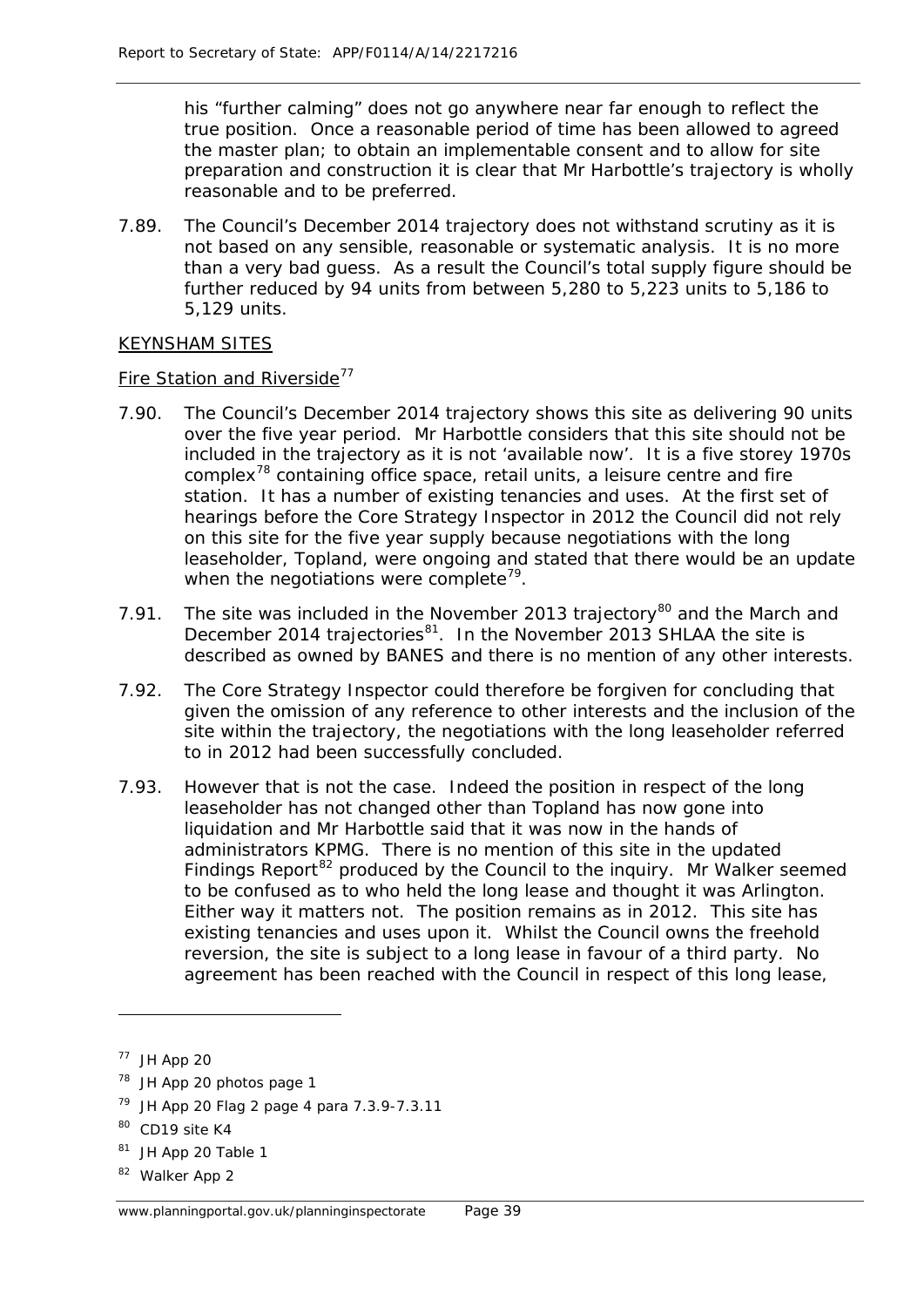and this site cannot be considered as available for the purposes of NPPF  $47^{83}$ . As a result the Council's total supply figure should be further reduced by 90 units from between 5,186 to 5,129 units to between 5,096 to 5,039.

## East of Keynsham<sup>[84](#page-47-1)</sup>

- 7.94. This is a green belt release site that is allocated in the Core Strategy under policy KE3A<sup>[85](#page-47-2)</sup> to deliver 250 units over the Core Strategy period. Mr Walker's December 2014 trajectory shows this site delivering 125 units, (5 units less than the March 2014 trajectory), with delivery of 25 units commencing in October 2016, followed by 50 units in each of the subsequent two years. Mr Harbottle considers that this site will deliver no more than 51 units in the five year period<sup>[86](#page-47-3)</sup>. A difference of 74 units.
- 7.95. The Statement of Common Ground before the Core Strategy Inspector stated that the promoters "do not accept the SHLAA [i.e. the March 2014 trajectory] in advance of any detailed and agreed Master Plan<sup>"[87](#page-47-4)</sup> and only, in any event control, part of the site $^{88}$  $^{88}$  $^{88}$ . To date no agreed Master Plan exists. Moreover the email trail referred to in cross-examination by Mr Walker and subsequently produced by him demonstrates that the Council has yet to agree the traffic modelling scoping note provided to the Council on 14 November 2014. This work is critical to informing the Master Plan and subsequent planning application.
- 7.96. Mr Walker's trajectory assumes that an implementable consent will exist in October 2015 to enable site preparation and construction to take place to deliver the projected 25 units between October 2016 and April 2017. However to date, a screening opinion has been requested but no response has yet been given by the Council, no application for planning permission has been made, no planning performance agreement entered into and, as with the Odd Down site referred to above, there is a need for a Master Plan to be consulted upon and agreed by the Council before an application can even be made. As explained the scoping of the transport modelling to inform that has still not been agreed by the Council let alone the output of any work that may follow that.
- 7.97. In light of the above it is untenable to reasonably suggest that a Master Plan will be consulted upon and agreed, an application for outline permission made and granted, together with a signed section 106 obligation agreed, and an application for approval of reserved matters made and granted, in 7 months, namely, by October 2015.
- 7.98. Moreover it became clear in cross-examination that Mr Walker's trajectory was based upon the understanding that the promoters of the site, Mactaggert and Mickel, were residential developers and would build the site out. As Mr

<span id="page-47-0"></span><sup>&</sup>lt;sup>83</sup> See Wainhomes Holdings Ltd [2013] EWHC 597 (Admin), Stuart-Smith J para 34

<span id="page-47-1"></span><sup>84</sup> JH App 21

<span id="page-47-2"></span> $85$  CD 3 page 67

<span id="page-47-3"></span><sup>86</sup> JH App 21 Table 1

<span id="page-47-4"></span><sup>87</sup> JH App 21 flag 1 para 3.7

<span id="page-47-5"></span><sup>88</sup> *Ibid* para 3.5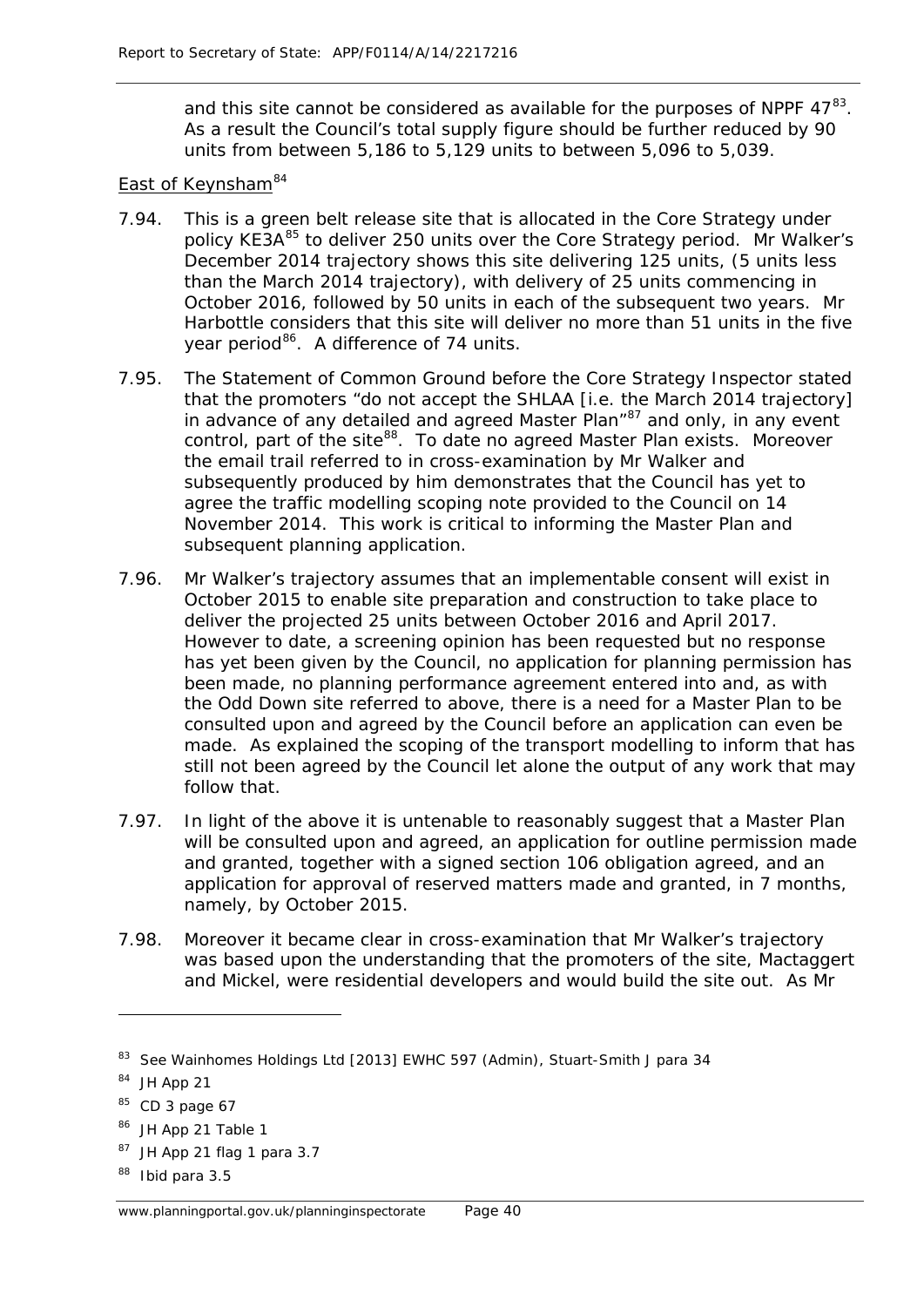Harbottle explained to the inquiry, this is wrong. Mactaggert and Mickel are residential developers but only in Scotland. In the remainder of the UK they have a strategic land business where they promote land and then sell on consented sites. Accordingly, in line with Mr Walker's agreement that six months should be allowed for sale and marketing of a site to a house builder, Mr Walker's trajectory should, on this concession alone, be put back by 6 months i.e. reduced by 25 units. However that does not accommodate the ludicrously short period allowed for by Mr Walker to obtain an implementable consent so further reductions and delays are also appropriate.

- 7.99. It is submitted that allowing for a realistic timetable to agree the Master Plan then prepare, consider and grant outline and reserved matters applications, obtain agreement of all the landowners for a section 106 obligation, allow a period to sell the site together with a 12 month period for site preparation and construction,  $89$  the site is likely to achieve completions in 2018/19, as set out in Mr Harbottle's trajectory, but not before. As a result the Council's total supply figure should be further reduced by 74 units from between 5,096 to 5,039 to 5022, to 4,965 units.
- 7.100. It can therefore be seen that once the first 13 sites are properly analysed and considered the Council has fallen below its five year requirement of 5,062 units. However there are five other sites that also, when properly assessed, reduce that supply figure further still.

### South West of Keynsham<sup>[90](#page-48-1)</sup>

- 7.101. As with the East of Keynsham and Odd Down sites, this is a green belt release allocated in the Core Strategy<sup>[91](#page-48-2)</sup> under policy KE4 to deliver 200 units over the plan period. Mr Walker's December 2014 trajectory shows this site delivering 25 units between October 2016 and April 2017 with a further 50 units in each of the two subsequent years: a total of 125 units. This is materially different to the March 2014 trajectory which shows 60 units being delivered from April 2016 and for each of the two subsequent years: a total of 180 units. The trajectory for this site has therefore reduced by 55 units in 7 months. Mr Harbottle does not consider that this site will deliver any units over the five year period. There is therefore a difference between Mr Walker and Mr Harbottle of 125 units.
- 7.102. As we have already explained above it can be seen from the Core Strategy Inspector's report, that in relation to the Green Belt releases, he focused on whether the removal of the land from the Green Belt was justified and sound, rather than the deliverability of the green belt releases over the five year period. It is submitted that the change to the trajectory 7 months later in respect of this site further reinforces that point. It also demonstrates the lack or rigour in the trajectory placed before the Core Strategy Inspector. It is also clear that the amendment to the trajectory does not go anywhere near far enough and the Council's trajectory for this site remains untenable.

<span id="page-48-0"></span><sup>&</sup>lt;sup>89</sup> A time period agreed as reasonable by RW in cross examination on day 1, proposed by JH and in line with the BNP Paribas report prepared for BANES (JH App 3)

<span id="page-48-1"></span><sup>90</sup> JH App 22

<span id="page-48-2"></span><sup>91</sup> CD 3 page 70-71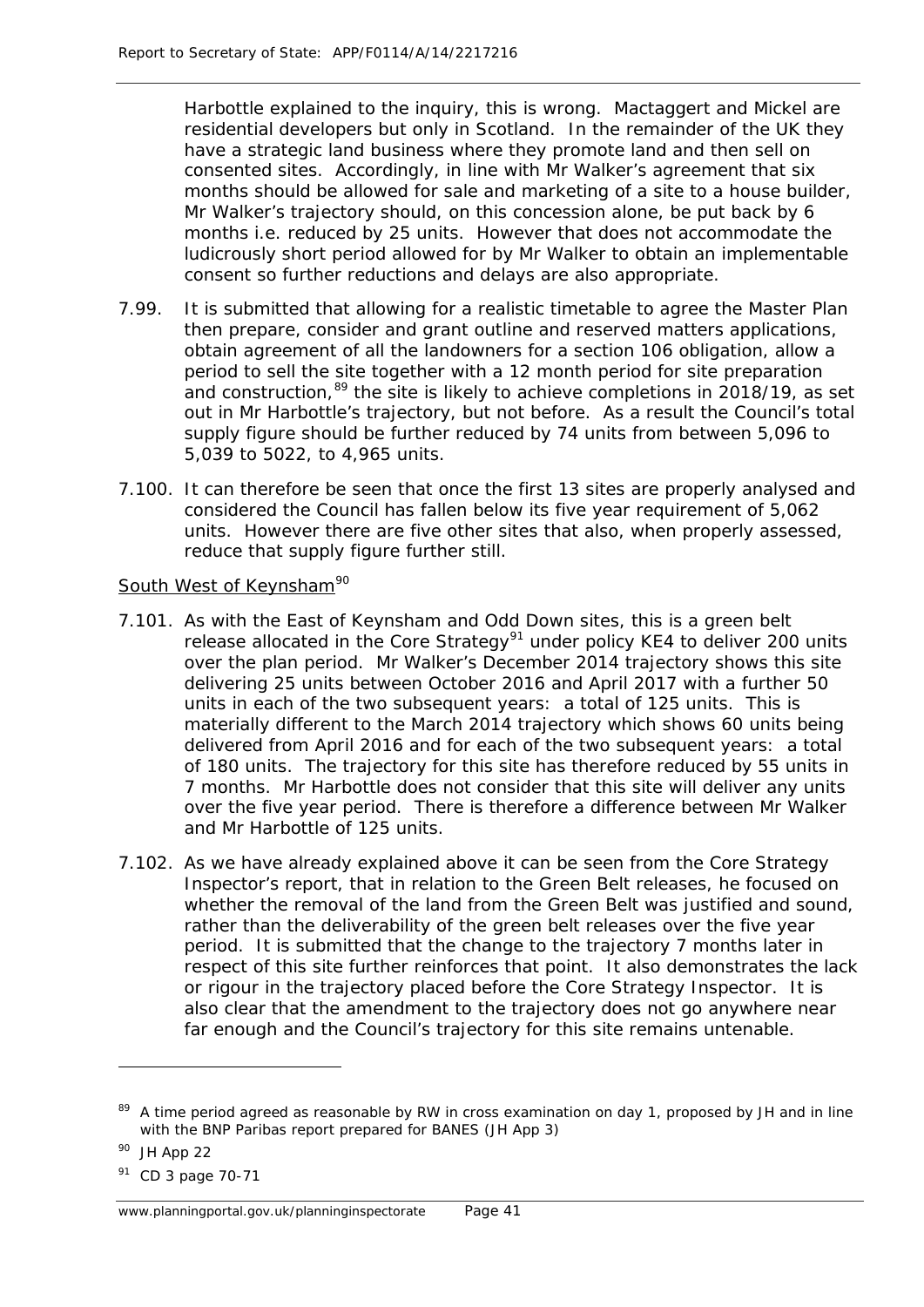- 7.103. The Core Strategy Inspector was incorrectly informed that the site was wholly in the control of one developer<sup>[92](#page-49-0)</sup>. It is not. It is in fact promoted by two developers, Bloor and Persimmon, who control different parts of the site. Due to the fact that there are two developers on this site, as explained by Mr Harbottle, there will need to be an equalisation agreement as between the two developers which is likely to further delay the progress of this site. Also the developers will need to exercise their option agreements which as Mr Harbottle also explained takes time where land values have to be either agreed or arbitrated.
- 7.104. Therefore there is a need for an equalisation, agreement of values and agreement upon a comprehensive Masterplan as between the two developers and the landowners. These are additional and important factors that are not present in respect of the other two green belt releases already referred to and which Mr Harbottle considers can make some contribution in the last year of the five year supply.
- 7.105. The fact that a comprehensive Master Plan for the whole site must be agreed by two developers before an application for any part of it can be submitted is likely to increase rather than reduce the time taken in respect of the lead time relating to the planning process component of this site. An equalisation agreement will also add further to this as will the need to agree values before options can be exercised.
- 7.106. Furthermore, the email trail placed before the inquiry by Mr Walker indicates that the Council are having to remind Bloor Homes of a need for an agreed comprehensive Master Plan by both developers not least because of the highways implications of the development of the site. The email trail further indicates that these matters are far from agreed as between either the two developers or the Council. Indeed the final email dated 27 November 2014 indicates that the promotion of the site by Bloor Homes is not currently being proposed in a comprehensive way and the Council's Transportation Planning Team Leader has further reminded Bloor of that need. Presently the emails trails show that even the approach to the provision of information that will inform a Master Plan is not agreed.
- 7.107. The need for a comprehensive Masterplan to be negotiated between the developers prior to any planning application is demonstrated in one of the emails produced by Mr Walker from the Council to Bloor which states *"I would remind you and Jeff Richards that the Core Strategy policy requires that a comprehensive Masterplan is prepared for the site, through consultation, and agreed by the Council…The intention is that the Masterplan will be reviewed through the Council's Development Team before being considered by the Development Control Committee. It will then help guide and form a framework for subsequent planning applications ….. it is suggested that the transport assessment work should be taken forwards as part of a, and in*

<span id="page-49-0"></span><sup>92</sup> JH App 22 para 1.5.3; Flag 1 para 3.2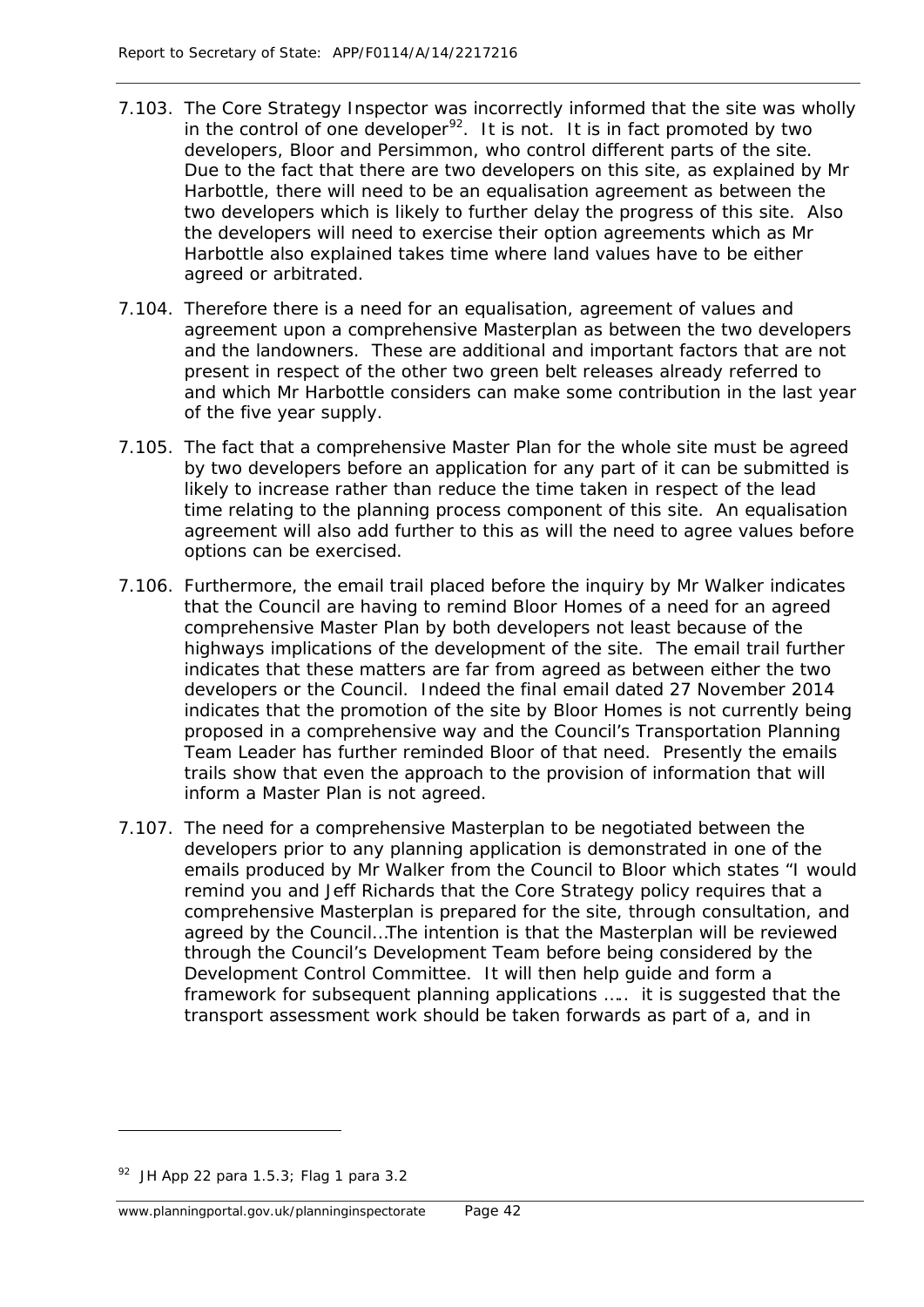*order to inform the preparation of, a Masterplan relating to the whole[93](#page-50-0) of the allocated site*."[94.](#page-50-1)

- 7.108. Overall the email trails produced by Mr Walker show that the site is at a very early stage of its development and is not being planned comprehensively by the two developers hence the need by the Council to tell them to do so in light of the policy requirements for a comprehensive agreed and consulted upon master plan before any application can be made that is properly informed by comprehensive and jointly prepared or agreed transport assessments.
- 7.109. Mr Walker's December 2014 trajectory requires an implementable consent to be in place by October 2015 to enable site preparation works and construction to take place to deliver 25 units between October 2016 and April 2017. Mr Harbottle gave evidence to the inquiry that one of the developers, Persimmon, has indicated that they anticipate submitting a planning application towards the end of 2015 $^{95}$ , in November 2015, one month after Mr Walker's trajectory requires the developer to start on site. Clearly this is impossible.
- 7.110. It can also be seen from the email trail produced by the Council which relates to Bloor that there is no timeline for the submission by Bloor of a planning application. Indeed given the uncertainty surrounding agreement over the Masterplan this is not surprising. There is no indication at all of when a planning application might be submitted by Bloor let alone when the site might actually be delivered. The email merely asserts that a pre-application submission will be made to the Council. This will serve little, if any purpose, until an agreed Masterplan is produced.
- 7.111. It is submitted that in light of the above an implementable consent will not be in place by October 2015 as required by Mr Walker's trajectory. Mr Harbottle's evidence takes into account the specific constraints of this site in relation to access, the requirement for negotiations between different landowners and house builders, the exercise of two option agreements and the requirement for an agreed comprehensive Masterplan, together with realistic timescales for preparation, consideration and grant of outline permission, approval of reserved matters as well as for site preparation and s.106 negotiations. His conclusion in light of these matters is that the site is unlikely to deliver any units within the five year period<sup>96</sup>. It is submitted that the clear and reasoned approach of Mr Harbottle should be preferred over that of Mr Walker's which is neither.
- 7.112. As a result the Council's total supply figure should be further reduced by 125 units from between 5,022, to 4,965 units to between 4,897 to 4,840 units.

<span id="page-50-0"></span><sup>93</sup> Emphasis added

<span id="page-50-1"></span><sup>&</sup>lt;sup>94</sup> Email from Richard Daone of BANES dated 13 October 2014 subject Re: South West Keynsham Scoping Note

JH App 22 para 2.2.2

<span id="page-50-3"></span><span id="page-50-2"></span><sup>96</sup> JH App 22 Table 2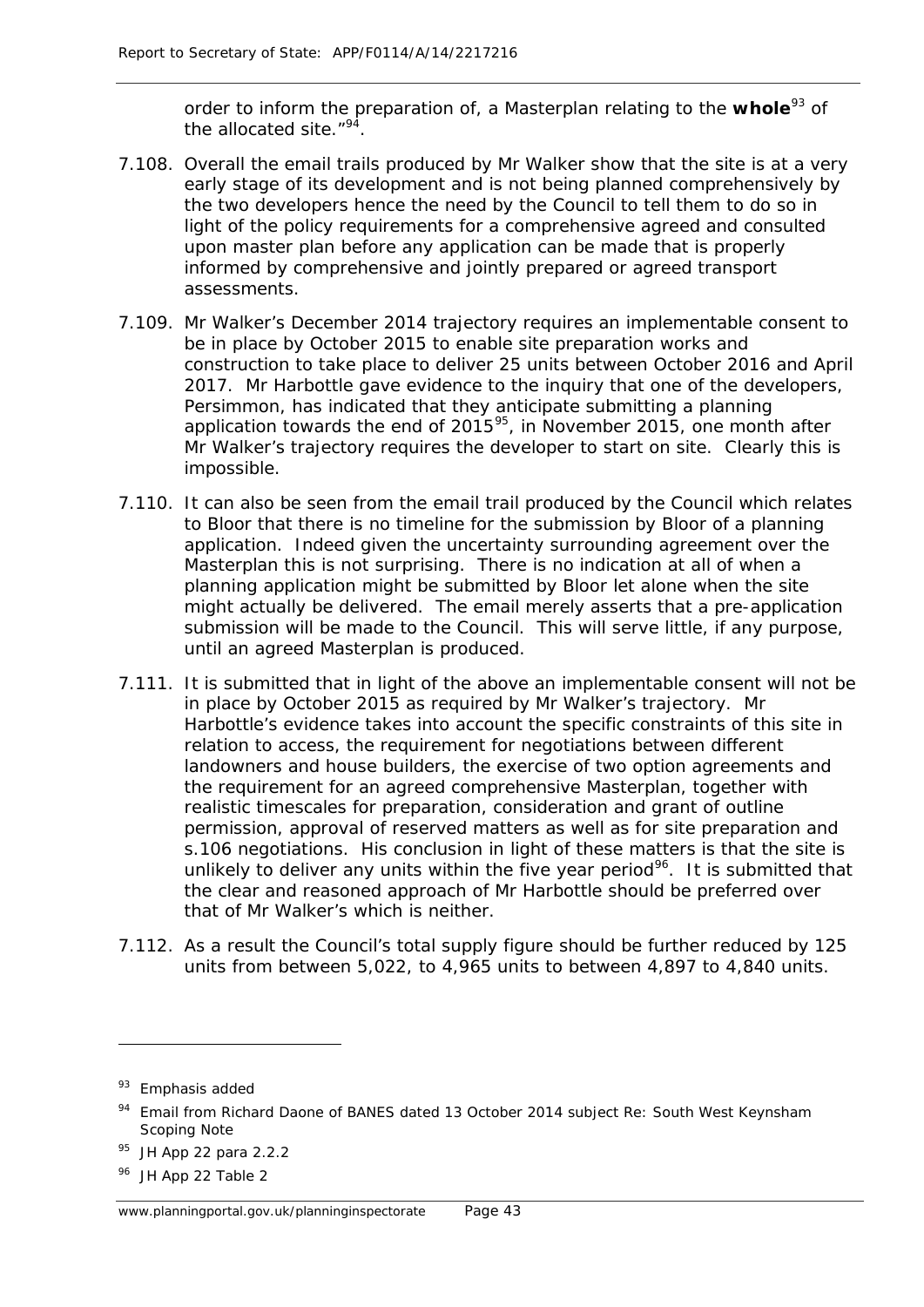# THE SOMER VALLEY SITES

### Old Pit Yard, Clandown<sup>[97](#page-51-0)</sup>

- 7.113. This site, as it name suggests, is a former colliery which was last used for the production of concrete blocks. The Council's December 2014 trajectory shows this site delivering 53 units over the five year period with 25 units in 2016/17 and 28 units in 2017/18. This is in contrast to the Council's March 2014 trajectory which showed 30 units being delivered and commencing a year earlier, namely 15 units in each of the years 2014/15 and 2016/17. Mr Harbottle considers that this site is not deliverable. The site does not currently benefit from any extant permission, it is unclear whether it is viable and serious issues need to be overcome prior to development such as contamination<sup>98</sup>.
- 7.114. The Council's November 2013 SHLAA before the Core Strategy Inspector showed planning permission existed for 31 live/work units. However this permission has now expired. An application for 53 dwellings was validated in July 2014 but a decision is still awaited. Mr Walker under cross-examination stated that this figure has reduced to 45 dwellings following an amendment to the application.
- 7.115. This is a curious and difficult site. The fact that permission whilst granted was not in fact implemented is telling. It would seem that the contamination, land stability and remediation consultants have not been paid for the reports carried out on this site in relation to the earlier permission and more worryingly had not been asked to verify or validate any of the remediation or capping work carried out on the site. They have suggested that any conditions attached to the previous permission relating to land contamination and land stability should not be regarded as discharged and should be reimposed on any subsequent permission. It would be a brave Council that ignored that. Moreover the Coal Authority has recommended that intrusive site investigation works be undertaken prior to any development and the Council's environmental health department considers, unsurprisingly, that the site may be contaminated. Furthermore, Mr Harbottle's clear professional view was that the site was unviable for residential development given its tertiary location. It can therefore be seen that this site gives rise to issues of land contamination, remediation, land stability and financial viability and suitability for residential development.
- 7.116. It is therefore submitted that even if permission is granted for 45 units on this site, and at the moment that is an unknown, in light of the land stability and contamination issues that relate to this site and given its history of an unimplemented consent, coupled with, at the very least, its inadequate remediation to date, and given the concerns of the Coal Authority, the Councils' environmental health officers, and those of Mr Harbottle, that the site should not be relied upon in the absence of a viability assessment that the site would produce a viable and marketable development. This is

<span id="page-51-0"></span><sup>97</sup> JH App 23

<span id="page-51-1"></span><sup>98</sup> Contamination being particularly mentioned by Stuart Smith J in Wainhomes as being a reason why a site may not be considered to be "available now" for the purposes of the NPPF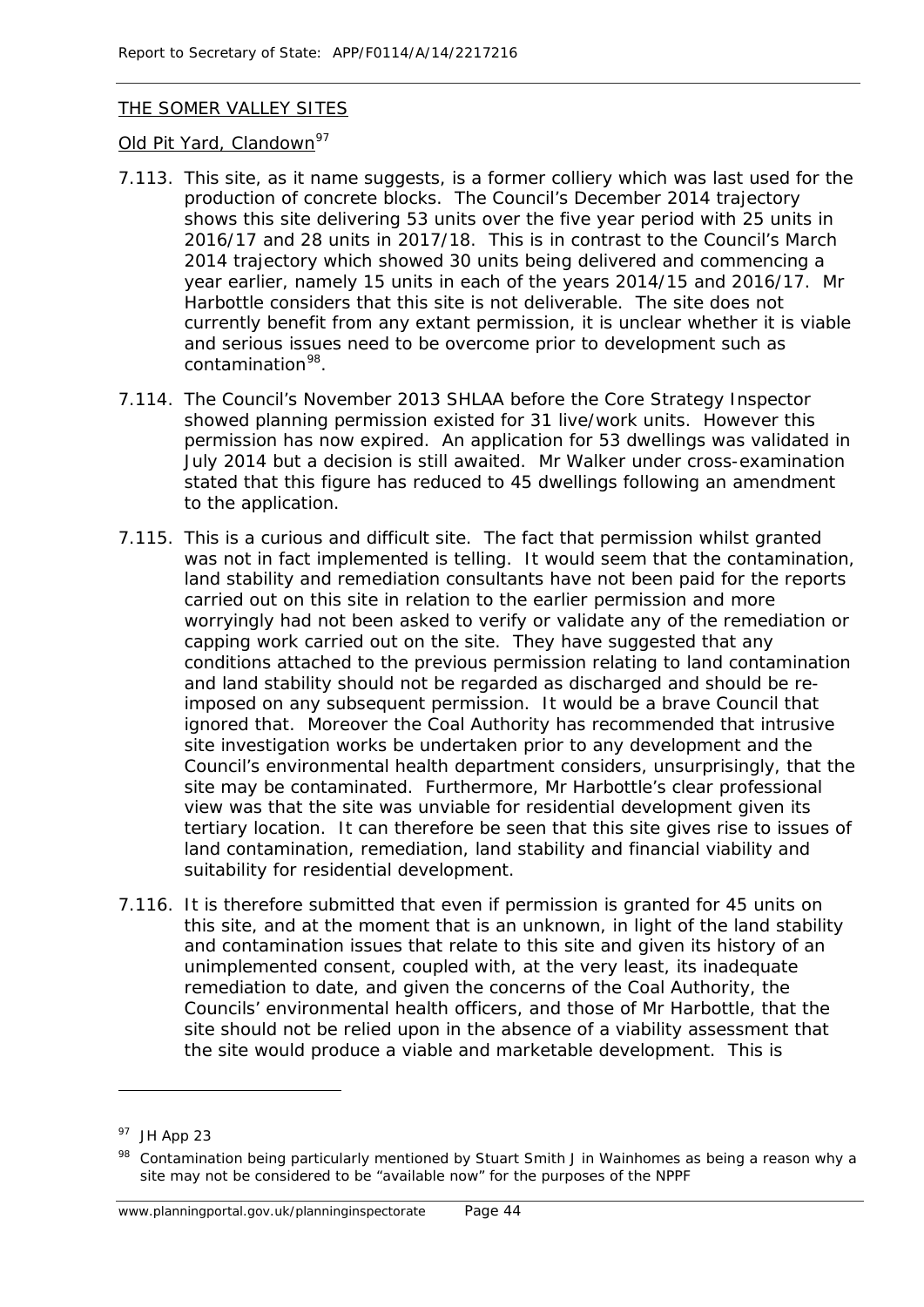reinforced by Mr Walker's acceptance that the application, at the date of the inquiry, was not a policy compliant viable scheme and that the Council produced no evidence on viability.

- 7.117. The Council's position in relation to this site has shifted a number of times within the past six months – from 30, up to 53 and then down to 45 units. However the most important aspect of this site is that it is wholly unclear, in the absence of any viability evidence, that it will actually be developed even if a permission is granted for it.
- 7.118. Accordingly, the inquiry heard no evidence upon which to base a finding that the site is likely to come forward to deliver 53, or any, units within the five year period and on this basis, 53 units ought to be removed from the Council's trajectory. As a result the Council's total supply figure should be further reduced by 53 units from between 4,897 to 4,840 units to between 4,844 to 4,787.

### Welton, Bibby and Baron<sup>[99](#page-52-0)</sup>

- 7.119. This site is a former carrier bag manufacturing facility. The Council's December 2014 trajectory shows this site delivering 100 units from 2017/18 at 50 units per year. This is a change from the March 2014 trajectory before the Core Strategy Inspector which showed the site delivering 150 units from 2016/17 at 50 units per year. Therefore the Council's trajectory for this site has already slipped by 12 months from that placed before the Core Strategy Inspector. It is submitted that this is symptomatic of the lack of rigour and proper assessment to support either the March 2014 trajectory or the December 2014 trajectory. It is Mr Harbottle's view that the site is not currently available for residential development and should not be included in the five year supply.
- 7.120. The site was allocated in the Local Plan in 2007, however, no residential permission has been granted and no application has been made in respect of it<sup>[100](#page-52-1)</sup>. Mr Harbottle explained to the inquiry that the site is in the control of a promoter who has a conditional contract for a mixed use development including a food store. Mr Harbottle also explained that the food store element of the proposal has stalled due to the current market conditions concerning food retail and that as a result, the site as a whole is currently shelved<sup>101</sup>. Mr Walker agreed that the Council produced no evidence to contradict Mr Harbottle's assessment that the site has "stalled" and agreed that the site is "not at the application stage yet". As the site is currently in the hands of a non-residential developer who is currently not promoting its development it is clear that the site is not available now as required by the NPPF.
- 7.121. Furthermore, there are further difficulties in promoting this site for a mixed use proposal led by a food store as it would appear is desired if the market improves by the promoter of the site. The Placemaking Plan notes that there

<span id="page-52-0"></span> $99$  JH App 24

<span id="page-52-1"></span><sup>100</sup> JH App 24 1.4.1

<span id="page-52-2"></span><sup>101</sup> *Ibid* at 24 2.2.4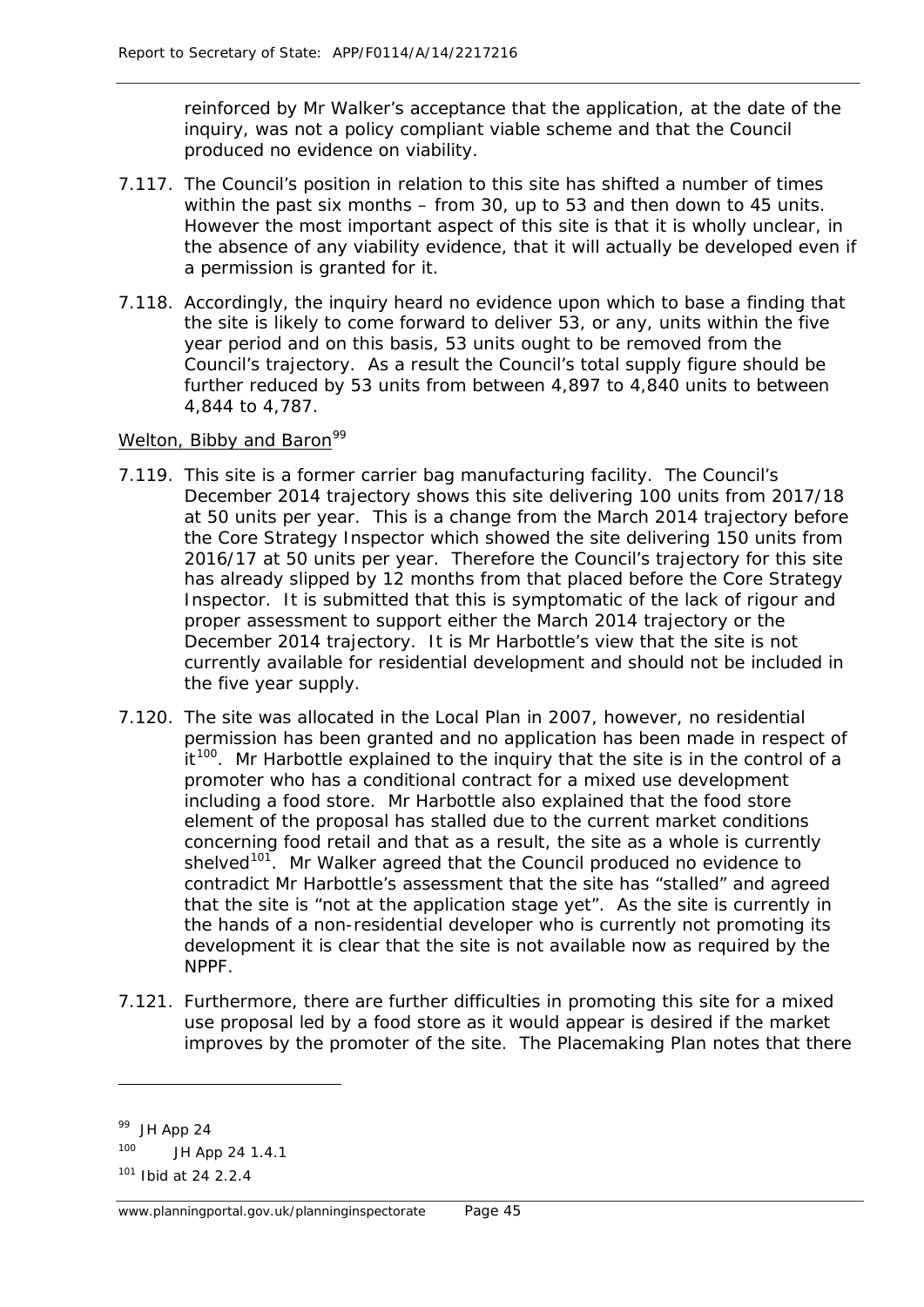is a sequentially preferable site to deliver the retail floorspace required  $102$  and this matter will in any event need to be considered and a conclusion reached through that process which is at a very early stage.

- 7.122. Moreover, even assuming that at some stage the promoters decide to continue with their plans to develop this site, Mr Harbottle's careful analysis of the likely timeframe for bringing forward the development of this site is to be preferred. Specifically Mr Harbottle's evidence shows that, based upon realistic timeframes and allowing for an application to be drawn up, considered, a S.106 agreement negotiated, the site marketed and sold and for the site to be prepared and the construction of units to take place upon it, the site is most unlikely to deliver any units within the five year period<sup>103</sup>. In contrast to this there is no evidential basis for Mr Walker's assertion that the site will deliver 100 units by 2019.
- 7.123. Accordingly a further 100 units should be removed from the Council's trajectory to reflect that firstly it is not available and even if it were to be promoted it would not be delivered in the next five years. As a result the Council's total supply figure should be further reduced by 100 units from between 4,844 to 4,787 units to between 4,744 to 4,687 units.

Paulton House / Somer Enterprise Park<sup>[104](#page-53-2)</sup>

- 7.124. The Council's December 2014 trajectory shows this site delivering 58 units in the five year period. Mr Harbottle considers that this site should not be included in the five year supply.
- 7.125. It is submitted that Mr Harbottle's view is to be preferred. This site is a vacant commercial building on an industrial estate, adjacent to a Focus DIY store, due to be occupied by Wickes, and is currently being marketed by commercial agents. There is no evidence whatsoever to suggest that the site will come forward for residential use within the five year period or at all.
- 7.126. Before the Core Strategy Inspector, the Council relied upon this site in conjunction with a neighbouring site known as the Former Focus Site. It is notable, however, that the SHLAA identified the sites as being "perhaps more suitable for business use". It is submitted that this was the correct assessment<sup>[105](#page-53-3)</sup> and is in full accordance with the evidence of Mr Harbottle.
- 7.127. Mr Harbottle also explained that this industrial building, situated within an industrial estate, is not viable for residential use and cannot be considered as deliverable<sup>106</sup>. In particular, the Council's suggestion that the site could come forward as an apartment based scheme, is, as Mr Harbottle explained, based upon his extensive experience, untenable given the location of the site which is wholly unsuitable for an apartment scheme and that it is unreasonable to consider that house builders would commit to such a scheme in this

<span id="page-53-0"></span><sup>102</sup> *Ibid* at 2.2.1

<span id="page-53-1"></span><sup>103</sup> JH App 24 table 2

<span id="page-53-2"></span><sup>104</sup> JH App 25

<span id="page-53-3"></span><sup>105</sup> JH App 25/1

<span id="page-53-4"></span><sup>106</sup> JH App 25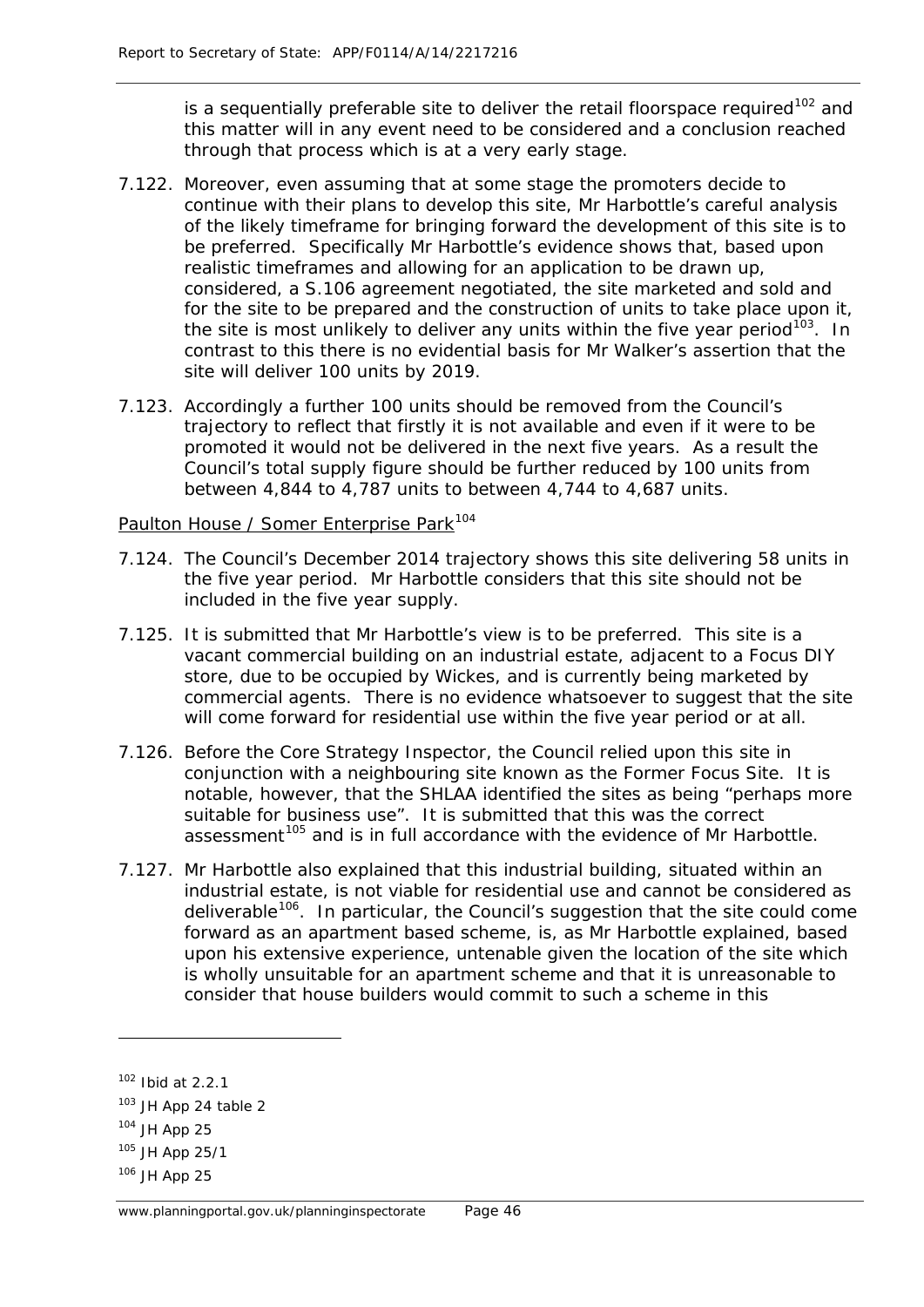$location<sup>107</sup>$ , and that there was unsurprisingly no market demand for such a scheme<sup>108</sup>. Mr Walker accepted that the Council had produced no viability, marketing or indeed any evidence to the inquiry to support the inclusion of this site in its trajectory. In short it is submitted that it is wholly untenable to suggest, on any reasonable basis, that this site could be considered suitable, appropriate, available or deliverable for housing. It is quite clear that the site should be removed from the Council's trajectory, resulting in a further reduction of 58 units. Therefore the Council's total supply figure should be further reduced by 58 units from between 4,744 to 4,687 units to between 4,686 to 4,629 units.

# St Peters Factory<sup>[109](#page-54-2)</sup>

- 7.128. This site was contained in the Council's March 2014 trajectory as delivering 78 units in the years 2015/16 and 2016/17. This has altered and is now included in the December 2014 trajectory as delivering 70 units commencing a year later. Mr Harbottle has allowed 30 units to be delivered on this site in the fifth year of the five year period.
- 7.129. The site was part of an allocation for a mixed use scheme in the 2007 adopted Local Plan of which some of the allocation was developed. The undeveloped remainder of the allocation was not saved by the adopted Core Strategy and so that part of the site is now outside the settlement boundary of Radstock. It is that remaining part which is shown in the Council's trajectory as delivering 70 units by April 2018.
- 7.130. The inclusion of the site within the Council's December (and March) 2014 trajectory is wholly surprising. The Council's own emerging Placemaking Plan shows a preferred option for the site for a mixed use proposal of 30 dwellings with employment or a residential only scheme of 40 dwellings as a less preferred option. The emerging proposals are in direct conflict with a current application, validated in September 2014, for outline permission for 91 units on the site<sup>[110](#page-54-3)</sup> and which is the subject of in principle objections from Council officers relating to compliance with policy, ecology and landscape matters.
- 7.131. It is incomprehensible, in light of the emerging policy position, and given the site's location outside the settlement boundary and the Council's attitude to the appeal sites which are outside settlement boundaries at this inquiry, that the Council is showing this site as delivering 70 units by April 2018. Indeed policy conflict is cited by the Council's planning policy officer as a potential reason for refusal of this application $111$ . Mr Walker, when faced with the Council's inconsistency in respect of this site in cross-examination, accepted that there was "a mismatch" between the application and the Council's emerging policy for the site. Mr Walker stated that in response to the emerging policy he had "reduced to 70" the allocation within the December 2014 trajectory from the previous March 2014 figure of 78.

<span id="page-54-0"></span><sup>107</sup> JH App 25 para 3.1.3

<span id="page-54-1"></span><sup>108</sup> *Ibid* at 3.2.5

<span id="page-54-2"></span><sup>109</sup> JH App 26

<span id="page-54-3"></span><sup>110</sup> 14/04003/OUT, see JH App 26 at 1.4

<span id="page-54-4"></span><sup>111</sup> JH App 26/3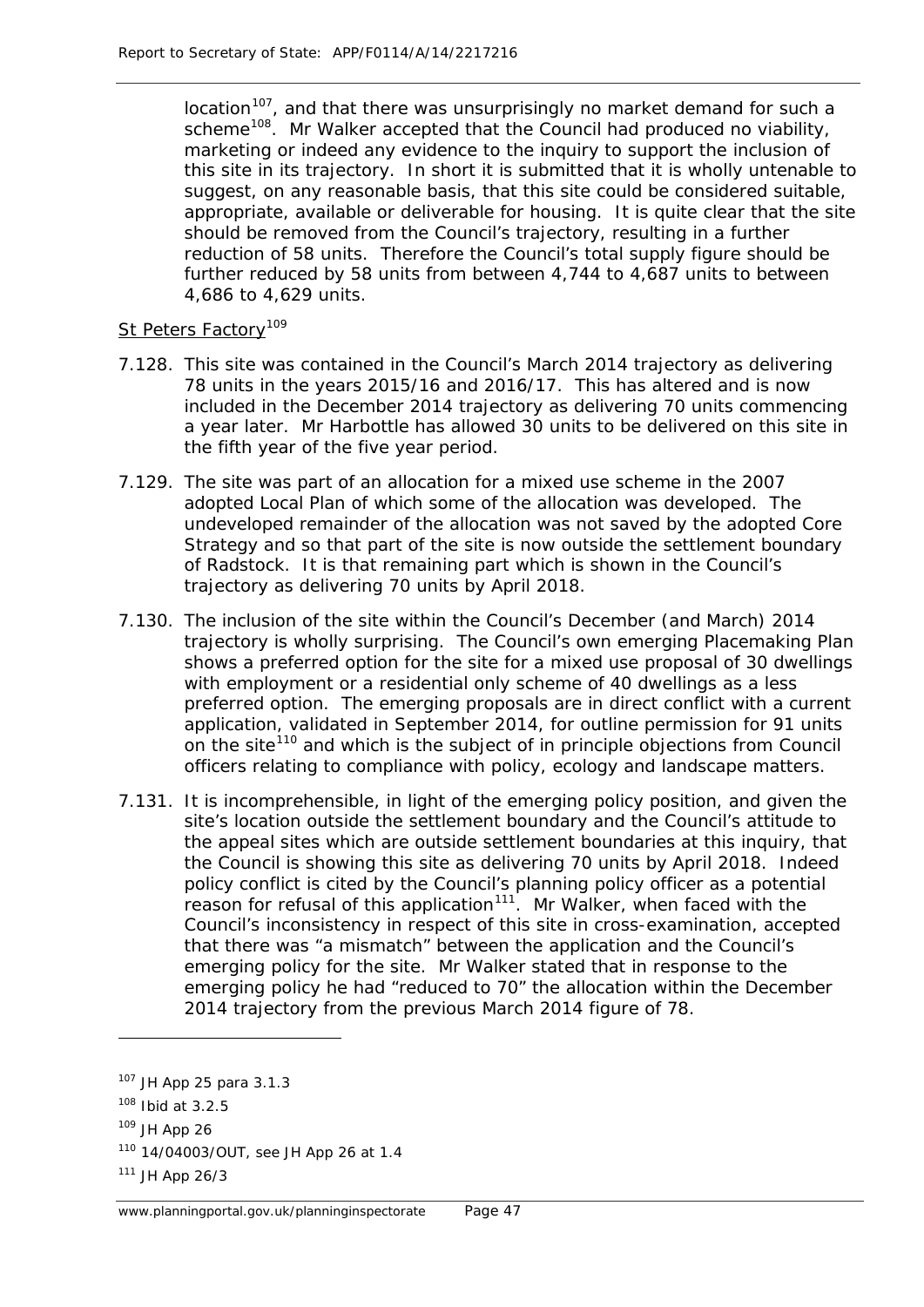- 7.132. It is submitted that Mr Walker's approach is both arbitrary and incomprehensible. It is inconsistent with the present application, which is in any event contrary to emerging policy and the Council's attitude to sites outside settlement boundaries at this inquiry, and inconsistent with the Council's own emerging policy for the site. It is submitted that this inconsistency of approach, without any rational explanation or justification, further demonstrates the Council's un-evidenced and eccentric approach to its five year supply trajectory.
- 7.133. In any event, even assuming that the current application proceeds, Mr Harbottle's Gantt chart for this site is generous to the Council in that he has assumed that the issues currently identified with the application can be overcome by negotiation and further submissions, rather than assuming that the application will be refused and need to be appealed or re-submitted. Mr Harbottle has then applied reasonable assumptions as to the timescale for determining the application, reserved matters, negotiating a s.106 agreement and site preparation, in line with his experience and evidence gathered in relation to similar sites, and has concluded that the site is unlikely to begin to deliver units until June 2018. This results in a reduction of 40 units from Council's December 2014 trajectory for the site. This also has the happy coincidence of bringing the site in line with the emerging policy position of 30 units. It is submitted that in light of the above it is appropriate to further reduce the Council's five year trajectory by 40 units. Therefore the Council's total supply figure should be further reduced by 40 units between 4,686 to 4,629 units to between 4,646 to 4,589 units.

# **Conclusion on the Somer Valley**

7.134. It can therefore be seen from the above analysis that the Council's trajectory for the Somer Valley is incorrect and is in fact 251 units less than projected. This is because sites have been included that are either not available, or unsuitable or too much housing has been projected for them. This figure needs to be deducted not only from the five year supply but also from the total figure for the Somer Valley which as shown in the December 2014 trajectory is 2,640 dwellings. In reality only 2,389 dwellings are likely to be provided in the Somer Valley over the Core Strategy period.

# **Conclusion on analysis of the 18 originally disputed sites**

7.135. It can be seen from the above that rather than the claimed five year supply figure of 5,807 units the Council in fact has a supply of between 4,646 to 4,589 units. When this is assessed against the agreed requirement of 5,062 it can be seen that there is a material shortfall of between 416 to 473 units. In short there is only 4.5 years' supply $112$ . The shortfall of between 416 and 473 units is not far short of the deficit in supply that existed at the start of the Core Strategy period in 2011 of 608 units<sup>113</sup>. It means that the shortfall has not been met. It means that those dwellings that should have existed three years ago will still not be built 8 years later. It is submitted that in the light of the NPPF's imperative to boost housing supply that is simply

<span id="page-55-0"></span><sup>112</sup> See for example IJ proof C/EWH/IJ/POE at 6.1.37 for the calculation

<span id="page-55-1"></span><sup>113</sup> JH Proof Table 1 page 7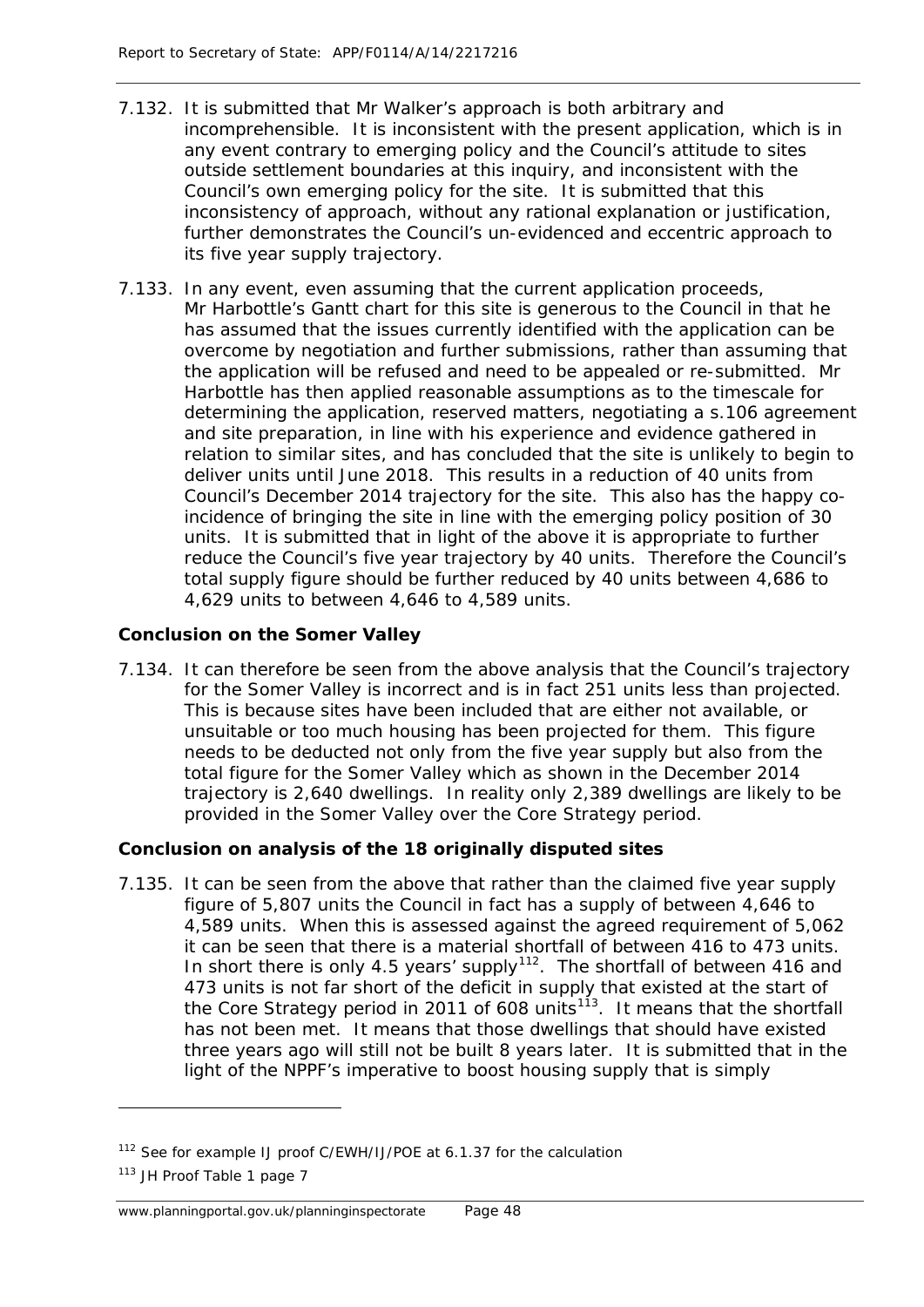unacceptable. However it should also be noted that the shortfall is not so catastrophic so as to mean that there is no reasonable prospect of it being remedied.

7.136. These three appeals<sup>[114](#page-56-0)</sup> which in combination will deliver 203 dwellings can make a substantial contribution to remedying the shortfall in the five year supply. Mr Harbottle explained that, applying the same approach to these sites that he applied to the 18 disputed sites that Abbots Farm Close, Paulton would begin to deliver units in Q3 2017/18<sup>[115](#page-56-1)</sup> and would be wholly built out within the five year period to 2019. The site, if granted permission, will therefore contribute 47 dwellings to the five year supply. Cappards Road, Bishop Sutton would begin to deliver units within Q4 2016/17 and would also be wholly built out within the five year period and would contribute 32 dwellings. Boxbury Hill would be likely to deliver the first units within Q3 2017/18 and would deliver "around 50% [of 124] or 75 units"130 within the five year period. In combination the sites could contribute 154 units to the five year supply thereby making a material inroad into the existing shortfall.

### **The consequences of no five year supply**

- 7.137. The consequences of failing to identify sufficient sites are clear within the NPPF and it is to those consequences that these submissions now turn.
- 7.138. The consequences of an authority not having a five year supply are provided for by the NPPF<sup>[116](#page-56-2)</sup> which provides that policies relevant for the supply of housing must be considered out of date and the relevant balancing exercise to apply is that contained in paragraph 14 of the NPPF.

### **Application of NPPF 49**

7.139. Paragraph 49 of the NPPF provides as follows:

*"Housing applications should be considered in the context of the presumption in favour of sustainable development. Relevant policies for the supply of housing should not be considered up-to-date if the local planning authority cannot demonstrate a five-year supply of deliverable housing sites."*

*The question then arises as to the proper identification of policies which are "relevant policies for the supply of housing" in the context of this appeal.*

- 7.140. In South Northamptonshire v SSCLG<sup>[117](#page-56-3)</sup> the High Court considered that the Inspector acted within the remit of his planning judgment in deciding that EV2, a policy restricting development in the open countryside, did fall within NPPF 49, Ouseley J stated as follows:
	- *"47 It is my judgment that the language of the policy cannot sensibly be given a very narrow meaning. This would mean that policies for the provision of housing which were regarded as out of date, nonetheless*

l

<span id="page-56-3"></span><sup>117</sup> [2014] EWHC 573 (Admin)

<span id="page-56-0"></span><sup>114</sup> APP/F0114/A/14/2214596, APP/F0114/A/14/2215930, APP/F0114/A/14/2217216

<span id="page-56-1"></span><sup>&</sup>lt;sup>115</sup> JH Gantt chart headed "Abbotts Farm Close, Paulton" produced to the inquiry on day 2

<span id="page-56-2"></span><sup>116</sup> Para 49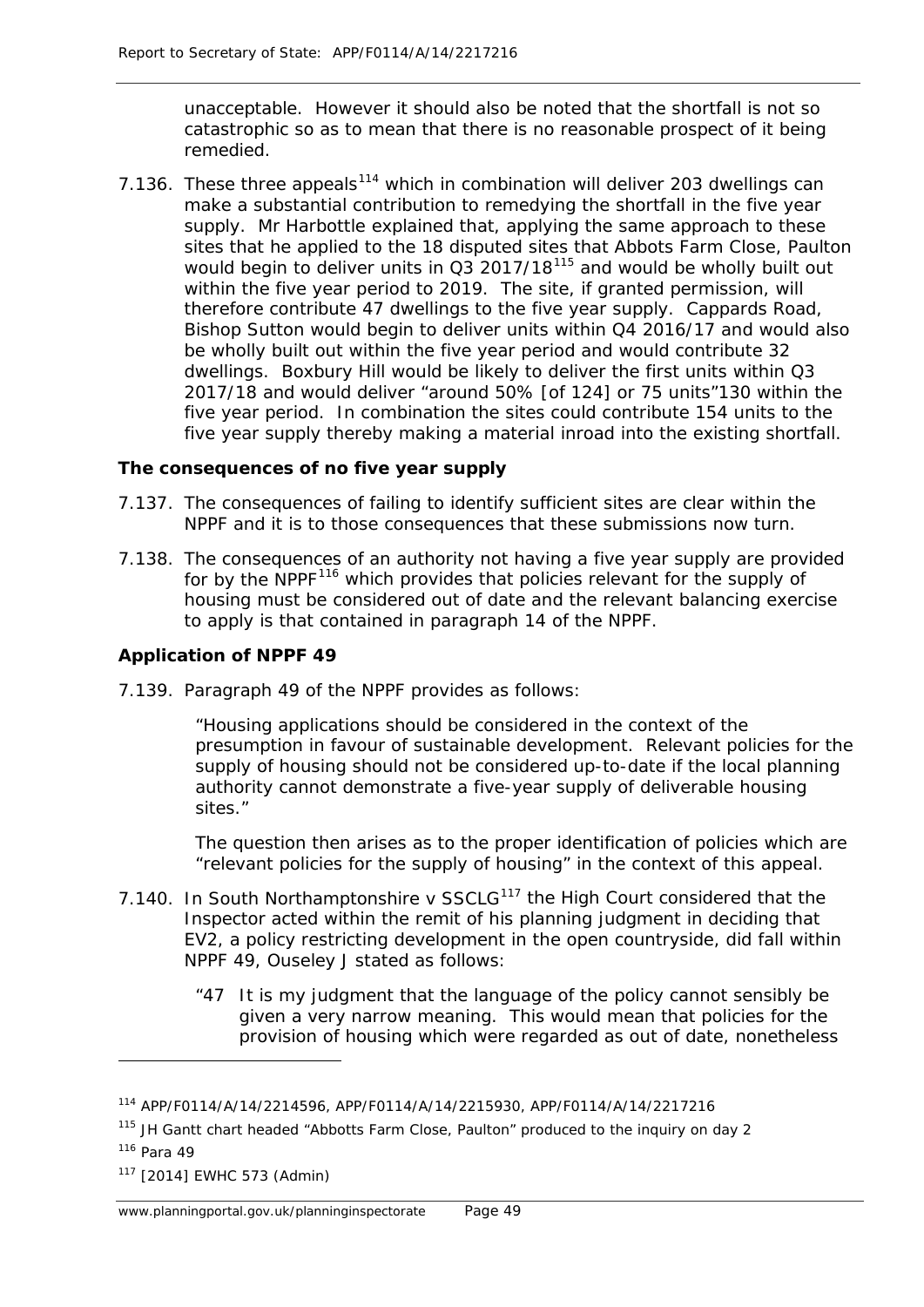*would be given weight, indirectly but effectively through the operation of their counterpart provisions in policies restrictive of where development should go. Such policies are the obvious counterparts to policies designed to provide for an appropriate distribution and location of development. They may be generally applicable to all or most common forms of development, as with EV2, stating that they would not be permitted in open countryside, which as here could be very broadly defined. Such very general policies contrast with policies designed to protect specific areas or features, such as gaps between settlements, the particular character of villages or a specific landscape designation, all of which could sensibly exist regardless of the distribution and location of housing or other development.*

- *48 However, once the Inspector has properly directed himself as to the scope of paragraph 49 NPPF as he did here, the question of whether a particular policy falls within its scope, is very much a matter for his planning judgment. In this case, the policy clearly falls within the scope of the phrase and the Inspector was fully entitled to reach the conclusion on it which he did."*
- 7.141. This broad approach to the interpretation of 'relevant policies for the supply of housing' has been applied by Inspectors within recent appeal decisions including the Feniton Park, Devon appeals<sup>[118](#page-57-0)</sup> and Springwell Lane, Whetstone<sup>119</sup>.
- 7.142. In Feniton Park in particular, Inspector Graham expressly concluded that "the assessment to be made is whether a particular policy is related to the supply of housing, and not whether housing is its sole or main purpose." The Inspector went on to conclude<sup>[120](#page-57-2)</sup> that two policies which sought to direct development towards locations within built-up area boundaries and restricted development outside these boundaries were "relevant for the supply of housing" and therefore out of date in the absence of a 5 year supply of housing land.
- 7.143. It is universally accepted that the lack of a 5 year supply renders housing development boundary policies out of date. This position was accepted by the Inspector in the Droitwich appeals<sup>[121](#page-57-3)</sup> and by the High Court in the Cotswold v SSCLG decision above. Accordingly, policies which seek to prevent development outside HDBs, or the parts of policies which do so, are out of date by virtue of NPPF 49. For the present appeals, this translates as policies SV1 and RA1 in so far as they seek to impose a restriction on development outside the HDBs and Local Plan policies HG4 and HG10 which are also restrictive of development outside HDBs.
- 7.144. Additionally, Mr Walker, Ms Tadman and Mr Stone agreed that the spatial strategy contained in policy DW1 and implemented in policies SV1 and RA1,

<span id="page-57-0"></span><sup>118</sup> APP/U1105/A/13/2191905; APP/U1105/A/12/2197001; APP/U1105/A/13/2197002; APP/U1105/A/13/2200204; CD72

<span id="page-57-1"></span><sup>119</sup> APP/T2405//A/12/2170192; APP/T2405/A/12/2170201; APP/T2405/A/12/2170207; CD70

<span id="page-57-2"></span><sup>120</sup> Para 24

<span id="page-57-3"></span><sup>121</sup> APP/H1840/A/13/2199085 at IR paragraph 8.57; CD69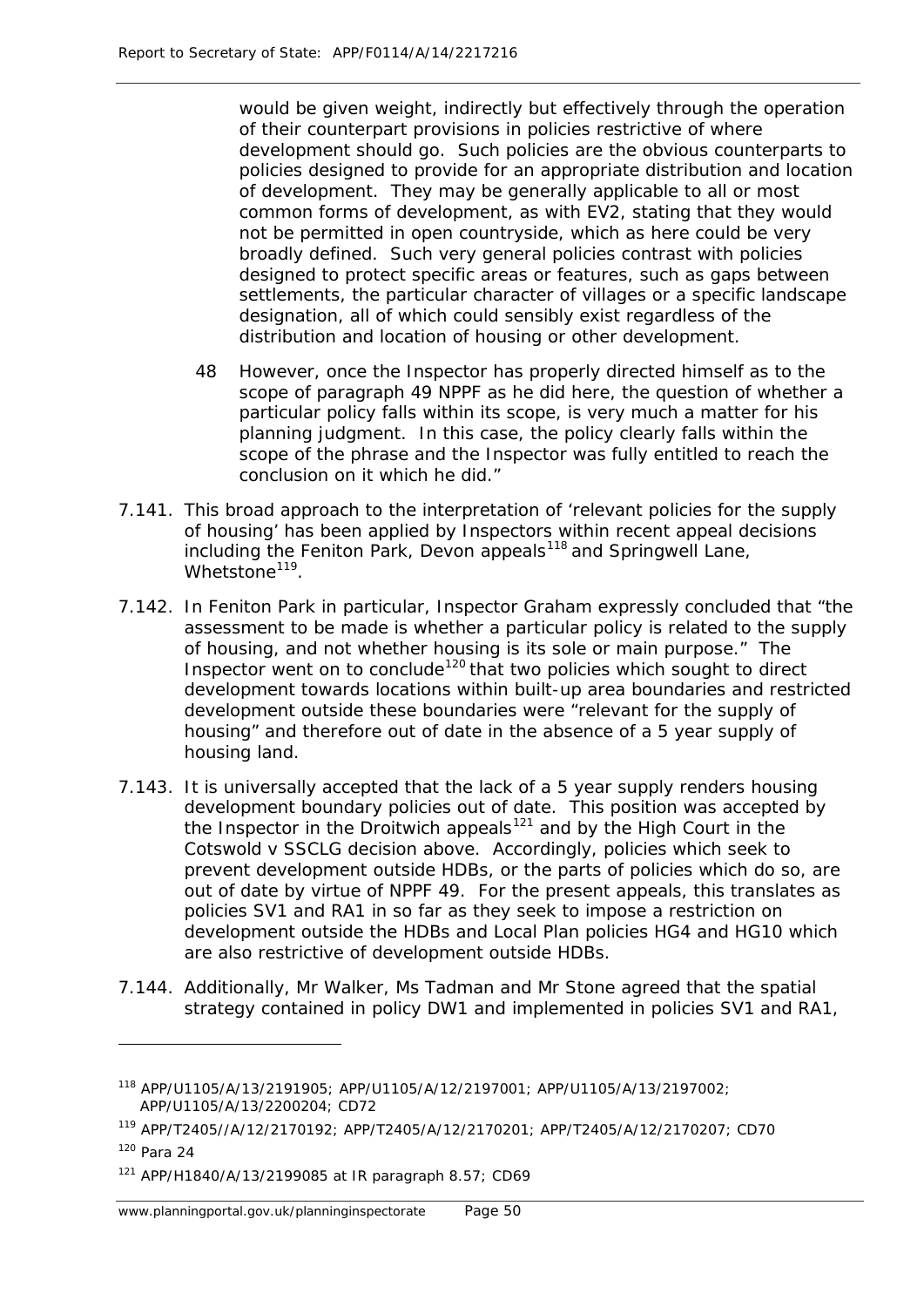together with HG4, HG10 and NE1 of the Local Plan must be considered out of date if a five year supply cannot be demonstrated. This must be right in line with the comments of Inspector Graham in the Feniton decision<sup>[122](#page-58-0)</sup> where she states that:

*"A disaggregated approach to the district's housing requirement may well be a sensible means of planning for the future geographic distribution of housing. But in circumstances where (as here) there are currently insufficient housing sites to meet district-wide needs, paragraph 49 of the NPPF provides that relevant policies for the supply of housing should not be considered up-to-date. In such circumstances there is a pressing need to address the housing shortfall, and no policy basis in the NPPF for applying an in-principle geographical restriction on where that may take place."*

- 7.145. Accordingly, the spatial strategy provided for within the Core Strategy should be considered out of date so that there is no extant policy basis for seeking to locate development in one settlement over another. Instead, the location of development is determined by applying paragraph 14 of the NPPF as considered against the principles of sustainable development which we turn to address below.
- 7.146. Further, the approach approved by the High Court in South Northamptonshire was that policies that are "relevant to the supply of land" for the purposes of paragraph 49 of the NPPF include policies such as NE1 which are restrictive of development within the open countryside. NE1 is analogous to the policy considered by the Inspector and High Court in South Northamptonshire, EV2.
- 7.147. It is therefore submitted, that as there is no five year supply, policies DW1, SV1, RA1, HG4; HG10 and NE1 are out of date and effectively carry very little if any weight.

### **Consistency with the NPPF – NPPF 215**

- 7.148. However irrespective of whether there is a five year supply it is necessary to consider whether policies are consistent with the NPPF or out of date or any other reason.
- 7.149. Policies HG4, HG10 and NE1 all date from an expired plan period (up to 2011) and are therefore time expired. Moreover, in relation to preventing development outside the HDBs, the policy text accompanying HG4 explains that the intention of the policy is to set the HDB "for the duration of the plan period"<sup>[123](#page-58-1)</sup>. The HDBs were therefore never intended to endure beyond the plan period which is 2011. Furthermore Core Strategy policies SV1 and RA1 recognise the need to alter those boundaries.
- 7.150. In addition, as explained by Inspector Stephens who was applying the principles established in Colman<sup>[124](#page-58-2)</sup> in his report in Droitwich Spa, endorsed by the Secretary of State<sup>[125](#page-58-3)</sup>, policies which merely seek to prevent or prohibit

<span id="page-58-0"></span><sup>122</sup> CD72 para 31

<span id="page-58-1"></span><sup>123</sup> Local Plan CD05 p.100 paragraph B7.42

<span id="page-58-2"></span><sup>124</sup> CD 67

<span id="page-58-3"></span><sup>125</sup> CD 69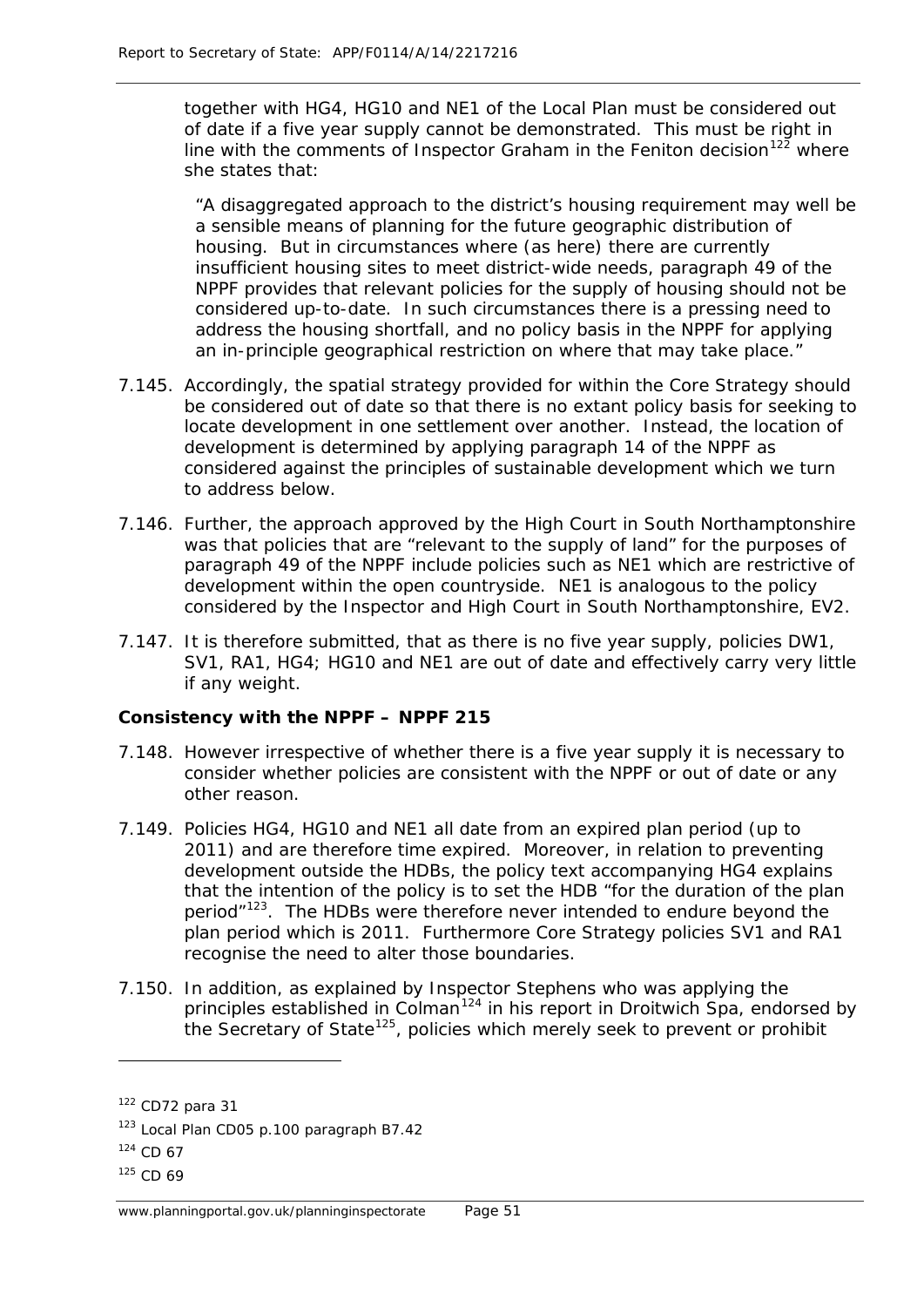development and do not allow for a cost/benefit approach are inconsistent with the NPPF and attract less weight $126$ .

- 7.151. Policy HG4 of the Local Plan can be read as being wholly permissive in nature in so far as it permits residential development within the HDB and is not applicable to proposals outside those boundaries. However, if it is to be interpreted in any way as restricting development outside the HDB it is inconsistent with the cost/benefit approach in the NPPF and with the relevant Core Strategy policies which envisage the revision of these boundaries.
- 7.152. Policies HG10 and NE 1 are wholly out of step with the approach in the NPPF as they do not permit any benefits to be weighed into the balance and can therefore be accorded very little, if any, weight in line with the approach in Colman and Droitwich Spa. Alternatively NE1 needs to be interpreted in a way which precludes assessment limited to the impact of a site from its immediate boundaries. This is the approach taken by Inspector Wood in granting permission for the Peasedown decision<sup>[127](#page-59-1)</sup>. It is not the approach taken by the Council in assessing the Boxbury Hill site, a matter which we return to later.

# **Assessment of sustainable development – application of NPPF 14**

- 7.153. Furthermore, the Appellant accepts that the application of paragraph 14 of the NPPF is not tantamount to a free-for all for developers – as explained by Inspector Graham at paragraph 26 of Feniton<sup>[128](#page-59-2)</sup>. Instead, rather than the 'standard' balancing exercise, paragraph 14 of the NPPF dictates that the bar for a refusal of permission requires that the adverse impacts must "significantly and demonstrably outweigh" the benefits of the appeal proposals, a much higher threshold to justify a refusal<sup>129</sup>.
- 7.154. Paragraph 14 involves an assessment of whether the proposals constitute sustainable development. This requires an assessment of whether on a spectrum of sustainability, the disbenefits of the scheme do not significantly and demonstrably outweigh the benefits.
- 7.155. The proper approach to considering sustainability is explained by the Inspectors in Tarporley<sup>[130](#page-59-4)</sup> and Brereton Heath<sup>[131](#page-59-5)</sup>. Sustainability is a 'multifaceted concept' and proposals should be judged against a 'spectrum of sustainability'; a tick box approach is too blunt a tool for the assessment required. In particular, both inspectors cautioned against over-reliance on locational sustainability which is simply one factor to be taken into account. In the Brereton Heath decision, Inspector Downes made it clear that *"a proposal can be a sustainable one even if it suffers from limitations in terms of accessibility".* [132](#page-59-6)

<span id="page-59-0"></span><sup>&</sup>lt;sup>126</sup> CD 69 at 8.15

<span id="page-59-1"></span><sup>127</sup> Jarvis App 15 vol 2 para 11

<span id="page-59-2"></span> $128$  Ibid at para 26

<span id="page-59-3"></span><sup>129</sup> Monger Lane CD46 para 64

<span id="page-59-4"></span><sup>130</sup> APP/A0665/A/11/2167430 CD49

<span id="page-59-5"></span><sup>131</sup> APP/R0660/A/13/2192192 CD74

<span id="page-59-6"></span><sup>132</sup> CD 74 para 27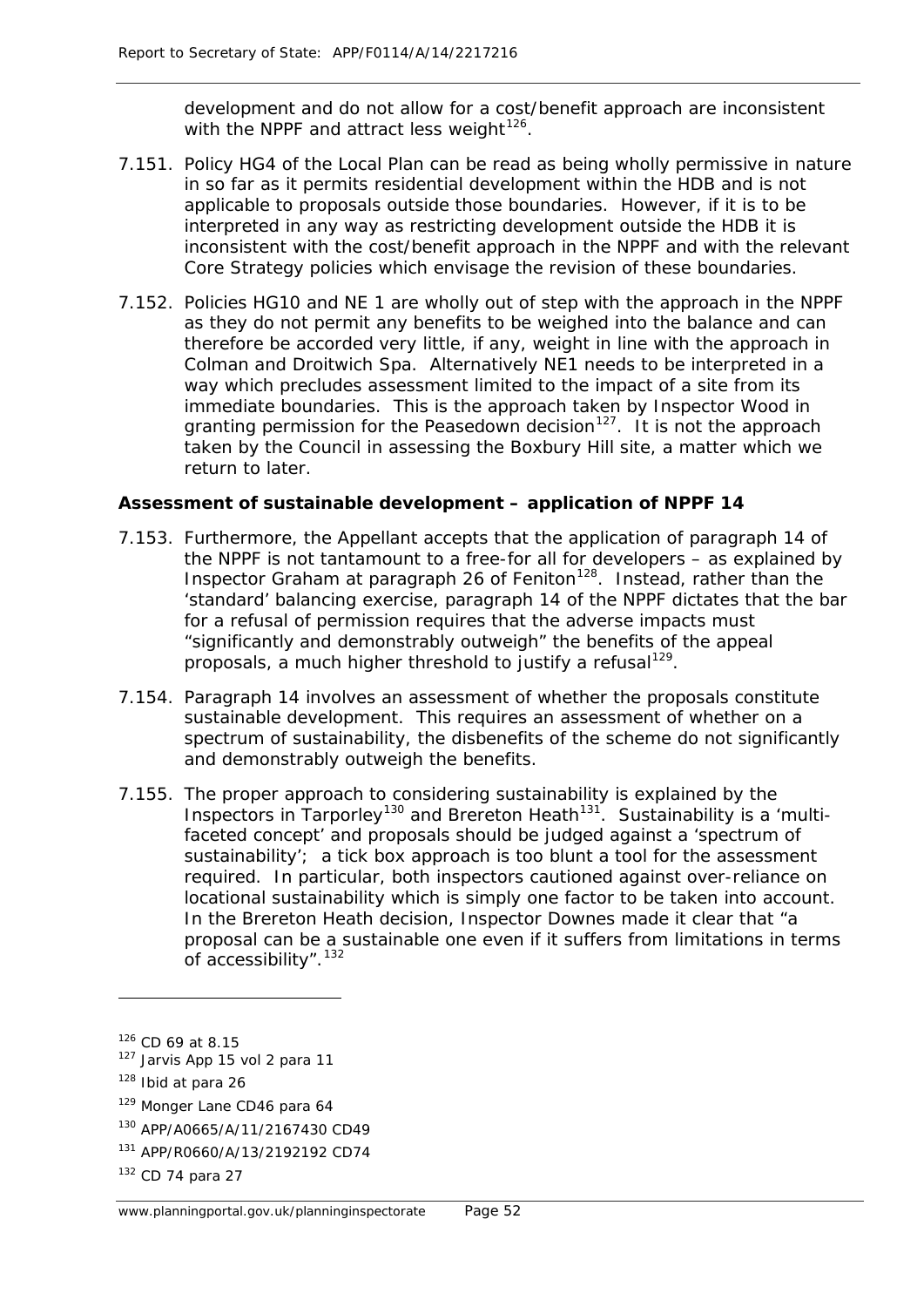- 7.156. As explained by Inspector Graham in the Feniton and in Dartford BC v SSCLG<sup>[133](#page-60-0)</sup> this is not a 'two stage' process. Whether a proposal is sustainable or not is arrived at by merely applying the approach contained in paragraph 14, namely whether the adverse impacts would significantly and demonstrably outweigh the benefits and that is assessed against the three dimensions of sustainable development.
- 7.157. Ms Tadman's evidence as to the application of NPPF 14 involving a first stage analysis of whether the appeal proposals are sustainable and then going on to apply NPPF 14 is therefore demonstrably incorrect, as she had to accept.
- 7.158. These submissions now turn to consideration of whether these three appeal proposals are in accordance with the Development Plan and the NPPF and alternatively as there is no five year supply whether under paragraph 14 permission should be granted. These submissions follow the order within which the appeal sites were considered.

# **Cappards Road, Bishop Sutton**

- 7.159. This section of the conjoined appeals relates to whether outline planning permission should be granted for the erection of up to 32 dwellings on land at Cappards Road in the western part of the village of Bishop Sutton.
- 7.160. The Council's initial reason for refusing permission for this application was prematurity based upon the emerging Core Strategy, which has since been adopted. The Council now suggest that planning permission should be refused based on policy RA1 of the adopted Core Strategy.
- 7.161. Importantly, it was accepted by the Council via Mr Stone that if the Council does not have a five year supply, so that paragraph 14 is engaged, planning permission should be granted for this proposal. That must be the case. There are no substantive objections to this proposal. It can therefore be seen that this proposal does indeed satisfy the three dimensions of sustainable development. The only issue is whether its location outside the settlement boundary justifies a refusal of permission. It is submitted that clearly it cannot.

### Policy RA1

- 7.162. It is submitted that irrespective of the five year housing land supply position, the proposal for 32 dwellings is in accordance with the policy objective contained within RA1 of the Core Strategy to deliver "around 1,120" within the Rural Areas. In particular, the policy envisages that these dwellings can be located on greenfield land outside the Housing Development Boundary.
- 7.163. The "around 1,120" dwellings identified within DW1 as being allocated to the Rural Areas is not to be seen as a cap and neither is the suggestion in the supporting text of "around 50 dwellings" to each RA1 village. This accords with the Council's approach to other RA1 villages such as Temple Cloud, a greenfield site for 70 dwellings, outside the settlement boundary, which was granted permission following Mr Stone's positive recommendation<sup>[134](#page-60-1)</sup> despite

<span id="page-60-0"></span><sup>&</sup>lt;sup>133</sup> Dartford BC v Secretary of State for Communities and Local Government [2015] 1 P&CR 2

<span id="page-60-1"></span><sup>134</sup> See Officer's Report for Temple Cloud at IJP Bishop Sutton Proof App 13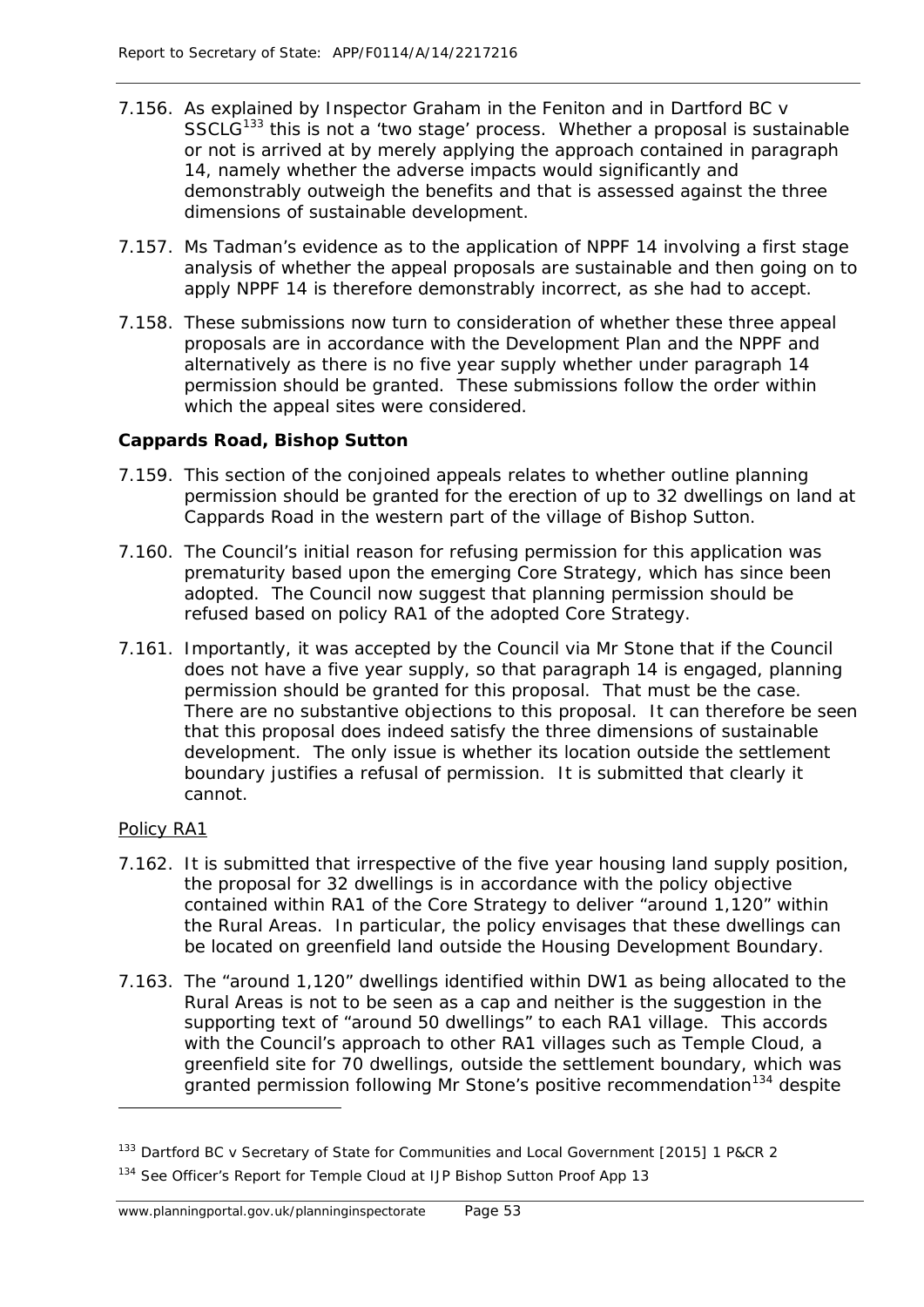the Council not considering the site is needed for its five year supply. There is no basis for applying a different approach at Bishop Sutton. Regardless of the five year supply position, there can be no in principle objection sufficient to warrant refusal for the simple reason that the site is located outside the boundary.

- 7.164. The HDBs are a feature of a time expired plan which expressly purported only to define HDBs "for the plan period" i.e. up to 2011. Further, as *per* the approach taken by Inspector Grindey in Ham Lane and Milford Head<sup>135</sup>, in considering compliance with RA1 it is appropriate to consider the merits of the proposal and the site on its own terms rather than seeing RA1 as a blanket prohibition on all development outside the HDB, which plainly it is not.
- 7.165. This is also in accordance with the approach taken by Inspector Tamplin in the Church Lane[136](#page-61-1) appeal where she demonstrably did not approach the figure within RA1 as a cap in relation to two applications for development on greenfield sites despite the number of permitted units having exceeded 50 at the date of her decision. Inspector Tamplin also, and taking account the units potentially arising out of this appeal, expressly disagreed with a submission that Bishop Sutton was being "swamped by development"<sup>[137](#page-61-2)</sup>.
- 7.166. Unlike those sites there are no substantive objections to, or reasons to refuse, this proposal
- 7.167. The approach taken by the Council in relation to development at Temple Cloud was whether the additional dwellings over and above the "around 50" figure would give rise to any unacceptable impacts and concluded that they would not. Applying the same approach here would involve giving consideration to whether the additional 32 dwellings to be provided at Bishop Sutton would give rise to unacceptable impacts.
- 7.168. The draft Stowey Sutton Neighbourhood Plan takes a restrictive approach to the HDB, however, it is submitted that at present this can carry little, if any, weight as it has not been the subject of consultation or examination. This was agreed by Mr Stone on behalf of the Council.
- 7.169. Therefore, in considering whether the appeal proposals are in compliance with RA1 it is relevant to consider the merits of this scheme. Unlike the sites proposed at Ham Lane and Milford Head, there are no landscape objections to the appeal site, indeed aside from being outside the HDB there are no development control or technical objections to this site whatsoever. It is therefore submitted that the appeal proposal is in broad accordance with RA1 of the Core Strategy and there are no adverse impacts, let alone unacceptable ones, arising from the appeal proposals.

<span id="page-61-0"></span><sup>&</sup>lt;sup>135</sup> See in particular paragraphs 8-11 of Ham Lane APP/F0114/A/14/2217941 and paragraphs 9-10 of Milford Head APP/F0114/A/14/2218780

<span id="page-61-1"></span><sup>136</sup> APP/F0114/A/13/2206657 and 2206660

<span id="page-61-2"></span><sup>137</sup> Ibid at para 16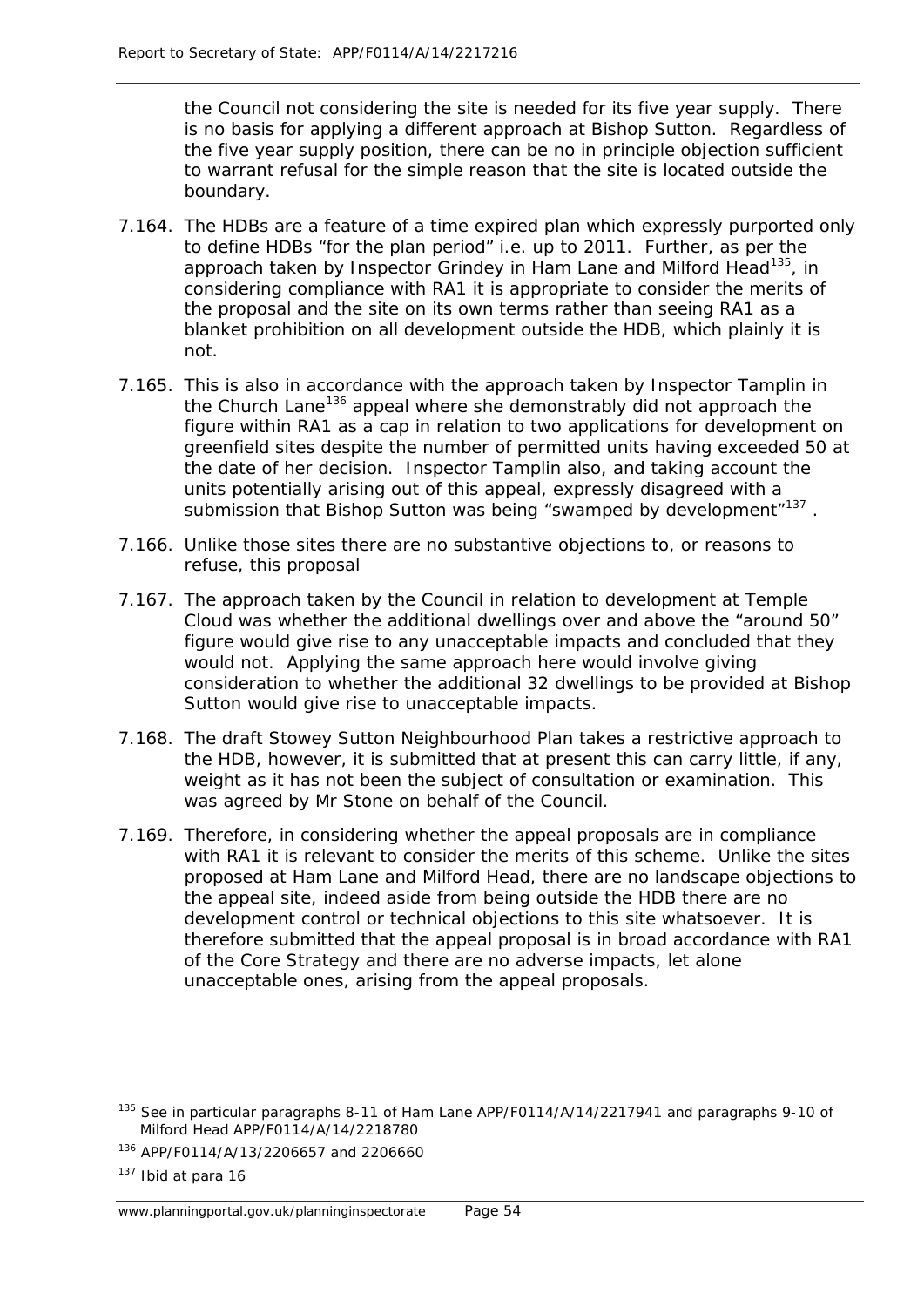#### **Sustainability**

- 7.170. As already set out above the concept of sustainability for the purposes of the NPPF is properly approached in terms of a spectrum of sustainability<sup>[138](#page-62-0)</sup>.
- 7.171. Bishop Sutton has been identified by the Council as being one of the four most sustainable villages within the Rural Areas that is not within or surrounded by the Green Belt. No parties to the inquiry presented evidence that any of the local facilities were at or near to capacity and it therefore cannot be said that the residents of the additional 32 dwellings generated by the appeal proposals would cause any particular strain on local facilities such as schools or health facilities.
- 7.172. Planning permission had already been granted for two sites in Bishop Sutton at the eastern (41dwellings) and western ends (35 dwellings) of the village. Indeed this site forms the remainder of the field where the 35 units on the western end of the village are currently under construction<sup>139</sup>. The Council suggests a potential lack of social cohesion of the new residents of the appeal site with existing residents as a factor detracting from the sustainability of the proposals and referred to Feniton.<sup>[140](#page-62-2)</sup> No evidence has been adduced that this would in fact occur. Furthermore, Inspector Graham in Feniton clearly concluded that where, as here, there is no tangible evidence of development leading to a lack of social cohesion, whilst this may remain a factor to be considered, it is not capable of amounting to a reason for refusal.
- 7.173. There are no landscape or other environmental objections to the scheme raised by the Council or statutory consultees. In particular, it is relevant to note that impacts on the AONB and Chew Valley Lake were raised as issues by respondents to the Council's consultation regarding the planning application but no landscape or ecological objections were raised by professional officers of the Council or by relevant consultees. The Council's ecology officer considered that, subject to condition, the scheme was acceptable. Indeed in his report recommending approval for this scheme Mr Stone accepts that the site is locationally sustainable and that the scale of growth of 35 dwellings units, when taken together with the existing permissions, which would provide a total of 103 dwellings, is acceptable. Moreover the proposal will provide for much needed affordable housing in the Rural Areas which on current commitments will produce well below the 30% target for this area $141$ .
- 7.174. Accordingly, it can be seen that the appeal proposals represent sustainable development, as they will bring economic and social benefits through contributions to the economy and by the provision of market and affordable housing and will not give rise to any adverse environmental impacts.

<span id="page-62-0"></span><sup>&</sup>lt;sup>138</sup> See Tarporley (CD49) at paragraph 200 and Brereton Heath (CD 74) at paragraph 25

<span id="page-62-1"></span><sup>&</sup>lt;sup>139</sup> See Plan Mr Jewson Appendices App 1 page 135; App 5 page 79

<span id="page-62-2"></span><sup>140</sup> DS App 6 para 87-88

<span id="page-62-3"></span><sup>&</sup>lt;sup>141</sup> See RW App 1 199/1159 dwellings; para 5.12 of the Core Strategy page 88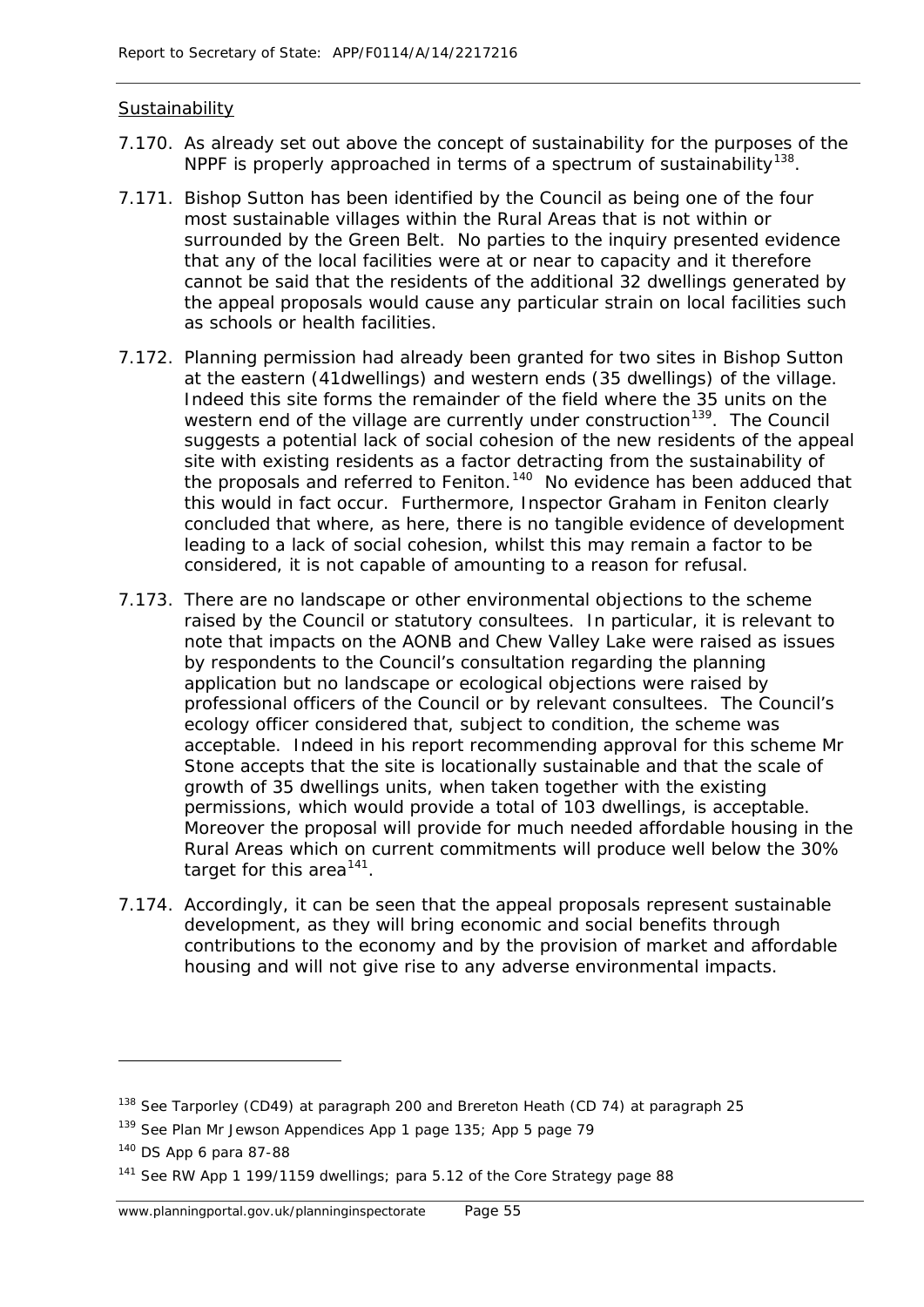#### Conclusion on Cappards Road proposal

- 7.175. It is therefore submitted that irrespective of the five year supply position, the proposal is not contrary to RA1 simply because of its location outside the settlement boundary. It constitutes sustainable development and permission should be granted.
- 7.176. In any event, the Council cannot demonstrate a five year supply of housing land and in those circumstances it is agreed that permission should be granted.

## **The section S106 obligations**

- 7.177. A section 106 obligation is produced and the contents are agreed by the Council. During the course of this Inquiry, the parties were made aware of the High Court decision in Oxfordshire County Council v SSCLG<sup>[142](#page-63-0)</sup> wherein Lang J held that an Inspector did not err in law in finding that a local authority's administration and monitoring costs associated with a s.106 agreement were not compliant with the Community Infrastructure Levy (CIL) Regulations<sup>[143](#page-63-1)</sup> and the Inspector properly found that the costs were not "necessary to make the development acceptable in planning terms" for the purposes of CIL Regulation 122.
- 7.178. In parallel with the facts of Oxfordshire, the unilateral undertaking presented to the Inspector in connection with this appeal provides for the payment of a fee to the Council in respect of the administration and monitoring of the s.106 obligation – Clause 11. The obligation also includes provision for the Appellant to pay a sum to the Council in respect of the Council's legal fees associated with the consideration of the s.106 obligation – Clause 18. It has been agreed between the parties to this appeal that, pursuant to the decision in Oxfordshire, both the sums due pursuant to Clause 11 and Clause 18 are not necessary to make the development acceptable in planning terms and accordingly are not CIL compliant.
- 7.179. The agreements also make provision for a "blue pencil" clause Clause 9. Accordingly, upon a finding by the Inspector that Clauses 11 and 18 do not meet the test provided by CIL Regulation 122, the relevant Clauses will cease to have effect. The Inspector is therefore invited to make such a finding within his report.

### **Overall Conclusions**

7.180. In conclusion, the Appellant's case in relation to each of the identified main issues (relevant to the Cappards Road appeal) may be summarised as follows:

*Whether there is a 5-year housing land supply available in the Housing Market Area, and how that may bear upon the relevance of development plan policies affecting the directions for growth and the release of housing sites.*

<span id="page-63-0"></span><sup>142</sup> [2015] EWHC 186 (Admin)

<span id="page-63-1"></span><sup>143</sup> Community Infrastructure Levy Regulations 2010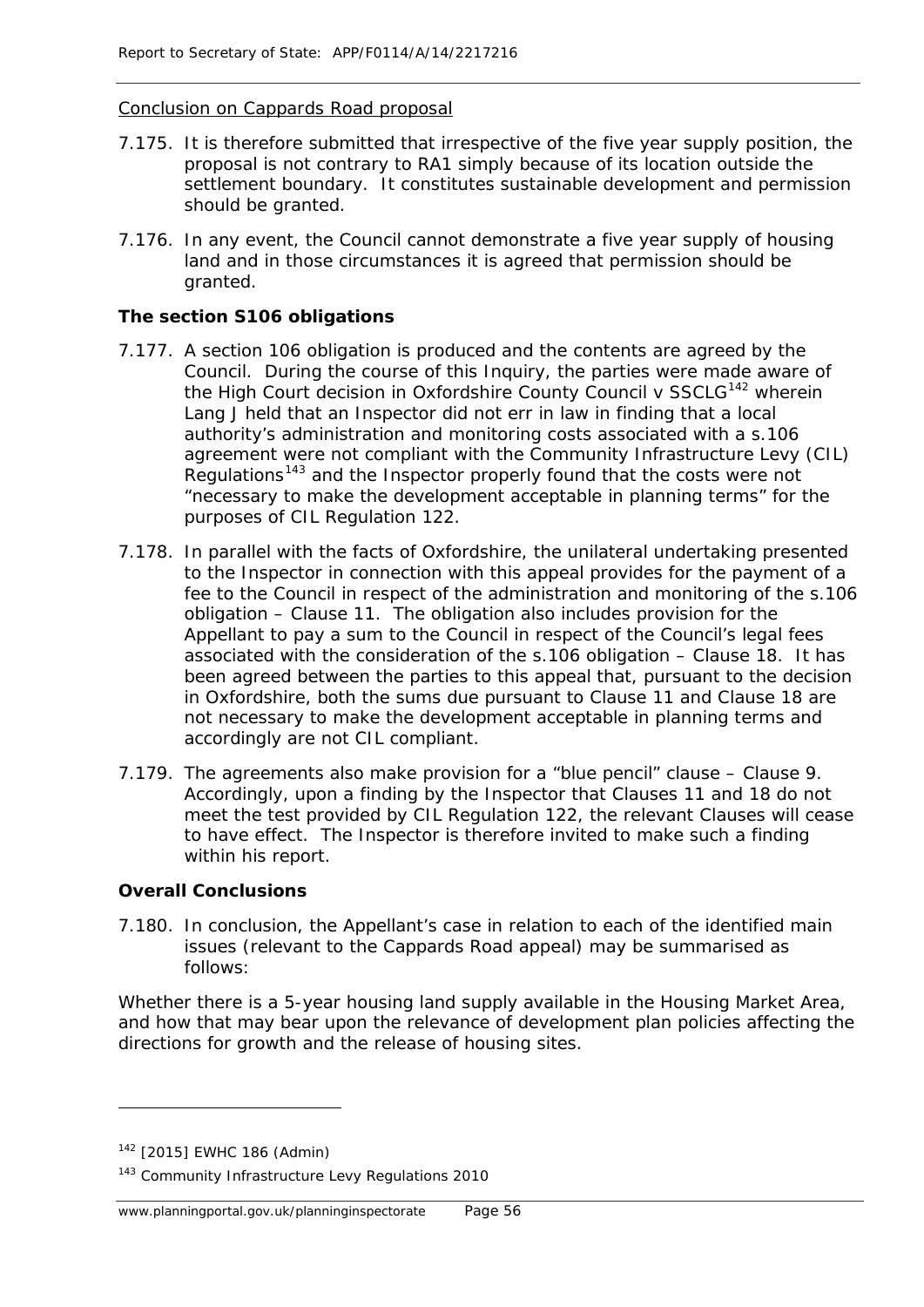- 7.181. It is submitted that, for the reasons set out above, the Appellant's evidence demonstrates that the Council has identified housing land equivalent to only 4.5 year's supply rather than the requisite 5 years and there is therefore a material shortfall. Accordingly, a number of development plan policies relevant to the determination of these appeals are out of date, namely, DW1, SV1, RA1, NE1, HG4, HG10 and the Council's overall spatial strategy for the purposes of NPPF 49.
- 7.182. The appeal proposals therefore ought to be approached on the basis of the test set out within paragraph 14 of the NPPF.
- 7.183. However, even if the Secretary of State does consider there to be a five year supply of housing land, it is submitted that the appeal proposals are broadly in accordance with the policies for growth in the district contained within the Core Strategy and on this basis, planning permission ought to be granted for the appeal proposals.

# Spatial Strategy for BANES

- 7.184. It is submitted that the appeal proposals, if constructed, would not undermine the broad spatial strategy set out within DW1 and table 1B of the Core Strategy but rather would be in accordance with it. The development within Rural Areas would still be "around" the allocated figure, namely 1,120.
- 7.185. Mr Jewson's additional note to the inquiry on this issue draws attention to the Council's own December 2014 trajectory which provides that the 1,120 figure is projected to be exceeded<sup>[144](#page-64-0)</sup>. Miss Hampden agreed that in reaching such projections, the Council still considers this figure to be policy compliant.
- 7.186. In the Rural Areas, the Council projects that the area will deliver 1,159 units over the plan period. The addition of 32 units from the appeal scheme will therefore produce a figure of 1,191 for the Rural Areas over the plan period.
- 7.187. This addition cannot be said to be material in the context of the spatial strategy or the plan period as a whole. One way to test this, as highlighted by the Inspector, is to consider the additional units from the appeal schemes in terms of their effect on the percentage distribution provided for by table 1B of the Core Strategy as follows:

| Policy Area  | C.S<br>Allocation | $CS\%$ | Planned for<br>development<br>(inc. appeal<br>sites) | Percentages if all<br>planned development<br>built out including<br>appeal sites |
|--------------|-------------------|--------|------------------------------------------------------|----------------------------------------------------------------------------------|
| <b>Bath</b>  | 7.020             | 54%    | 7.020                                                | 52.2%                                                                            |
| Keynsham     | 2,150             | 16.5%  | 2.150                                                | 16%                                                                              |
| Somer Valley | 2,470             | 19%    | $(2,640)^{145}$                                      | $(19.9\%)$                                                                       |
|              |                   |        | $2,811^{146}$                                        | 20.9%                                                                            |

<span id="page-64-2"></span><span id="page-64-0"></span><sup>144</sup> IJ employment/housing note paragraph 1.11- 1.13

<span id="page-64-1"></span><sup>145</sup> Council's trajectory for the Somer Valley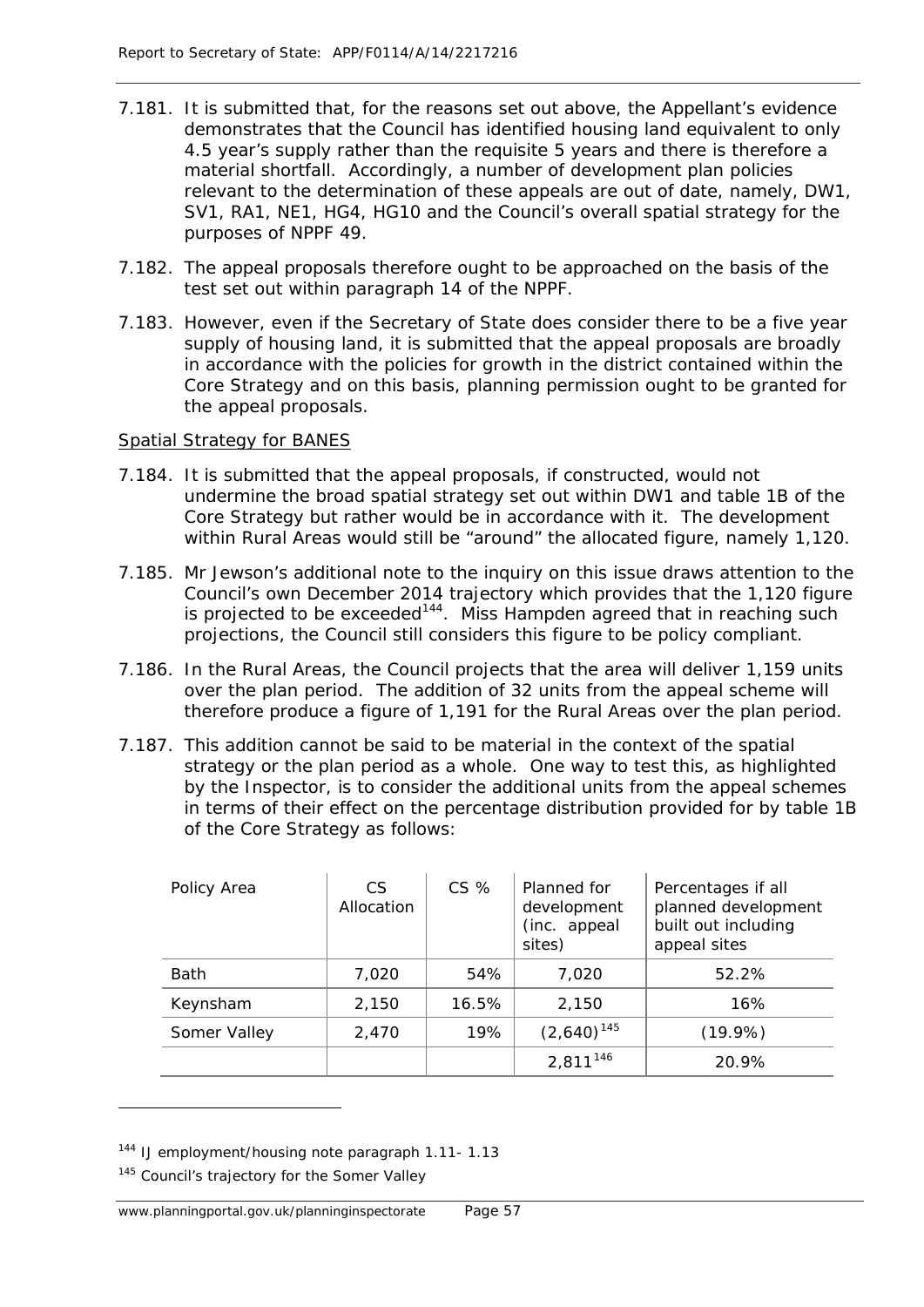|             |     |      | $2,560^{147}$ | 19%  |
|-------------|-----|------|---------------|------|
| Rural Areas | 120 | 8.5% | 191           | 8.9% |

- 7.188. It is clear, on the basis of the above, that the addition of the units generated by the appeal scheme will not materially alter the spatial distribution provided for by the Core Strategy. The development figures will still be "around" those allocated within table 1B of the Core Strategy.
- 7.189. This spatial distribution the weighting of development towards Bath in the first instance and then to sustainable towns within the Somer Valley – was partially a response to the jobs/homes balance<sup>[148](#page-65-1)</sup> and the distribution in DW1 can be regarded as delivering an acceptable jobs homes balance. It can be seen from the above that this distribution and therefore the balance will remain unaffected by these proposals. In particular, the test provided for by paragraph 4.15 of the Core Strategy is whether additional development would significantly worsen the jobs/homes balance. Clearly that would not be the case here, where the increase is not material.

*Whether granting planning permission for the proposed development would unacceptably prejudice the implementation of the Core Strategy Local Plan, having regard to the scale and distribution of development.*

- 7.190. For the reasons set out above, irrespective of the five year supply position, the development is in accordance with the spatial strategy, set out in DW1 and RA1 of the Core Strategy. Furthermore it is agreed that the proposal is not contrary to any other development plan policies and on any analysis the proposal clearly constitutes sustainable development when the three dimensions are properly considered.
- 7.191. Further, the Council cannot demonstrate a five year supply of housing land and it is agreed in these circumstances that permission should be granted for this proposal.
- 7.192. For all the reasons given above outline permission should be granted for the site and the Secretary of State is respectfully invited to do so.

### **Further (written) submissions in response to the decision of the Secretary of State to recover determination of the Cappards Road appeal.**

- 7.193. The submissions below are those given in Inquiry Document PI 05. References in the following paragraphs to Appendices 1-6 refer to the appendices appended to Document PI 05.
- 7.194. On 27 February 2015, the conjoined inquiries into three appeals, of which the above mentioned appeal was one, and which had taken place over a period of four weeks, closed. According to the bespoke timetable the final date for

<sup>146</sup> Council's trajectory for Somer Valley plus Boxbury Hill and Abbotts Farm

<span id="page-65-0"></span><sup>&</sup>lt;sup>147</sup> Mr Harbottle's trajectory for the Somer Valley plus Boxbury Hill and Abbotts Farm

<span id="page-65-1"></span><sup>&</sup>lt;sup>148</sup> See Core Strategy 4.15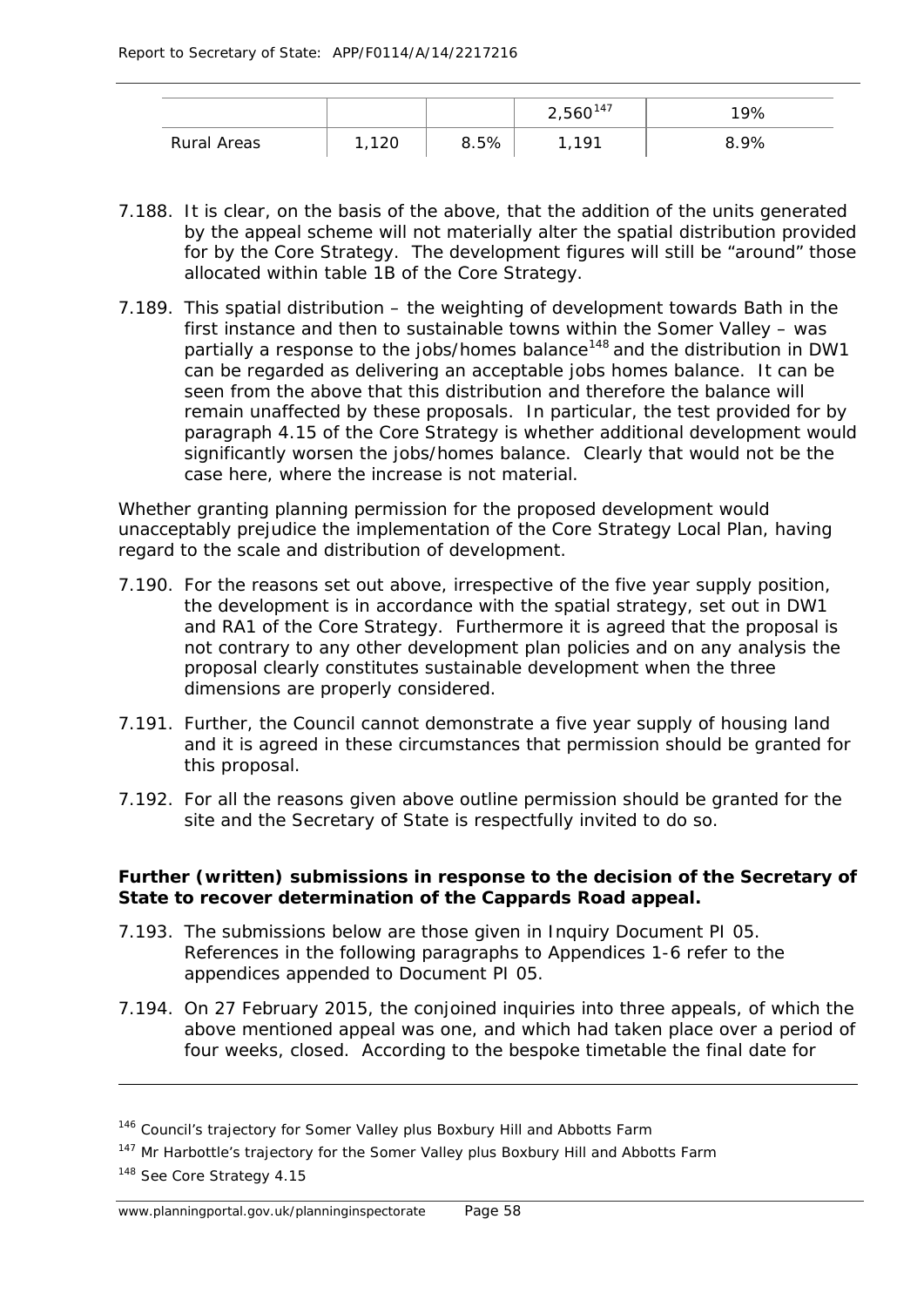issuing decisions in respect of these three appeals was 20 May 2015. In accordance with that timetable two decisions refusing permission were issued by Inspector Hill, the Inspector appointed to determine the appeals. In respect of the third appeal, on the same date, 20 May 2015, the Secretary of State recovered jurisdiction of the appeal from Inspector Hill. The reason given by the Secretary of State for recovering jurisdiction of the appeal is that it involves a proposal for residential development of over 10 units in an area where a neighbourhood plan has been submitted to the local planning authority. The Stowey Sutton Neighbourhood Plan ("the NP") was in fact submitted to the Local Planning Authority on 29 January 2015, four months before the appeal was recovered. It is unclear why four months after the NP had been submitted the Secretary of State then decided to recover the appeal and why this occurred on the last day the decision was due to be issued. The only logical explanation for the last minute recovery of this appeal by the Secretary of State is that Inspector Hill was about to issue a decision granting planning permission for this proposal. A request for the production of that decision has been refused. Rather than determine the matter himself, Inspector Hill is now required to provide a report to the Secretary of State on this appeal who will now determine it himself.

- 7.195. These submissions are produced in response to an invitation to the parties from Inspector Hill via an email from Leanne Palmer of the Planning Inspectorate ("PINS") dated 24 June 2015 on the NP now that it has been examined. In particular any representations on the following:
	- a. The conclusion of that examination.
	- b. Where the plan now stands along the route to adoption.
	- c. How the plan should be interpreted with regard to the appeal scheme.
- 7.196. Before these matters are addressed the Appellants draw attention to the following three points.
- 7.197. Firstly, a revised bespoke timetable has now been produced by PINS for this appeal. This timetable provides that Inspector Hill must submit his report to the Secretary of State on or before 23 September 2015 and that the Secretary of State will issue his decision on or before 9 December 2015. A proposed decision date 19 months after the start date for this appeal.
- 7.198. Secondly, the two appeal decisions that were issued on 20 May 2015 and which refused permission for the Boxbury Hill and Paulton sites are the subject of a challenge under section 288 of the Town and Country Planning Act 1990. The hearing of that challenge has been fixed for 26 November 2015, although it is unlikely that the outcome of the challenge will be known on that date as judgment is likely to be issued some time thereafter.
- 7.199. Thirdly, the information provided in the representations from Bath and North East Somerset ("the Council"), dated 7 July 2015, state that the referendum on the NP will take place on 7 August 2015 and that if the NP receives a majority of the votes it will be made by the end of September 2015.
- 7.200. In light of the above timings it may be the case that it will be necessary for the Appellant to be given the opportunity to make further representations on this appeal once the outcome of the section 288 challenges and the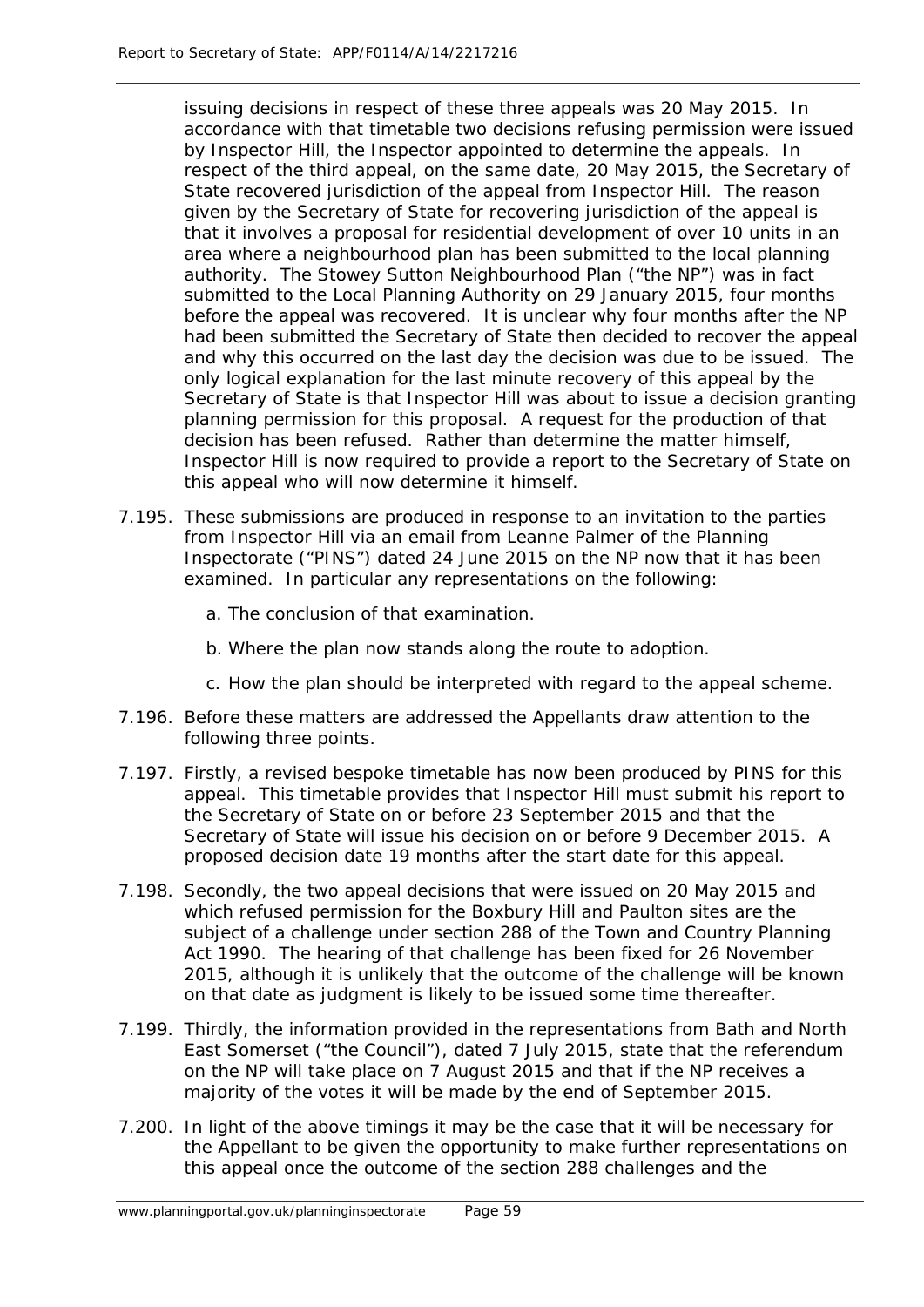referendum are known and before the decision is issued. However the Appellant contends for the reasons set out below that it matters not whether the NP is in an examined or made state as the approach to decision making is the same in both circumstances.

7.201. Before the matters raised in the email from PINS, dated 24 June 2015, are addressed it is necessary to consider the conclusions reached by Inspector Hill on the five year supply in relation to the two decisions issued on the other conjoined appeals APP/F0114/A/14/2215930 ("The Boxbury Hill decision") and APP/F0114/A/14/2214596 ("The Paulton decision") on 20 May 2015 that are now the subject of legal challenges.

#### The Boxbury Hill and the Paulton decisions

- 7.202. As the issue of five year housing land supply is relevant to the determination of all three appeals, the overall conclusion reached by Inspector Hill as to whether there is a five year housing land supply in the two issued decisions, is relevant to the determination of this appeal.
- 7.203. The Appellant submits it is critical to note, at paragraphs 51 and 83 respectively of the Paulton and Boxbury Hill decisions, that the overall conclusion of Inspector Hill in both appeals is as follows:

*" I have come to the conclusion that there is a shortfall in the 5-year housing land supply in the Housing Market Area, and therefore the expectations set out at paragraph 49 of NPPF come into play"*

- 7.204. As the Housing Market Area equated to the Council's administrative area there is a clear finding by Inspector Hill that the Council does not have a five year supply. The requirement that a five year supply is for the whole of a local plan area is inherent in paragraphs 14 and 49 of the NPPF is established, in Woodcock Holdings v Secretary of State<sup>149</sup>1 ("the Woodcock Case") (Appendix 1)<sup>150</sup>. This was not a decision placed before Inspector Hill by the parties as it was published on 1 May 2015 after the conjoined inquiries closed.
- 7.205. The Woodcock case makes it clear that in considering the interaction between paragraphs 49 and 14 of the NPPF the starting point is paragraph 49. This is because paragraph 49 is part of a specific group of policies which have the objective of boosting housing supply and requiring local planning authorities to identify on a continuing basis a five year supply of housing land to meet properly assessed needs. Paragraph 49 addresses the consequences of an authority's failure to meet that obligation. Paragraph 49 of the NPPF is capable of applying to policies in a statutory development plan where, as a matter of fact, that development plan is up to date because it is only recently adopted.
- 7.206. As a result the phrase *"should not be considered up to date"* contained in paragraph 49 operates as a deeming provision which treats the relevant policies as being out date so as to engage the presumption in favour of

<span id="page-67-0"></span><sup>149</sup> [2015] EWHC 1173 (Admin) per Mr Justice Holgate at paragraph 112

<span id="page-67-1"></span><sup>150</sup> *ie Appendix 1 to Inquiry Document PI 05.*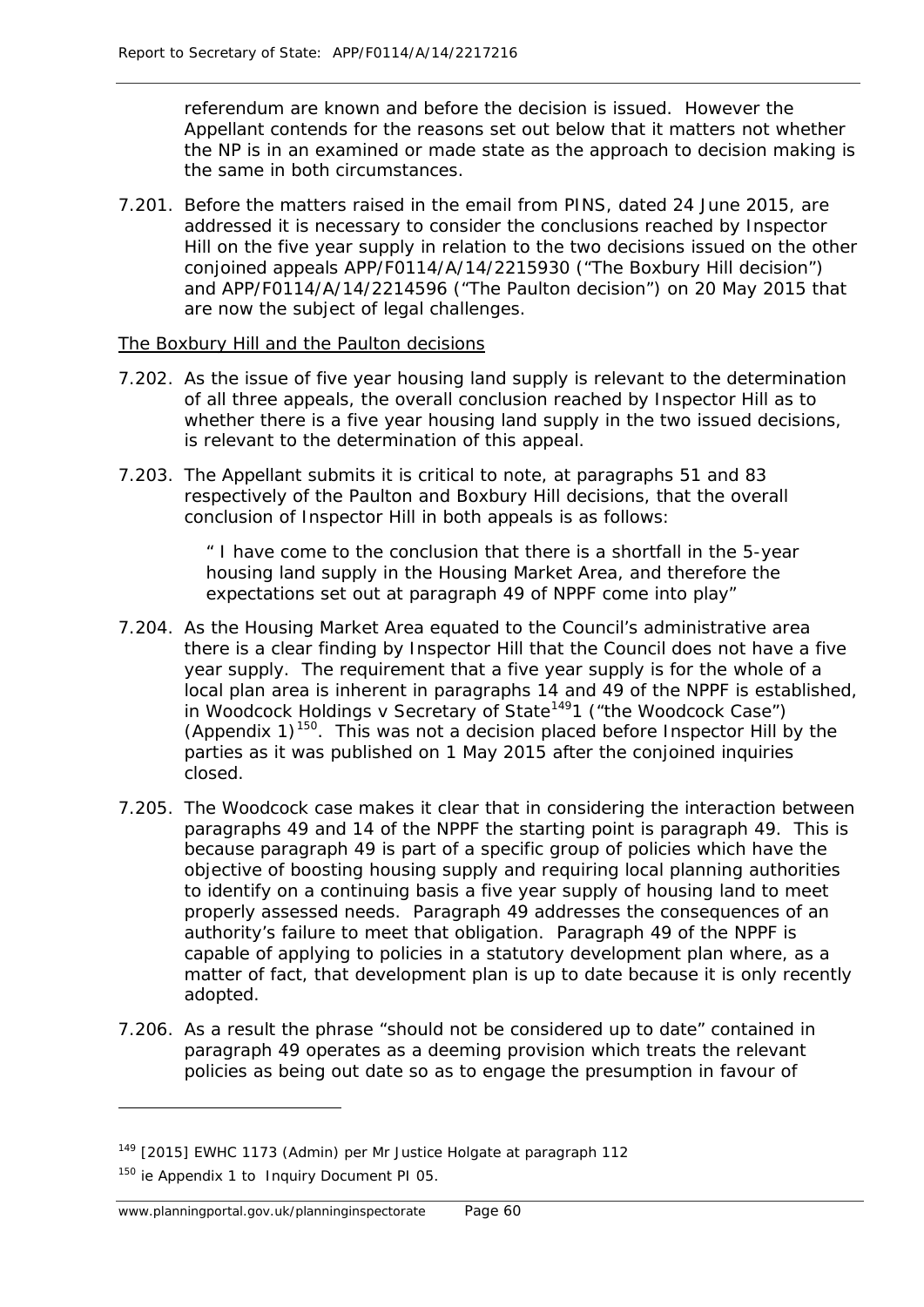sustainable development. The object of paragraph 49 is to increase the likelihood of planning permission being granted for a housing proposal where a five year supply does not exist. Therefore policies are treated as out of date where there is no five year supply even where under paragraph 14 that would not otherwise be the case.

- 7.207. Paragraph 49 can only be read as extending the ambit of paragraph 14. It has the effect of extending the scope of the presumption in favour of sustainable development set out in paragraph 14 so as to apply to draft as well as adopted plan policies but only where there is not a five year supply of housing land and only in relation to housing supply policies. Paragraph 49 operates to treat the housing supply policies in a statutory development plan as being out of date even if the document had been formally approved only shortly before hand and could not otherwise be regarded as out of date as explained in the Woodcock Case (paragraphs 100-106).
- 7.208. As a result of Inspector Hill's finding that there was not a five year supply in the Housing Market Area, there was not just an expectation that paragraph 49 came into play, it did in fact come into play and should have been applied. As a result of the absence of a five year supply the policies in the adopted core strategy that are relevant to the supply of housing should have been treated as out of date. In particular policies which seek to prevent development outside Housing Development Boundaries, or the parts of policies which do so, are out of date by virtue of NPPF 49.
- 7.209. It was agreed by the Council's planning witnesses in all three appeals, Mr Walker, Ms Tadman and Mr Stone, that the spatial strategy contained in policy DW1 and implemented in policy RA1, together with HG4, HG10 and NE1 of the Local Plan must be considered out of date if a five year supply cannot be demonstrated. In the case of the Bishop Sutton appeal it was therefore agreed that the policies which were relevant to the supply of housing included policies DW1 and RA1 of the adopted Core Strategy and policies HG4 and HG10 of the saved Local Plan.
- 7.210. However in the Boxbury Hill and Paulton decisions, where the equivalent policy to RA1 was SV1, Inspector Hill did not treat those policies as out of date. Rather he adopted a disaggregated approach to the five year supply for each spatial distributional area and as he found there was a five year supply in the relevant distributional area he treated the policies as up to date rather than out of date. The Appellant contends that in light of the Woodcock case this was unlawful and it is this issue, amongst others, that now forms the basis of a section 288 challenge to those two decisions. The detailed reasons for the challenges are set out in the Details of Claim which are attached to this representation<sup>[151](#page-68-0)</sup> as Appendix  $2^{152}$  $2^{152}$  $2^{152}$  and which are not repeated.

#### The Stowey-Sutton Neighbourhood Plan

7.211. In light of the above it is necessary to consider how these principles apply to the emerging NP. However before that is done it is necessary to consider the

<span id="page-68-0"></span><sup>&</sup>lt;sup>151</sup> Included with the documents for this appeal as Inquiry Document PI 05

<span id="page-68-1"></span><sup>152</sup> *ie Appendix 2 to Inquiry Document PI 05*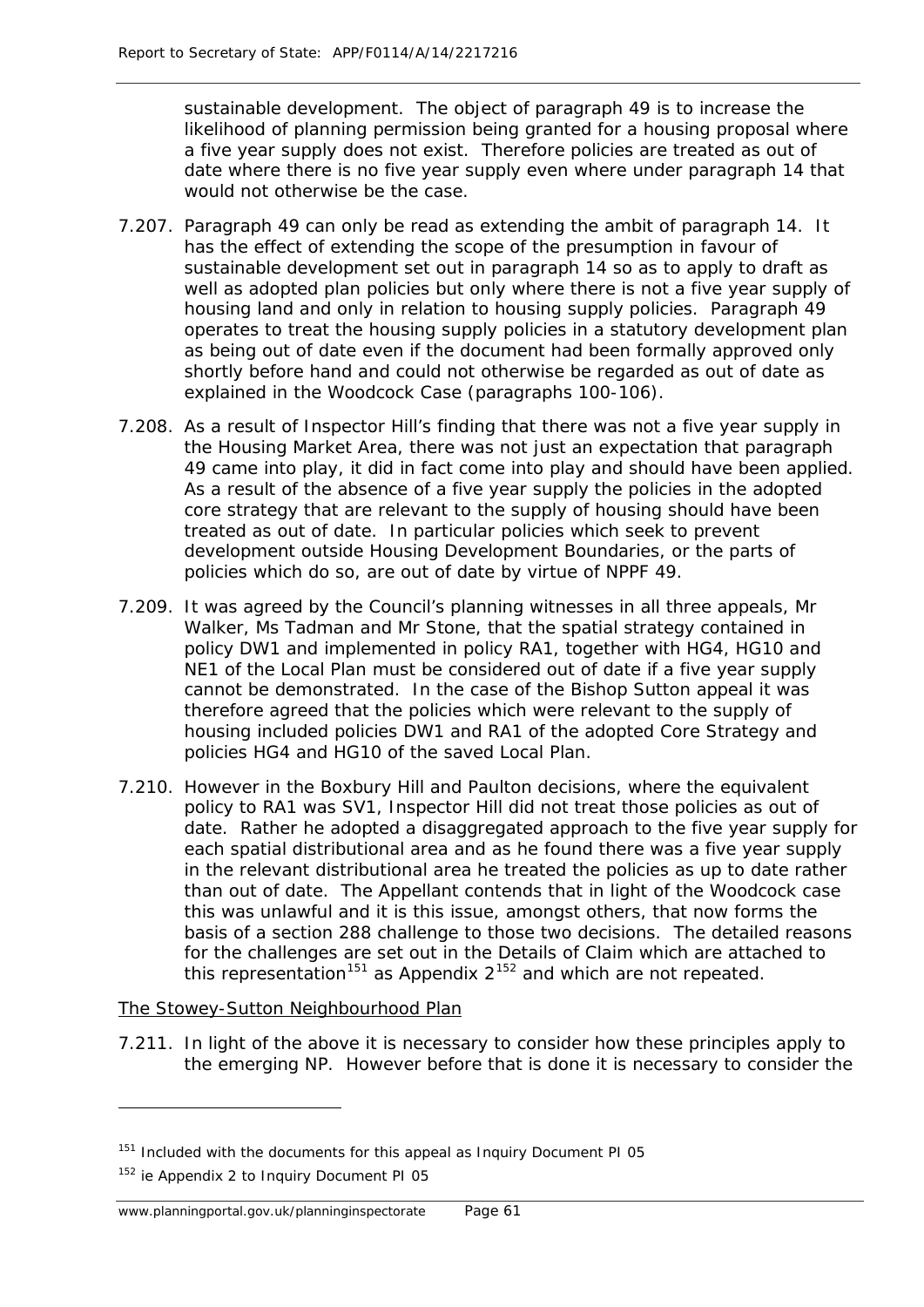nature of the NP and the basis upon which the examining Inspector has endorsed the Housing and Development Policies in the NP.

#### The nature of the NP

7.212. The relevant policies in the Core Strategy for considering the strategic context for the NP are policies DW1 and RA1. DW1 looks to increase the supply of housing by around 13,000 dwellings which the Core Strategy makes clear is not to be regarded as a cap. It requires that development in the rural areas, where the appeal site is located, should be at settlements with a good range of local facilities and good access to public transport. Bishop Sutton meets the criteria for an RA1 village. RA1 provides that:

> *"At the villages outside the Green Belt which meet these criteria, development sites will also be identified in the Placemaking Plan and the housing development boundary will be reviewed accordingly to enable delivery during the Plan period of the 1,120 dwellings identified on the Key Diagram. Residential development on sites outside the Green belt adjoining the housing development boundary at these villages will be acceptable if identified in an adopted Neighbourhood Plan".*

- 7.213. RA1 therefore provides the opportunity for the local community through a NP to make provision for additional development over and above that provided for in the Council's Placemaking Plan. The Placemaking plan is at a very early stage of development.
- 7.214. Emerging policies SSHP01 and SSHP03 of the NP state:

*"Housing and Development Policy SSHP01 Housing Boundary*

*The housing development boundary (HDB) for Bishop Sutton should be redefined to strictly follow the existing HDB but with the addition of the strict boundary of the two already approved housing developments of Cappards and Oak Park which together total 76 houses.*

*Reason: As the number of new houses already approved by B&NES has already exceeded the 'around 50' allocated to the Parish as an RA1 village within the Core Strategy for the period to 2028, further large scale development would be in contravention of the Core Strategy. Redefining the housing development boundary so that it matches the existing, with tight extensions around the recently approved developments, in accordance with the B&NES Placemaking plan HDB Criterion."*

*………………………….*

*Housing and Development Policy SSHP03 Development Character*

*The Neighbourhood Plan will support future housing development which will reflect the character, varied materials and varied build design as identified through the Character Assessment and should be limited to infill within the amended HDB.*

*Reason: The already permitted development of 76 homes within Bishop Sutton exceeds the target to 2029 (in the Core Strategy) and equates to 14% of the village of Bishop Sutton this strongly suggests that the village*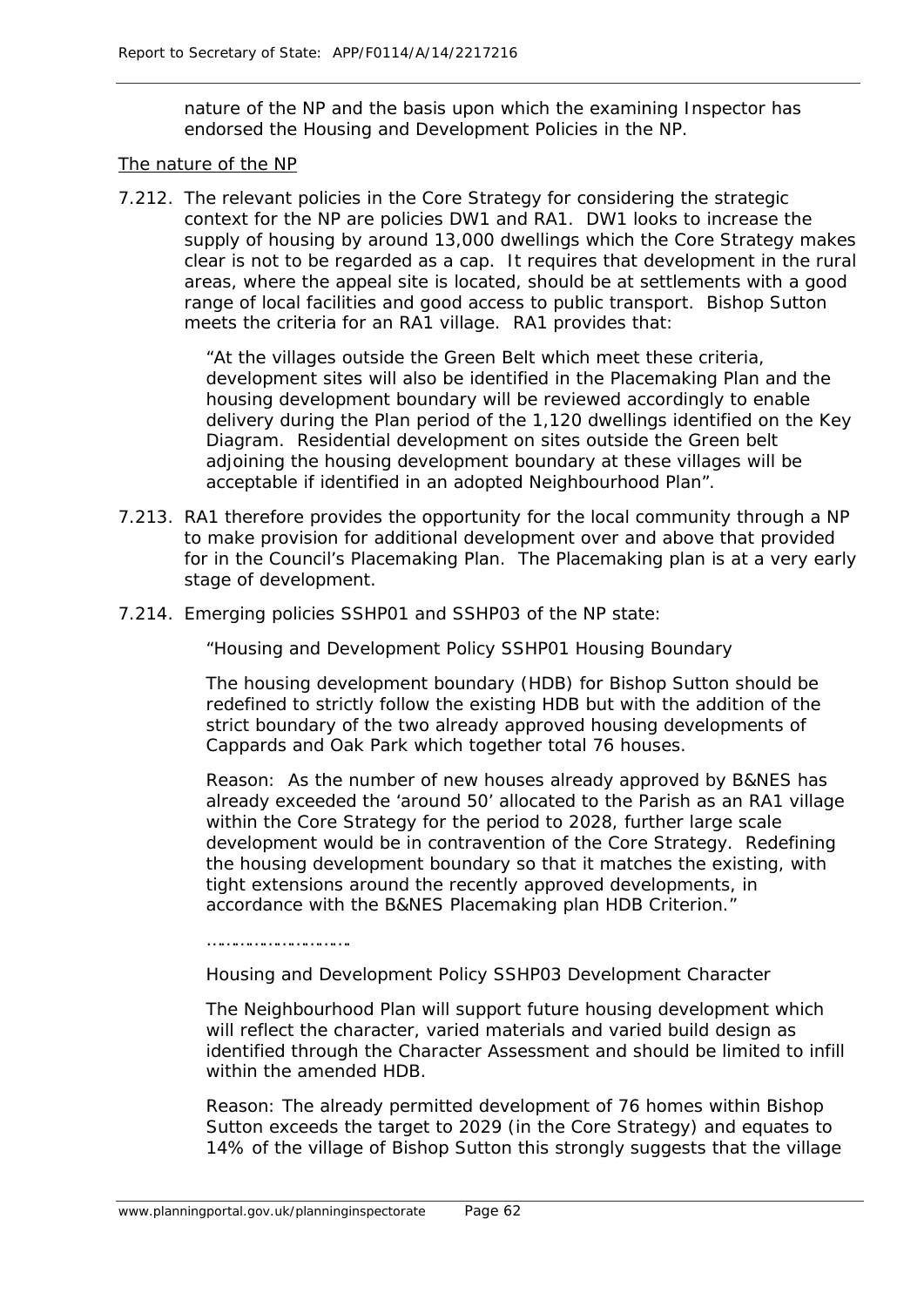*has reached and exceeded its "critical mass" and the infrastructure cannot support additional housing beyond infill"*

- 7.215. It can therefore been seen that policy SSHP01 seeks to redraw the housing development boundary to accommodate two developments. One is the adjoining land to the Bishop Sutton Site which was granted planning permission by the Council (Ref 12/04238/OUT) for 35 houses. The other was a scheme for 41 houses granted on appeal to the Secretary of State (Ref: APP/F0114/A/13/2196478).
- 7.216. This NP is not therefore a neighbourhood plan where the local community has decided to assess the suitability or otherwise of sites for allocation for housing outside the Housing Development Boundary as provided for in policy RA1 of the Core Strategy. Instead, the NP seeks only to reflect the situation as it exists on the ground after two housing developments were granted outside the control of the NP Forum and prior to the NP being drafted. Therefore the redrawing of the HDB merely reflects permitted development and has not involved the engagement of the Neighbourhood Forum in any other way in respect of the suitability of any other land for development other than that found suitable by the Council and the Secretary of State. In these terms it is a no development NP. Moreover the NP is predicated on the way that it would contravene the Core Strategy to draw the HDB anywhere else. This is clearly wrong.
- 7.217. It can be seen that this NP is quite different to the NP considered by the Secretary of State and subsequently the High Court in Crane v Secretary of State  $[2015]$  EWHC 425  $(Admin)^{153}$  $(Admin)^{153}$  $(Admin)^{153}$  ("the Crane Case")  $(Appendix 3)$ <sup>[154](#page-70-1)</sup>. In that case there was a specific allocation of 400 houses to the village of Broughton Astley in the Core Strategy. The Neighbourhood Forum had considered and assessed in detail a number of sites as to their suitability and sustainability for residential development<sup>[155](#page-70-2)</sup>. After conducting a thorough assessment, the Forum sought to allocate its chosen sites for development and the NP contained sites amounting to 528 dwellings which had to be added to an additional 120 dwellings already permitted. Clearly the allocations and permitted development which in total amounted to 648 dwellings were well in excess of the 400 dwellings allocated under the Core Strategy. The appeal site under consideration in that case was not such an allocated site.
- 7.218. The NP considered by the Secretary of State and subsequently by Mr Justice Holgate in the Woodcock case<sup>[156](#page-70-3)</sup> was also quite different to the Stowey Sutton NP. The emerging NP relied upon an assessment of 25 potential housing sites and proposed 4 specific site allocations for one village, with approximate numbers of dwellings for another village within the NP area. Nevertheless, Mr Justice Holgate drew a clear distinction between NPs which allocate numbers, such as one of the villages in the NP in the Woodcock case,

<span id="page-70-0"></span><sup>153</sup> [2015] EWHC 425 (Admin)

<span id="page-70-1"></span><sup>154</sup> *ie Appendix 3 to Inquiry Document PI 05*

<span id="page-70-2"></span><sup>155</sup> See *Ibid* at para 6 -18

<span id="page-70-3"></span><sup>156</sup> [2015] EWHC 1173 (Admin)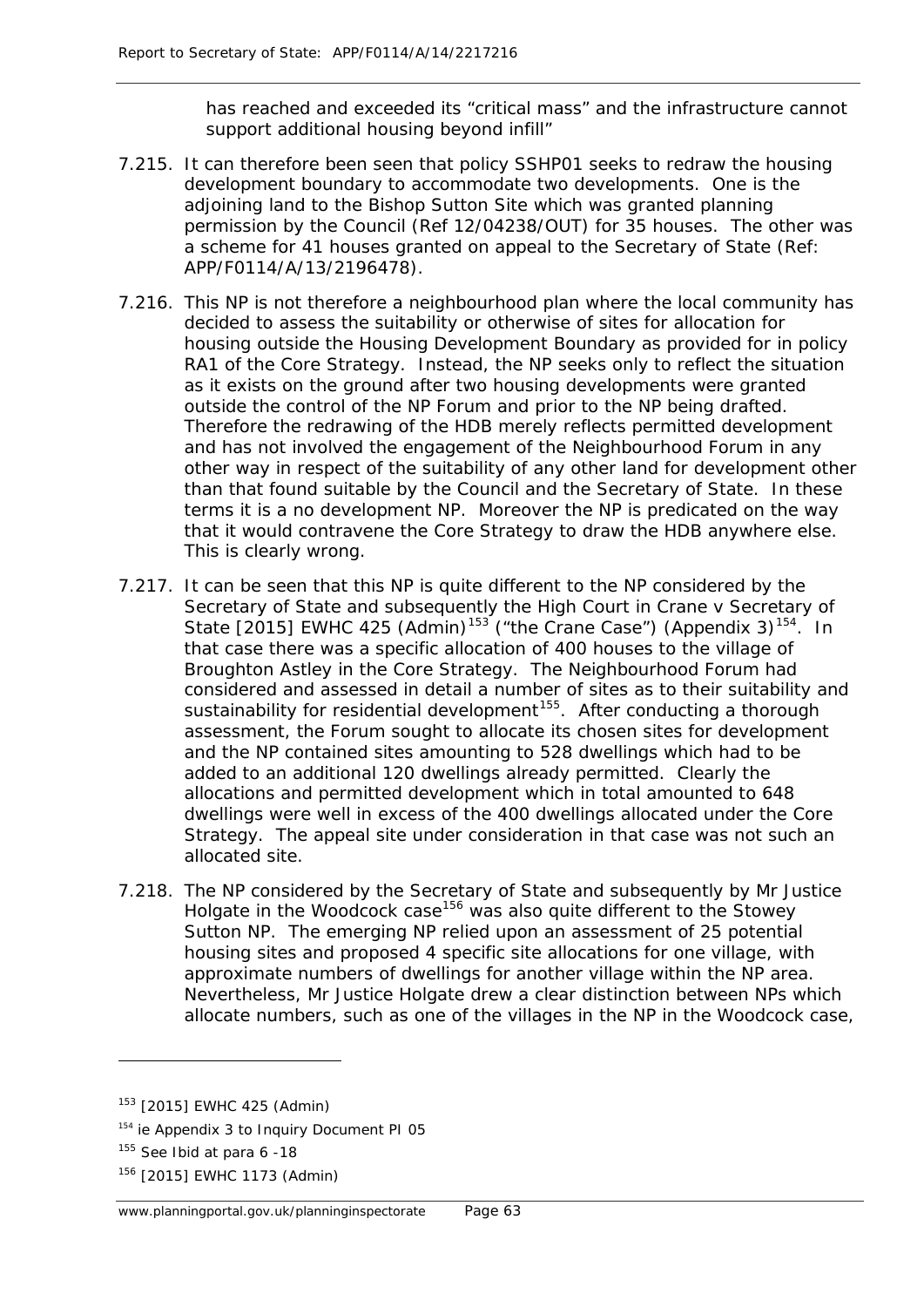and NPs which allocate sites, such as the NP in the Crane case. The latter being described by Holgate J as a "comprehensive spatial strategy".

- 7.219. The Stowey Sutton NP is in stark contrast to both these NPs. It is a very different sort of plan. It does not allocate any dwelling numbers for development, its preparation has not assessed the suitability of any sites for housing and does not allocate any new housing sites at all. It merely reflects what other decision makers have considered appropriate development for planning permission in the face of opposition from the Neighbourhood Forum. The NP provides that only infilling is appropriate within the HDB. It is a no development NP. It does not provide any spatial strategy let alone a comprehensive one.
- 7.220. Additionally, it is important to note the stated policy rationale behind the Secretary of State's amended criteria for recovering jurisdiction of appeals involving neighbourhood plans. In particular, the Ministerial Statement on Neighbourhood Planning states that the *Government's "clear policy intention*  when introducing neighbourhood planning...[was] to provide a powerful set of *tools for local people to ensure that they get the right types of development for their community.*" The criteria for the recovery of appeals were stated to be so that the Secretary of State could "*consider the extent to which the Government's intentions are being achieved on the ground*."(Appendix  $4^{157}$ )<sup>[158](#page-71-1)</sup>.
- 7.221. Against that background, it is clear that this NP does not allocate sites and does not provide a mechanism for local people to achieve "the right types of development". It does not provide a spatial strategy. It merely re-states existing policy relating to the HDB (Local Plan Policies HG4 and HG10) albeit with an amendment to include already permitted sites. Therefore as there is an absence of a five year supply the policies which merely seek to prevent development beyond the HDB without any consideration of where suitable development might go are not only out of date but can carry no weight.

### The examining Inspector's report

- 7.222. Moreover, there are particular concerns in respect of these emerging NP policies and the examining Inspector's report.
- 7.223. In considering whether the basic conditions are met, and, in particular, whether these policies are in general conformity with the Core Strategy the examining Inspector makes various errors.
- 7.224. Firstly, he treats the reference in the explanatory text to RA1 of the Core Strategy "to around 50 dwellings at each of the villages", as a "requirement" of the Core Strategy for 50 dwellings per village and that this "requirement" has already been exceeded. He therefore treats the Core Strategy as applying a requirement for 50 dwellings in Bishop Sutton and no more, which it does not. The suggestion in the reason to justify policy SSHP01 that any more dwellings would contravene the Core Strategy and that in effect the Core Strategy provides an embargo on additional development in Bishop

<span id="page-71-0"></span><sup>157</sup> *ie Appendix 4 to Inquiry Document PI 05*

<span id="page-71-1"></span><sup>158</sup> https://www.gov.uk/government/speeches/neighbourhood-planning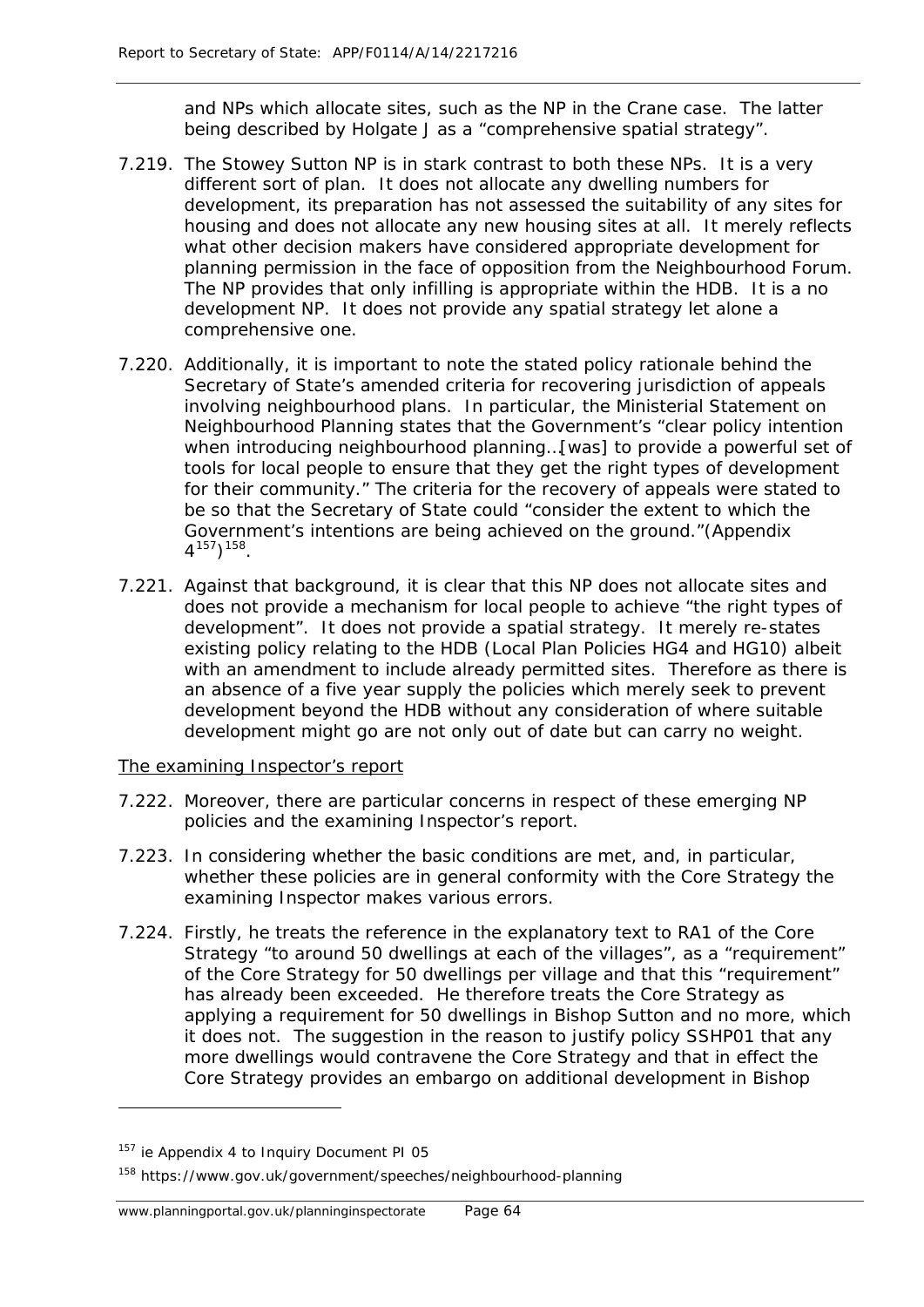Sutton is simply wrong. However it does reflect the negative nature of the NP and its role to prevent rather than facilitate sustainable development.

- 7.225. Secondly, he rejects the Appellant's representations that policy RA1 contemplates as acceptable further development outside the village HDB if identified in a NP and that the Parish Council has failed to consider whether there are any suitable sites for such identification, including the appeal site. The examining inspector says that there are no strategic policies upon which to base a more significant growth strategy. This however ignores the part of RA1 that provides for this which is set out above
- <span id="page-72-1"></span>7.226. Thirdly the reason given for SSHP03 in the NP is that the 76 permitted dwellings which equates to 14% of the village of Bishop *Sutton "strongly suggests that the village has reached and exceeded its critical mass and the infrastructure cannot support additional housing beyond infill"* is wholly unevidenced and remains so. No assessment of the ability of the infrastructure to accommodate more development has been undertaken. It is no more than an unjustified assertion. Indeed there were no development control objections from the Council at the Bishop Sutton appeal and certainly no objections or evidence that Bishop Sutton had reached or exceeded its critical mass and/or that the infrastructure could not support the appeal proposal. The Appellant's letter of objection and the relevant extract from the Inspector's report are produced at Appendix 5<sup>159</sup>. These factors inevitably affect the weight that can be attached to policy SSHP01 and 03 in any event. It may mean that in due course the NP, if adopted in its current form, will be the subject of a successful legal challenge.

### SSHP01/03 and paragraph 49 of the NPPF

- <span id="page-72-2"></span>7.227. In any event it is clear that SSHP01 and SSHP03 are policies relevant to the supply of housing as they seek to restrict development to within the housing development boundary. They are therefore rendered out of date by the application of NPPF 49. These policies therefore should be treated in a likemanner to policies DW1; SV1; RA1, HG4 and HG10. SSHP01 and 03 add little to the district-wide policies save that they seek to draw the HDB in a slightly different place to accommodate other development allowed on appeal or granted permission due to the absence of a five year supply. In applying paragraph 14 and in considering the adverse impacts, the conflict with these out of date policies should attract very little if any weight.
- 7.228. In short the relevant policies in the Core Strategy and the NP should all be treated as out of date and little weight given to any conflict with them. The locational acceptability and the acceptability generally of the Bishop Sutton site should be determined by applying paragraph 14 of the NPPF as considered against the principles of sustainable development.

#### Assessment of the sustainability of the Bishop Sutton site – application of NPPF 14

7.229. Paragraph 14 of the NPPF dictates that the bar for a refusal of planning permission requires that the adverse impacts must "significantly and demonstrably outweigh" the benefits of the appeal proposal. The effect and

1

#### www.planningportal.gov.uk/planninginspectorate Page 65

<span id="page-72-0"></span>*<sup>159</sup> ie Appendix 5 to Document PI 05*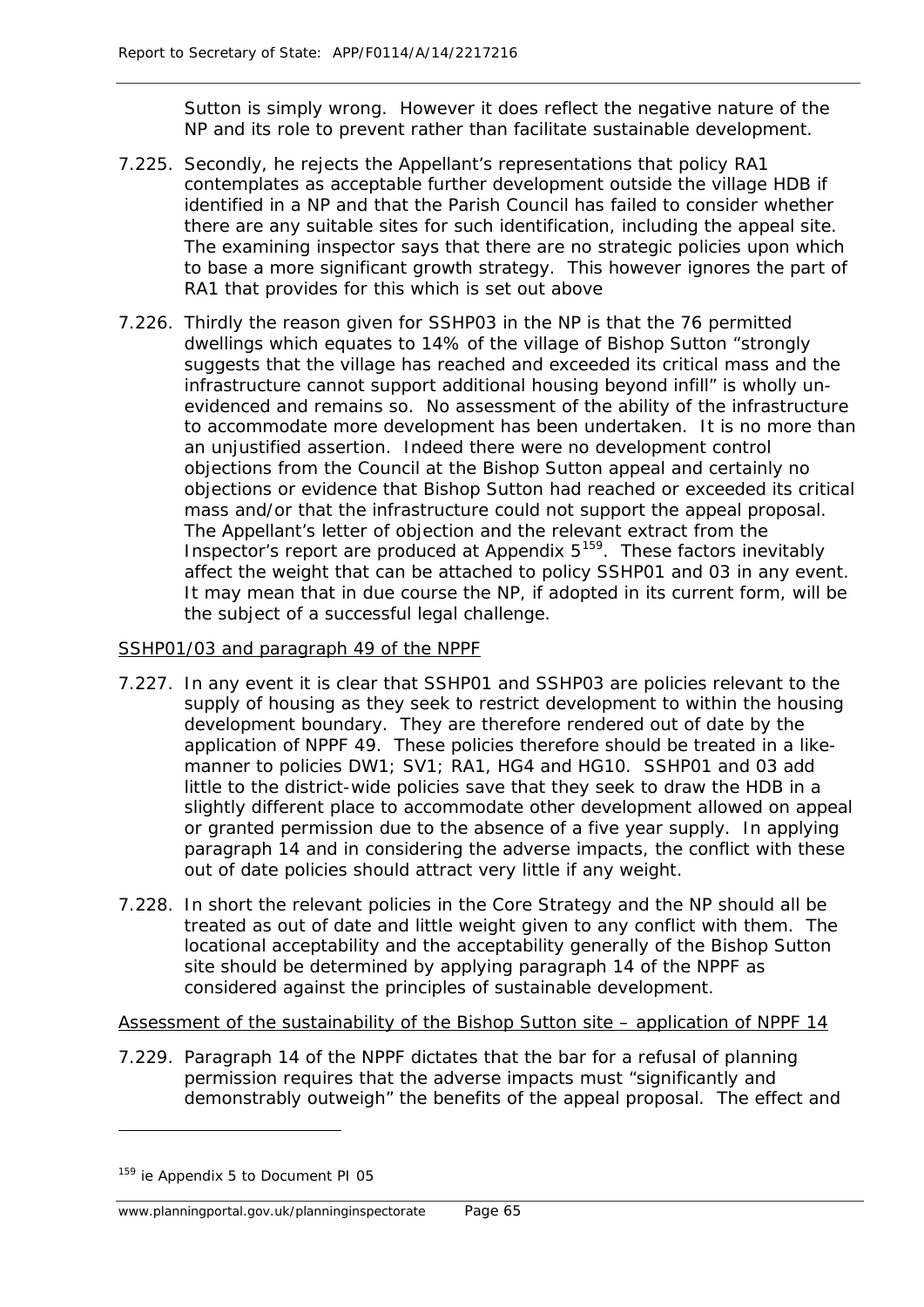intended effect of paragraphs 49 and 14 is to increase the likelihood of planning permission being granted as explained in the Woodcock case.

- 7.230. It is of considerable importance to the determination of the Bishop Sutton appeal to note that it was agreed by the Council's planning witness, Mr Stone, that if the Council does not have a five year supply (which Inspector Hill has found it does not), paragraph 14 is engaged and, crucially, that planning permission should be granted for this proposal<sup>160</sup>. Indeed he recommended permission be granted in his report at a time when the Council itself accepted an absence of a five year supply.
- 7.231. This must be the case. There are no substantive objections to the Bishop Sutton Site. It can therefore be seen that this proposal does indeed satisfy the three dimensions of sustainable development. The only issue is whether its location outside the settlement boundary alone justifies a refusal of permission. It is submitted that for the reasons set out above clearly it cannot and accordingly planning permission ought to be granted.
- 7.232. It is clear that there are no adverse impacts of the development, let alone impacts capable of significantly and demonstrably outweighing the positive elements of the scheme.
- 7.233. RA1 villages are recognised in the Core Strategy as being the most sustainable locations in the Rural Areas. Bishop Sutton is an RA1 village as it has the required facilities and services and access to public transport.<sup>[161](#page-73-1)</sup>
- <span id="page-73-2"></span>7.234. As set out within Mr Jewson's evidence at para 6.1.44:

*"6.1.44 There are no adverse impacts associated with the development. This is confirmed by a lack of any technical objections from consultees. A summary of the situation is set out below:*

*• Arboriculture: The Arboricultural Officer initially raised concerns about the impact of the proposed development on trees and hedgerow (particularly the western hedgerow). Following dialogue with the Planning Case Officer the Illustrative Layout was amended to include a maintenance corridor along the western boundary of the site. As a result the objection was withdrawn.*

- *Archaeology: No objection subject to planning conditions.*
- *Coal Authority: No objection.*
- *Crime Prevention Design Adviser: No objection.*
- *Ecology: No objection subject to planning conditions.*
- *Education: No objection subject to financial contributions.*
- *Environment Agency: No objection.*
- *Flood Risk and Drainage: No objection subject to a planning condition(s).*

l

<span id="page-73-1"></span><span id="page-73-0"></span><sup>&</sup>lt;sup>160</sup> Mr Stone accepted in cross examination on week 2 day 1 (day 5) of the Conjoined Appeals inquiry <sup>161</sup> See Proof of Evidence of Mr Ian Jewson Section 6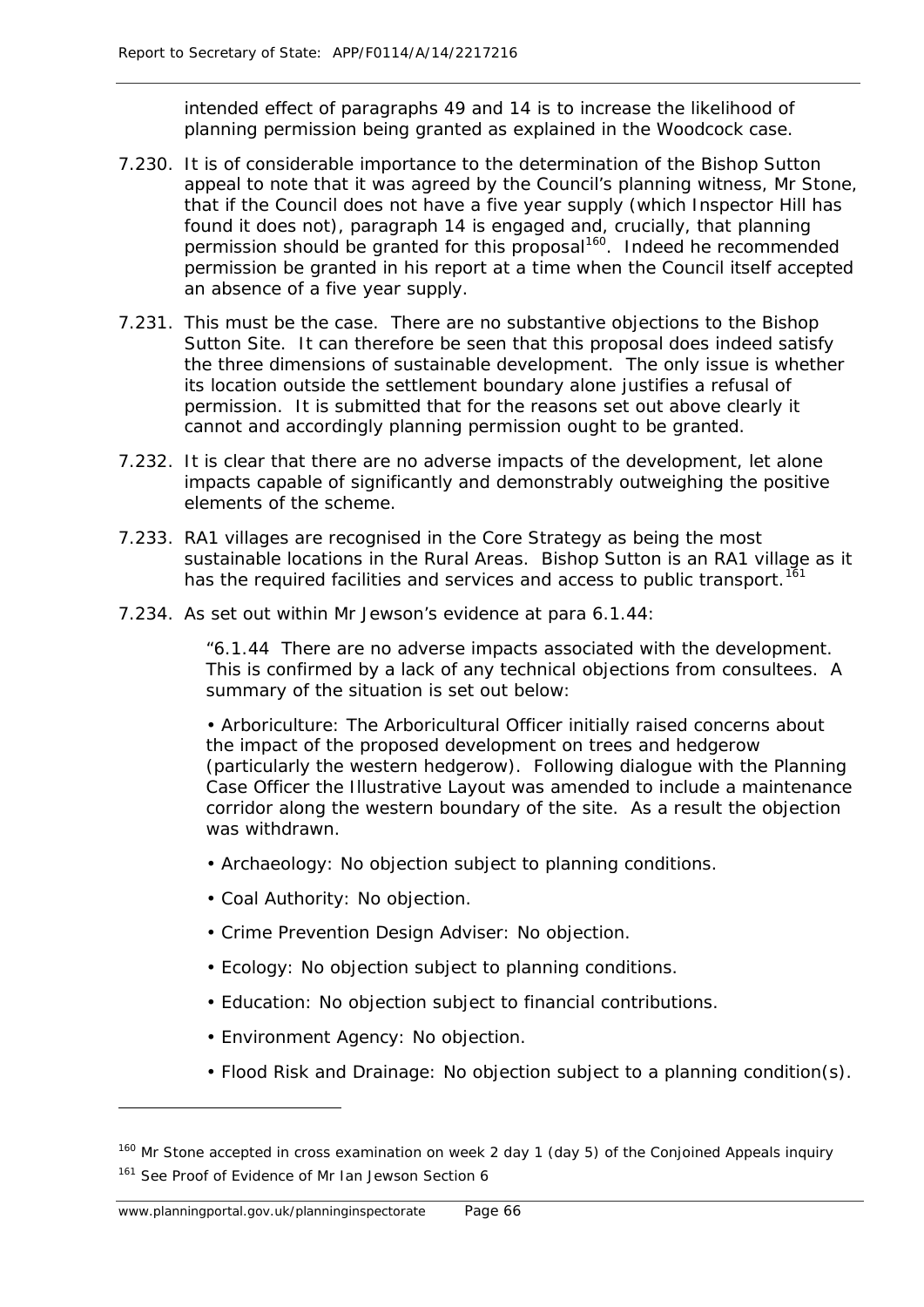*• Highways: No objection subject to planning conditions and a financial contribution.*

*• Landscape: The Landscape Officer initially raised concerns about the impact of the proposed development on trees and hedgerow (particularly the western hedgerow). Following dialogue with the Planning Case Officer the Illustrative Layout was amended to include a maintenance corridor along the western boundary of the site. The LPA accept that this addressed the issue.*

- *Planning Policy: No objection.*
- *Wessex Water: No objection."*
- 7.235. Moreover, notwithstanding the location of the site outside the HDB, it was accepted by the Council that it is well located in terms of sustainability. As explained by Mr Jewson at para 6.1.8-9 of his proof of evidence:

*"6.1.8. In terms of accessibility the site is sustainably located for the scale of the development and provides the opportunity for future residents to walk and cycle to local services and amenities. This is acknowledged by the Planning Case Officer on page 129 of his Report to the Development Control Committee on 12th March 2014 (Appendix 6) which states:*

*"Whilst the site is located outside the housing development boundary, it is considered to be quite well related to the facilities available within Bishop Sutton, being located within 400 metres of the primary school, Red Lion Public House, church, shop/post office and Bus stops. Other*  facilities are located slightly further away, but still within convenient *walking distance on Wick Road."*

*6.1.9 On the basis of the above it can be concluded that the proposed development accords with the social role of the planning system."*

### Conclusions on the application of SSHP01/03

- 7.236. In line with the proper approach to HG4 and HG10, no weight can attach to SSHP01/03 in the determination of this appeal as no weight can properly attach to the mere existence of an HDB in the absence of a five year supply of housing land and the absence of any identified planning harm arising from the development.
- 7.237. The emergence (and even the subsequent making) of SSHP01/03 adds nothing to the determination of this appeal as it is, in effect no more than an updated version of HG4/HG10 of the Local Plan.

#### Compliance with relevant policies

- 7.238. In any event, it is the Appellant's case that the development ought to be permitted even if, contrary to the Appellant's primary submission, the Secretary of State considers that the Council can demonstrate a five year supply and relevant policies are therefore not out of date.
- 7.239. As set out above, there are no planning or technical objections to the development of the Bishop Sutton site aside from the simple fact of it being outside the HDB.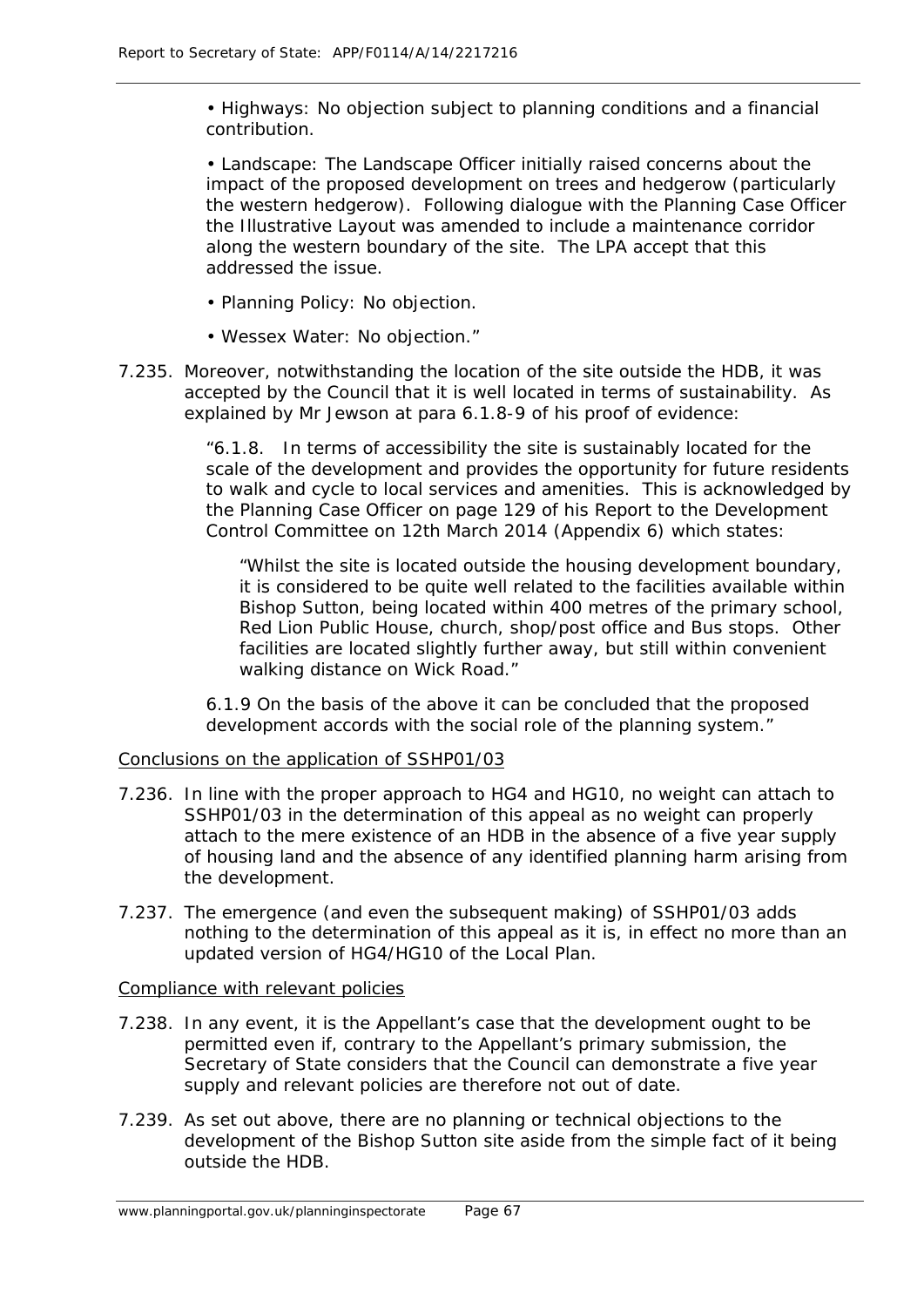- 7.240. Even if weight were to be accorded to HDB policies (HG4, HG10 and now, SSHP01) the mere existence of the HDB cannot be sufficient to outweigh the benefits of the scheme and its inherent sustainability even outside the para.14 test.
- 7.241. As accepted by BANES, notwithstanding the Site's technical location, it is a sustainable location for development in terms of its accessibility to facilities and proximity via sustainable travel modes to shops, schools and services. Moreover the proposal will provide for much needed affordable housing in the Rural Areas which on current commitments will produce well below the 30% target for this area $162$ .
- 7.242. No parties to the inquiry presented evidence that any of the local facilities were at or near to capacity and it therefore cannot be said that the residents of the additional 32 dwellings generated by the appeal proposals would cause any particular strain on local facilities such as schools or health facilities. Indeed, the Parish Council did not suggest anything of the sort.
- 7.243. In line with the approach approved in the Woodcock case<sup>[163](#page-75-1)</sup> it is necessary, when considering whether proposals are in conflict with the scale of development approved by the NP (and CS) to weigh in to the balance, considerations of whether the density and scale of development are sustainable, whether the location is otherwise sustainable and whether there are relevant infrastructure constraints. In relation to the instant appeal it is submitted that all of these factors weigh in support of the appeal proposal.
- 7.244. Further, as set out within the Appellant's closing submissions at paragraphs 191-198, the housing figures within RA1 and DW1 are expressly not a cap on development and it is submitted that an additional 32 dwellings would not prejudice the broad spatial strategy set out within DW1 as it is in essence a *de minimis* addition to the Rural Areas which is incapable of materially affecting the Council's spatial distribution strategy.

### Response to other parties' submissions

- 7.245. Neither the Parish Council's nor BANES's submissions are on point here. They neither individually nor collectively provide the Secretary of State with any assistance as to the approach to be taken to the NP or the weight to be attached to its policies for the purposes of this appeal.
- 7.246. The submissions of BANES merely confirm what is set out above, i.e. that the NP has reached the referendum stage (para ii) and as drafted contains no site-allocation policies (para iii). BANES's submissions do not comment on the weight to be attached or the position in light of NPPF 49.
- 7.247. The submissions made by the Parish Council also do not address the application of NPPF 49 nor the weight which ought to attach to SSHP01/03 in the absence of a five year supply.
- 7.248. The Parish Council submissions proceed upon the erroneous assumption that the Council can demonstrate a five year supply of housing land, the Parish

l

<span id="page-75-0"></span><sup>&</sup>lt;sup>162</sup> See Richard Walker App 1 199/1159 dwellings; para 5.12 of the Core Strategy page 88

<span id="page-75-1"></span><sup>163</sup> See para 84 of Woodcock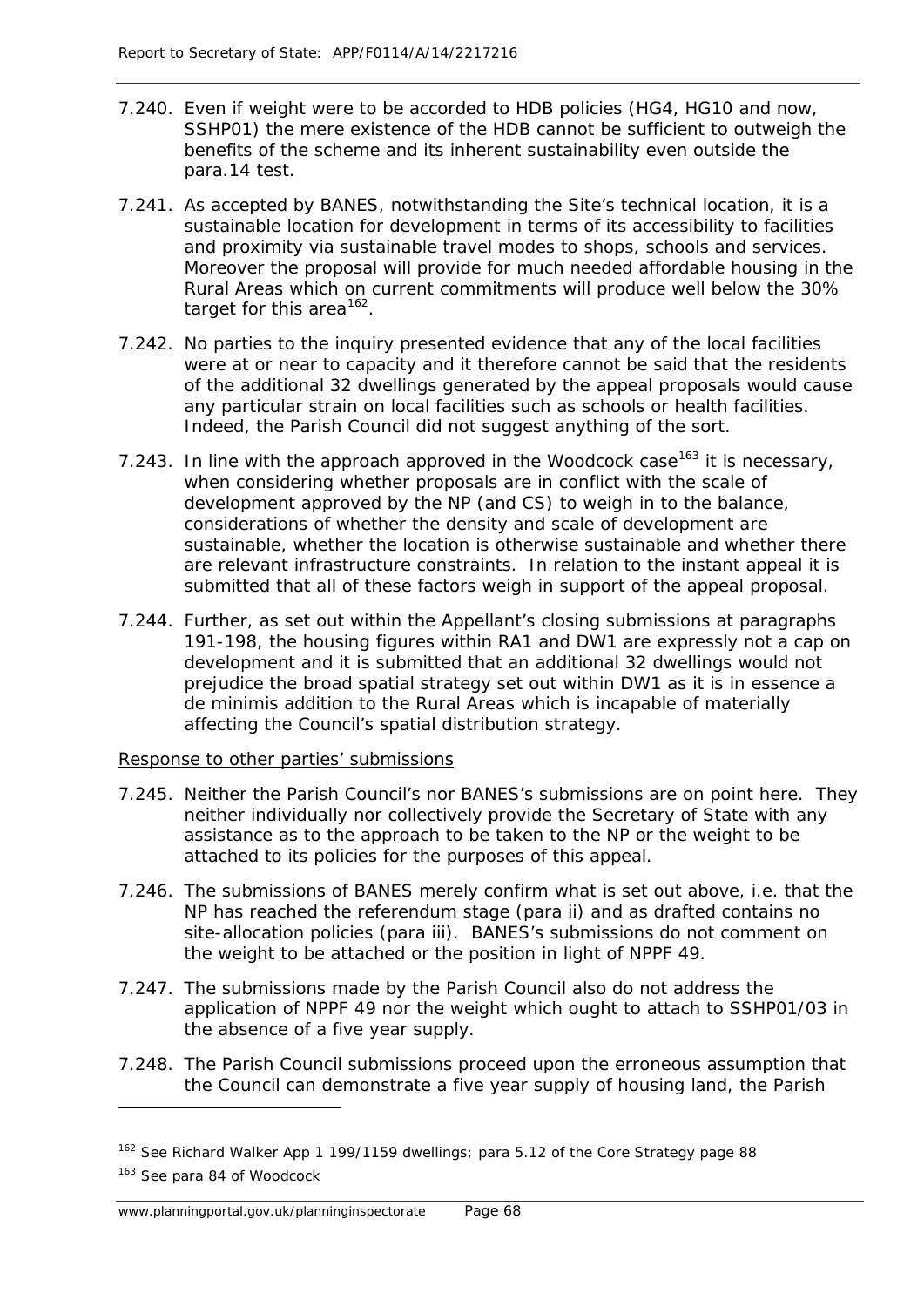Council also adopts the flawed disaggregated approach to the calculation of supply taken by Inspector Hill and the subject of the Appellant's legal challenge. For the reasons set out above, this was not an approach properly open to Inspector Hill nor is it properly open to the Secretary of State to adopt such an approach.

7.249. The Parish Council focuses on the perceived conflict with the NP and SSHP01/03 in particular. However, for the reasons set out above, this conflict ought to be given little or no weight in the determination of this appeal.

#### **Overall Conclusions on Stowey Sutton Neighbourhood Plan**

- 7.250. Inspector Hill made a clear finding, after hearing a considerable amount of evidence, that BANES could not demonstrate a five year supply of housing land within the HMA. However, the Inspector then did not go on to apply the natural consequences of such a finding by applying NPPF 49 and 14 to the determination of the appeals in relation to the Boxbury Hill and Paulton Sites. This was an erroneous approach and is the subject of a legal challenge.
- 7.251. The Secretary of State is therefore urged to properly apply NPPF 49 and 14 to the determination of the Bishop Sutton appeal. Specifically, this involves an application of NPPF 49 to the relevant policies of the NP, SSHP01/03 and a consequent finding that these policies are (as with similar district level policies HG4, HG10, DW1 and RA1) out of date and as they are no more than restated settlement boundary policies should be afforded no weight.
- 7.252. Paragraph 14 provides the relevant test for the overall determination of the appeal. In light of the agreement by the Council as to the sustainability of the site and the lack of any technical or development control reasons for refusal there are no considerations capable of significantly and demonstrably outweighing the benefits of much needed additional affordable and market housing.
- 7.253. Even if there is a five year supply, for all the reasons set out above including the fact that the appeal proposal represents sustainable development permission should nonetheless be granted.
- 7.254. Accordingly, it is submitted that planning permission ought to be granted for the Site.

### **8 POINTS RAISED BY INTERESTED PERSONS AT THE INQUIRY**

- <span id="page-76-0"></span>8.1. The Chairman of Stowey-Sutton Parish Council stated that the Parish Council supports plan-led growth. BANES CS indicates that the village should receive growth of "around 50" dwellings during the currency of the Core Strategy. The village has not had, and is not allocated to receive, any enhancements to its infrastructure to enable it to accommodate a higher level of growth.
- 8.2. The parish council is disturbed that the 5-year housing land supply situation should have been challenged through the lodging of this appeal only 10 days after the Core Strategy had been adopted. This is seen to be far too early to want to challenge the land supply position, and the developer should have waited until there had been a formal review of the land supply position.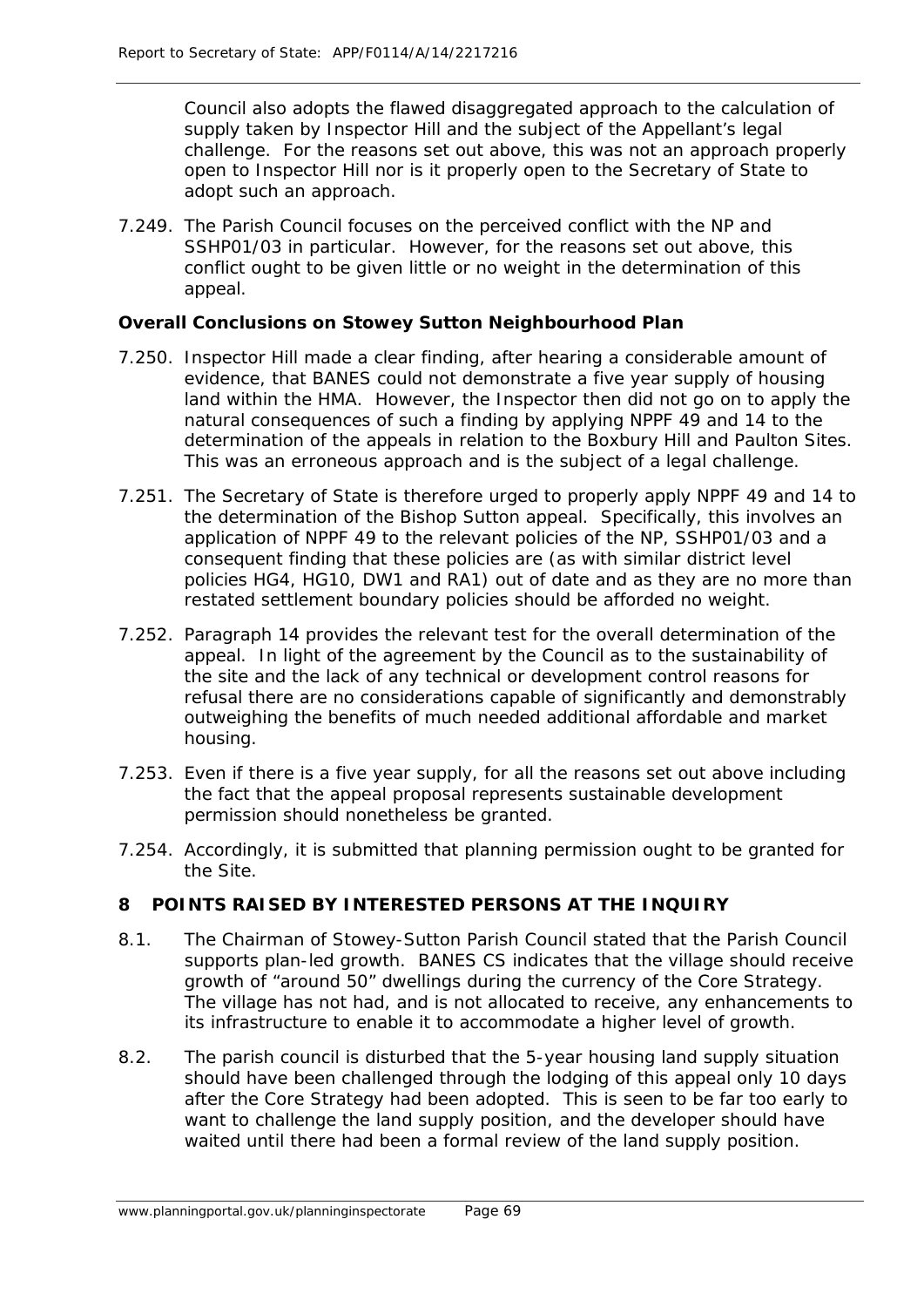- 8.3. The Chairman noted that Bishop Sutton is surrounded by Green Belt and by land categorised as an Area of Outstanding Natural Beauty (AONB).
- <span id="page-77-0"></span>8.4. The local BANES Councillor noted that the village is close to the AONB, and that development here would harm it. The site is also close to the Chew Valley Lake Special Protection Area with significant value for birds and wildfowl. There are also bats seen in this locality. That is, the scheme has potential to harm biodiversity and to harm the water quality of the Chew Valley Lake.
- <span id="page-77-2"></span>8.5. The Council operates a local connections policy for affordable housing. Although there have been up to 120 applications for affordable housing in the village, only 4 were seen to be eligible under the policy. That is, the village would be a poor location for general housing need.
- 8.6. It was also claimed that the school is over-subscribed at the moment and the housing growth currently under construction in the village may mean that pupils will have to be taken to schools elsewhere. Public transport in the villages offers a regular bus service to Bristol, but only weekly to Bath, and hence it does not represent a sustainable location for commuting.
- <span id="page-77-1"></span>8.7. A local resident believed that, contrary to the formal consultees' response, the village school is full, broadband speed is slow, water supply suffer leakages and the electricity supply is vulnerable to power cuts, there is no general practitioner in the village and there is no chemist. The proposed development here will significantly add to the numbers of new residents and, although the villagers are not unwelcoming, it would be difficult to successfully integrate such a large number of new residents into the social fabric of the village. The village is not, therefore, well placed to receive and support additional population growth. The local resident supported the previously expressed concerns about the possible impact of further development on the wildlife interest hereabouts.
- <span id="page-77-3"></span>8.8. Concern was expressed that a permission for the appeal scheme could be seen as a precedent to ignore the HDB and the CS. It was thought that infilling within the HDB would be sufficient to meet the village's needs. A huge number of additional new houses would upset the social balance of the village.

## **9 WRITTEN REPRESENTATIONS**

- 9.1. Prior to the inquiry, four written representations from interested persons were sent into The Planning Inspectorate in response to publicity for the appeal. These are contained in the red folder on the appeal file.
- 9.2. The points raised in the written representations generally reflect the concerns voiced by interested persons at the inquiry:
	- permission has already been granted for two significant housing development for 41 and for 30 houses. This is a major change for the village which will change the quality of life for this small country village.
	- local schools are at capacity
	- social facilities and amenities are no sufficient for additional population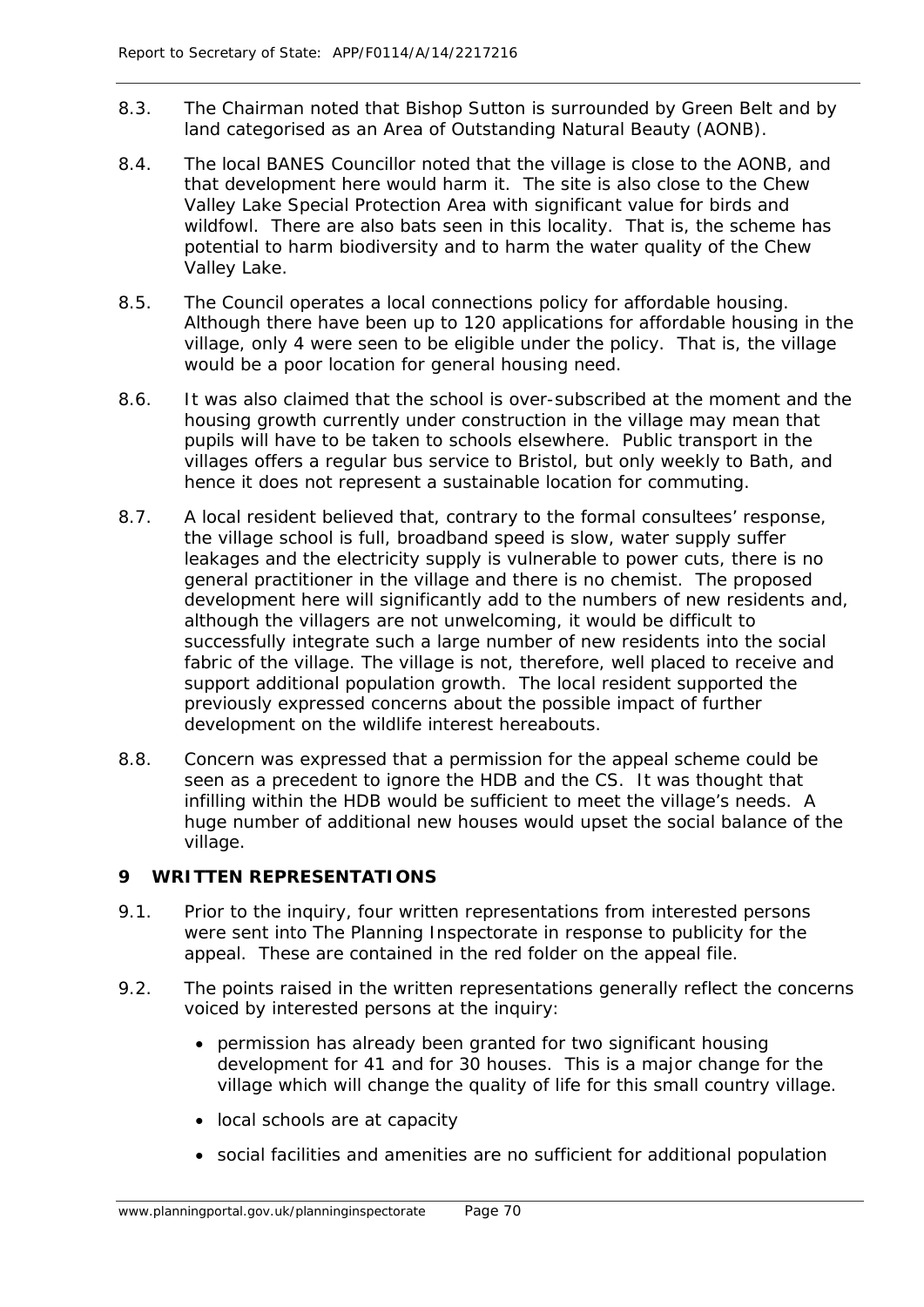- the bus service is infrequent and it is only practical to access Bristol by bus
- land around the appeal site has suffered flooding
- access to the site is via a single road and, with residents parking on that road, access for emergency service vehicles will be hindered.
- 9.3. Another local resident is concerned about maintenance of the right of way and the adjacent strip of land. Concern was also expressed about disturbance to residents along Cappards Road during the construction phase for the scheme.
- 9.4. Subsequent to the close of the inquiry, Stowey-Sutton Parish Council wrote to The Planning Inspectorate in response to the decision of the Secretary of State to recover determination of the current appeal. The parish council's letter, dated 7 July 2015, is Document PI 01.
- 9.5. The parish council note that, as noted at paragraph 216 of NPPF, because the SSNP has been scrutinised at an examination, it can now be given weight in the determination of this appeal.
- 9.6. The parish council consider that BANES Council is able to demonstrate that it has a five-year supply of housing land. The parish council agree with the views expressed in the Appeal Decisions issued for the other two appeals heard at this same inquiry<sup>[164](#page-78-0)</sup> that to permit significant growth in excess of the current land supply situation in the Policy Area outside Bath would undermine the principles of sustainable development set out in the Core Strategy.
- 9.7. The parish council point out that the SSNP Examiner notes that the parish has exceeded its housing requirement as set out in the Core Strategy. The Examiner has accepted that Stowey Sutton has already seen development commence in excess of 150% of the "around50" new homes allocated to Policy RA1 settlements in the BANES CS.
- 9.8. The plan and the HDB given in Policy SSHP01 are seen to be in general conformity with the strategic policies. Furthermore, the SSNP continues to provide for sustainable growth, with additional infill development, within the HDB throughout the remainder of the CS period to 2029.
- 9.9. The parish council point out that appellant's sole argument in relation to the current appeal was that BANES could not demonstrate a five year housing land supply.

## **10 CONDITIONS AND SECTION 106 OBLIGATION.**

- 10.1. Suggested planning conditions were discussed at the inquiry. Were the appeal to be allowed I consider that, subject to minor rewording, the draft conditions would meet the tests given at paragraph 206 of NPPF. The suggested conditions are set out in the Appendix to this Report.
- 10.2. No reasons were put forward for imposing anything other than the usual time limits for the commencement of development (Conditions 1–2). In the

1

<span id="page-78-0"></span><sup>164</sup> APP/F0144/A/14/221496 and APP/F0144/A/14/2215930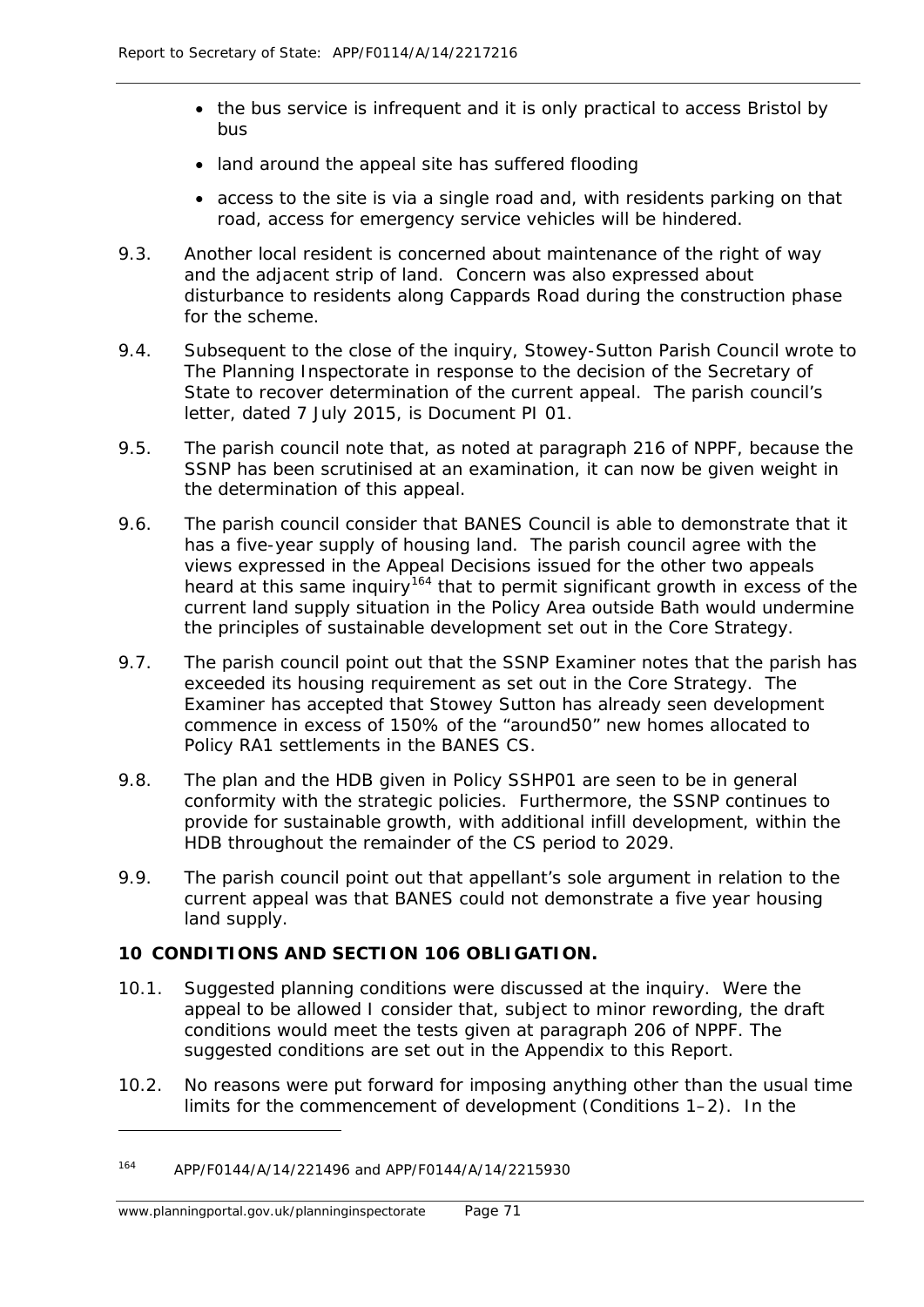interests of providing a good standard of construction and clean access to each of the dwellings it is reasonable to require details of the roads, turning and parking areas to be approved by the local planning authority and that the roads and footpaths serving each new dwelling are completed to a basic standard before it is occupied (Conditions 3-4).

- 10.3. To minimise disruption to nearby residents and to ensure that the local roads are kept clean and free of mud and debris during construction it is reasonable to require the preparation of a Construction Management Plan (Condition 5). It also reasonable to expect any off-site damage to roads approaching the appeal site, and attributable to the appeal development, to be made good as necessary (Condition 6). In a similar vein, it is reasonable to require the preparation of a Construction Ecological Management Plan, to minimise disturbance to local wildlife interests during the construction phase (Condition 11).
- 10.4. In order to safeguard the locality from any increased risk of flooding, and to ensure that the development can be properly drained, it is necessary to require submission of details of the drainage strategy for approval by the local planning authority before the commencement of development (Condition 7).
- 10.5. There is the possibility that archaeological remains may be found on the site. In which case it is reasonable and necessary to require that the development takes place in accordance with an agreed scheme of archaeological investigation and recovery. (Conditions 8-9).
- 10.6. The appeal site is on the rural edge of the village where it is necessary to safeguard as much as possible of the existing tree and hedge planting (Condition 12). Thereafter, to ensure that the retained planting is properly safeguarded during the construction phase, it is necessary to require compliance with a Detailed Arboricultural Method Statement with Tree Protection Plan (Condition 13). Thereafter, it is reasonable to ensure that the new landscape planting and wildlife habitats are managed and maintained in accordance with an agreed plan (Condition 10).
- 10.7. A completed planning obligation in the form of an Unilateral Undertaking made under Section 106 of the Town and Country Planning Act was submitted (Document EWH 17).
- 10.8. Subsequent to the close of the inquiry the Council has published its CIL Schedule. Several of the items included in the proffered planning obligation are now covered by the Council's CIL Schedule and hence, in accordance with CIL Regulation 123, these are matters which should be deleted from the planning obligation. These matters are to be deleted are specified in the exchange of emails dated 7–12 August 2015 (Document PI 06) and the accompanying Note from Ian Jewson Planning. That is, these offered contributions would not be necessary to make the development acceptable in planning terms because they are already included in the Council's CIL.
- 10.9. The planning obligation also includes an undertaking by the developer to pay the Council's costs of monitoring the implementation of each of the deeds. A contribution of this kind was found to be unlawful by the High Court and, on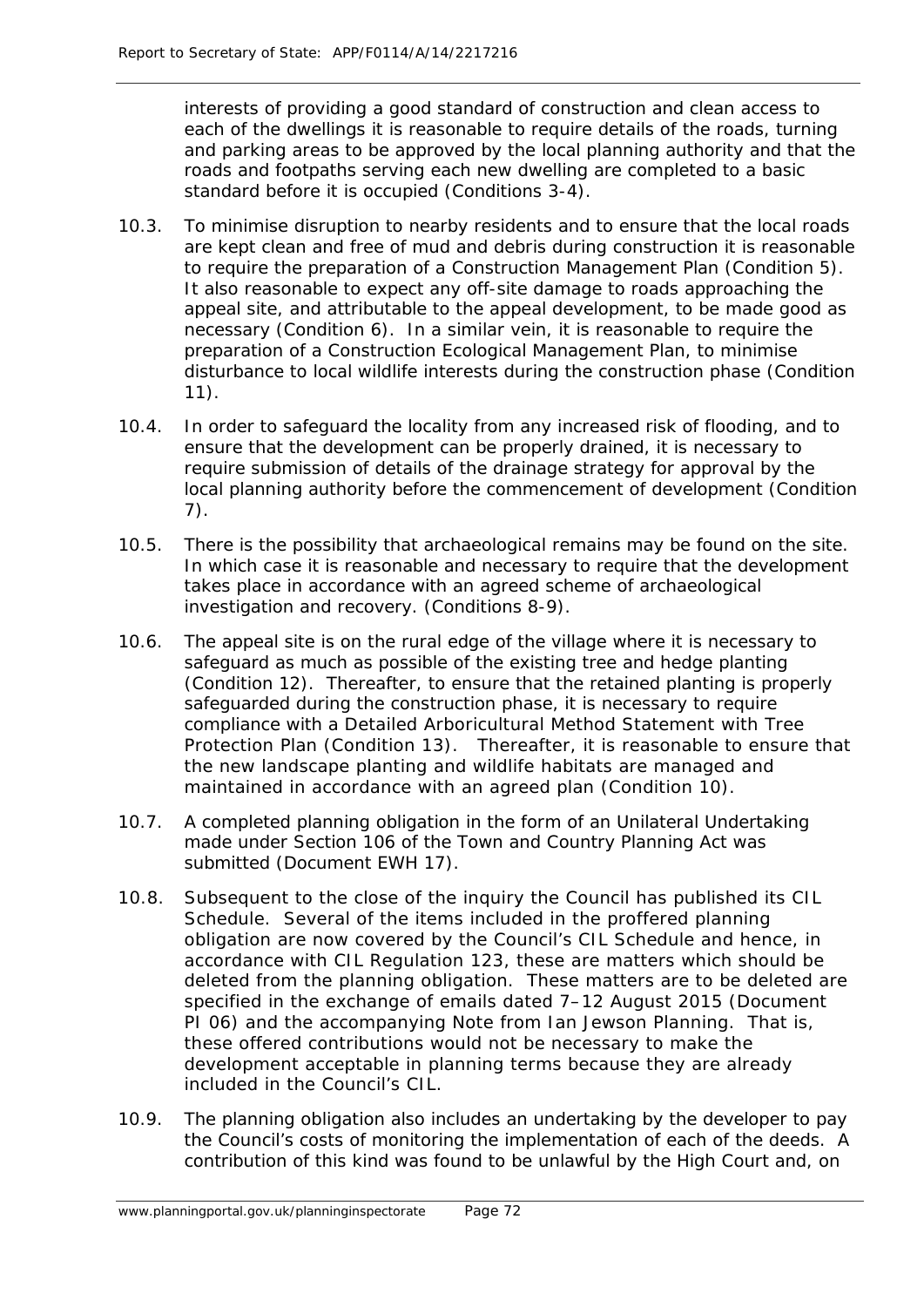the face of it, the circumstances appear to be similar in this appeal<sup>165</sup>. In which case, this too should be deleted from the planning obligation.

- 10.10. However, the submitted obligation includes a 'blue pencil' clause (Clause 9) which provides that, should any of the payments be seen to be incompatible with the tests set out at Regulation 122 of the Community Infrastructure Levy Regulations (CIL Regulations), then that invalidity should not affect the enforceability of the remaining provisions of the deed. That is, should the appeal be allowed, I am satisfied that, subject to striking out the matters now duplicated in the CIL and the requirement to pay the Council's monitoring costs, the obligation would be necessary to make the development acceptable in planning terms; directly related to the development; and fairly and reasonably related in scale and kind to the development. That is, it would meet the three tests given at paragraph 204 of NPPF.
- 10.11. It is agreed between the Council and the Appellant that none of the contributions that would remain in the planning obligation following deletion of the matters noted above, would be contributions which have also been funded by separate Section 106 contributions. That is, the limitations on pooling of contributions from separate planning obligations towards a project would not apply.

1

<span id="page-80-0"></span><sup>&</sup>lt;sup>165</sup> Oxfordshire County Council v Secretary of State for Communities and Local Government, Cala Management Limited, William Roger Freeman, Ross William Freeman, Julian James Freeman, Cherwell District Council: [2015] EWHC 186 (Admin).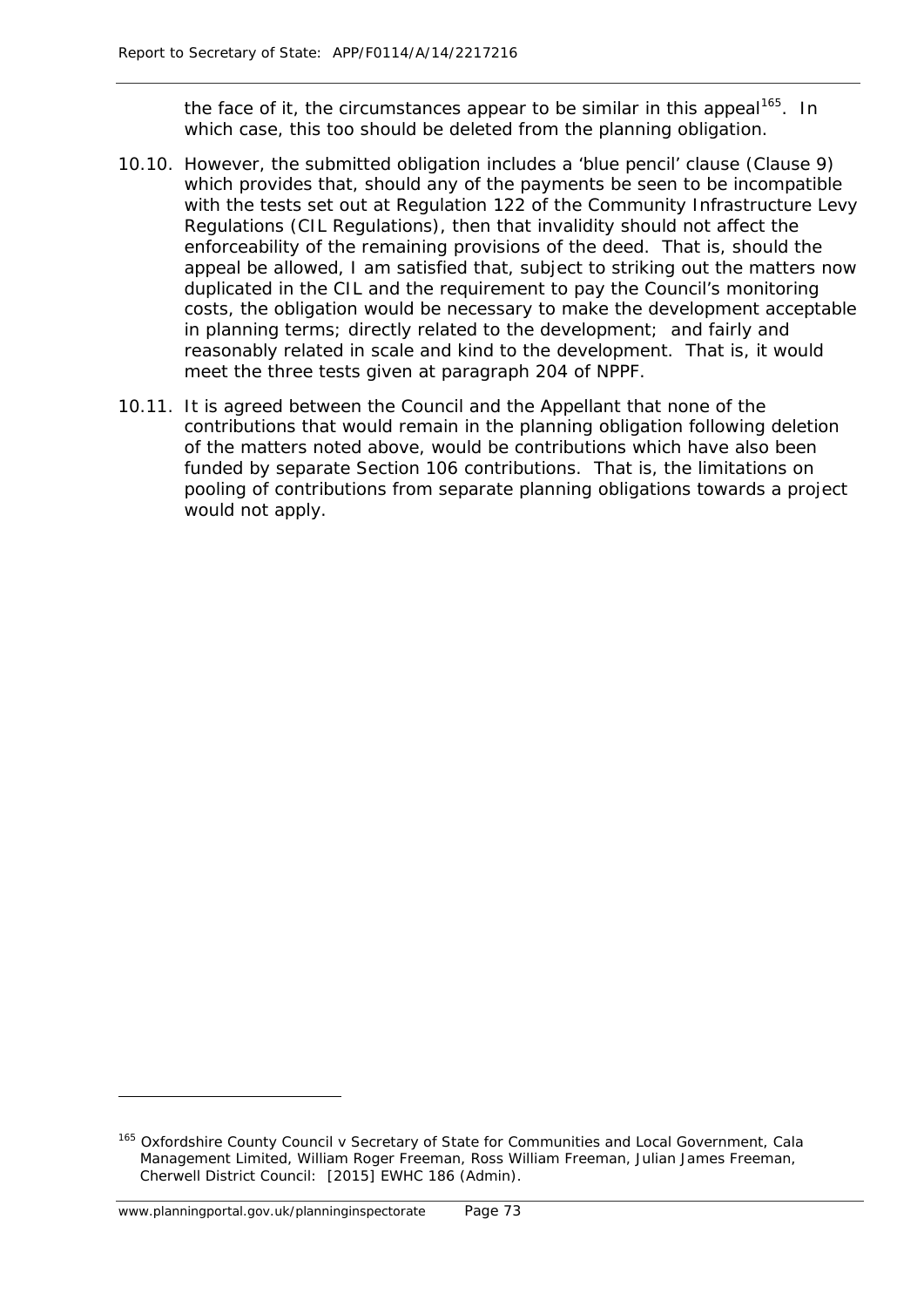# **11 CONCLUSIONS**

#### **Main Considerations**

- 11.1. Taking into account the reasons for refusal, the evidence given at the inquiry and the written representations, there are two main considerations to be addressed in this appeal. These are:
	- 1. Whether there is a 5-year housing land supply available in the Housing Market Area, and how that may bear upon the relevance of development plan policies affecting the directions for growth and the release of housing sites.
	- 2. Whether granting planning permission for the proposed development would unacceptably prejudice the implementation of the Core Strategy, having regard to the scale and distribution of development.
- 11.2. Each of these main considerations is discussed in turn below. The numbers in square brackets [*n.nn*] are references to preceding paragraphs in this Report.

### **Introduction**

- 11.3. As required by Section 38(6) of the Planning and Compulsory Purchase Act 2004 and acknowledged at paragraphs 11, 12 and 196 of NPPF, the starting point for determination of this appeal is to consider whether the proposed scheme accords with the development plan policies. The development plan for this area comprises the Bath & North East Somerset Core Strategy (CS), and saved policies of the Bath & North East Somerset Local Plan 2007 (BANESLP).
- 11.4. The appeal was lodged in April 2014; that is, prior to the adoption of the CS. Subsequently, the CS was adopted in July 2014 (Core Document CD03) [[6.10](#page-14-0)]. The inquiry was held in January and February 2015 and the considerations below have regard to the adopted CS policies as they apply to the appeal scheme.
- 11.5. The BANESLP is included as Core Document CD 05. The relevant policies in this appeal are SC.1 (Settlement Classification - page 36), HG.4 (relating to Housing Development Boundaries - page 101), HG.10 (development outside Housing Development Boundaries – page 108) and NE.1 (landscape character – page 159). The Proposals Map includes as Inset 8 a detailed plan for Bishop Sutton, identifying the Housing Development Boundary (HDB) for the village.
- 11.6. The Stowey Sutton Neighbourhood Plan (Document PI 02) is currently in preparation [*[3.3](#page-11-0)*] and has reached a relatively advanced stage. Policy SSHP01 establishes that a HDB will be set for the village. Figure 8 of the Plan shows the HBD: this is largely the same as the HDB set in the BANESLP, but adjusted to include two sites on the edges of the village which have been granted planning permission. The appeal site is immediately adjacent to – but outside – the SSNP HDB.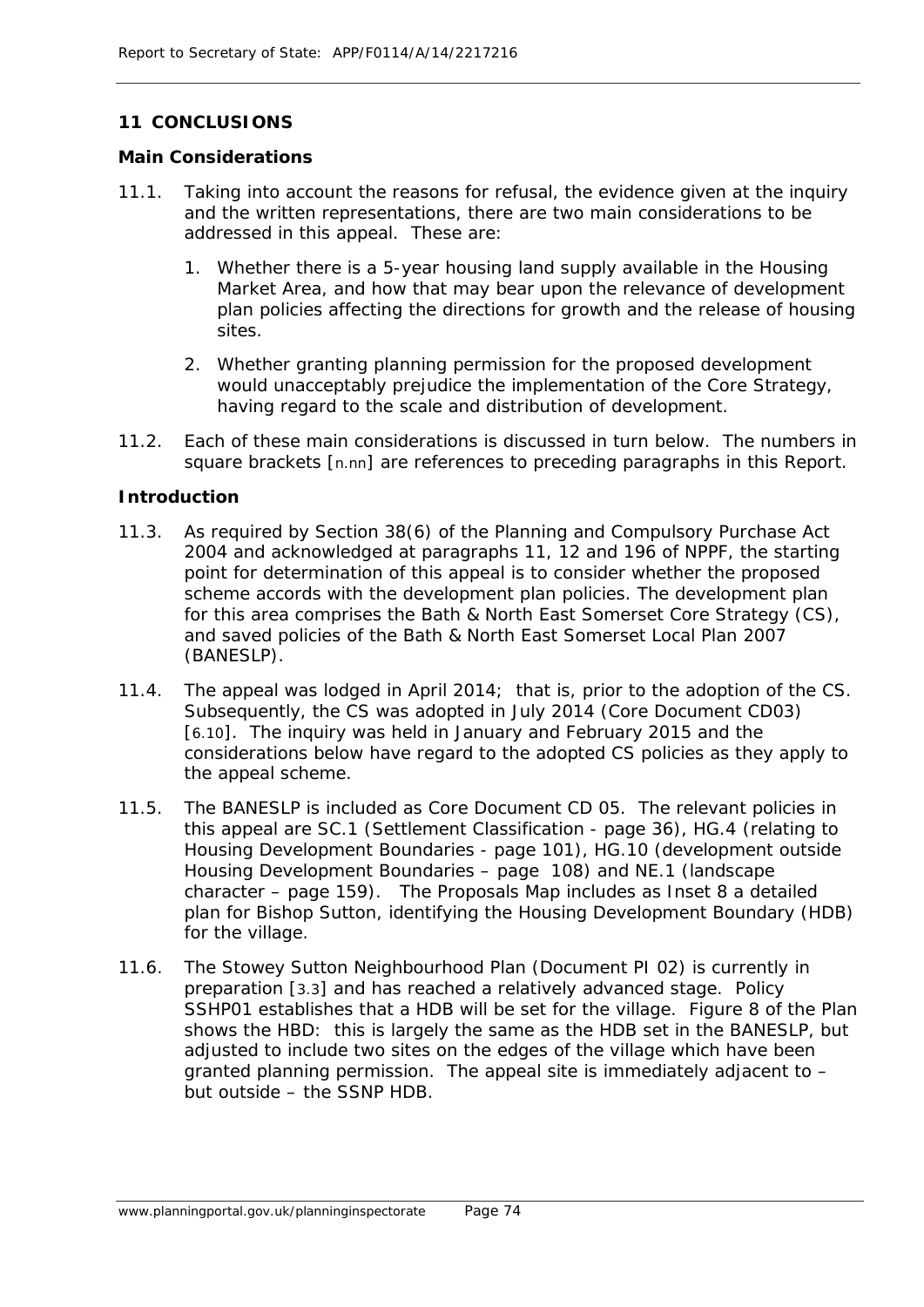## *5-year Housing Land Supply*

- 11.7. The primary development plan document in this appeal is the CS. Policy DW1 (page 17) sets out the basic structural objectives for the plan. For the purposes of this appeal the factors which are most relevant are:
	- that Bath is seen to be the primary focus for economic development (DW1 1 a)
	- that development in the rural areas is located at settlements with a good range of local facilities and with good access to public transport (DW1 1 d)
	- there should be a net increase in the supply of housing land of around 13,000 homes (DW1 2 b)
- <span id="page-82-0"></span>11.8. For reasons explained in the supporting justification for Policy DW1, the distribution of housing sites across the district is divided between five Policy Areas. The justification for this is that Bath is seen to be the primary focus for new development, that a balance should be achieved in the Somer Valley Policy Area between jobs and houses so as to minimise the need for outcommuting from communities in the valley, and to permit sufficient housing in the Rural Areas so as to meet local needs in the main settlements. That is, for reasons of supporting a sustainable pattern of development, the CS is based upon a strong rationale for directing growth at appropriate levels or proportions into the various Policy Areas.
- 11.9. The spatial strategy is summarised at section 1.26 (page 13 *et seq*) paragraph 1.26g explains the spatial distribution of housing across the District and Table 1B (page 15) gives the distribution of the 12,960 (ie "about 13,000) housing requirement between the five Policy Areas around which the policies of the Plan are structured. One of the policy areas is the Rural Areas Policy Area, in which Bishop Sutton is located.
- 11.10. Section 5 of the Plan (page 87) explains the strategy for the Rural Areas Policy Area. Paragraphs 5.13-5.16 (page 89) sets out the Policy Framework. This is, in essence, to direct appropriate levels of growth to the most sustainable villages, with a general expectation that 1,120 homes and 500 jobs would be required in this policy area. It is relevant to note that the figure of 1,120 homes includes existing commitments. That is, there is no need for more than 250 new planning permissions through to 2029 in the Rural Areas to meet the expectations of Policy DW1.
- 11.11. Paragraph 5.21 explains the rationale for considering development of around 50 dwellings in villages which meet the criteria set out in Policy RA1 (page 91). Bishop Sutton is regarded as a village which falls within the consideration of Policy RA1.
- 11.12. Because of previous under-delivery of housing in the Housing Market Area, the CS accepts that, for the first five years of the plan's period, housing land supply requirements have to be increased by 20% in order to comply with paragraph 47 of National Planning Policy Framework (NPPF) which looks for a realistic prospect of achieving the planned supply and to ensure choice and competition in the market for land.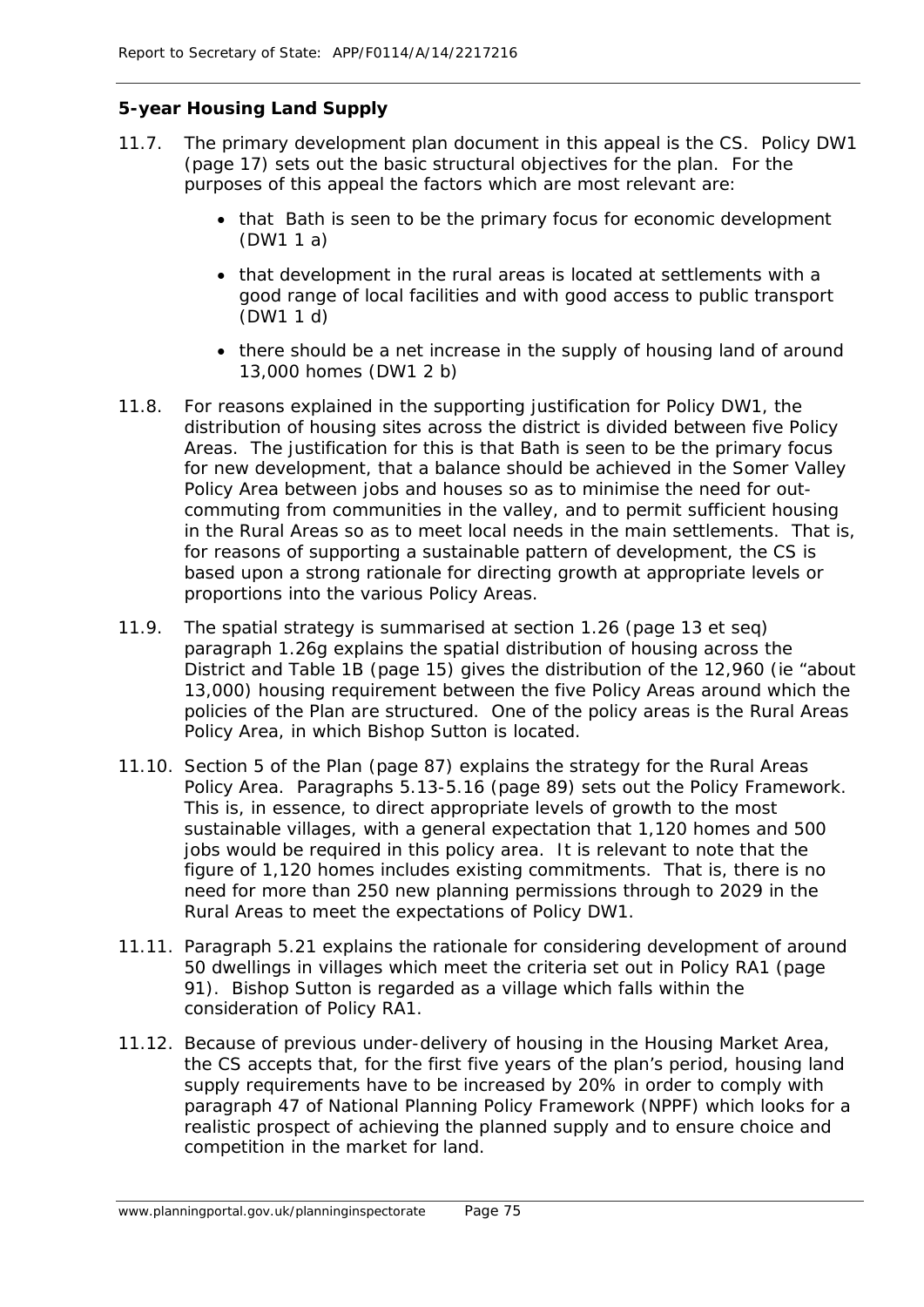- 11.13. At the inquiry the Council put forward the latest iteration of its Strategic Housing Land Availability Assessment (SHLAA) to support the contention that there is a supply of housing land which meets the expectations of the CS [*[6.20\(6\),](#page-18-0) [7.26](#page-28-0)*]. The Appellants brought forward evidence to challenge the robustness of the SHLAA, and sought to argue that, because some sites may not be available, or that the delivery of some sites may only come forward at a slower pace than that envisaged in the SHLAA, the Council cannot demonstrate that there is a full 5-year supply in accordance with the expectations of the CS [*[7.48](#page-35-0) - [7.135](#page-55-0)*].
- 11.14. As noted above, the appeal was lodged before the CS was adopted, at a time when the land supply position may have been uncertain. However, in June 2014 the Inspector conducting the Examination into the CS found that, on the evidence available to him, the Council did have a land supply which would meet the expectations of the CS and that the plan could be found sound [*[6.12](#page-14-1)*]. The CS was subsequently adopted 10 July 2014 [*[6.10](#page-14-0)*]. Before the plan had been formally adopted, The Planning Inspectorate had agreed to cojoin this appeal with two others, on the basis that they all included a challenge as to whether there was a 5-year supply of housing land [*[1.1](#page-10-0)*].
- 11.15. It was argued at the inquiry that persisting with the appeal was unreasonable; that an Inspector had heard evidence at the Examination and had concluded that there was a 5-year land supply. In which case there was no substance to this aspect of the Appellants' arguments [*[6.13](#page-15-0)*]. On the face of it, it must have been enormously frustrating for the Council, having only just received an endorsement from a Planning Inspector that it had a 5-year land supply, to immediately be placed in a position to have to defend that in detail at a Section 78 planning appeal inquiry. However, the Appellants are entitled to make a planning application and to take the case to appeal if they consider the refusal of planning permission to be unwarranted.
- 11.16. Paragraph 47 of NPPF implies that the supply situation may only have to be reviewed on an annual basis. Since the close of the inquiry Planning Practice Guidance (PPG) has been revised to add weight to that view<sup>166</sup>. However, neither NPPF nor the PPG suggests that the supply figures cannot be challenged or reviewed at any time. Indeed, paragraph 3-030-20140306 of PPG advises that it is necessary to have an identified 5-year housing land supply at all points during the plan period. Whilst it is not the role of the decision maker in this appeal to challenge the credibility of what was discussed at the CS Examination, it is not unreasonable for the Appellants to seek to ensure that the information is up to date and that the expectations of the NPPF and PPG can be met [*[7.29](#page-29-0)*].
- 11.17. At the inquiry the Council effectively acknowledged weaknesses in the land supply position presented at the local plan Examination by presenting a new version of the SHLAA. Furthermore, the Council accepted that not all of the sites it had listed in the latest version of the SHLAA would come forward as shown [*[7.48](#page-35-0) - [7.50](#page-35-1)*]. Some sites may not come forward at all because of difficulties in achieving access, other sites have changed ownership, and the delivery of some sites may be slower than expected on account of the time

l

<span id="page-83-0"></span><sup>166</sup> Planning Practice Guidance ID 3-033-20150317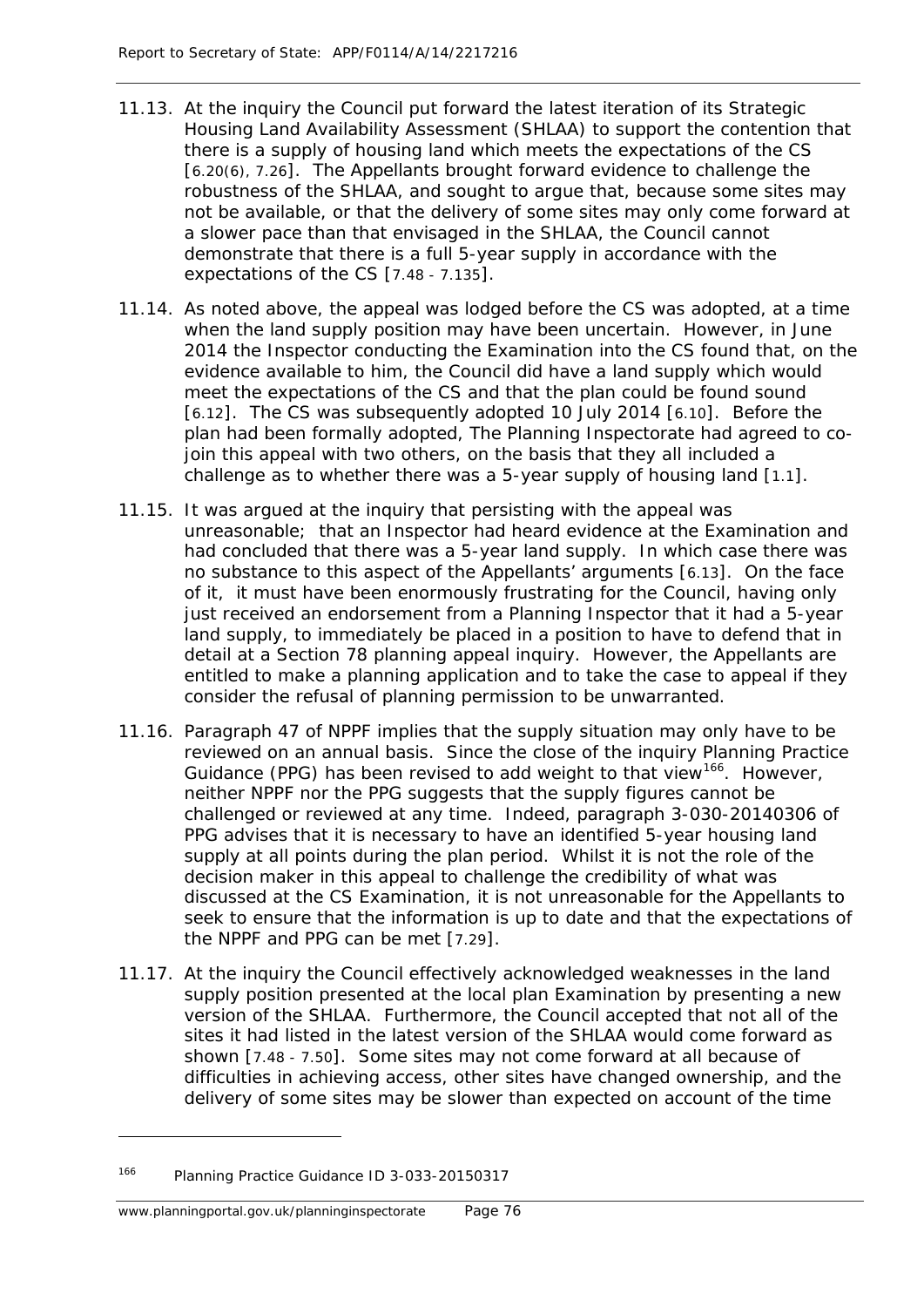taken to get full planning permission, or because of delays incurred in transferring ownership to active housing developers.

- 11.18. In considering the land supply in the Housing Market Area, the evidence at this inquiry looked particularly at sites in the Bath, Keynsham and Somer Valley Policy Areas [*[7.51](#page-35-2) - [7.134](#page-55-1)*]. There was no exploration of sites in the SHLAA for the Rural Areas Policy Area. Indeed, there was no dispute between the Council and the Appellants about the housing land supply in the Rural Areas Policy Area.
- 11.19. It is not necessary to go through in detail the trajectory assumed by the Council for all of the sites queried by the Appellants at the inquiry. For the purposes of this section of the Report it is sufficient only to note that the Council conceded - albeit reluctantly - that the numbers of sites which might come forward should be reduced by 538, bringing the supply figure down from 5,945 to 5,407 [*[6.20\(7\)](#page-18-0)*]*.* The figure may also be further reduced if some, or all, of the potential problems identified by the Appellants on other sites across the District were to materialise. Indeed, the Appellants put forward the view that the overall supply may be as low as 4,589 [*[7.135](#page-55-0)*], compared to the Council's original contention that the supply figure is as high as 5,945 [*[6.20\(7\)](#page-18-0)*].
- 11.20. However, those figures are for housing land supply across the District as a whole. At the inquiry it was agreed by the witnesses for the Council and for the Appellants that, for the reasons discussed at paragraph [11.8 above,](#page-82-0) it is reasonable to consider the distribution of those figures against the apportionment between the Policy Areas set out in Policy DW1 [*[7.187](#page-64-0)*]. Of the 13,000 houses required over the plan period, Policy DW1 and Table 1B of the CS apportions 7,020 to Bath (54%), 2,150 to Keynsham (16.5%), 2,471 to Somer Valley (19%), 1,120 to Rural Areas (8.5%) and 200 to the Whitchurch fringe of Bristol (1.5%).
- 11.21. Translating these into annualised figures over 18 years (2011 2029) gives:

| <b>Policy Area</b> | Core<br><b>Strategy</b><br><b>Total</b> | Annual<br>need | % of<br>13,000 CS<br>total |
|--------------------|-----------------------------------------|----------------|----------------------------|
| Bath               | 7,020                                   | 390            | 54.0%                      |
| Keynsham           | 2,150                                   | 120            | 16.5%                      |
| Somer Valley       | 2,471                                   | 137            | 19.0%                      |
| Rural Areas        | 1,120                                   | 62             | 8.5%                       |
| Whitchurch         | 200                                     | 11             | 1.5%                       |
| <b>TOTALS</b>      | 12,961                                  | 722            |                            |

*TABLE 1 – Basic annual housing need by Policy Area*

11.22. This annual need figure then has to be multiplied up to give a 5-year need figure, and to which has to be added a proportion of the agreed shortfall (608) [*[7.135](#page-55-0)*] to give an adjusted 5-year need, which itself has to be increased by 20% to provide the buffer looked for by paragraph 47 of NPPF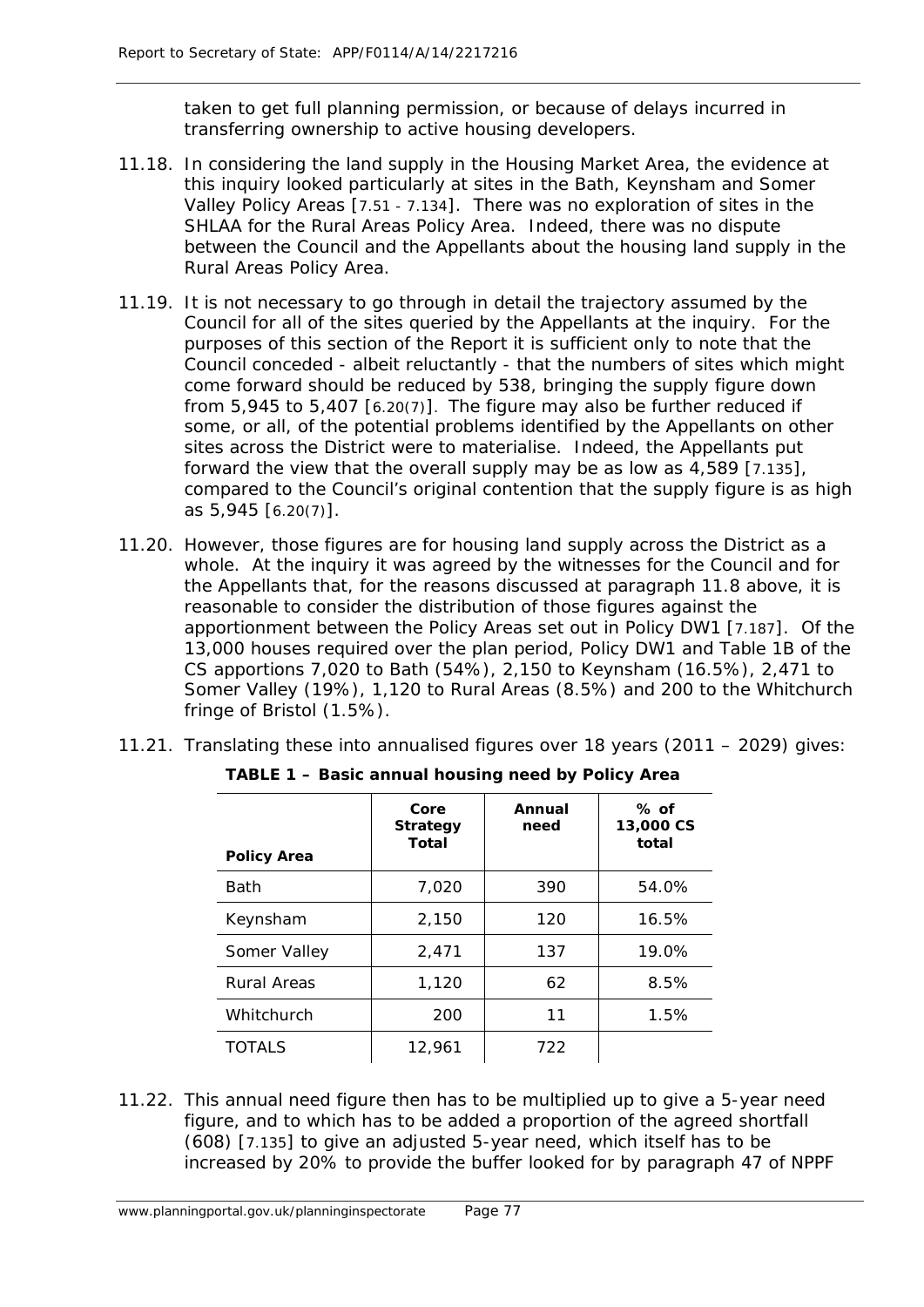and acknowledged in the CS. This results in the supply figure which is shown in Table 2 below:

| <b>Policy Area</b> | <b>Annual</b><br>need | x 5 yrs | + % of<br>shortfall<br>$\ast$ | <b>Basic 5</b><br>year<br>need | $+20%$ | <b>Supply</b><br>figure |
|--------------------|-----------------------|---------|-------------------------------|--------------------------------|--------|-------------------------|
| Bath               | 390                   | 1,950   | 329                           | 2,279                          | 456    | 2,734                   |
| Keynsham           | 120                   | 600     | 101                           | 701                            | 140    | 814                     |
| Somer Valley       | 137                   | 685     | 115                           | 800                            | 160    | 960                     |
| Rural Areas        | 62                    | 310     | 53                            | 363                            | 72     | 436                     |
| Whitchurch         | 11                    | 55      | 10                            | 65                             | 13     | 78                      |
| <b>TOTALS</b>      | 722                   | 3,600   | 608                           | 4208                           | 841    | 5,022                   |

*TABLE 2 – Housing supply by Policy Area* 

*\* % taken from distribution of growth between Policy Areas given at Table 1 above.*

- 11.23. It should be noted at this point that the 608 shortfall figure is factored in to the CS's trajectory of need. Both parties to this appeal agree that the Council has underperformed in the past, and it is relevant to add the 20% buffer to the CS base annual figure. This approach to calculating the supply figure is not a matter of dispute between the parties.
- 11.24. Taking the supply figure and setting this against the Council's SHLAA figure for each Policy Area, as given in Table 15 of Mr Harbottle's evidence, and adjusted to take account of the concessions made at the inquiry (as set out in Inquiry Document EWH 12) gives the distribution set out below:

| <b>Policy Area</b> | Supply<br>figure | <b>Annual</b><br>supply | Adjusted<br><b>SHLAA</b><br>figure | $%$ of<br>supply in<br><b>SHLAA</b> | <b>Deficit</b><br>/excess | Years'<br>supply |
|--------------------|------------------|-------------------------|------------------------------------|-------------------------------------|---------------------------|------------------|
| <b>Bath</b>        | 2,734            | 547                     | 2,052                              | 75%                                 | -682                      | 3.75             |
| Keynsham           | 814              | 163                     | 1,185                              | 146%                                | $+371$                    | 7.27             |
| Somer Valley       | 960              | 192                     | 1.399                              | 146%                                | $+439$                    | 7.29             |
| <b>Rural Areas</b> | 436              | 87                      | 646                                | 148%                                | $+210$                    | 7.43             |
| Whitchurch         | 78               | 16                      | 125                                | 160%                                | $+47$                     | 7.81             |
| <b>TOTALS</b>      | 5.022            | 1.004                   | 5,407                              | 107%                                | $+385$                    | 5.38             |

*TABLE 3 – 5-year housing supply in Policy Areas as accepted by BANES*

11.25. Table 3 shows that, using the figures for land supply (adjusted as *per*  concessions made at the inquiry) all of the Policy Areas except Bath can demonstrate more than a 5-year supply of housing land. The overall position is that there is 5.38 year's supply across the District. Therefore, on the basis of the concession figures accepted at the inquiry and having regard to the advice given at paragraph 49 of NPPF, because the Council can demonstrate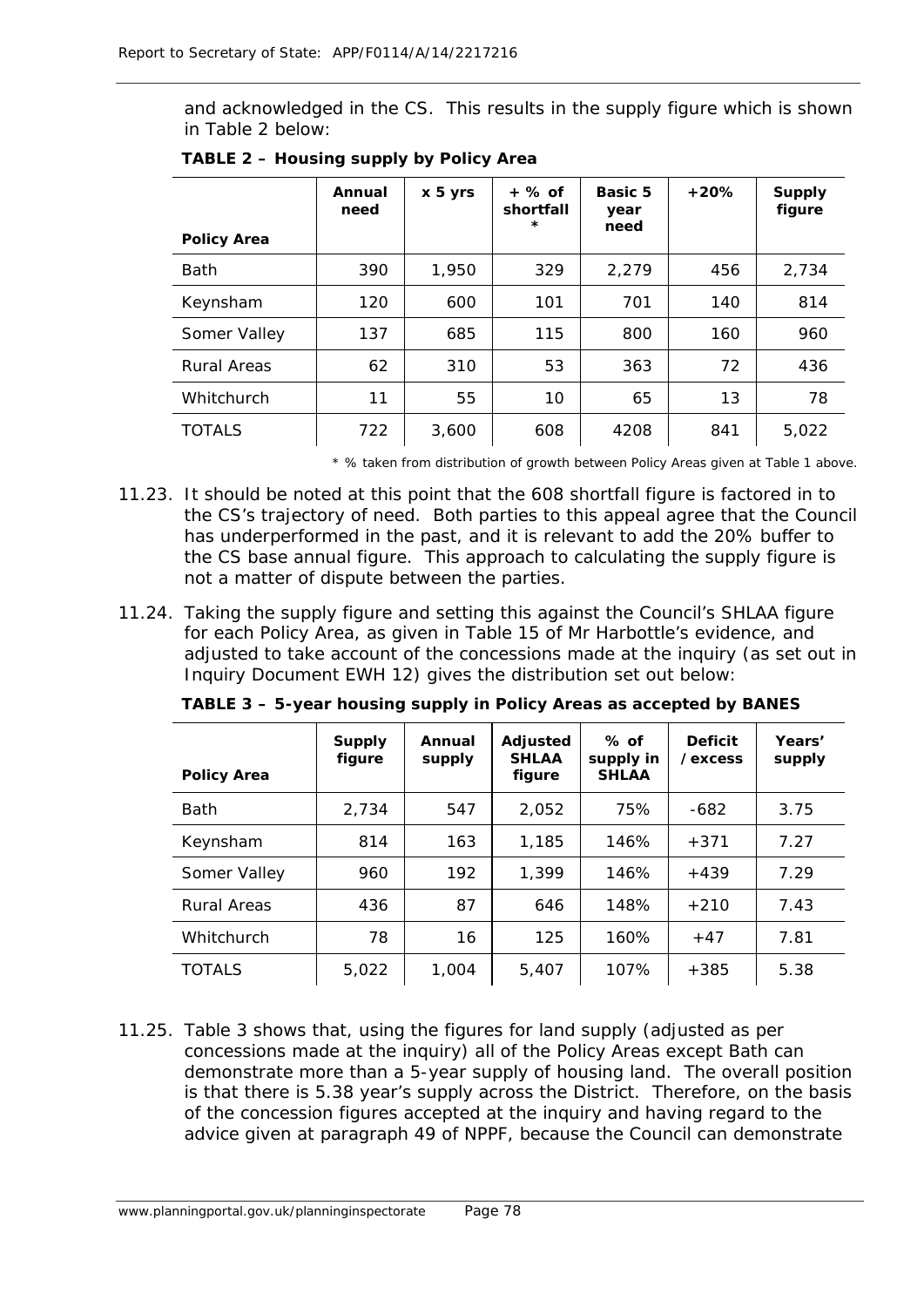a 5-year supply of deliverable housing sites, it is not appropriate to consider that the relevant policies for the supply of housing are out of date.

- 11.26. It could be acknowledged that preparing the SHLAA is not an exact science, and that it relies upon assumptions and predictions that may only be informed speculation at the time it is drawn up. The SHLAA which was presented at this inquiry had seemingly not been open to testing at Examination, nor had it been independently reviewed. In which case, it is not possible to be fully confident that it presents a robust trajectory, based on up-to-date and sound evidence, as envisaged at paragraph 3-033 of PPG. In any event, as acknowledged above, circumstances change and the likely supply assumptions can change almost unpredictably as new sites come forward and resolving problems on other sites may become either easier or more difficult. In which case, and without the benefit of a wider discussion involving more of the stakeholders who have a role in the housing market area about the assumptions and conclusions of the SHLAA, it may not be realistic to conclude authoritatively that the figures given in Table 3 above are determinative.
- 11.27. Taking the (arguably) more pessimistic view set out by the Appellants in Mr Harbottle's evidence, even if there is an overall District-wide deficit in housing land supply, the situation remains that there is an excess of supply in four of the five Policy Areas, with only Bath showing a significant deficit. This scenario is set out in Table 4 below.

|                    | <b>Supply</b><br>figure | <b>Annual</b><br>supply | <b>Supply</b><br>available | $%$ of<br>supply | <b>Deficit</b><br>/excess | Years'<br>supply |
|--------------------|-------------------------|-------------------------|----------------------------|------------------|---------------------------|------------------|
| <b>Policy Area</b> |                         |                         |                            | figure           |                           |                  |
| <b>Bath</b>        | 2,734                   | 547                     | 1,601                      | 59%              | $-1,133$                  | 2.92             |
| Keynsham           | 814                     | 163                     | 921                        | 131%             | $+107$                    | 5.65             |
| Somer Valley       | 960                     | 192                     | 1,296                      | 139%             | $+366$                    | 6.75             |
| <b>Rural Areas</b> | 436                     | 87                      | 646                        | 148%             | $+210$                    | 7.43             |
| Whitchurch         | 78                      | 16                      | 125                        | 160%             | $+47$                     | 7.81             |
| <b>TOTALS</b>      | 5.022                   | 1.004                   | 4,589                      | 92%              | $-403$                    | 4.57             |

*TABLE 4. 5-year housing supply in Policy Areas using Appellants' figures in Mr Harbottle's Table 15*

- 11.28. Some of the doubts raised by Mr Harbottle over progress on two of the MOD sites in Bath (Warminster Road [*[7.65](#page-39-0)[-7.72](#page-41-0)*] and Foxhill [*[7.58-](#page-37-0) [7.64](#page-39-1)*]) may be overly pessimistic in view of the recent decisions made by the Council to grant planning permission [*[6.20\(7\)](#page-18-0)*] (see Documents EWH 13 and BANES 07). But this may be countered – at least in part - by the fact that Paulton House in Midsomer Norton [*[7.124](#page-53-0)[-7.127](#page-53-1)*] was, at the time of the inquiry, being marketed for offices rather than for conversion into flats, and therefore the 58 units envisaged there in the SHLAA may not come forward.
- 11.29. The argument then remains, if the situation is as set in Table 4 with an overall deficit in housing land supply, paragraph 49 of NPPF says that the policies for the supply of housing should not be considered up to date. If this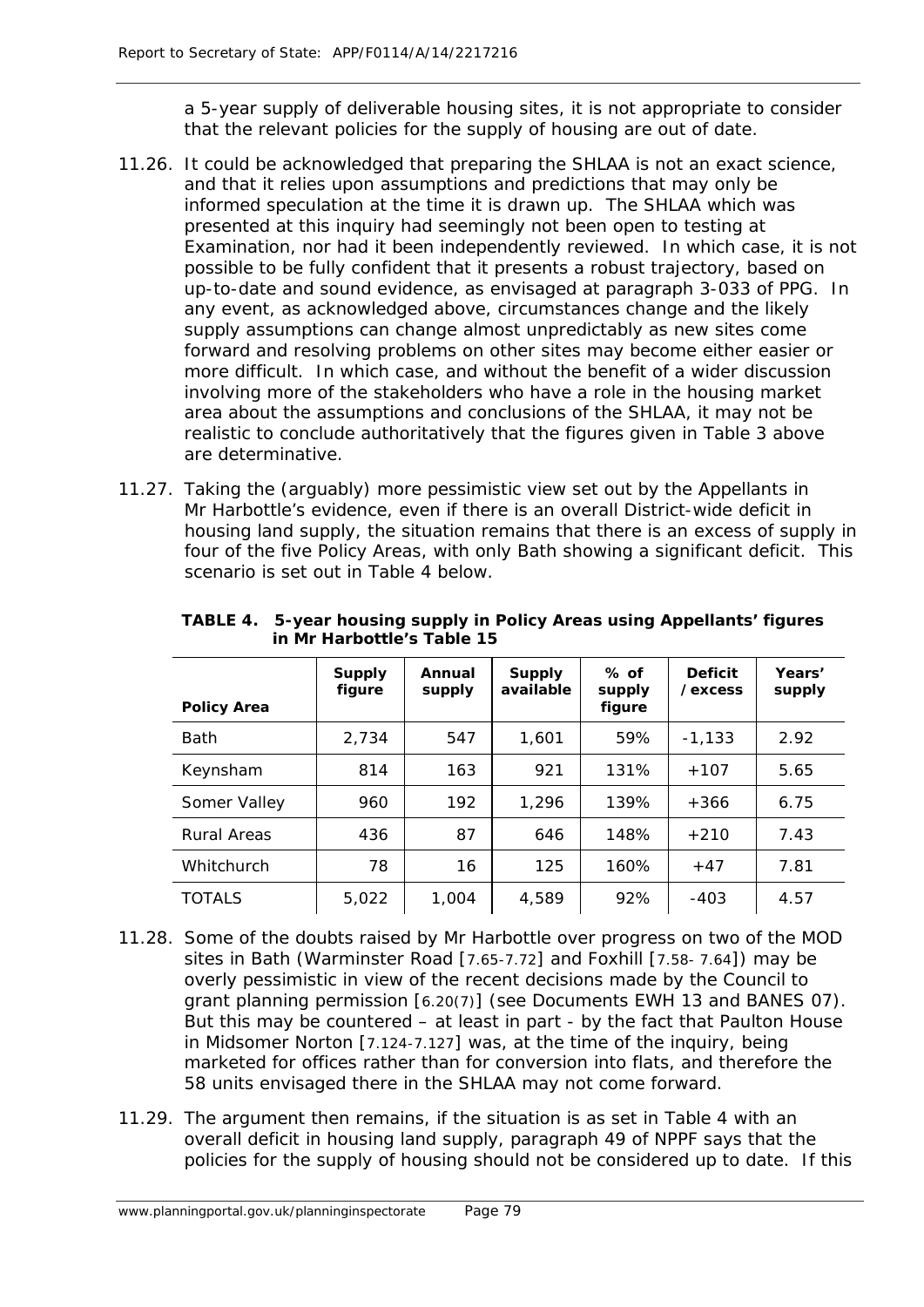were the situation, then the circumstances set out at the fourth bullet point of paragraph 14 of NPPF are brought into play. This requires that planning permission should be granted for sustainable development unless "any adverse impacts of doing so would significantly and demonstrably outweigh the benefits when assessed against the policies in this Framework taken as a whole".

- 11.30. Even if the scenario set out at Table 4 above were to be corroborated by means of a wider discussion which involved more of the relevant stakeholders, and that there is indeed an overall deficit, then in order to make up that shortfall the question arises of whether it is appropriate to grant planning permissions (which might be otherwise acceptable in all other respects) to address that shortfall in locations which could skew the concept of a sustainable distribution of growth which is embodied in Policy DW1.
- 11.31. Drawing these points together on the first main consideration, from the evidence heard at this inquiry it can be concluded that the SHLAA figures initially presented by the Council do not give a robust, reliable indication of the amount of planned or committed housing across the District. On the other hand, the figures presented by the Appellants are likely to be too pessimistic. However, the Appellants' comments on many of the SHLAA sites suggest that, even with the Council's concessions, there have to be continuing doubts over the trajectory presented by the Council and it would be reasonable to accept that the Council cannot confidently demonstrate that there is a 5-year supply of developable housing sites across the District as a whole. Nevertheless, in both of the situations shown in Tables 3 and 4 above there is more than a 5-year supply of housing land in all of the Policy Areas except Bath.

#### *Whether granting planning permission for the proposed development would unacceptably prejudice the implementation of the Core Strategy, having regard to the scale and distribution of development.*

- 11.32. Paragraph 17 of NPPF sets out the core planning principles. The first of these is that planning should be genuinely plan-led. In the circumstances of this appeal this should be seen as being of paramount importance. At the time of the inquiry the Core Strategy had been adopted less than a year previously and it would be overly critical – if not churlish – to so quickly regard such a recently adopted document as being irrelevant. As noted at paragraph [11.8](#page-82-0)  [above](#page-82-0) there are rational reasons supporting the principle set out in Policy DW1 to promote a sustainable distribution of development across the District for housing land supply, divided amongst the five Policy Areas.
- <span id="page-87-0"></span>11.33. For the purposes of this appeal – which relates to a site in the Rural Areas Policy Area - the figures given in both Table 3 and Table 4 above show that there is more than a 5-year supply of housing land. That is, on the face of it, there is no urgent necessity to increase the supply of housing land in the Policy Area.
- 11.34. On the trajectory for the Rural Areas there are planned sites or commitments for 1,159 dwellings at present, and adding the 32 proposed at the appeal for Sutton Bishop, would bring the total to 1,191 [*[7.186](#page-64-1) - [7.187](#page-64-0)*]. This would be 71 above the indicative figure of 1,120, or a 6% excess.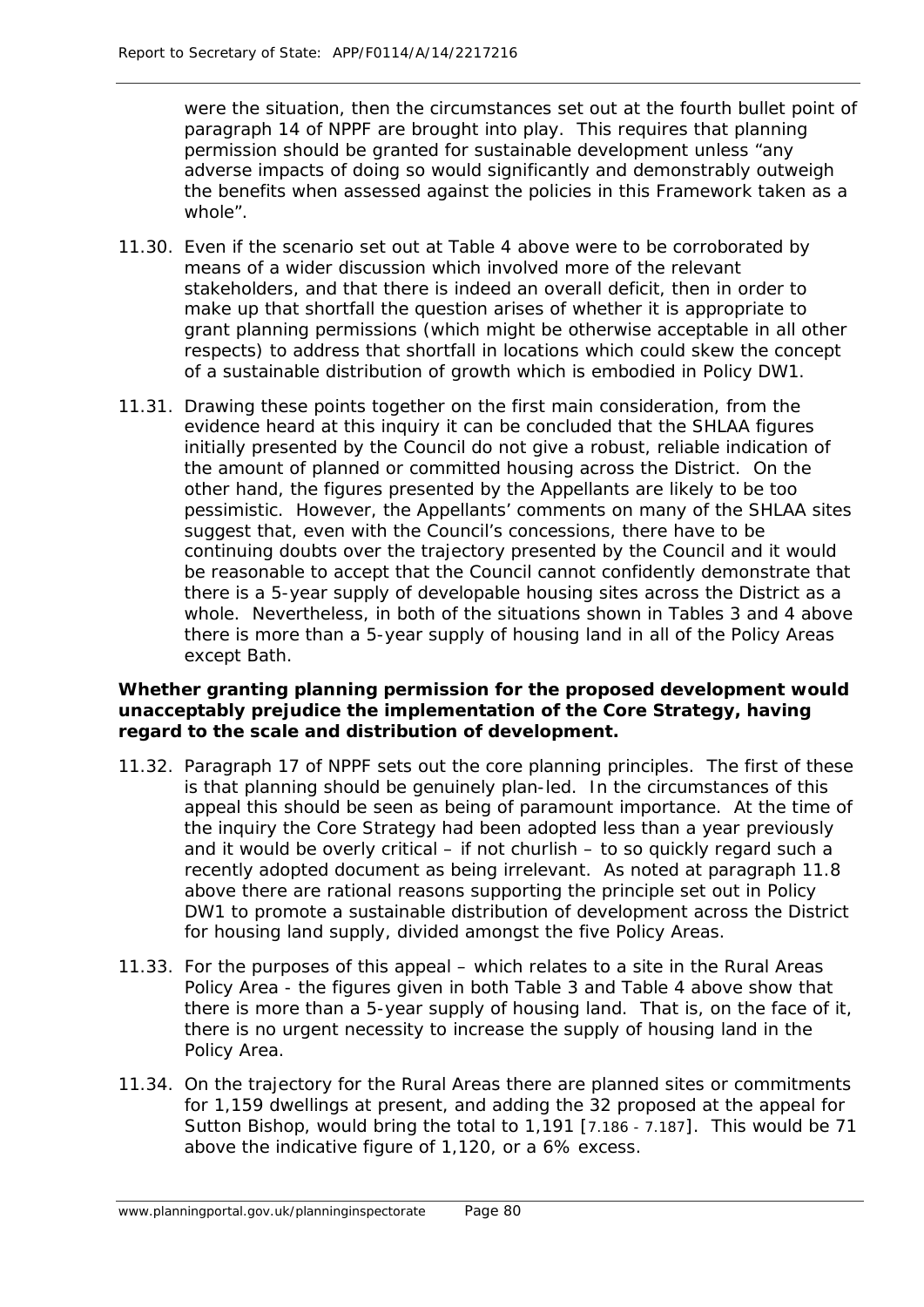- 11.35. In principle, an excess of perhaps up to 10% might not unduly skew the overall target in any of the Policy Areas, but these figures are for the supply over the whole of the plan period. If the appeal scheme was to be allowed, this would result in 678 houses permitted or otherwise planned for up to 2019 (60% of the indicative figure). Allowing for the fact that the 20% buffer (72) which has been brought forward into the current 5-year land supply should be subtracted from the supply for the remainder of the period  $167$ , this would leave only 370 of the plan's 18-year requirement to meet the needs of the last 10 years of the plan in this Policy Area.
- 11.36. This would mean that 67% of the indicative allocations would have been committed within the first 8 years (44%) of the plan period. Nothing was put forward at the inquiry to demonstrate that the current commitments would not, or could not, be completed. This would mean that within the policy area the rate of growth would be significantly biased towards the beginning of the plan period. If all permissions were to be built-out then this could lead to the situation where greater restraints may have to be applied towards the end of the plan period, leaving the plan potentially unable to respond appropriately to future – and as yet unforeseen - needs. That would not be consistent with the plan > monitor > manage principle underlying the local plan system.
- 11.37. More to the point, the corollary of allowing a greater proportion of housing development in the Rural Areas solely to make up the possible overall shortfall across the District, would undermine or dilute the strategy of directing the main initiatives for growth to Bath and accommodating a smaller proportion of additional housing in the other Policy Areas - where some degree of limitation or restraint is seen to be appropriate for reasons of achieving a balanced, sustainable growth strategy.
- 11.38. That is, even if the housing supply situation is as set out at Table 4 above, permitting additional development in the Rural Areas at this time would not be compliant with the core principle of NPPF which looks for a plan-led planning system. This is a principle which carries great weight. With it being, at the time of the inquiry, less than a year since the CS was adopted, it is far too early to accept that its policies for apportioning and distributing growth are out of date and that it would be contrary to the NPPF first core planning principle to permit a dilution of its strategy so early in the plan period by allowing pressure to be diverted away from the Bath Policy Area. Information which has become available since the adoption of the CS suggests that it does not fully sit comfortably within the expectations of paragraph 49 of NPPF with regard to confidently demonstrating a 5-year housing land supply. However, it is not the overall strategy which is out of date, but the assumed delivery rates or the 'fit' with the sites identified in the SHLAA which are in need of up-dating. For the strategy to remain relevant and credible this would have to be addressed within the Bath Policy Area – not across the plan area as a whole.
- 11.39. It being so early in the plan period it would be reasonable to come to the view that it would not be correct to allow additional development outside the Bath Policy Area because the consequence of this would lead to distortion of

1

<span id="page-88-0"></span><sup>&</sup>lt;sup>167</sup> See NPPF paragraph 47 on how to factor in the 20% buffer across the plan period.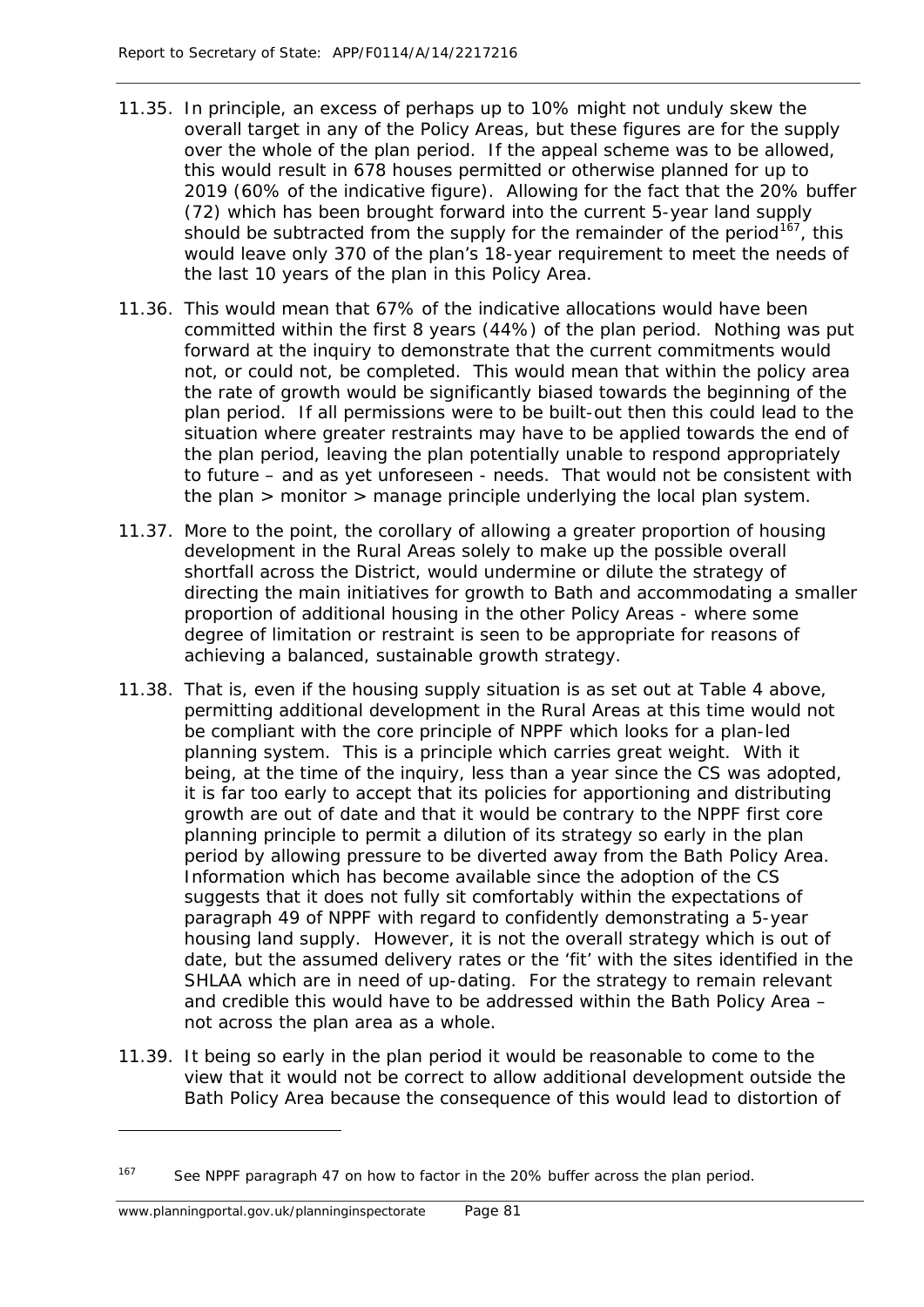the sustainability balance embodied in the principal component of the CS's strategy. That is, it would not be in accordance with the core planning principles of NPPF to accept that the deficit in housing land supply in the Bath Policy Area automatically justifies permitting additional development elsewhere across the District, and particularly in locations where there may be other cogent objections on grounds of sustainability.

- 11.40. In terms of the policy set out at paragraph 14 of NPPF, permitting significant growth in excess of the current land supply situation in the Policy Areas outside Bath would undermine the principles of sustainable development set out in the CS. To do that so early after the adoption of the CS would significantly harm the value and purpose of the detailed, lengthy and collaborative plan-making process which has taken account of the views of local people in wishing to shape their surroundings. This would undermine confidence of developers and residents in the plan-making process, which would constitute an adverse impact that would significantly and demonstrably outweigh the benefits of topping up the housing supply by permitting further development in the Rural Areas Policy Area.
- 11.41. Policy RA1 of the CS makes provision for some housing growth in the larger villages in the Rural Areas Policy Area. Bishop Sutton is one of the villages where further development may be seen as appropriate, having regard to the availability of services locally. Paragraph 5.21 of the CS gives an indicative limit of 50 dwellings in each of the villages which meet the RA1 criteria.
- 11.42. Recent planning permissions (within the period covered by the Core Strategy) have been granted for 76 dwellings in Bishop Sutton [*[7.214](#page-69-0)*]. That is, the indicative limit for additional development in the village has already been exceeded. The appeal scheme would bring that figure to 108 – more than twice the indicative level. Whilst the indicative limit need not be regarded as a cap [*[7.163](#page-60-0)*], it has to be seen in the context of the objectives of the CS policies. The underlying strategic objective is to direct growth to locations which can be seen to be sustainable, in that there is a reasonable match between jobs and dwellings such as to minimise commuting for work purposes, and especially commuting by private car. No evidence was brought to the inquiry to show that new employment opportunities have been established in the village to match the amount of committed and proposed housing development.
- 11.43. The CS endorses the concept of Housing Development Boundaries (HDB) as a means of directing and concentrating growth to the most appropriate locations. The appeal site is outside the HDB for Bishop Sutton as shown in the BANESLP. The CS includes the opportunity for further development in the RA1 villages on sites adjacent to the HDB, but only where this will have been promoted through a Neighbourhood Plan. A Neighbourhood Plan is in preparation for Stowey Sutton parish – which includes Bishop Sutton - which seeks to draw the HDB around the present built-up area of the village plus the recently permitted development sites noted above [*[7.215](#page-70-0)*]. It does not propose to include the appeal site [*[6.24](#page-22-0)*].
- 11.44. The Neighbourhood Plan has advanced to the stage where it has been examined and, subject to modifications, considered to be in general conformity with the Core Strategy and it can progress to a Referendum (see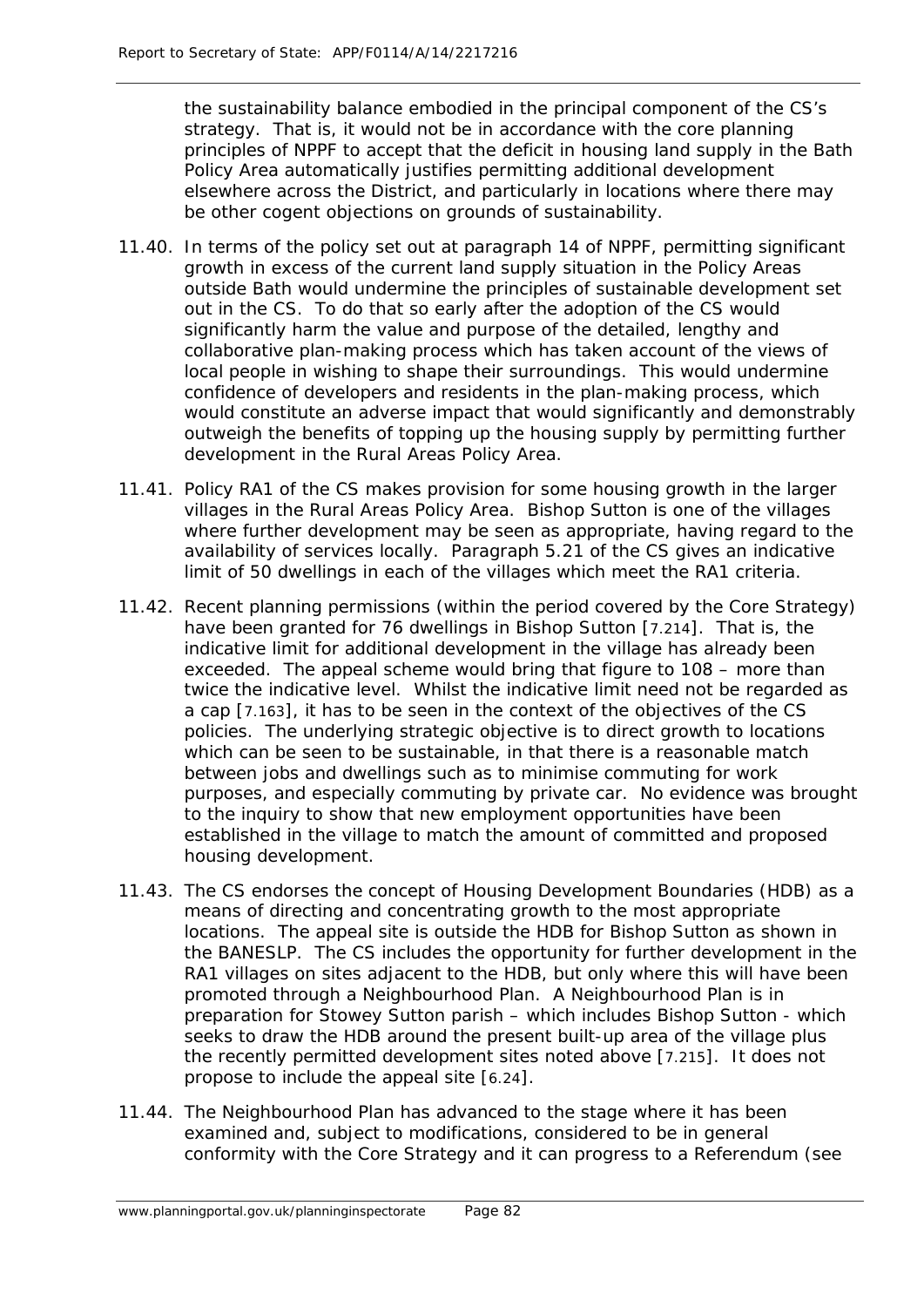Document IP 04). Paragraph 216 of NPPF indicates that the emerging SSNP can be given weight in this appeal.

- 11.45. The Appellants contend that the SSNP has not been prepared so as to take into account the objectives the Secretary of State envisaged for Neighbourhood Plans, in that it is restrictive on the amount of growth considered acceptable, rather than being positive about promoting growth [[7.211](#page-68-0)[-7.216](#page-70-1)]. However, that line of objection to SSNP has yet to be settled through the courts (if a challenge is actually lodged on such grounds) [*[7.226](#page-72-1)*]. Unless there are overriding considerations which would justify allowing more than the 50 dwellings in the village, given as the indicative acceptable level of growth figure the CS, the probability that the HDB in the SSNP will not be revised to include the site adds weight to the objection based on the scale of the approved and proposed additional development in the village representing unsustainable development.
- 11.46. With more than the indicative 50 dwellings having been granted permission already in the village, and more than a 5 year supply of developable housing land available in the Rural Areas Policy Area (see paragraph [11.33 above\)](#page-87-0), there is no need to permit further development in Bishop Sutton to meet the objectives of Policy DW1 or RA1. In which case paragraph 14 of NPPF is not engaged, such that the HDB of Bishop Sutton should be regarded as out of date.
- 11.47. The Appellants argue that, because in their view there is not a 5-year supply of developable land then, applying paragraph 49 of NPPF, Policy SSHP01 should be regarded as out of date [*[7.227](#page-72-2)*]. Even if it is accepted that the SSNP is not compliant with government thinking on the role and purpose of neighbourhood plans, it should be noted that this is not yet an adopted (or 'made') policy. That is, it is premature to say that Policy SSHP01 is 'out of date'. However, this line of argument could be seen as an extension of the Appellant's broader claim that the CS policies must be regarded as out of date if there is not a 5-year housing land supply. That is, in the Appellants' view, if the CS is out of date, then any other policy document which derives from it must also be out of date.

*Site specific considerations for the appeal scheme*

- 11.48. At a more detailed policy level, the proposed scheme would not meet the terms of Policies HG4 or HG10 of the Bath & North East Somerset Local Plan 2007 (BANESLP), in that – as discussed above - the development would not be appropriate to the scale of the settlement in terms of the availability of employment opportunities, and the dwellings are not being put forward as being essential for agricultural or forestry workers.
- 11.49. Paragraph 7 of NPPF sets out three dimensions to sustainable development. Having regard to the site and its surroundings, the scheme would not appear unacceptably obtrusive in landscape terms (that is, it would not conflict with the objectives of BANESLP Policy NE.1); it would be reasonably well assimilated as an extension of the existing pattern of built development hereabouts. Concerns were expressed by local residents over the potential impact of additional housing on local wildlife and the possible impact on the Chew Valley Lake nature conservation site, but such concerns are not corroborated by the agencies which are responsible for safeguarding the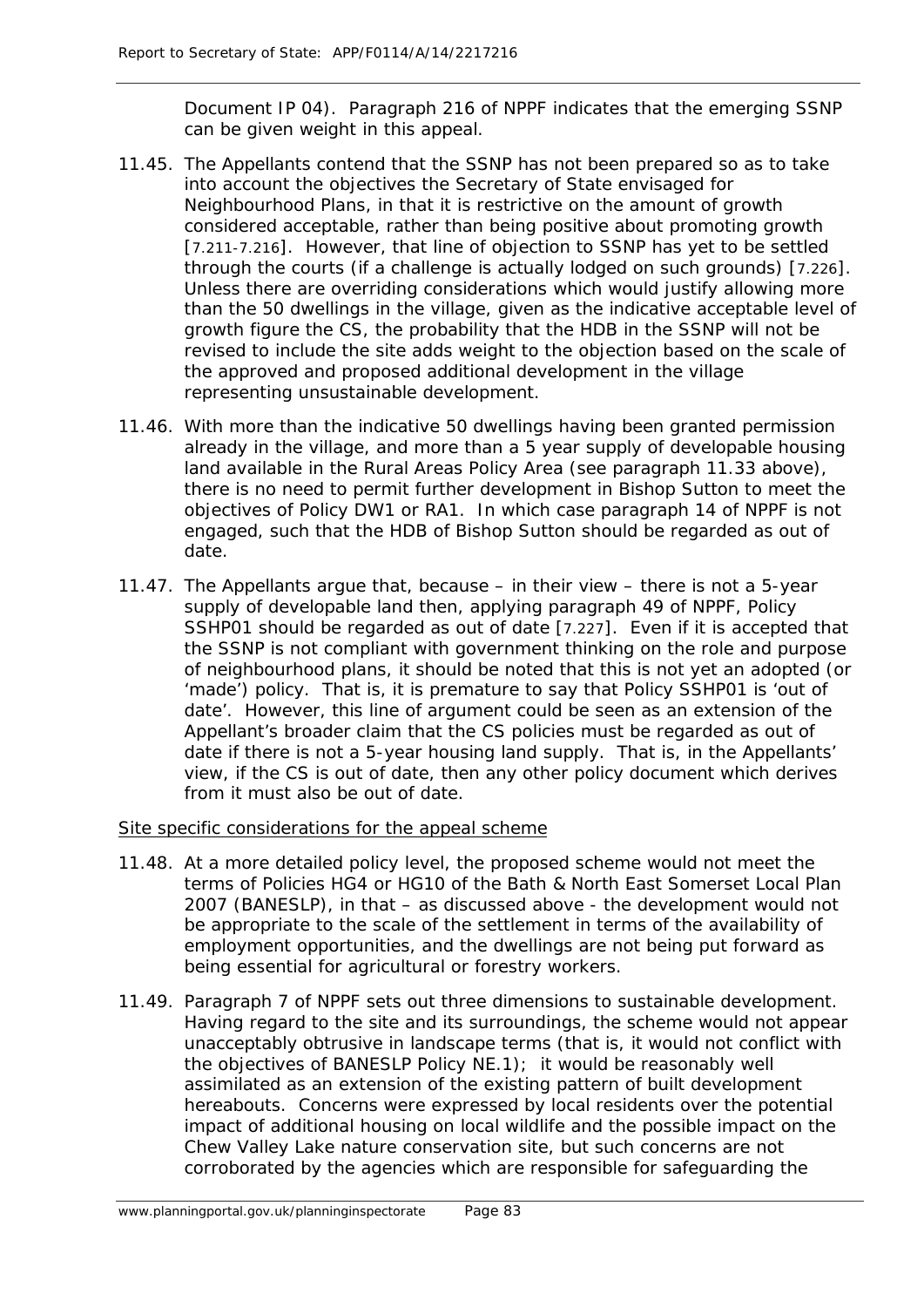water environment and nature conservation locally [*[8.4,](#page-77-0) [7.234](#page-73-2)*]. Whilst these points might not be seen as environmental benefits, they would have a neutral environmental impact and thus the scheme could be regarded as not being in conflict with the environmental role of sustainability.

- 11.50. The scheme would not give rise to problems of highway capacity or highway safety. The local school can accommodate any additional pupils, subject to an appropriate contribution from the developer [*[7.234](#page-73-2)*] through a payment in accordance with the Council's CIL. There would not, therefore, appear to be any significant problems in terms of overloading the existing community infrastructure of the village. However, without additional job opportunities in the village, additional houses would exacerbate the jobs : homes imbalance, which would increase the likelihood of people needing to commute out of the village for work purposes. This would not be compatible with the economic role of sustainable development.
- 11.51. It can be acknowledged that the scheme would bring social benefits of providing some 35% of affordable housing. Clearly the CS seeks to increase the supply of affordable housing and this component of the appeal scheme would correspond with one aspect of the social dimension of sustainable development. However, I do not see this is as sufficient benefit to outweigh the conflict with the economic dimension. Added to this is the perhaps indefinable and conjectural concerns expressed over accommodating a large number of new residents into a relatively small settlement. The permitted and proposed schemes would increase the number of dwellings by about 20% in a relatively short space of time. There is the possibility that such a concentrated period of enlargement would lead to some difficulties in satisfactorily integrating the new households in to the community [*[8.7](#page-77-1)*]. Whilst not an overriding consideration, it adds weight to the view that the proposed scheme cannot be regarded as representing sustainable development.

#### *Conclusion on the second main consideration*

11.52. Drawing together the above points, having regard to the scale and distribution of development, I come to the view that granting planning permission for the proposed development would unacceptably prejudice the implementation of the Core Strategy, and would be contrary to the objectives of the BANESLP. I do not consider that the circumstances in this appeal represent material considerations which justify making a decision other than in accordance with the development plan. Accordingly, the appeal should be dismissed.

#### **Other Matters**

- 11.53. For the most part, concerns raised by interested persons either at the inquiry in person, or in the written representations, have been covered in the above discussions. I comment below on the matters not already addressed in this Report.
- 11.54. The proportion of local residents apparently qualifying for an affordable dwelling would, on the face of it, be far below the number which could be provided in this proposed scheme [*[8.5](#page-77-2)*]. However, as one of the larger villages in the Rural Areas, Bishop Sutton may not be an inappropriate place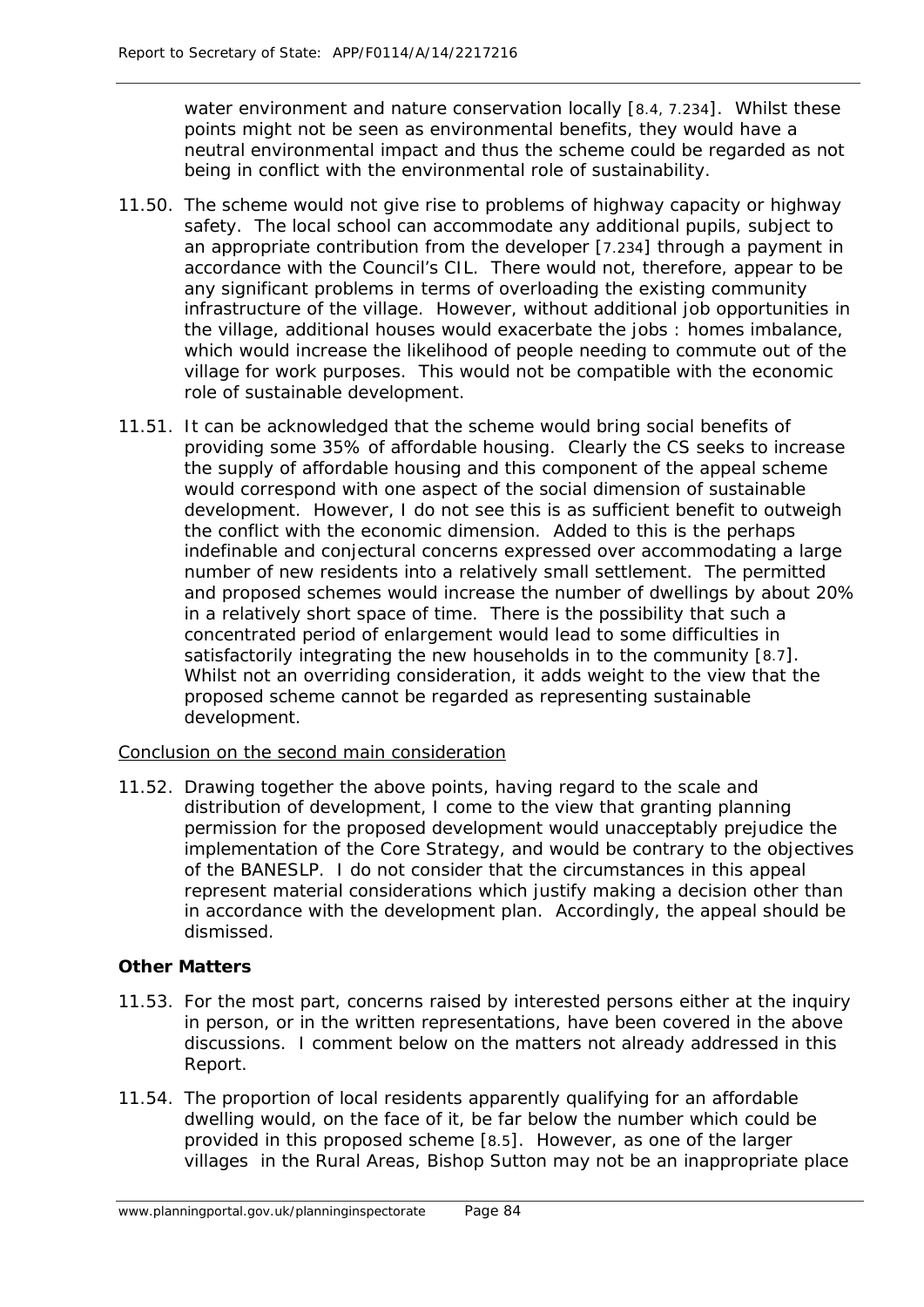for a home needed by households living in the wider rural hinterland. Also, it is not clear if the local connections policy takes into account households currently in private rented accommodation but in receipt of housing benefit – who would be expected to be able to access affordable housing.

- 11.55. The Section 106 unilateral undertaking offers 35% affordable housing 11 units of mixed sizes. CS Policy CP9 (CD 03, page 120) looks for 30% affordable housing for schemes of more than 10 houses in the rural parts of the District. In the case of the current appeal this works out to be 9.6 or, rounded up to whole numbers, 10 units. The offered proportion would therefore be above the policy requirement, but this cannot be seen as a justifying dismissing the appeal. Although 11 may be more than the number needed to meet the local connections criteria, this would not be in conflict with the CS policy, and it would not unduly skew the housing mix on the development.
- 11.56. Although in a rural location, Bishop Sutton is seemingly reasonably well provided with services for a settlement of this size [*[2.2](#page-10-1)*]. No compelling evidence was brought to the inquiry to show that, taking account of the contribution for education purposes through a CIL payment, the village could not accommodate additional population in terms of the capacity of facilities and services [*[7.171](#page-62-0)*].
- 11.57. Although close to the Chew Valley Lake SAC, the Mendip Hills AONB and the Bristol Green Belt [*[2.3,](#page-11-1) [8.4](#page-77-0)*], none of the relevant agencies responsible for safeguarding nature conservation and landscape interests have expressed an objection to the proposed scheme [*[7.234](#page-73-2)*].
- 11.58. The Appellants have pointed to other appeal decisions where a shortfall in deliverable housing sites has justified regarding a recently adopted Core Strategy as out of date [*[7.29](#page-29-0) et seq* and *[7.141,](#page-57-0) [7.142,](#page-57-1) [7.144](#page-57-2)*]. These cases do have, on the face of it, similarities to the current appeal, but only the Inspector's decisions were presented at the inquiry; I did not hear all of the evidence which led to the conclusions reached in those other cases. Those other cases were not in the same local authority area as the current appeal and were not being assessed in the context of the policies seen to be relevant in this appeal. That is, whilst those other cases show that it can be reasonable and justifiable to regard recently adopted CS figures as out of date, those other cases do not represent clear and inescapable precedents for the outcome of this appeal. Indeed, as the Appellants themselves acknowledge, each appeal has to be determined on its own merits [*[7.30](#page-30-0)*].
- 11.59. The Appellants' assumption that the appeal would have been allowed if determination had not been recovered by the Secretary of State is simply conjecture [*[7.194](#page-65-0)*]. A draft decision on the case has not been published nor forwarded to the Secretary of State.
- 11.60. The Appellants have raised concerns over the length of time it has taken to bring this appeal to a decision [*[7.194](#page-65-0)[-7.197](#page-66-0)*]. It is not appropriate for me to comment on procedural matters.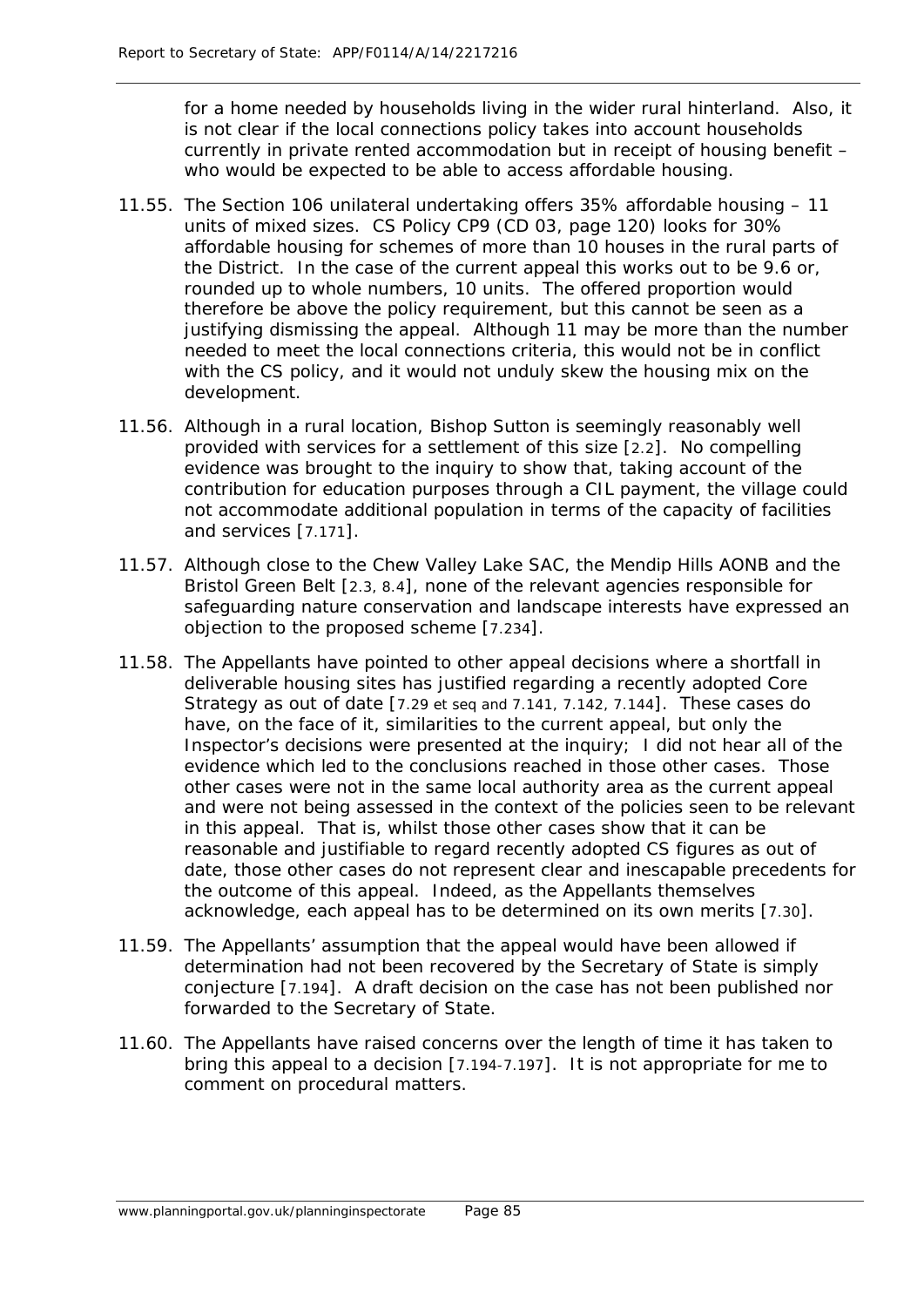### **Overall Conclusions**

- 11.61. It is possible that the Council has a 5-year housing land supply. However, the evidence for this at this inquiry was not compellingly robust and, on the balance of probabilities, I come to the view that there is a shortfall in the 5 year housing land supply in the Housing Market Area. Accordingly, the expectations set out at paragraph 49 of NPPF come into play.
- 11.62. The question at this point is, whether Policy DW1 is a policy concerning the supply of housing land, or is it primarily a policy which sets out the quantum and distribution of the housing requirement? It does not seek to either identify or, alternatively, restrict the identification of individual sites or HDBs. That is, DW1 is not a site-specific policy seeking to regulate the release of sites for housing development. Restrictions such as HDBs are seen to be the role of subsequent local (placemaking) plans or neighbourhood development plans. It does, however, imply limitations over supply to the extent that indicative figures are given for each Policy Area; that is, there is an implied restriction on the amount of growth permissible in each Policy Area, albeit the DW1 figures are not to be seen as a cap or ceiling.
- 11.63. In this appeal whilst there is no fundamental disagreement between the parties over the quantum of housing required (the Appellants' witness' evidence on housing supply was based on the figures given in Policy DW1 as the requirement to be met), the basis of the dispute is over the availability of identified sites. In my view, DW1 is not obviously a policy seeking to restrict housing supply, albeit that the CS was adopted on the basis that it assumed a number of identified sites would be available to meet the requirement set out in DW1. In which case, Policy DW1 should not been seen to be out of date.
- 11.64. Nevertheless, even if DW 1 is seen to be a policy controlling housing supply, for rational reasons of promoting sustainable development, the Housing Market Area requirement given in the Core Strategy is distributed across five Policy Areas and it is only in the Bath Policy Area that there is a shortfall in supply. In the Policy Area relevant in this appeal (Rural Areas) there is more than a 5-year supply of developable housing land.
- 11.65. Despite the shortfall of developable housing land in the Bath Policy Area, I do not consider that the Core Strategy can be considered to be out of date, and that paragraph 14 of NPPF is not engaged in the determination of these appeals in seeking to address the shortfall.
- 11.66. The policies of the Core Strategy are formulated around a strategy of distributing growth amongst locations where it has the greatest opportunity for supporting or creating balanced societies and economies. If there is a shortfall in housing land, which I consider there is, the shortfall ought to be made up in locations where the principles of sustainability can be met. That is, places in reasonable proximity to a range of services and employment, and which give the opportunity for the minimal use of private cars. This would not include Bishop Sutton. To locate an excessive number of new houses in Bishop Sutton would depart from the strategic thrust of directing growth to sustainable locations.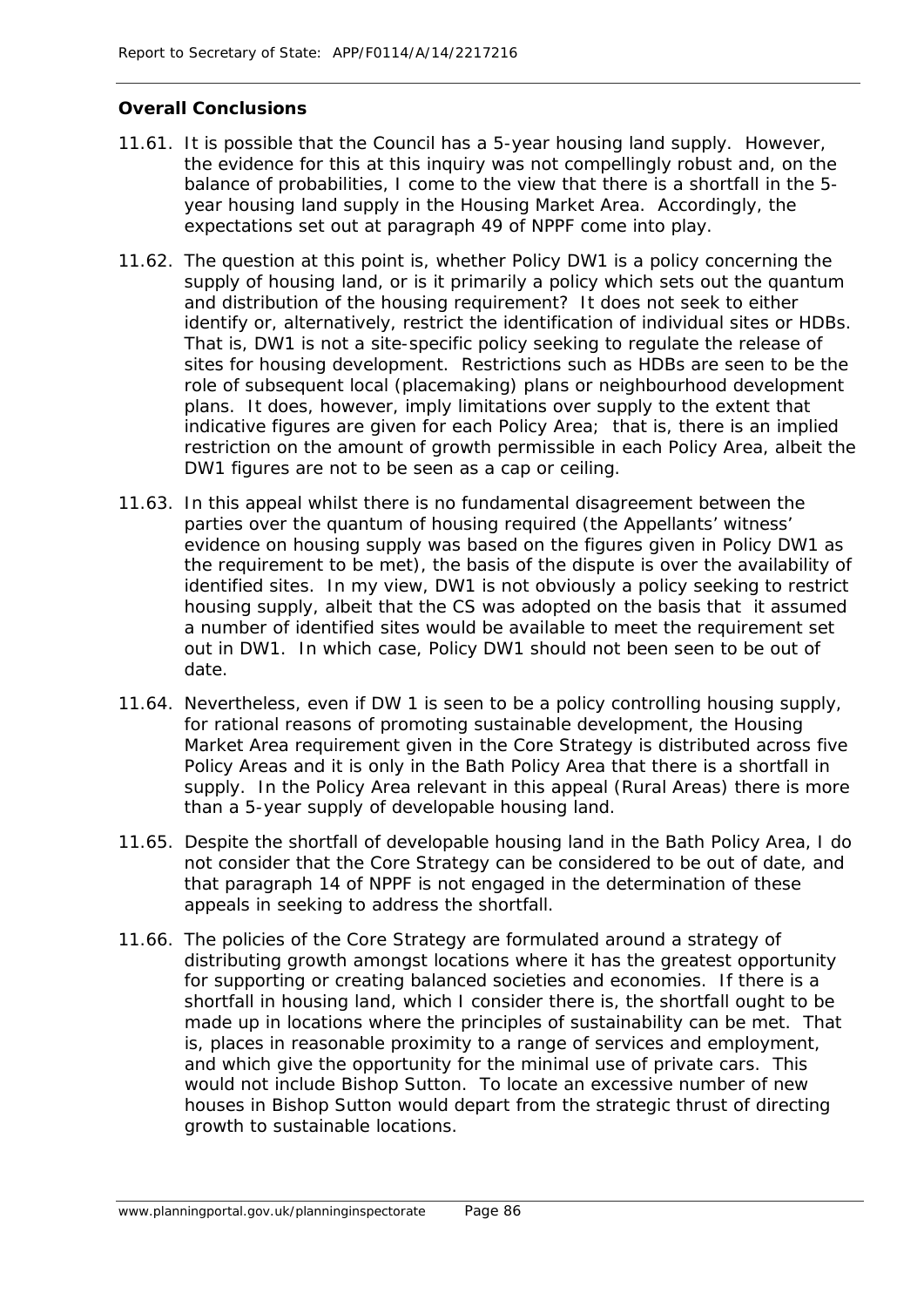- 11.67. Local opinion, as expressed by those who spoke at the inquiry, and as argued in the Stowey Sutton Neighbourhood Plan, considers that, having regard to the indicative "about 50" given in the Core Strategy and the number of houses approved recently, the additional 32 houses proposed in the appeal scheme would be excessive [*[8.1](#page-76-0)[-8.8](#page-77-3)*]. Paragraph 50-001-20140306 of PPG says that *"blanket policies restricting housing development in some settlements and preventing other settlements from expanding should be avoided*". On the face of it, this appears to be the situation now promulgated in the emerging Stowey Sutton Neighbourhood Plan. However, that plan has been independently examined and found to be compliant with the Core Strategy. That is, there is seen to be evidence which supports the approach being put forward in the neighbourhood plan.
- 11.68. NPPF looks to promote a low-carbon economy and to direct growth to where the need for travel is minimised and where the use of sustainable modes of travel is maximised. Inevitably, such conditions are found in the larger settlements. Permitting growth in small villages which are at some distance from employment, larger shops and services and leisure facilities is not a strategy for sustainable development. The proposed scheme would bring additional housing to Bishop Sutton, but without any commensurate increase in opportunities for employment. That is, additional working age residents would inevitably have to find employment elsewhere, and which would largely involve travel by private cars. The same may be so for those wishing to follow a wider range of social, cultural and leisure interests.
- 11.69. Significantly exceeding the (albeit generalised and indicative) allocation of housing growth in the Rural Areas Policy Area would not represent sustainable development at the strategic level. As discussed above, I consider that granting planning permission for the proposed development would be contrary to the objectives of the Core Strategy, in that it would depart from the strategic thrust of directing growth to sustainable locations. That is, the proposed scheme would unacceptably prejudice the implementation of the Core Strategy.
- 11.70. Although there are positive aspects of the scheme, not least the 35% proportion of affordable housing being offered, I consider that the adverse impacts of approving the proposal would significantly and demonstrably outweigh the benefits. Accordingly the appeal should be dismissed.

#### **Alternative view on the arguments in this appeal.**

11.71. Having regard to the challenge lodged in the High Court<sup>[168](#page-94-0)</sup> to the two Appeal Decisions issued for the other two cases heard at this same inquiry [*[7.201](#page-67-0) - [7.210](#page-68-1)*] the Secretary of State may consider that the above reasoning is flawed. That is, the Secretary of State may agree that the shortfall in the housing land supply across the Housing Market Area overall justifies regarding the Core Strategy and Policy DW1 as being out of date. In which case it would be necessary to consider whether the proposed development would give rise to harm locally. Even if the Secretary of State considers there is a 5-year land supply in the Housing Market Area, this does not preclude

1

<span id="page-94-0"></span><sup>168</sup> Claim No. CO/3058/2015, dated 30 June 2015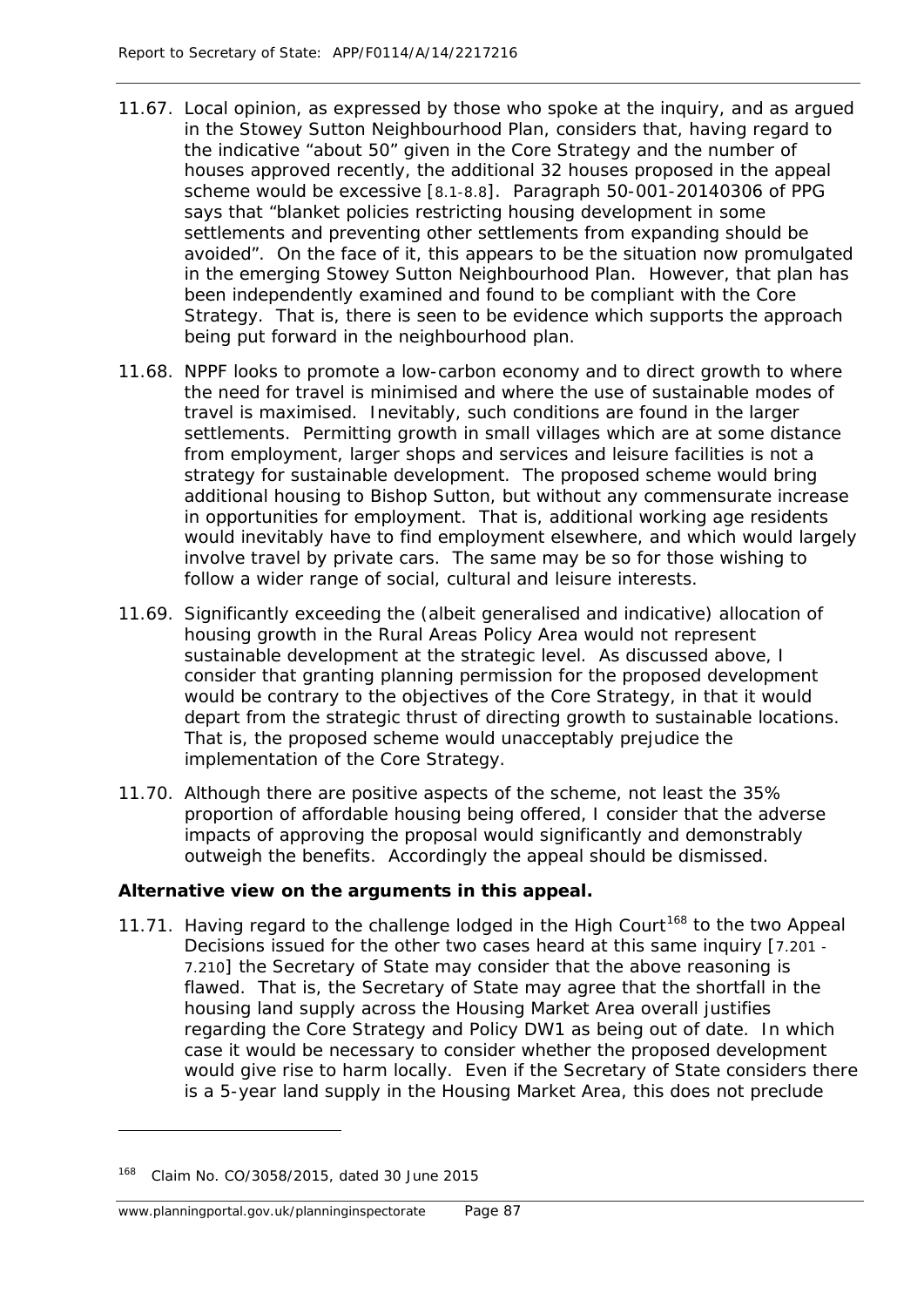granting planning permission for further development, subject to the proposed scheme being compliant with relevant development plan policies and representing sustainable development. The housing figures given in CS Policy DW1 are a generalised indication of the level of growth looked for in the Rural Areas, but the figures are not to be regarded as a cap [*[7.163](#page-60-0)*].

- 11.72. The Council's reasons for refusal do not indicate a conflict with any other development plan policies. The Appellant has pointed out that the replies of the consultees at application stage did not consider that the proposed scheme would give rise to justifiable concerns over (amongst other matters) highway capacity and highway safety, landscape impact, ecological interests, flood risk and the capacity of local services and facilities (subject to a contribution to education provision) [*[7.234](#page-73-2)*]. That is, if the Secretary of State does not agree that the principle of permitting additional housing in Bishop Sutton represents unsustainable development then, subject to the Secretary of State's views on the concerns expressed by local residents [*[8.7](#page-77-1)*] there are no other substantiated objections on grounds of social, economic or environmental sustainability which would justify dismissing the appeal.
- 11.73. If the Secretary of State considers the appeal should be allowed then it would be necessary to attach planning conditions to the planning permission, as discussed at Section 10 above and as set out in the Appendix to this Report. The Secretary of State should also indicate, by reference to Section 10 of this report, which sections of the accompanying unilateral undertaking should not apply.

## **12 RECOMMENDATION**

12.1. I recommend that the appeal be dismissed.

*Geoffrey Hill*

INSPECTOR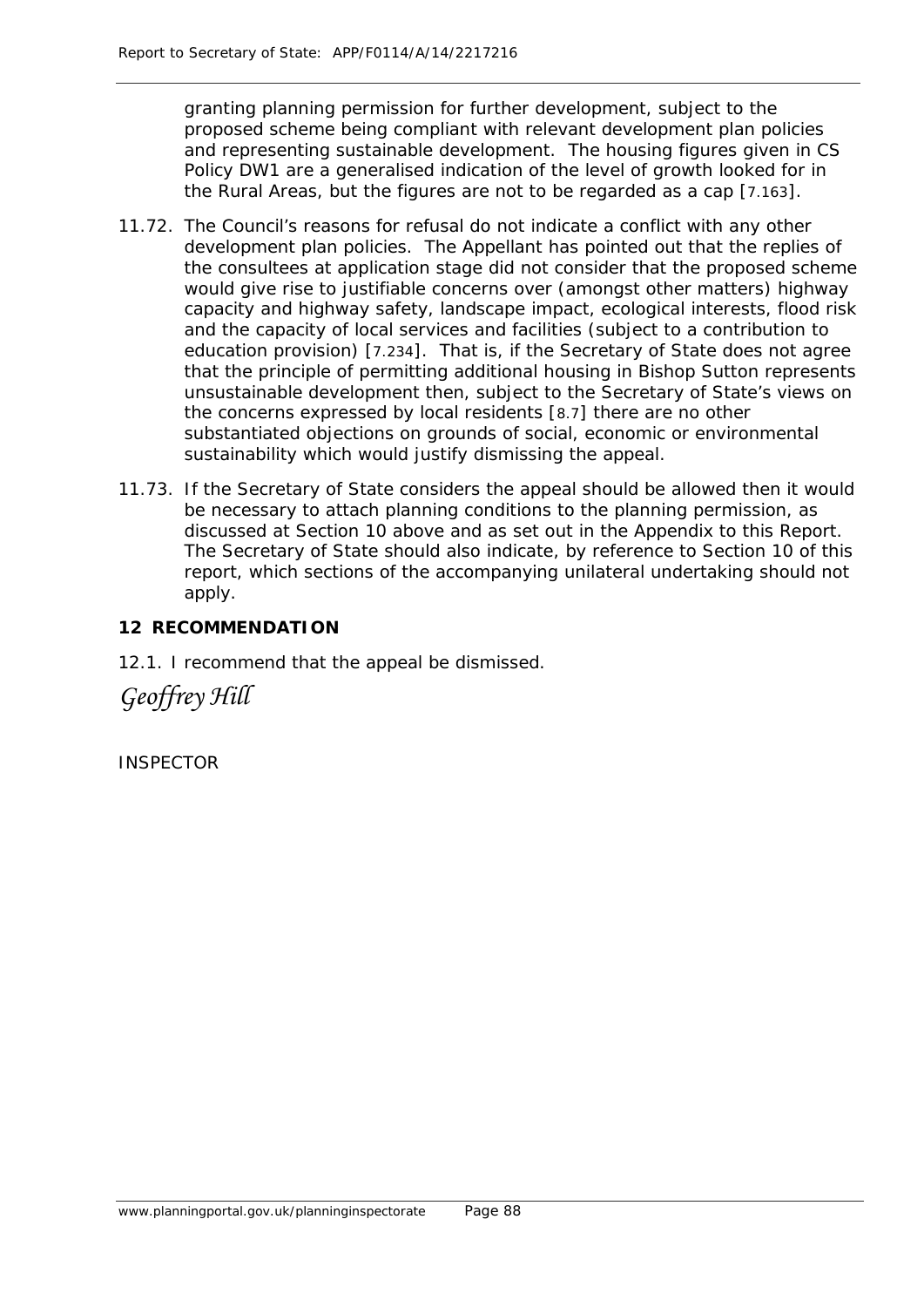### **APPEARANCES**

### **For Bath and North East Somerset Council:**

| Mr M Edwards of Counsel          | Council | Instructed by Bath and North East Somerset          |  |
|----------------------------------|---------|-----------------------------------------------------|--|
| He called:                       |         |                                                     |  |
| Mr Richard Walker BA(Hons) DipTP |         | <b>Planning Policy Officer</b>                      |  |
| Mr Daniel Stone BSc MTCP MRTPI   |         | Senior Planning Officer                             |  |
| Not called to give evidence      |         |                                                     |  |
| Ms Helen Hoynes                  |         | <b>School Organisation Manager</b>                  |  |
| Mr Gary Lewis                    |         | Acting Team Leader, Highways<br>Development Control |  |
| Mr Andrew Chard                  |         | Team Manager, Parks & Bereavement<br>Service        |  |
| For the Appellants:              |         |                                                     |  |

| Miss Suzanne Ornsby QC     | Instructed by Ian Jewson Planning Ltd., (agent for |
|----------------------------|----------------------------------------------------|
| assisted by                | the Appellants)                                    |
| $\blacksquare$<br>$\cdots$ |                                                    |

Miss Stephanie Hall of Counsel

### *She called:*

| Mr Julian Harbottle MRICS          | Director: Savills (UK) Ltd.,  |
|------------------------------------|-------------------------------|
| Mr Ian Jewson BA(Hons) DipTP MRTPI | Director: Ian Jewson Planning |

## **Interested Persons:**

| Mr V Pritchard     | <b>BANES Councillor</b>                |
|--------------------|----------------------------------------|
| Mr K Betton        | Chairman, Stowey-Sutton Parish Council |
| Ms Sally Monkhouse | Local resident                         |

## **DOCUMENTS**

### **CORE DOCUMENTS**

- *Ref Document*
- CD 01 National Planning Policy Framework
- CD 02 Planning Policy Guidance
- CD 03 Bath and North East Somerset Core Strategy (July 2014)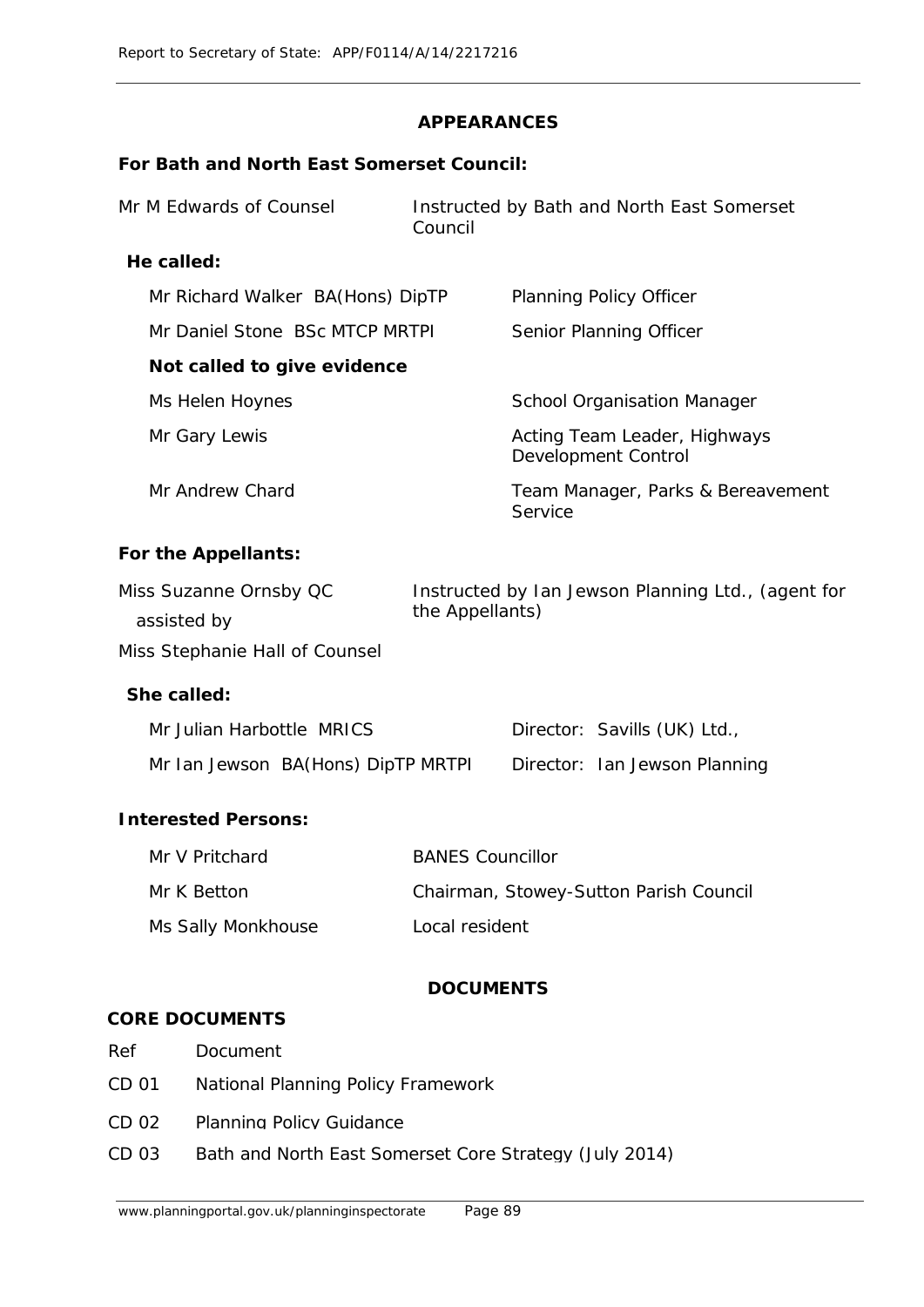CD 04 Report on the Examination into Bath and North East Somerset Council's Core Strategy (June 2014) CD 05 Bath and North East Somerset Local Plan (October 2007) CD 06 Bath and North East Somerset Planning Obligations Supplementary Planning Document (July 2009) CD 07 Bath and North East Somerset Placemaking Plan Launch Document (July 2013) CD 08 Bath and North East Somerset Placemaking Plan Options Document (November 2014) CD 09 Guidelines for Landscape and Visual Impact Assessment, Third Edition (2013) CD 10 English Heritage - Seeing History in the View (May 2011) CD 11 English Heritage - The Setting of Heritage Assets (October 2011) CD 12 Rural Landscapes of Bath and North East Somerset - A Landscape Character Assessment Supplementary Planning Guidance (April 2003) CD 13 Valuing People, Place and Nature: A Green Infrastructure Strategy for Bath and North East Somerset (March 2013) CD 14 Paulton Village Design Statement Supplementary Planning Guidance (March 2001) CD 15 Paulton Conservation Area Character Appraisal Supplementary Planning Guidance (2003) CD 16 Bath and North East Somerset Home to School Transport Policy CD 17 Childcare Sufficiency Update - March 2014 CD 18 Primary and Secondary School Organisation Plan 2013 - 2017 CD 19 Strategic Housing Land Availability Assessment (November 2013), comprising: • Findinas Report • Appendix 1: Site Assessments and Plans • Appendix 2: SHLAA Housing Trajectory 2011 - 2029 CD 20 Strategic Housing Land Availability Assessment Housing Trajectory 20112029 (March 2014) CD 21 Changes to the Strategic Housing Land Availability Assessment Housing Trajectory between November 2013 and March 2014 (March 2014) CD 22 Strategic Housing Land Availability Assessment Findings Report (December 2014) CD 23 Strategic Housing Land Availability Assessment Housing Trajectory 20112029 (December 2014) CD 24 Bath and North East Somerset Settlement Classification (October 2009)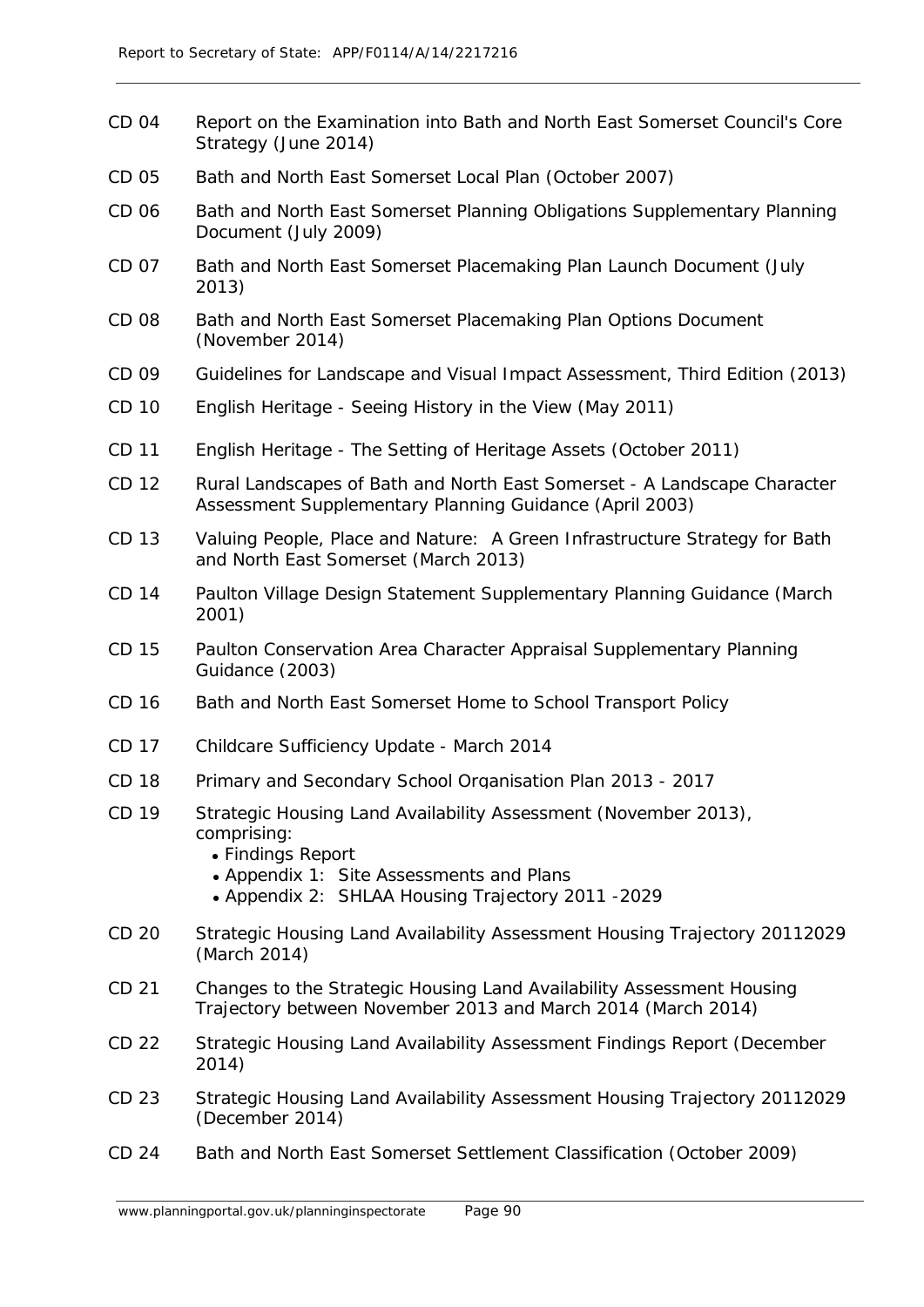- CD 25 Inspector's Note Progression of the Examination 2014 (ID/44)
- CD 26 Core Strategy Topic Paper 7 Keynsham and Somer Valley Site Capacities and Delivery
- CD 27 Core Strategy Topic Paper 8 Central Bath and River Corridor Site Capacities and Delivery
- CD 28 BANES Response to ID/7 Issue 2 SHLAA and Flood Risk
- CD 29 BANES Response to ID/7 Issue 2 Bath
- CD 30 BANES Response to ID/7 Issue 2 Keynsham
- CD 31 BANES Response to ID/25 SHLAA Somer Valley
- CD 32 BANES Response to ID/45 Windsor Gas Holder and Bath Flood Risk Management Project
- CD 33 Core Strategy Statement of Common Ground Land adjoining Odd Down
- CD 34 Core Strategy Statement of Common Ground Land adjoining Weston (Mr Perry and Crest Nicholson)
- CD 35 Core Strategy Statement of Common Ground Land adjoining Weston (The Silverwood Partnership)
- CD 36 Core Strategy Statement of Common Ground Land adjoining Weston (The Equestrian Centre)
- CD 37 Core Strategy Statement of Common Ground Land adjoining East Keynsham
- CD 38 Core Strategy Statement of Common Ground Land adjoining South West Keynsham
- CD 39 Core Strategy Statement of Common Ground Land at Whitchurch (Horseworld)
- CD 40 Core Strategy Statement of Common Ground Land at Whitchurch (Barratt Homes)
- CD 41 Core Strategy Statement of Common Ground Land at Whitchurch (Sir Michael Gregory and Belinda Gregory)
- CD 42 Ouseley J, South Northamptonshire Council v Secretary of State and Barwood Homes: [2014] EWHC 570 (Admin)
- CD 43 Lindblom J, Bloor Homes v Secretary of State & Hinckley and Bosworth Borough Council: [2014] EWHC 754 (Admin)
- CD 44 Appeal Decision: Land Between Iron Acton Way and North Road, Engine Common (APP/P0119/A/12/2186546)
- CD 45 Appeal Decision: Land at the former Lympne Airfield, Aldington Road, Lympne (APP/L2250/A/13/2210752)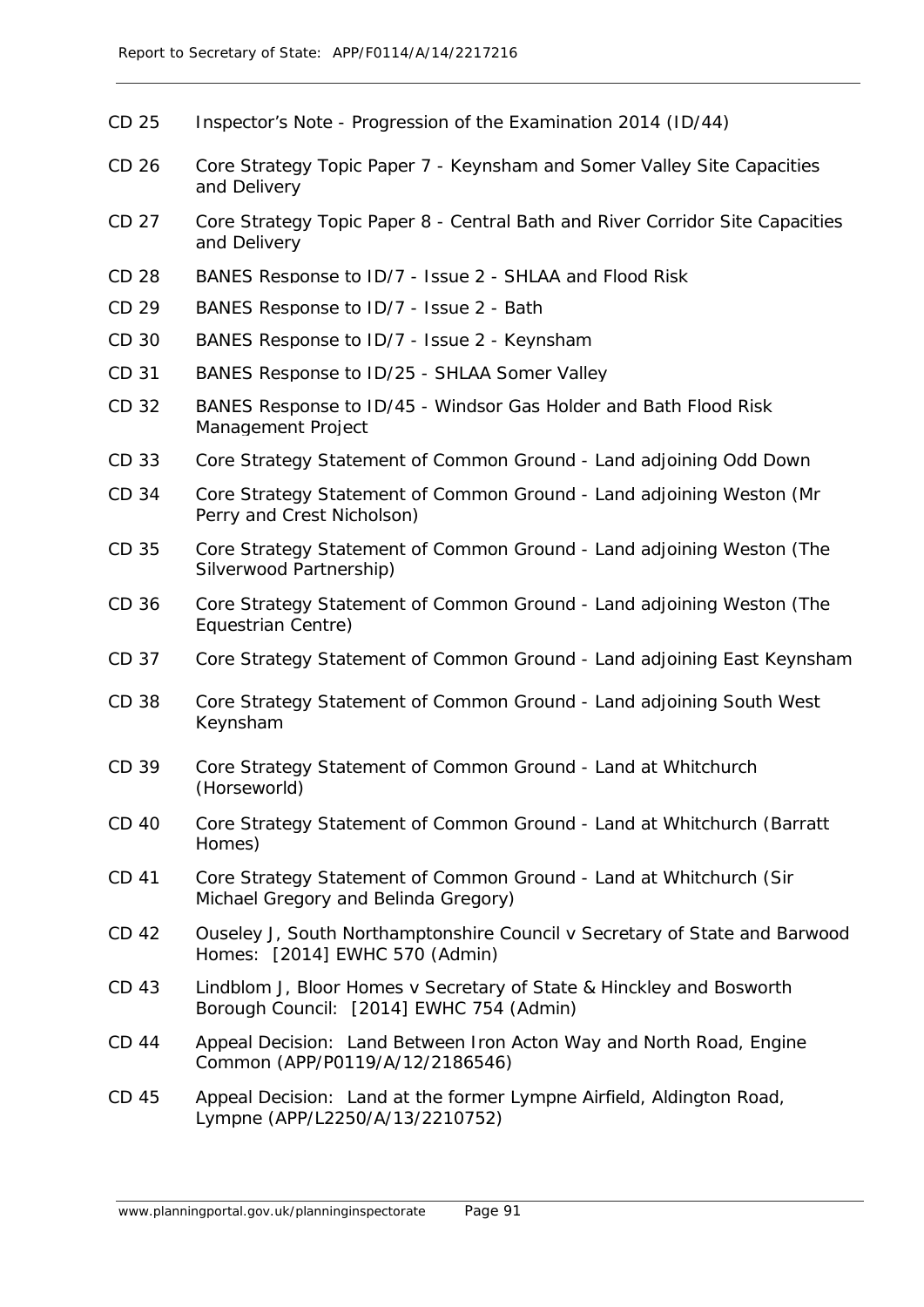- CD 46 Appeal Decision: Land at Monger Lane, Midsomer Norton (APP/F0114/A/13/2199783), including:
	- Site Location Plan
	- Landscape Strategy Plan
- CD 47 Appeal Decision: The Batch, Bishop Sutton (APP/F0114/A/13/2196478)
- CD 48 Appeal Decision: Land north of Upper Chapel, Launceston (APP/D0840/A/13/2209757)
- CD 49 Appeal Decision: Land off Nantwich Road, Tarporley (APP/A0665/A/11/2167430)
- CD 50 Appeal Decision: Land at Brookfield Farm, Hallfields Lane, Rothley (APP/X2410/A/11/2161715)
- CD 51 Appeal Decision: Land to the north of Fosseway Gardens, Westfield (APP/F0114/A/13/2203361)
- CD 52 National Character Area Profile 118: Bristol, Avon Valleys and Ridges, Natural England (2013)
- CD 53 Landscape Assessment of Mendip District (May 1997)
- CD 54 Planning Case Officer's Report on Land at Cappards Road, Bishop Sutton for Development Control Committee on 12th February 2014
- CD 55 Planning Case Officer's Report on Land at Cappards Road, Bishop Sutton for Development Control Committee on 12th March 2014
- CD 56 Planning Officer's Delegated Report for Land at Boxbury Hill Midsomer Norton (13/04880/OUT)
- CD 57 Planning Officer's Delegated Report for Land at Abbotts Farm Close, Paulton (13/03547/OUT)
- CD 58 Stowey Sutton Parish Council Housing Needs Survey Questionnaire
- CD 59 Stowey Sutton Parish Council Housing Needs Survey Results
- CD 60 Stowey Sutton Parish Council Neighbourhood Survey Questionnaire
- CD 61 Stowey Sutton Parish Council Neighbourhood Survey Results
- CD 62 Lewis J., Cotswold District Council v Secretary of State and Fay and Son Limited: [ 2013] EWHC 3719 (Admin)
- CD 63 Mitting J., Save Britain's Heritage v Gateshead Metropolitan Borough Council: [2014] EWHC 896 (Admin)
- CD 64 Lang J., R(East Meon Forge and Cricket Ground Protection Association) v East Hampshire District Council and South Downs National Park Authority: [2014] EWHC 3543 (Admin)
- CD 65 HHJ Waksman QC., R(Hughes) v South Lakeland District Council: [2014] EWHC 3979 (Admin)
- CD 66 Gilbart J., Pugh v Secretary of State: [2015] EWHC 3 (Admin)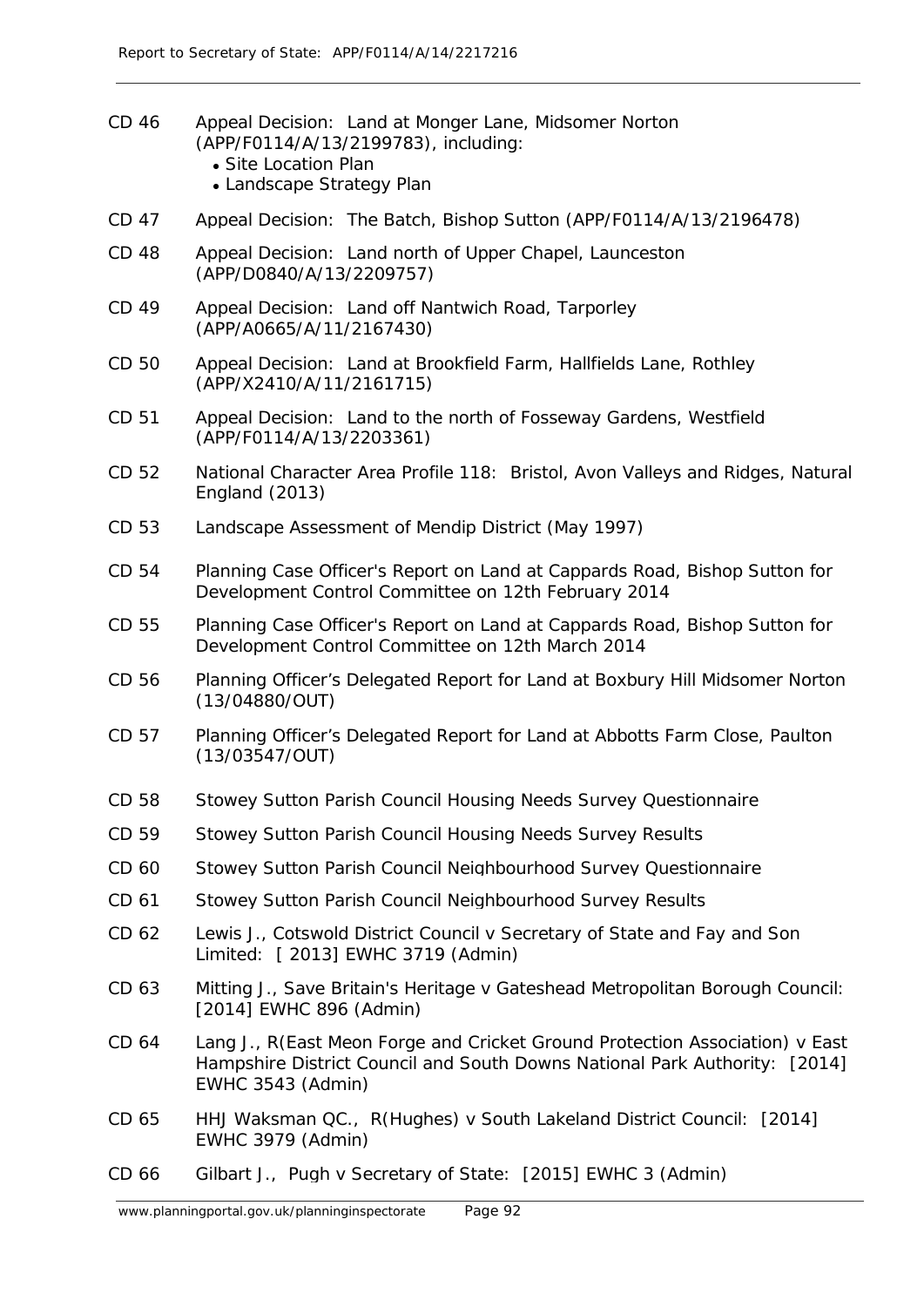- CD 67 Kenneth Parker J., Colman v Secretary of State, North Devon District Council and RWE Npower Renewables Limited: [2013] EWHC 1138 (Admin)
- CD 68 Lang J., William Davis Limited and Jelson Limited v Secretary of State and North West Leicestershire District Council: [2013] EWHC 3058 (Admin)
- CD 69 Appeal Decisions:

Land at Pulley Lane, Newland Road and Primsland Way (APP/H1840/A/13/2199085) and Land north of Pulley Lane and Newland Lane (APP/H1840/A/13/2199426)

CD 70 Appeal Decisions:

Land east of Springwell Lane, Whetstone (APP/T2405/A/12/2170192): Land east of Springwell Lane, Whetstone (APP/T2405/A/12/2170201) : Land off Countesthorpe Road and Springwell Lane, Whetstone (APP/T2405/A/12/2170207)

- CD 71 Appeal Decision: Land south of Broughton Road, Banbury (APP/C3105/A/14/2220513)
- CD 72 Appeal Decisions:

Land to the north of Acland Park, Feniton, Devon (APP/U1105/A/13/2191905): Land to the west of Ottery Road, Feniton, Devon (APP/U1105/A/13/2197001): Land to the west of Ottery Road, Feniton, Devon (APP/U1105/A/13/2197002): and Land to the south of Station Road, Feniton, Devon (APP/U1105/A/13/2200204)

- CD 73 Draft Strategic Housing Land Availability Assessment Housing Trajectory 2011 -2029 (November 2014)
- CD 74 Appeal Decision: Land opposite Rose Cottages, Holmes Chapel Road, Brereton Heath (APP/R0660/A/13/2192192)

#### **PROOFS OF EVIDENCE**

#### **Housing Land Supply**

#### *For Mr Richard Walker*

| HLS/BANES/RW/POE | Proof of evidence |
|------------------|-------------------|
|                  |                   |

| HLS/BANES/RW/APP 1-7 | Appendices to proof of evidence |
|----------------------|---------------------------------|
|----------------------|---------------------------------|

HLS/BANES/RW/SUM Summary proof of evidence

#### *For Mr Julian Harbottle*

| HLS/EWH/JH/POE | Proof of evidence |
|----------------|-------------------|
|----------------|-------------------|

- HLS/EWH/APP Appendices to proof of evidence (in 2 volumes)
- HLS/EWH/SUM Summary proof of evidence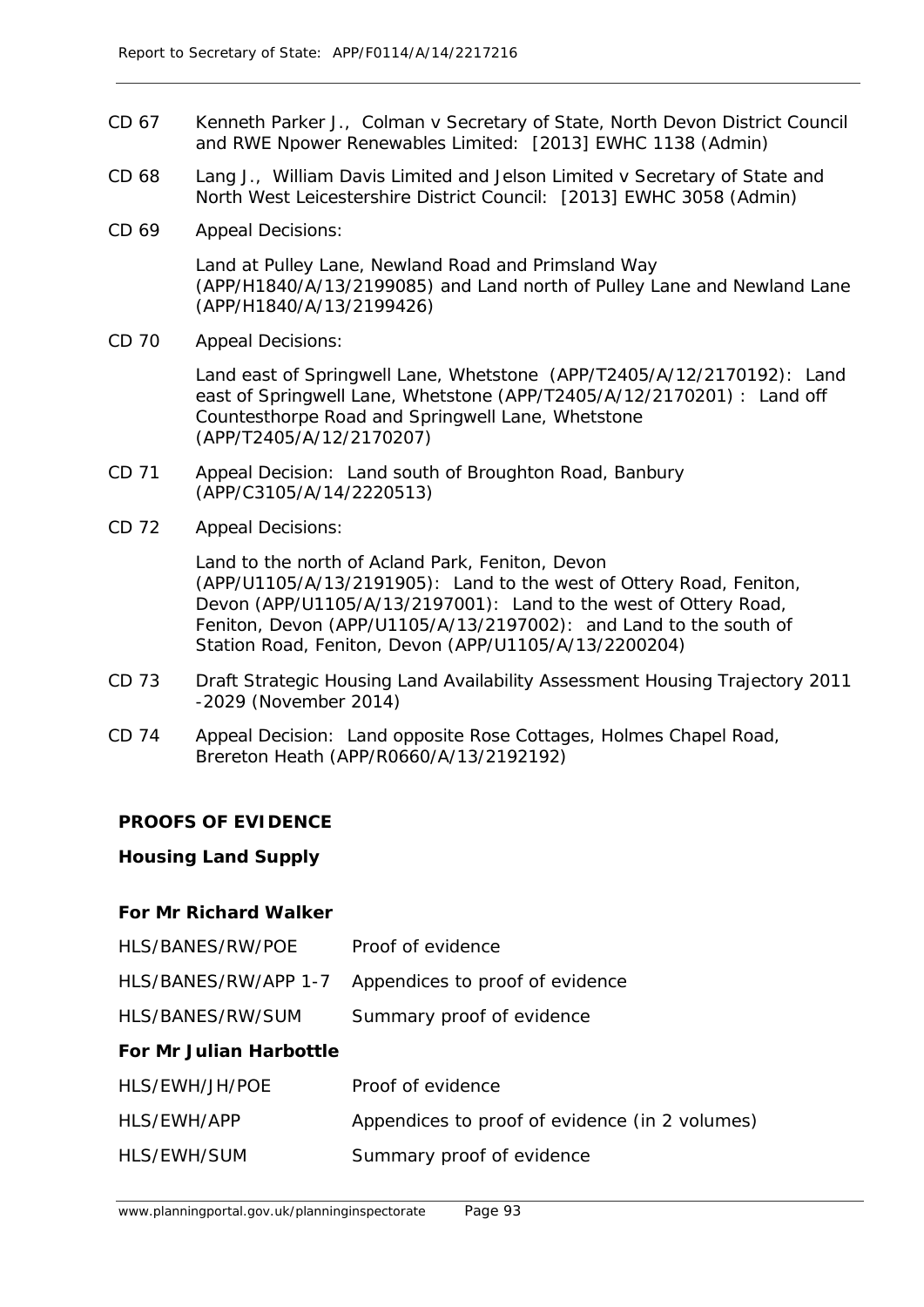# **Residual land at Cappards Road, Bishop Sutton**

### *For Mr Daniel Stone*

| A/BANES/DS/POE             | Proof of evidence                                 |
|----------------------------|---------------------------------------------------|
| A/BANES/DS/APP 1-6         | Appendices to proof of evidence                   |
| A/BANES/DS/SUM             | Summary proof of evidence                         |
| <b>For Mr Gary Lewis</b>   |                                                   |
| A/BANES/GL/POE             | Proof of evidence (including overall conclusions) |
| <b>For Mr Andrew Chard</b> |                                                   |
| A/BANES/AC/POE             | Proof of evidence                                 |
| A/BANES/AC/APP A-B         | Appendices to proof of evidence                   |
| <b>For Ms Helen Hoynes</b> |                                                   |
| A/BANES/HH/POE             | Proof of evidence                                 |
| <b>For Mr Lan Jewson</b>   |                                                   |
| A/EWH/ IJ/POE              | Proof of evidence                                 |
| A/FWH / I I / APP          | Volume of appendices to proof of evidence         |
| A/EWH/ IJ/SUM              | Summary proof of evidence                         |

## **DOCUMENTS SUBMITTED DURING THE COURSE OF THE INQUIRY**

### *For Bath and North East Somerset*

| <b>BANES 01</b> | Bundle of copy emails relating to discussions on SHLAA sites<br>submitted by Mr Walker.                                                                                                          |
|-----------------|--------------------------------------------------------------------------------------------------------------------------------------------------------------------------------------------------|
| <b>BANES 02</b> | Appeal Decision APP/F0114/A/14/2218780 - Stitchings Shord Lane,<br>Bishop Sutton, Bristol BS39 5UB.                                                                                              |
| <b>BANES 03</b> | Appeal Decision APP/F0114/A/14/2217941 - Land at Ham Lane,<br>Bishop Sutton, Bristol BS39 5UB.                                                                                                   |
| <b>BANES 04</b> | Appeal Decision APP/Y3425/A/14/2217578 - Land between Ashflats<br>Lane and A449 Mosspit, Stafford ST18 9BP.                                                                                      |
| BANES 05 i      | Monuments Protection Programme: The Coal Industry.<br>Recommendations for Protection (Step 4 Report) and possible<br>inclusion of The Batch as a scheduled monument, submitted by Ms<br>Waldron. |
| BANES 05 ii     | Monuments Protection Programme - Site Assessment Old Mills Colliery<br>Tip, submitted by Ms Waldron.                                                                                             |
| <b>BANES 06</b> | Supplemental proof of evidence on the meaning an application of the                                                                                                                              |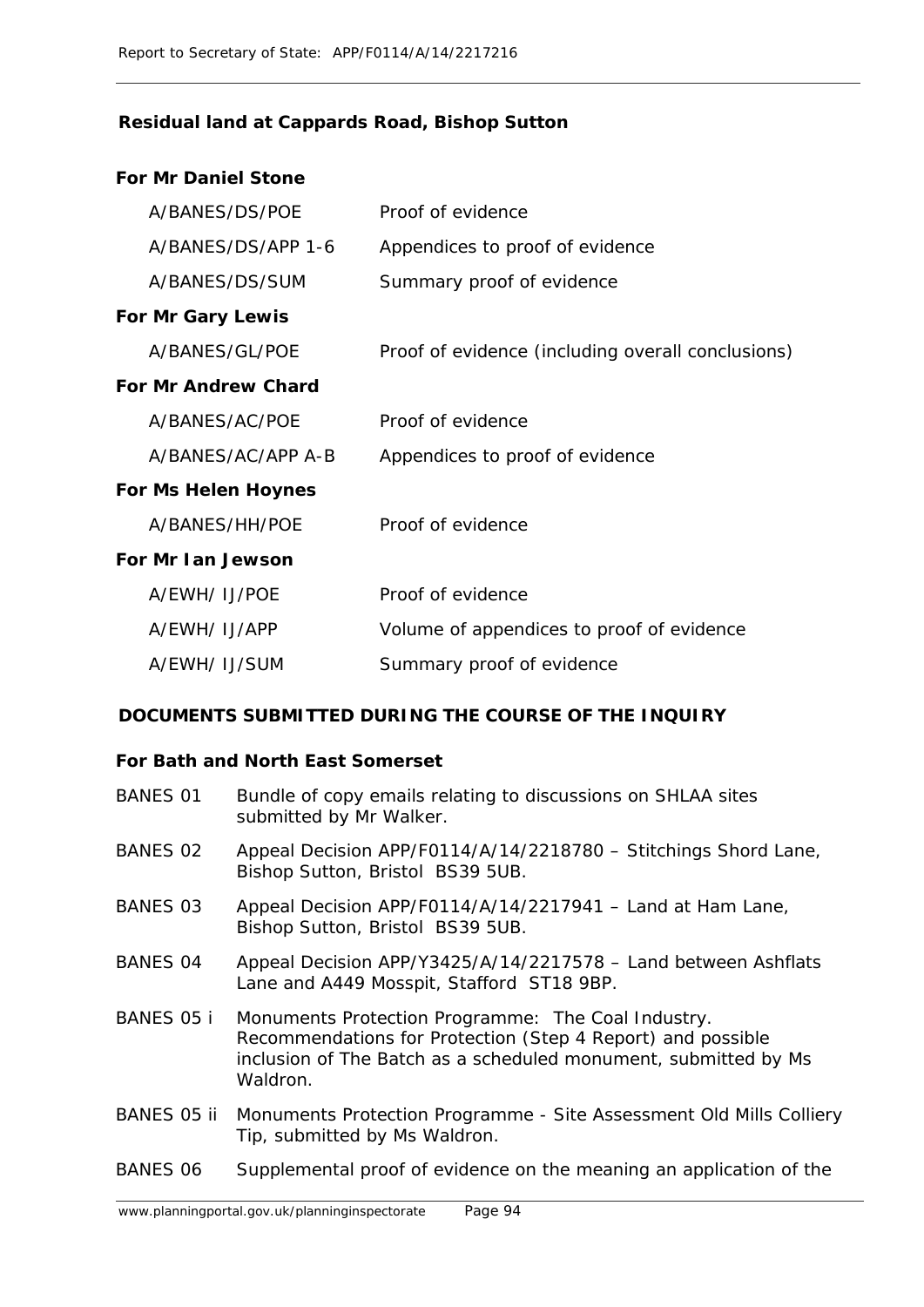words 'around' and 'balance' – put in by Mr Walker.

- BANES 07 Draft Committee Minutes re: MOD Warminster Road and MOD Foxhill applications.
- BANES 08 Cost Application.

### *For the Appellants*

- EWH 01 Mr Harbottle's up-dated table of comments on SHLAA sites.
- EWH 02 Errata sheet for Mr Harbottle's proof of evidence.
- EWH 03 Replacement Appendix 8 to Mr Harbottles's proof of evidence.
- EWH 04 Enlargement of up-dated table of comments on SHLAA sites (Document EWH 01).
- EWH 05 Mr Harbottle's trajectory for deliverability of three appeal sites.
- EWH 06 Revised access drawing for Abbott's Farm Close CMR/2.
- EWH 07 Appeal Decision APP/F0114/A/13/2208178 Land at Greenlands Road, Peasedown St John, Bath.
- EWH 08 Consultation response relating to education provision for Peasedown St John application -31 May 2013.
- EWH 09 January 2015Supplementary Statement of Common Ground re: Transportation Issues.
- EWH 10 i Local Plan Proposed Modification drawings relating to protected hillsides at Midsomer Norton.
- EWH 10 ii Contour lines at Boxbury Hill
- EWH 10 iii Comparisons of Visual Impact Assessment.
- EWH 11 Note on Employment /Housing Balance put in by Mr Jewson.
- EWH 12 Note on concessions made by Mr Walker on SHLAA sites put in by Mr Jewson.
- EWH 13 BANES Committee Reports on planning applications for MOD Warminster Road and MOD Foxhill sites
- EWH 14 Grounds of Claim in relation to Stafford Town Appeal CO/85/2015.
- EWH 15 Grounds of Claim in relation to Lympne Appeal CO1479/2014.
- EWH 16 High Court Judgement: Dartford Borough Council [2014] EWHC 2636 (Admin).
- EWH 17 Section 106 Planning Obligation for Cappards Road site.
- EWH 18 Section 106 Planning Obligation for Abbott's Farm Close site.
- EWH 19 Section 106 Planning Obligation for Boxbury Hill site.
- EWH 20 Costs Application 1 relating to 5 year Land Supply.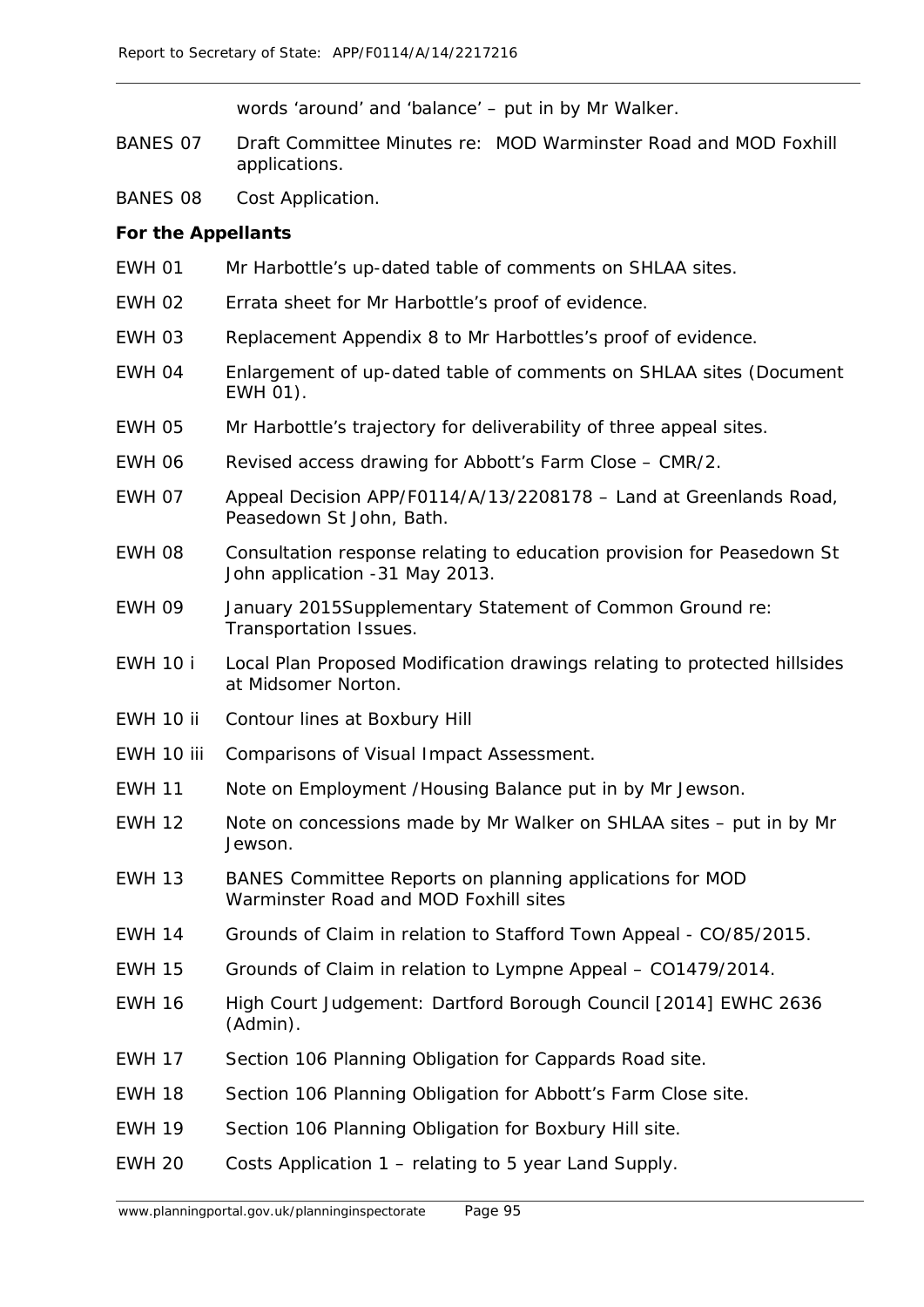- EWH 21 Costs Application 2 relating to late evidence put in by Mr Walker.
- EWH 22 Costs Application 3 relating to late evidence put in by Ms Waldron.
- EWH 23 Response to BANES' Costs Application.

### *For Interested Persons*

- IP 01 Copy of e-mail from Ms Tracey Brown re: Boxbury Hil.l
- IP 02 Script of statement of Mr K Betton with appendices re: Cappards Road.
- IP 03 Script of statement by Mr V Pritchard with plans re: Cappards Road.

### **DOCUMENTS SUBMITTED AFTER THE CLOSE OF THE INQUIRY**

- PI 01 Letter from Chairman of Stowey-Sutton Parish Council dated 7 July 2015 with representations about the appeal scheme and its relationship to the Stowey-Sutton Neighbourhood Plan
- PI 02 Copy of the draft Stowey Sutton Neighbourhood Plan
- PI 03 Report by the Independent Examiner on the Stowey Sutton Neighbourhood Plan
- PI 04 Letter from Bath & North East Somerset Council relating to the Stowey Sutton Neighbourhood Plan
- PI 05 Submissions from the appellants relating to the Stowey Sutton Neighbourhood Plan – including appendices.
- PI 06 Exchanger of emails between The Planning Inspectorate, Bath & North East Somerset Council and the Appellant's agent relating to the effect of he Council's CIL Schedule on the submitted Section 106 planning obligation.

#### **PLANS**

#### *Application plans*

|          | Drawing No. | <b>Subject/ Description</b>     |
|----------|-------------|---------------------------------|
| Plan A.1 | 725/102E    | <b>Illustrative Master Plan</b> |

## *Illustrative drawings supporting the application*

| Plan A.2 | 100-1 Rev D | Illustrative layout                                 |
|----------|-------------|-----------------------------------------------------|
| Plan A.3 | 112         | <b>Illustrative Sections</b>                        |
| Plan A.4 | 2817/01     | Topography                                          |
| Plan A.5 | 2817/02     | Landscape Planning Designations and Character Areas |
| Plan A.6 | 2817/03A    | Zone of Theoretical Visibility on Completion        |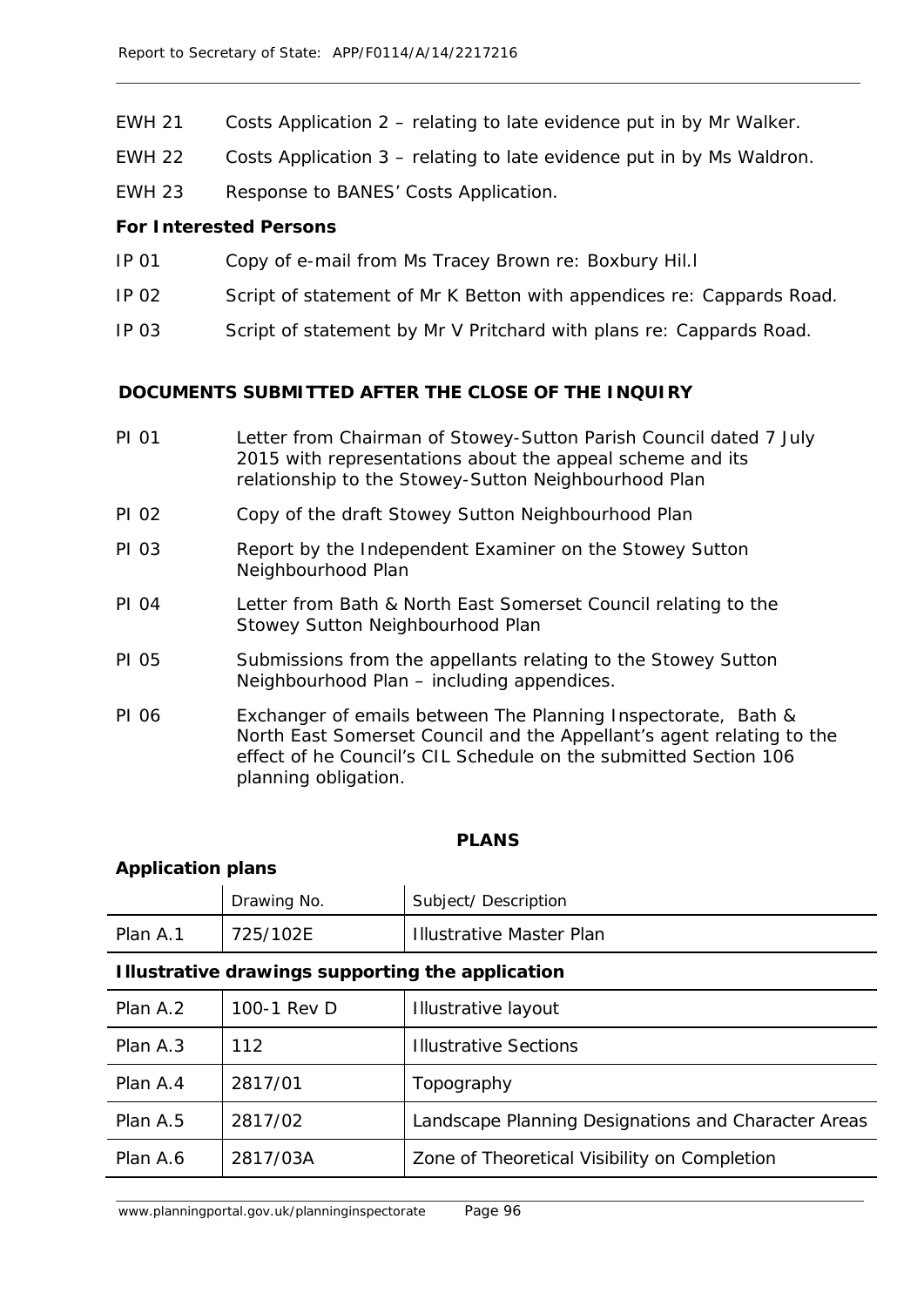| Plan A.7  | 2817/04A       | Landscape Strategy       |
|-----------|----------------|--------------------------|
| Plan A.8  | 2817/ PHOTO/01 | Photographic Viewpoint 1 |
| Plan A.9  | 2817/ PHOTO/02 | Photographic Viewpoint 2 |
| Plan A.10 | 2817/ PHOTO/03 | Photographic Viewpoint 3 |
| Plan A.11 | 2817/ PHOTO/04 | Photographic Viewpoint 4 |
| Plan A.12 | 2817/ PHOTO/05 | Photographic Viewpoint 5 |
| Plan A.13 | 2817/ PHOTO/06 | Photographic Viewpoint 6 |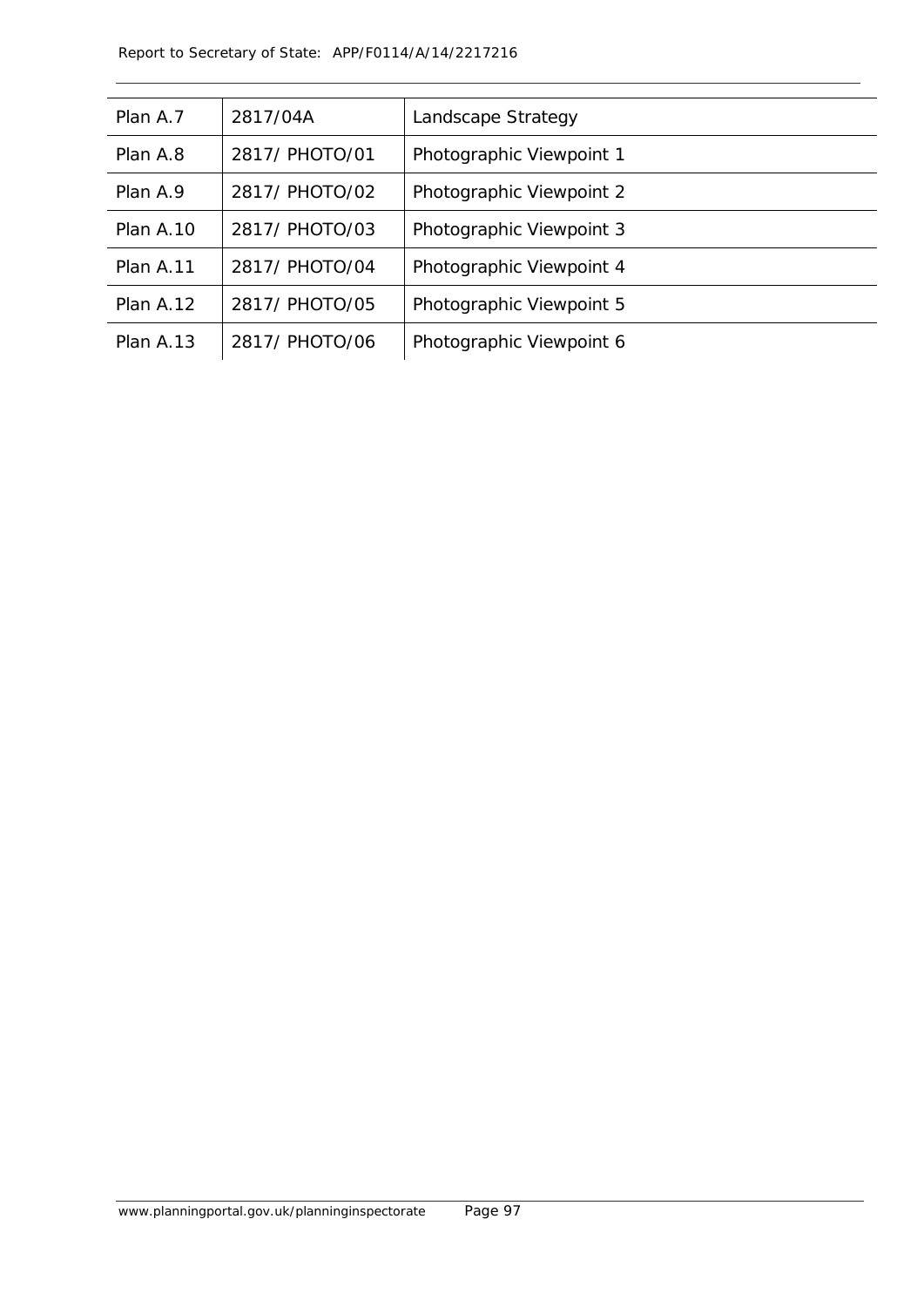### **APPENDIX**

## **SUGGESTED PLANNING CONDITIONS**

- 1). The development hereby permitted shall be begun either before the expiration of three years from the date of this permission, or before the expiration of two years from the date of approval of the last of the reserved matters to be approved whichever is the latest.
- 2). Approval of the details of the access, appearance, landscaping, layout and scale (hereinafter called "the reserved matters") shall be submitted to the Local Planning Authority for approval in writing before any development is commenced. The development shall be carried out in accordance with the approved details.
- 3). The roads, including footpaths and turning spaces where applicable, shall be constructed in such a manner as to ensure that each dwelling before it is occupied shall be served by a properly bound and compacted footpath and carriageway to at least base course level between the dwelling and existing highway.
- 4). Plans showing access, parking and turning areas, including details of surfacing, shall be submitted to the Local Planning Authority for approval in writing before the development is commenced. All areas shall be constructed and surfaced in accordance with the approved details before the dwellings are occupied. The parking areas shall not be used other than for the parking of vehicles in connection with the development hereby permitted.
- 5). Prior to the commencement of the development a Construction Management Plan (CMP) shall be submitted to the Local Planning Authority for approval in writing. The CMP shall include details for making deliveries (including storage arrangements and timings), contractor parking, construction access, wheel wash arrangements and traffic management procedures. The development shall thereafter be carried out in accordance with the measures set out in the approved CMP.
- 6). Prior to the commencement of development a photographic condition survey (annotated to a survey plan) shall be carried out recording the condition of the approach roads to the site (within 400 metres of the site). The survey shall be submitted to the Local Planning Authority for approval in writing. All damage resulting from development shall be made good in accordance with details and a timetable submitted to and agreed in writing by the Local Planning Authority.
- 7). Prior to the commencement of development a detailed drainage strategy shall be submitted to the Local Planning Authority for approval in writing. The strategy shall include:
	- − developer correspondence with sewage undertakers
	- − drawings showing the proposed drainage system, including the location of the oversized surface water pipes and how these will connect with outfalls to the drainage ditch and the cellular storage tank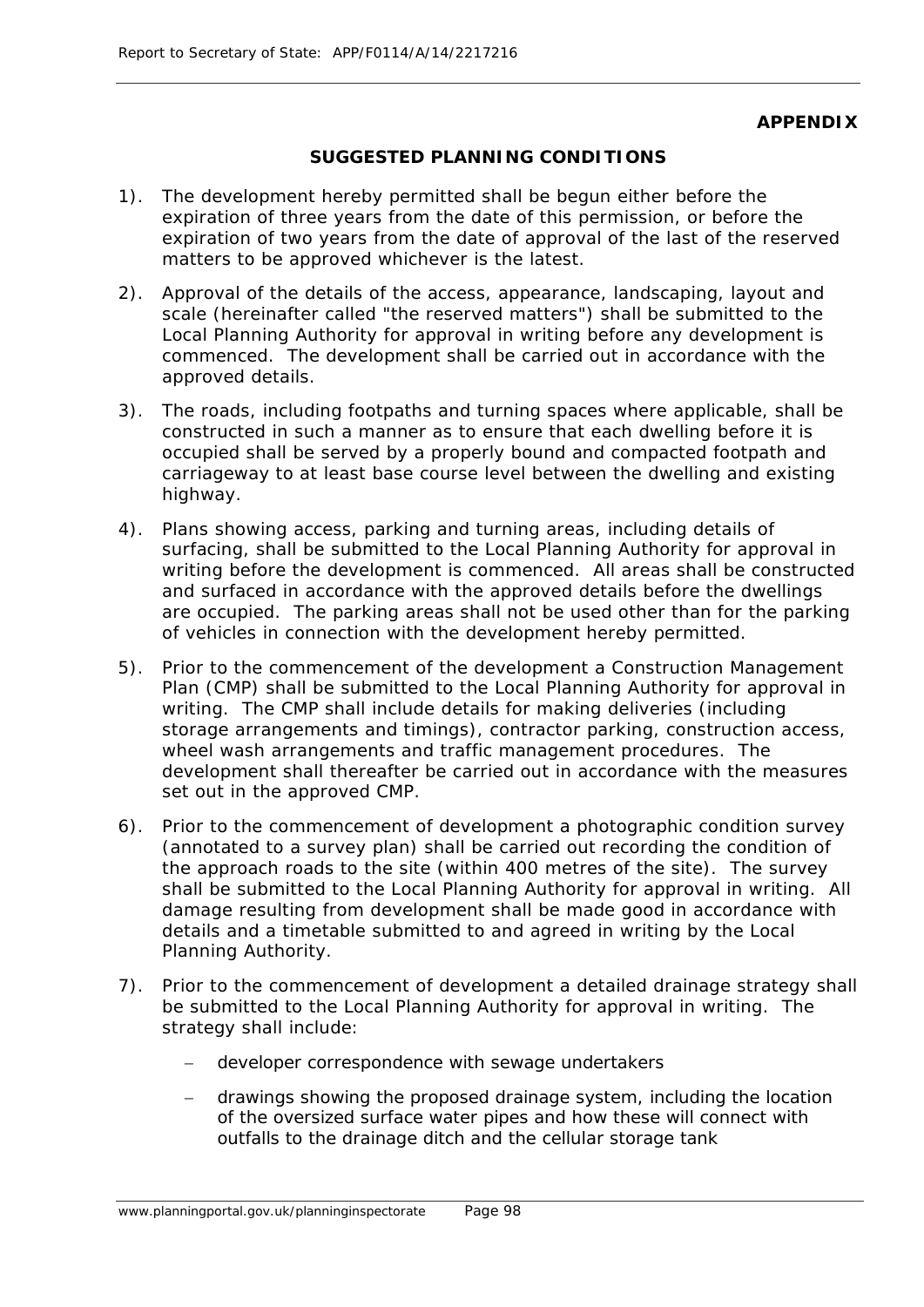- − drawings illustrating how discharge rates above 1:30 will be diverted to the cellular storage tank
- − drawings illustrating how the storage tank will drain at greenfield rates and outfall to the drainage ditch.
- supporting Windes files showing the simulated performance of the proposed system
- − drawings showing the design of the proposed hydrobrake, with calculations showing how this will limit discharge to greenfield rates

For any proposed adoption of surface water sewers, confirmation from Wessex Water will be required that they are satisfied that that the additional discharge into their network is acceptable must be submitted to the Local Planning Authority. All discharge rates and connection points will need to be agreed with Wessex Water.

Development shall take place in accordance with the agreed drainage strategy.

- 8). No development shall commence until a written scheme of archaeological investigation has been submitted to the Local Planning Authority for approval in writing. The programme of archaeological investigation shall provide a field evaluation of the site to determine date, extent, and significance of any archaeological deposits or features, and shall be carried out by a competent person and completed in accordance with the approved written scheme.
- 9). No development shall commence until the results of the archaeological field evaluation have been presented to the Local Planning Authority a subsequent programme of archaeological work has been agreed in writing with the Local Planning Authority. The agreed programme of archaeological work shall be carried out by a competent person and completed in accordance with the approved scheme.
- 10). Prior to the occupation of the development an ecological and landscape management plan shall be submitted to the Local Planning Authority for approval in writing, setting out measures for the long term management of new and retained habitats including hedgerows and drainage ditches. The hedges and ditches shall thereafter be maintained in accordance with the approved details.
- 11). Prior to the commencement of development a Construction Ecological Management Plan shall be submitted to the Local Planning Authority for approval in writing. This shall set out physical and procedural measures for the protection of habitats and species during construction, in accordance with the recommendations of the ecological report. This document should include information on key habitat features requiring protection as well as the measures that will be employed on site on a daily basis to ensure accidental events such as pollution are avoided wherever possible. The development shall be carried out in accordance with the approved Construction Ecological Management Plan.
- 12). No works of site preparation shall commence and no trees, hedgerows or other planting shall be felled, lopped, removed or otherwise damaged until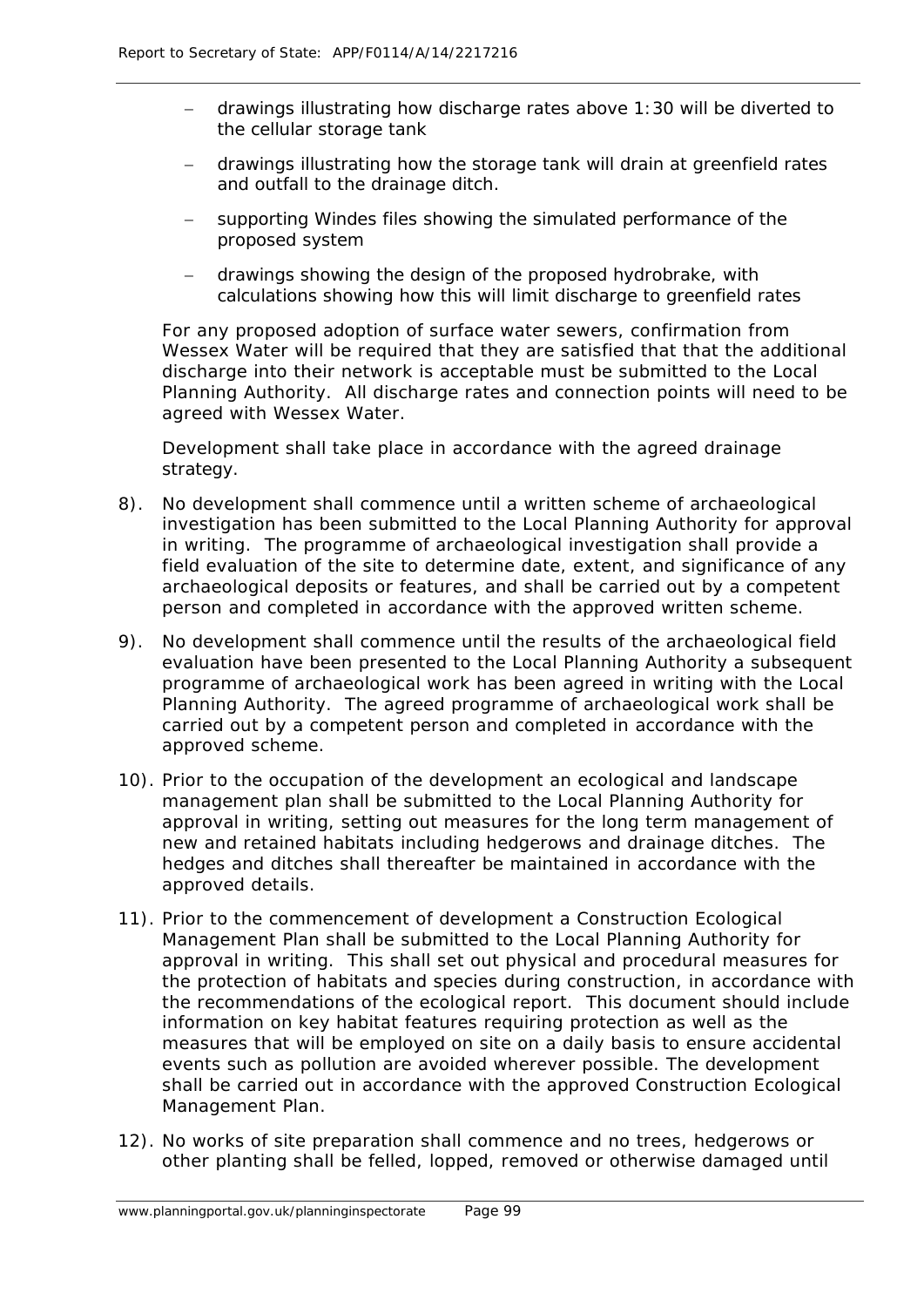details have been submitted to and approved in writing by the Local Planning Authority showing the trees, hedgerows and other planting which are to be retained.

13). No development shall take place until a Detailed Arboricultural Method Statement (DAMS) with Tree Protection Plan has been submitted to the Local Planning Authority for approval in writing. The DAMS shall include the present hedgerows and ditches on the site and incorporate a provisional programme of works, supervision and monitoring by an arboricultural consultant, and provision of site visit records and certificates of completion. The DAMS shall also include the control of potentially harmful operations such as the storage, handling and mixing of materials on site, burning, location of site office, level changes, service run locations including soakaway locations and movement of people and machinery. The development shall be carried out in accordance with the approved details. A signed certificate of compliance shall be provided by the appointed arboriculturalist to the Local Planning Authority on completion.